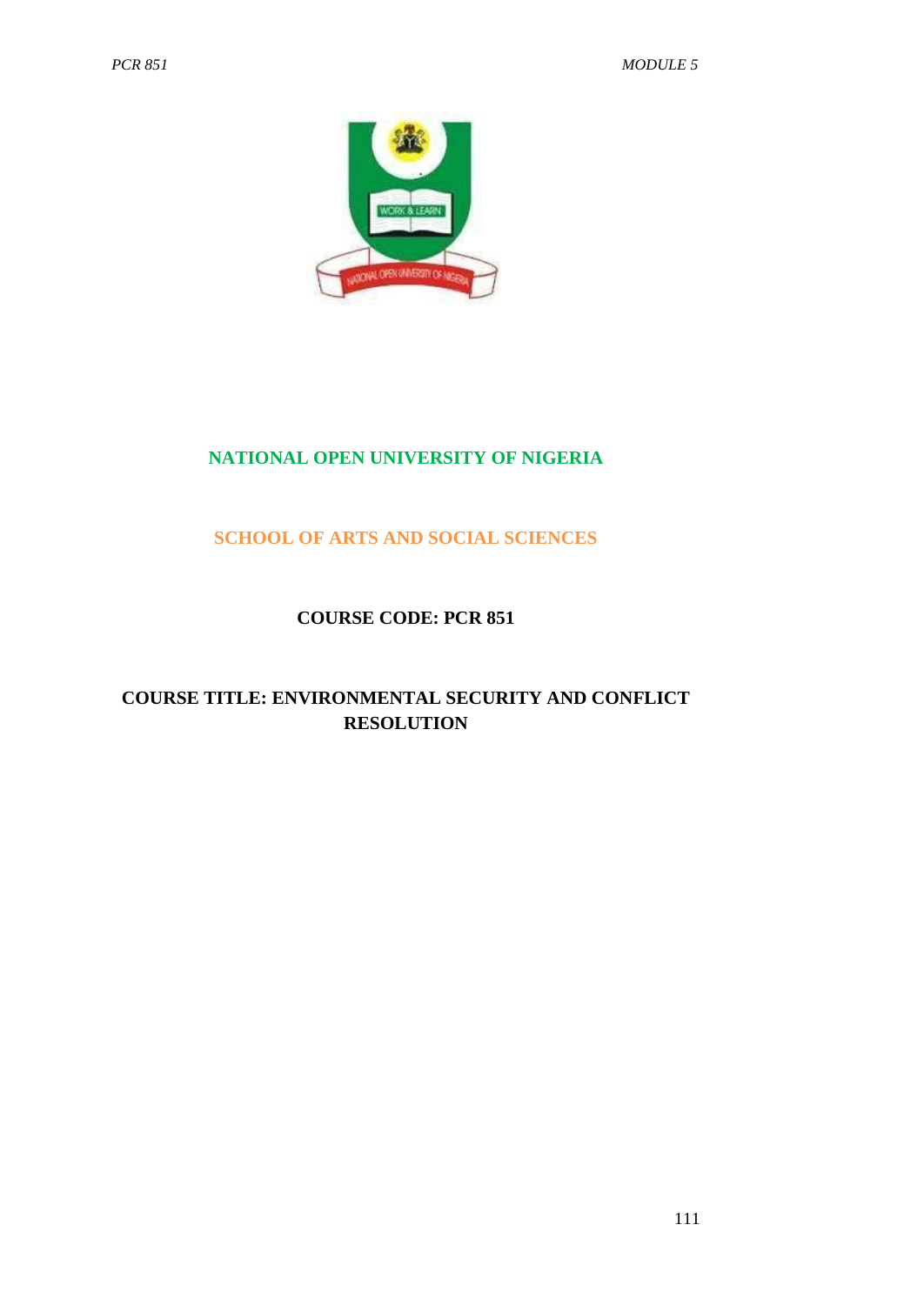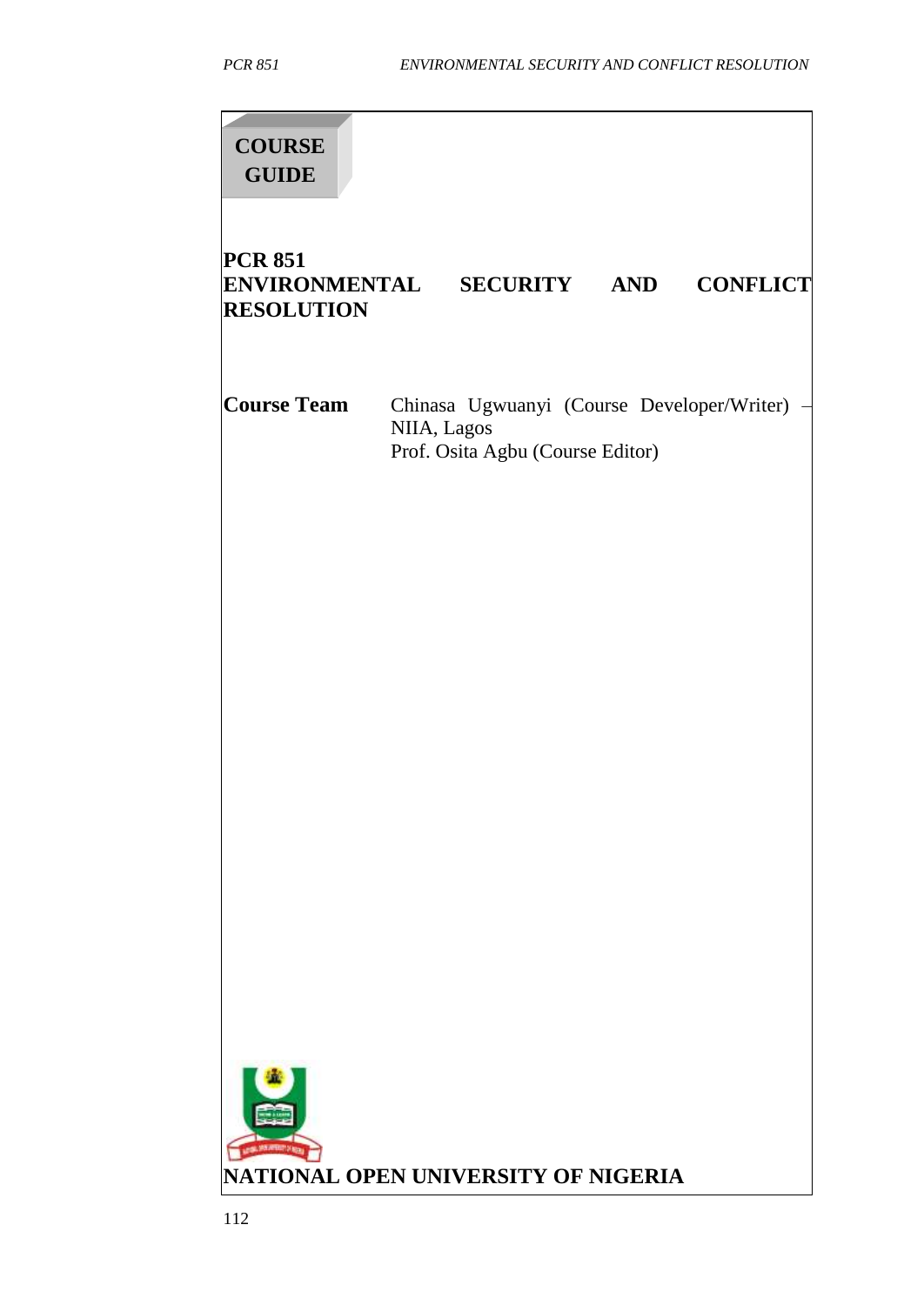National Open University of Nigeria **Headquarters** 14/16 Ahmadu Bello Way Victoria Island, Lagos

Abuja Office 5 Dar es Salaam Street Off Aminu Kano Crescent Wuse II, Abuja

e-mail: [centralinfo@nou.edu.ng](mailto:centralinfo@nou.edu.ng) URL: [www.nou.edu.ng](http://www.nou.edu.ng/)

Published by National Open University of Nigeria

Reprinted 2014

ISBN: 978-058- 306-8

All Rights Reserved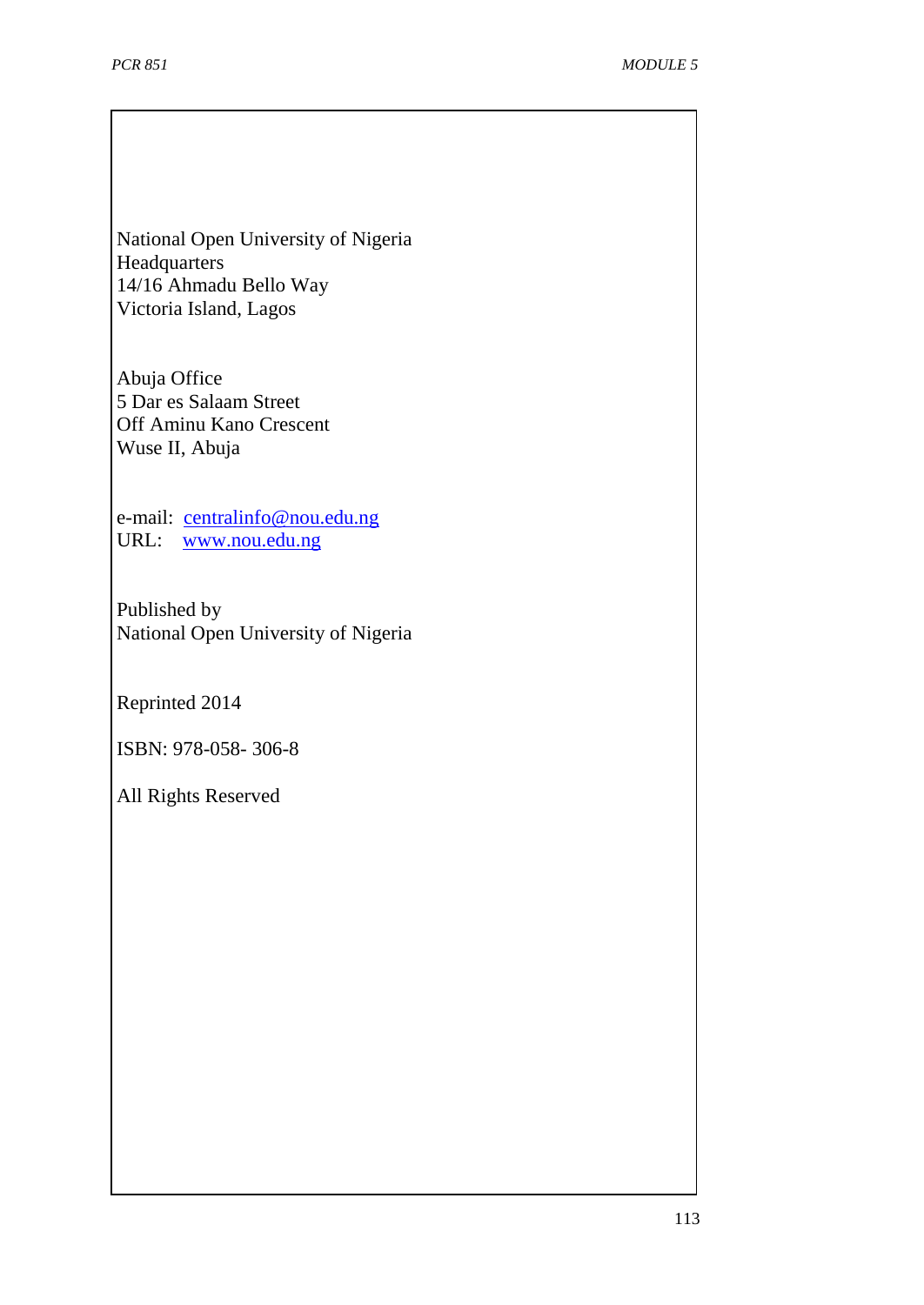# **CONTENTS PAGE**

| 1V           |
|--------------|
| 1V           |
| 1V           |
| V            |
| Vİ.          |
| Vİ           |
| vi           |
| Vİİ          |
| V111         |
| V111         |
| 1X           |
| 1X           |
| 1X           |
| $\mathbf{x}$ |
| X1           |
| X11          |
|              |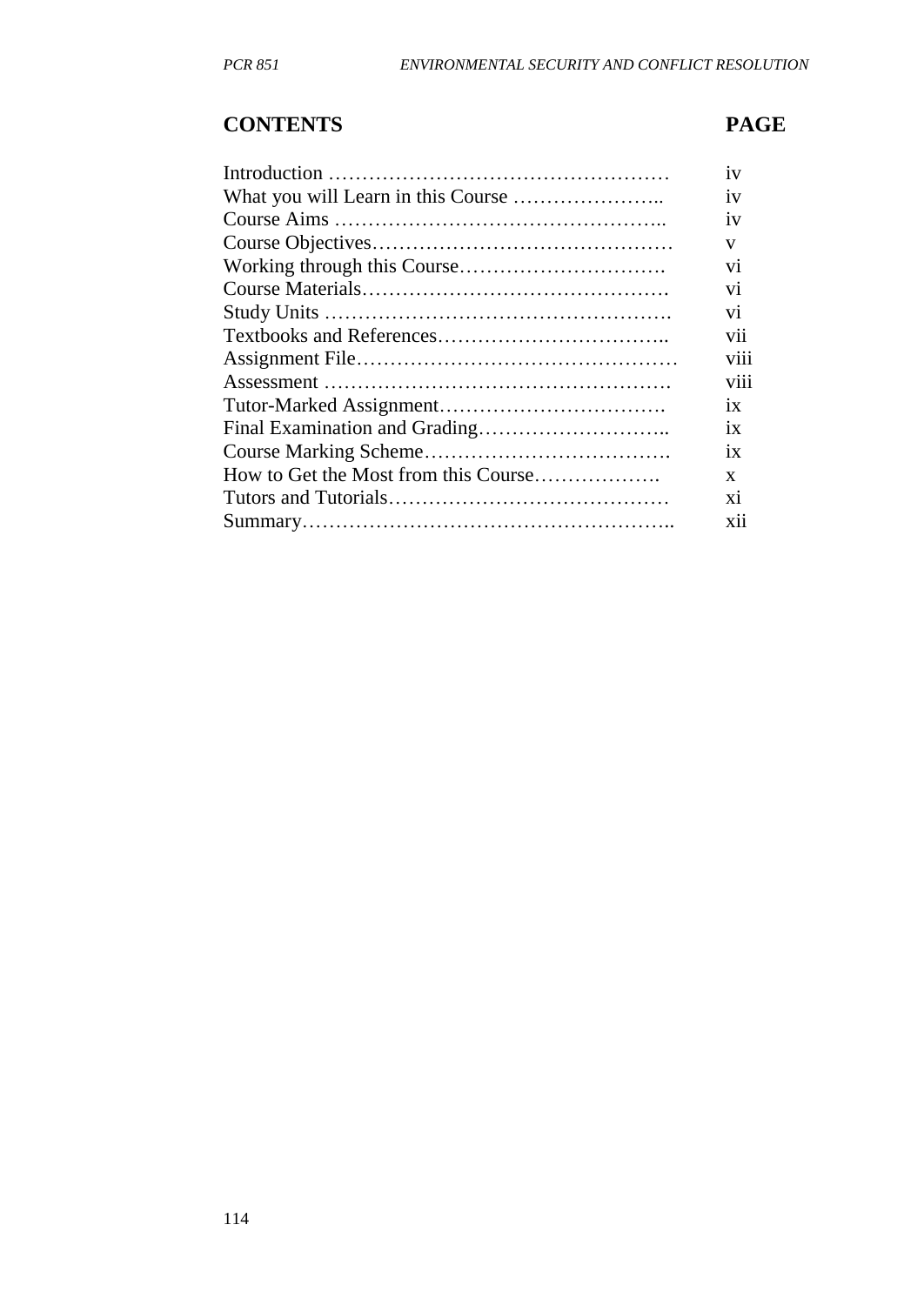# **INTRODUCTION**

PCR 851 is a three-credit course consisting of 20 units. It has a minimum duration of one semester and is suitable for all students of Peace Studies and Conflict Resolution.

This course examines in detail issues on environmental security and conflict resolution. It covers various topics such as definition of environmental security, international relation theories applied to environment, theoretical overview of environmental security, and environmental laws. Conceptualisation of conflict, linkage between environmental threat to conflict, theories of conflict and conflict resolution techniques among others were also addressed in this course.

There are compulsory prerequisites for this course. The course guide tells you briefly what the course is all about, what you are expected to know in each unit, what course materials you need to use and how you can work your way through these materials. It also emphasises the necessity for tutor–marked assignments. There are also periodic tutorial classes that are linked to this course.

# **WHAT YOU WILL LEARN IN THIS COURSE**

The overall objective of this course is to expose the students to the whole range of issues surrounding the environment and conflict. It seeks to acquaint the student with the basic concept of environmental security - what distinguishes environmental conflict from other forms of violence, causes of environmental threat, types of conflicts, origin of environmental security and various methods of conflict resolution especially in this contemporary time.

## **COURSE AIMS**

The basic aim we intend to achieve in this course is to expose the student to the complex phenomenon of environmental security, its various perceptions and analysis, to show students how environmental threat has contributed in undermining international peace and security. The course is geared towards exposing the student to the understanding of environmental security as a new paradigm in security studies, how environmental threats cause and exacerbate conflict and various conflict resolution techniques used to control and manage conflicts.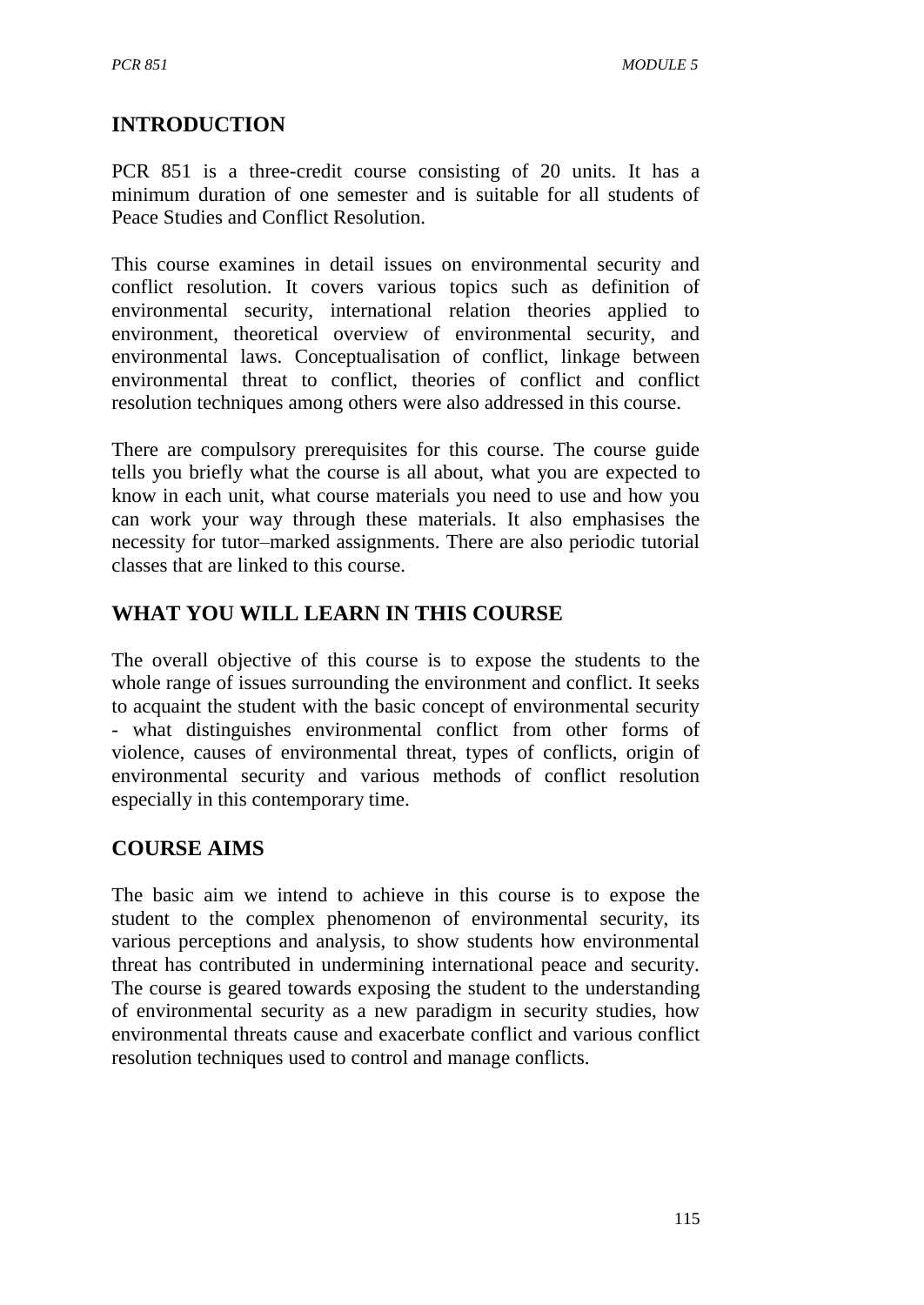# **COURSE OBJECTIVES**

Several objectives can be delineated from this course as each unit has specific objectives. The unit objectives can be found at the beginning of a unit. You may want to refer to them during your study of the particular unit to check on the progress you are making. You should always look at the unit objectives after completing a unit. This is to ensure that you have covered what is required of you in that unit.

On successful completion of the course, you should be able to:

- explain the origin and meaning of environment security
- identify the different situations in which environmental problems can constitute a threat to international peace and security
- discuss the various international theories that applies to environment
- explain the basis for the Green political theory
- provide the perspective of political ecology on the environmental debate
- define the environment
- explain why International Environmental law was developed
- explain the various Multilateral Environmental Agreements/Treaties entered into by states
- explain the various interventions by Nigerian government aimed at addressing environmental degradation
- discuss the distinct views of both environmental conflict and environmental security
- describe the linkage between environment and conflict
- describe the various environmental challenges facing humanity
- describe those environmental problems facing Nigeria as a country
- explain what natural resources are
- relate these resources to conflict
- describe the various types of conflict
- explain some of the theories of conflict developed by conflict scholars
- provide useful explanations under which conflict always occur
- define conflict resolution
- describe the conditions necessary for conflict situation to exist
- identify the stages of responses to conflict resolution
- explain the various conflict resolution techniques
- identify the various methods of ending conflict
- identify the different processes involved in conflict management.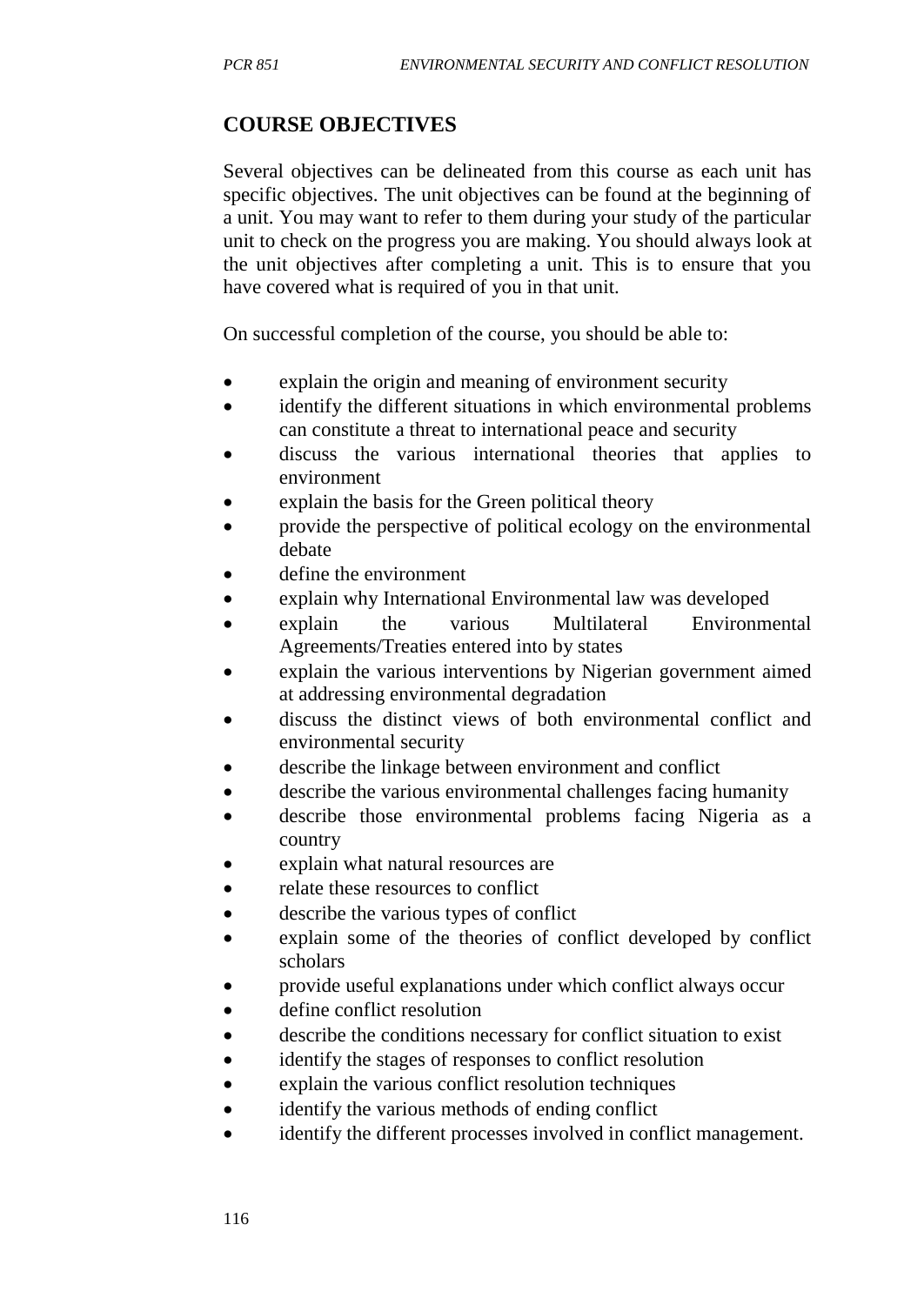# **WORKING THROUGH THIS COURSE**

To complete this course**,** you are advised to read the study units, recommended books and other materials provided by NOUN. Each unit contains tutor-marked assignment, and at some points in the course you are required to submit assignments for assessment purposes. At the end of the course, there is a final examination. The course should take you about 20 weeks to complete. You need to allocate your time in order to complete the course successfully and on time.

## **COURSE MATERIALS**

The major components of this course are:

- 1. Course Guide
- 2. Study Units
- 3. Textbooks and References
- 4. Assignment File
- 5. Presentation Schedule

## **STUDY UNITS**

There are 20 study units in this course, as follows:

#### **Module 1**

| Unit 1 | Basic Definition of the Concept Environmental Security |
|--------|--------------------------------------------------------|
| Unit 2 | Origins of Environmental Security                      |
| Unit 3 | <b>Environmental Security Analysis</b>                 |
| Unit 4 | Environmental Problems as a Threat and the United      |
|        | Nations' Security Council                              |

#### **Module 2**

| Unit 1 | <b>International Relations Theories Applied to Environment</b> |
|--------|----------------------------------------------------------------|
| Unit 2 | Theoretical Framework Applied in Environmental                 |
|        | Security                                                       |
| Unit 3 | <b>Green Political Theory</b>                                  |
| Unit 4 | <b>Environmental Security versus Political Ecology</b>         |
|        |                                                                |

#### **Module 3**

| Unit 1 | Understanding the Environment                  |
|--------|------------------------------------------------|
| Unit 2 | Development of International Environmental Law |
| Unit 3 | Multilateral Environmental Agreements/Treaties |
| Unit 4 | <b>National Environmental Laws</b>             |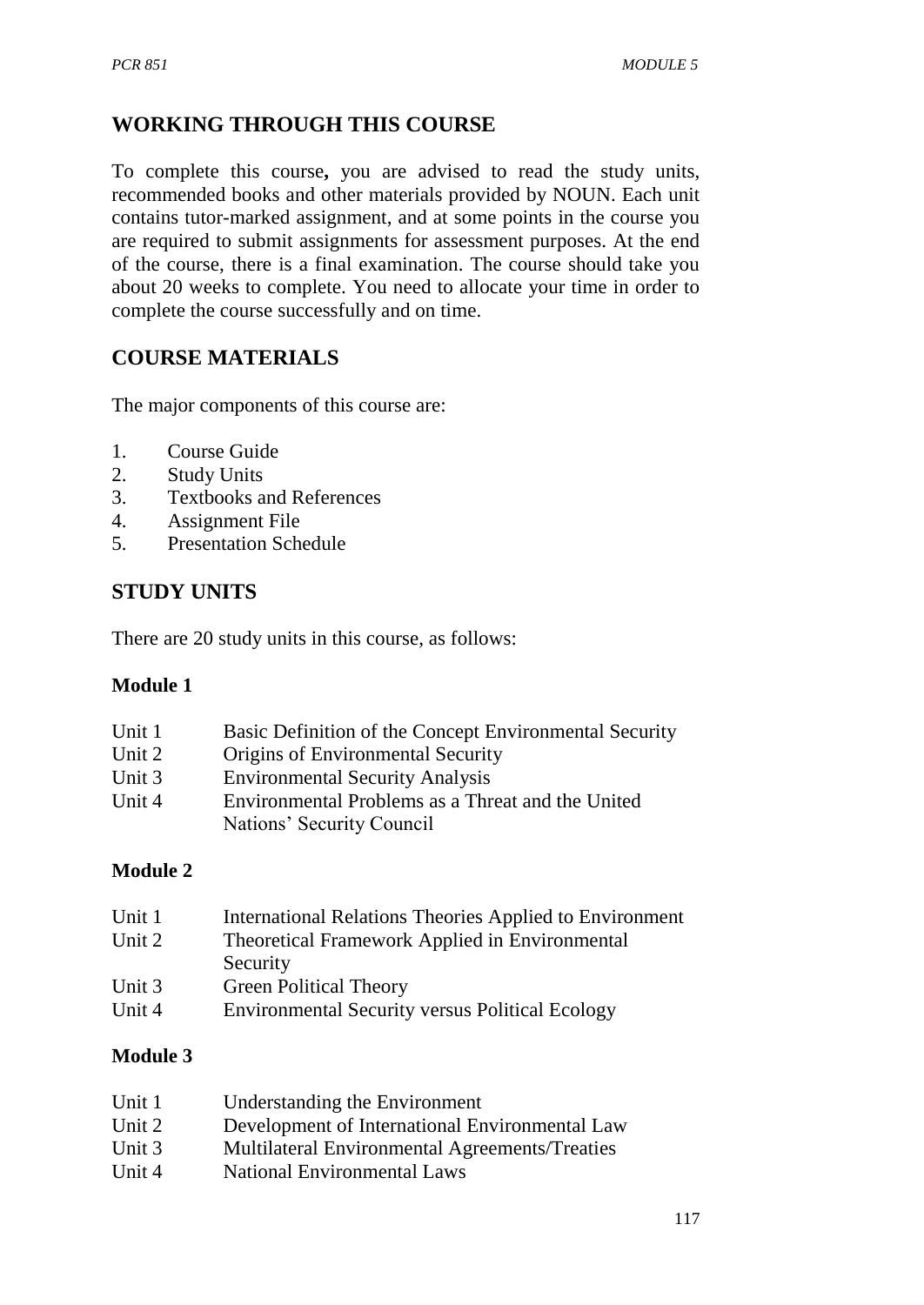#### **Module 4**

| Unit 1 | Conceptualisation of Conflict         |
|--------|---------------------------------------|
| Unit 2 | Theories of Conflict                  |
| Unit 3 | <b>Conflict Resolution Techniques</b> |
| Unit 4 | <b>Conflict Management</b>            |

#### **Module 5**

- Unit 1 Environmental Conflict and Environmental Security
- Unit 2 Linking Environmental Threat to Conflict
- Unit 3 Environmental Challenges
- Unit 4 Natural Resources and Conflict

Each unit contains a tutor-marked assignment which will assist you in achieving the stated learning objectives of the individual units and of the course in general.

## **TEXTBOOKS AND REFERENCES**

- Abolurin, A. (2010). *Democratisation and Conflict Management in Nigeria*. Ibadan: John Archers (Publishers) Ltd.
- Shedrack, G. B. (Ed.). (2011). *Introduction to Peace and Conflict Studies in West Africa*. Ibadan: Spectrum Books Ltd.
- Barnett, J. (2001). *The Meaning of Environmental Security: Ecological Politics and Policy in the New Security Era*. New York: Zed Books.
- Myer, Norman (1993). *Ultimate Security: the Environmental Basis of Political Stability*. New York: Norton.
- Osita, C. E. & Ogaba O. (Eds). (2010). *Climate Change and Human Security*. Lagos: NIIA.
- Ross, M. (1993). *The Management of Conflict: Interpretations and Interest in Comparative Perspective.* New Haven: Yale University Press.
- Vogler, J. & Imber, M. (Eds). (1996). *The Environment and International Relations.* London: Routledge.
- Shedrack, G. B. (2011). "The Methods of Conflict Resolution and Transformation." In Shedrack Gaya Best (Ed.). *Introduction to Peace and Conflict Studies in West Africa*. Ibadan: Spectrum Books Ltd.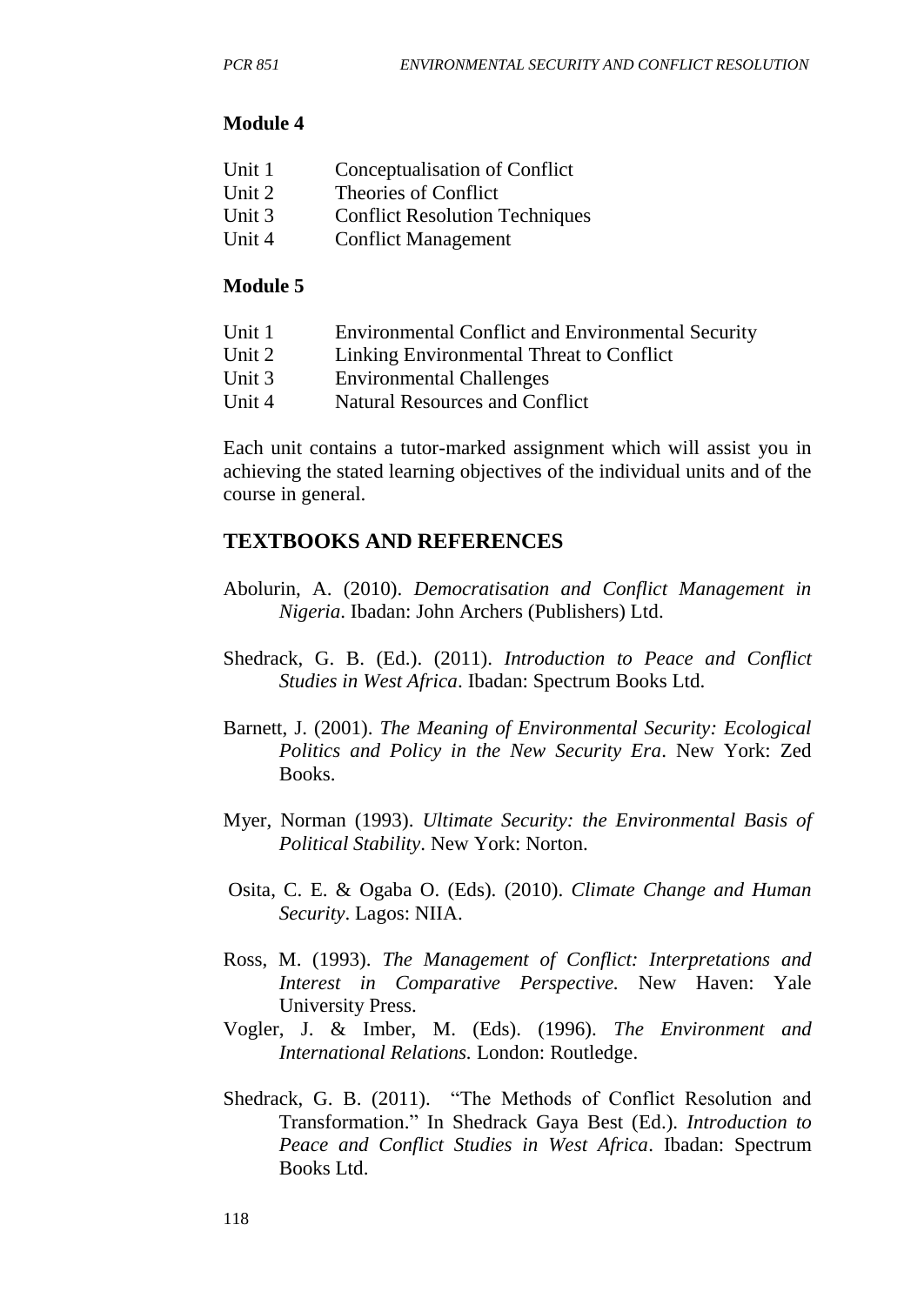- Birgitta Johansson & Formas Fokuserar (Eds). (2009). Stockholm, "The UN's Climate Panel, the IPCC" in Climate Challenge – the Safety's Off.
- Homer-Dixon, T. (2009). *Environment, Scarcity, and Violence.* Princeton: Princeton University Press.
- Wali, R.C. (2008). "Managing the Consequences of Conflict and its Post Traumatic Disorder." In Sylvester, V. M. & Wali, R. C. (Eds). *Reading in Peace and Conflict Resolution.* Ibadan: Stirling-Horden Publishers (Nig) Ltd.
- Westing, A. H. (Ed.). (1989). *Comprehensive Security for the Baltic*: An Environmental Approach. London: SAGE.
- World Commission on Environment and Development (WCED) (1987). "Our Common Future." Brundtland Report.

## **ASSIGNMENT FILE**

There are two aspects to the assessment of this course. In this file, you will find all the details of the work you must submit to your tutor for marking. The marks you obtain for these assignments will count towards the final mark you obtain for this course. Further information on assignment will be found in the assignment file itself, and later in this course guide in the section on assessment. There are many assignments for this course, with each unit having at least one assignment. These assignments are basically meant to assist you to understand the course.

#### **ASSESSMENT**

There are two aspects to the assessment of this course. First, are the tutor-marked assignments; second, is a written examination. In tackling these assignments, you are expected to apply the information, knowledge and experience acquired during the course. The assignments must be submitted to your tutor for formal assessment in accordance with the deadlines stated in the assignment file. The work you submit to your tutor for assessment will account for 30% of your total course mark.

At the end of the course, you will need to sit for a final examination of three hours duration. This examination will account for the other 70% of your total course mark.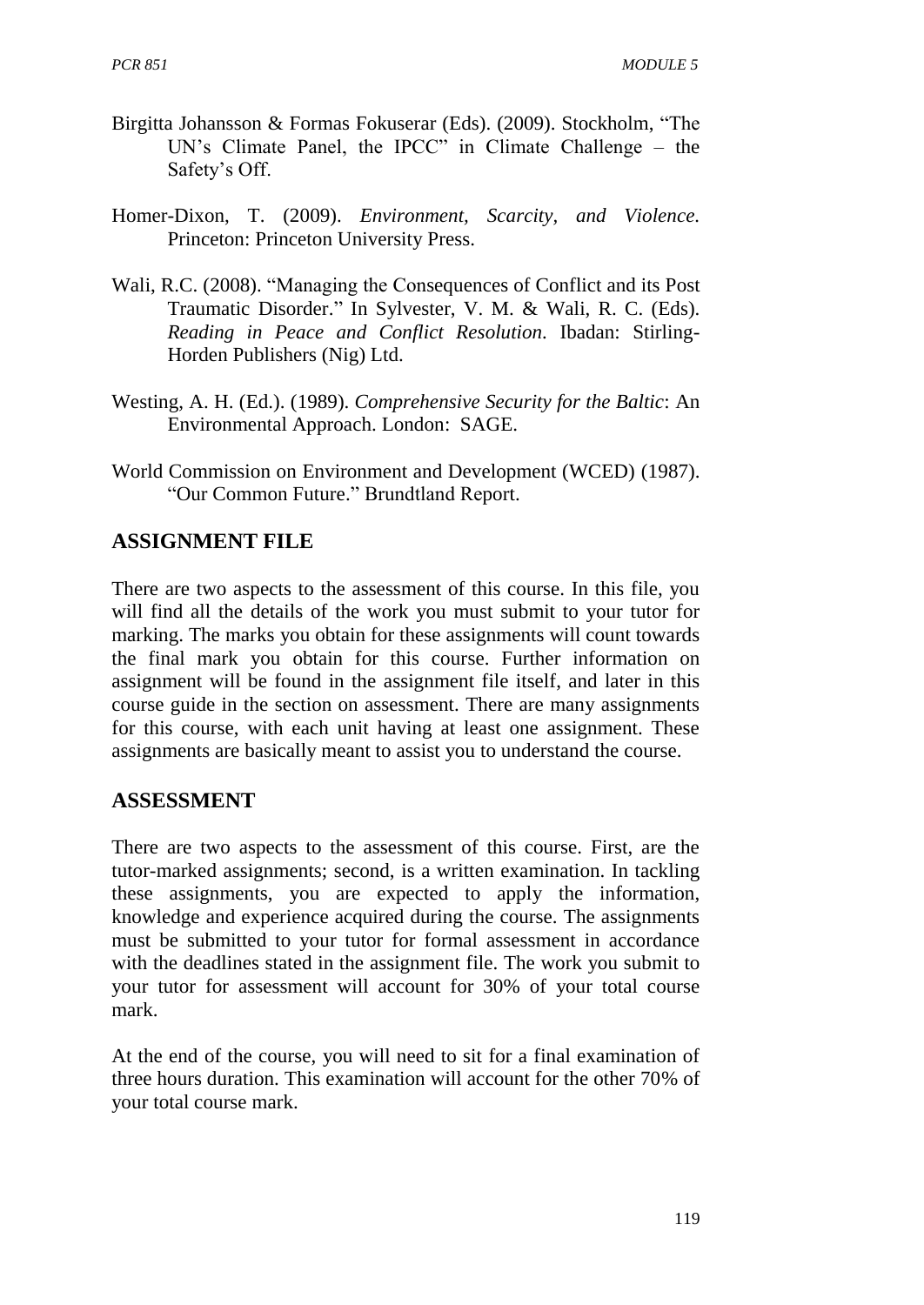## **TUTOR-MARKED ASSIGNMENTS (TMAs)**

There are 20 tutor-marked assignments in this course. You only need to submit some of the assignments. The best four (i.e. the highest four of what you submit) will be counted. Each assignment counts for 20 marks but on the average when the five assignments are put together, the score will count 30% towards your total course mark. The assignments for the units in this course are contained in the assignment file.

You will be able to complete your assignments from the information and materials contained in the reference books, reading and study units. However, it is always desirable at this level of your education to research more widely, and demonstrate that you have a very broad and in-depth knowledge of the subject matter. When each assignment is completed, send it together with a TMA (tutor-marked assignment) form to your tutor. Ensure that each assignment reaches your tutor on or before the deadline given in the assignment file. If, for any reason you cannot complete your work on time, contact your tutor before the assignment is due to discuss the possibility of an extension. Extensions will not be granted after the due date unless there are exceptional circumstances warranting such.

## **FINAL EXAMINATION AND GRADING**

The final examination for this course will be of three hours' duration and have a value of 70% of the total course grade. The examination will consist of questions, which reflect the practice exercises and tutormarked assignments you have previously encountered. All areas of the course will be assessed. Use the time between the completion of the last unit and sitting for the examination to revise the entire course. You may find it useful to review your tutor-marked assignments and comment on them before the examination. The final examination covers information from all aspects of the course.

#### **COURSE MARKING SCHEME**

#### **Table 1: Course Marking Scheme**

| <b>ASSESSMENT</b> | <b>MARKS</b>                                    |
|-------------------|-------------------------------------------------|
| Assignments 1-4   | Four submitted, best three accounts for 30% of  |
|                   | course marks                                    |
|                   | Final examination   70% of overall course marks |
| <b>Total</b>      | 100% of course marks                            |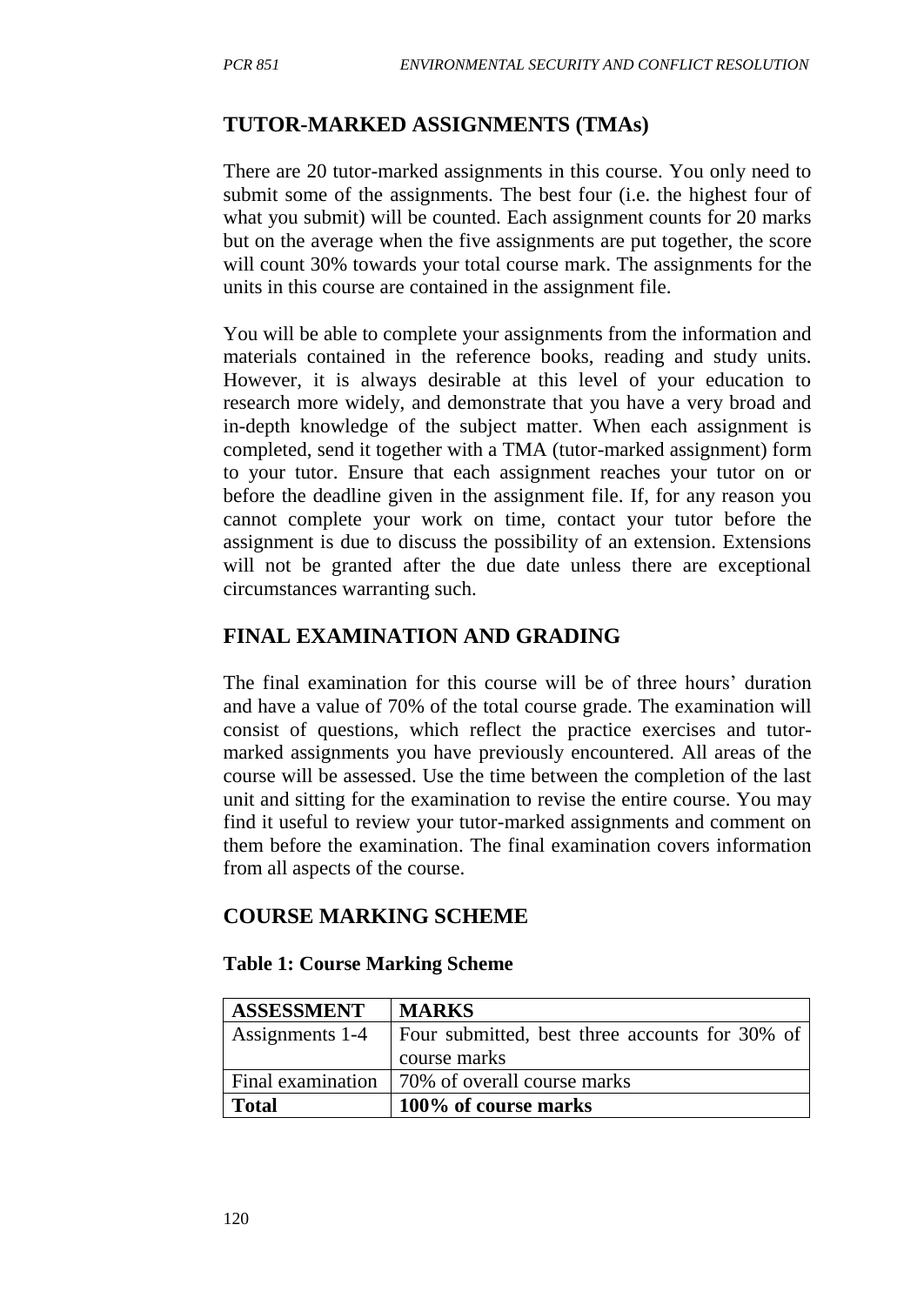## **HOW TO GET THE MOST FROM THIS COURSE**

In distance learning, the study units replace the conventional university lecture. This is one of the great advantages of distance learning; you can read and work through specially designed study materials at your own pace, and at a time and place that suits you best. Each of the study units follows a common format. The first item is an introduction to the subject matter of the unit, and how a particular unit is integrated with the other units and the course as a whole. Next to this is a set of learning objectives. These objectives allow you to know what you should be able to do by the time you have completed the unit. These learning objectives are meant to guide your study. The moment a unit is finished, you must go back and check whether you have achieved the objectives. If this is made a habit, then you will significantly improve your chances of passing the course.

The following is a practical strategy for working through the course. If you run into any trouble, telephone your tutor. Remember that your tutor's job is to help you. When you need assistance, do not hesitate to call and ask your tutor to provide it.

- 1. Read this Course Guide thoroughly, it is your first assignment.
- 2. Organise a Study Schedule. Design a 'Course Overview' to guide you through the Course. Note the time you are expected to spend on each unit and how the assignments relate to the units. Important information, e.g. details of your tutorials, and the date of the first day of the Semester is available from the NOUN Website. You need to gather all the information into one place, such as your diary or a wall calendar. Whatever method you choose to use, you should decide on and write in your own dates and schedule of work for each unit.
- 3. Once you have created your own study schedule, do everything to stay faithful to it. The major reason that students fail is that they get behind with their course work. If you get into difficulties with your schedule, please, let your tutor know before it is too late to get help.
- 4. Turn to Unit 1, and read the introduction and the objectives for the unit.
- 5. Assemble the study materials. You will need your text books and the unit you are studying at any point in time.
- 6. Work through the unit. As you work through the unit, you will know what sources to consult for further information.
- 7. Up-to-date course information will be continuously posted there.
- 8. Well before the relevant due dates (about 4 weeks before due dates), access the assignment file on the NOUN Website and download your next required assignment. Keep in mind that you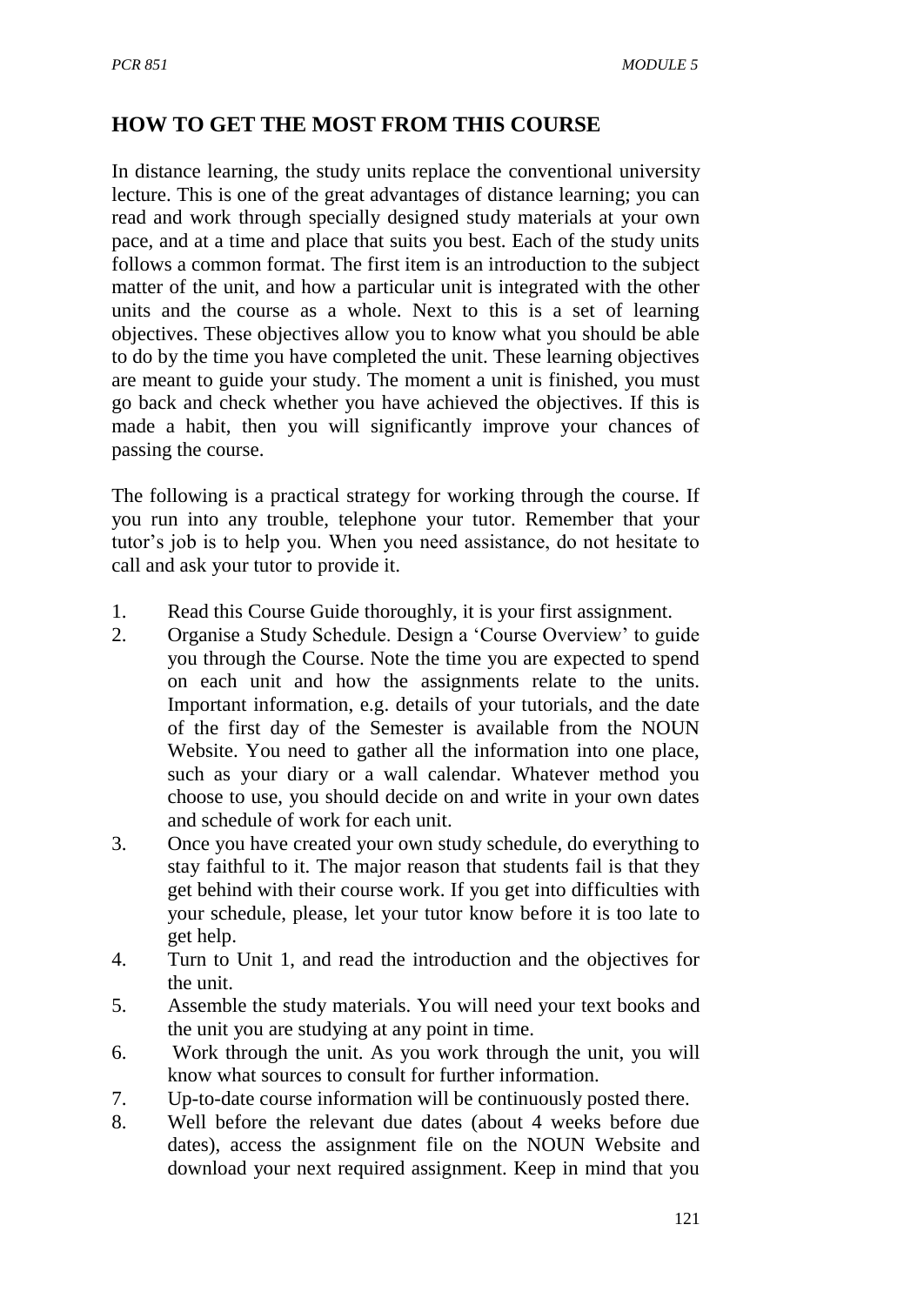will learn a lot by doing the assignment carefully. They have been designed to help you meet the objectives of the course and, therefore, will help you pass the examination. Submit all assignments not later than the due date.

- 9. Review the objectives for each study unit to confirm that you have achieved them. If you feel unsure about any of the objectives, review the study materials or consult your tutor.
- 10. When you are confident that you have achieved a unit's objectives, you can start on the next unit. Proceed unit by unit through the course and try to pace your study so that you keep yourself on schedule.
- 11. When you have submitted an assignment to your tutor for marking, do not wait for its return before starting on the next unit. Keep to your schedule. When the assignment is returned, pay particular attention to your tutor's comments, both on the tutormarked assignment form and also the written comments on the ordinary assignments.
- 12. After completing the last unit, review the course and prepare yourself for the final examination. Check that you have achieved the unit's objectives (listed at the beginning of each unit) and the course objectives (listed in the course guide).

# **TUTORS AND TUTORIALS**

There are 15 hours of tutorials provided in support of this course. You will be notified of the dates, times and location of these tutorials, together with the name and phone number of your tutor. Your tutor will mark and comment on your assignments, keep a close watch on your progress and on any difficulties you might encounter and provide assistance to you during the course. You must mail your tutor-marked assignments to your tutor well before the due date (at least two working days are required). They will be marked by your tutor and returned to you as soon as possible. Do not hesitate to contact your tutor by telephone, e-mail, or discussion board. The following might be circumstances in which you will find help necessary. Contact your tutor if:

- i. You do not understand any part of the study units or the assigned readings.
- ii. You have a question or problem with an assignment, with your tutor's comments on an assignment or with the grading of an assignment.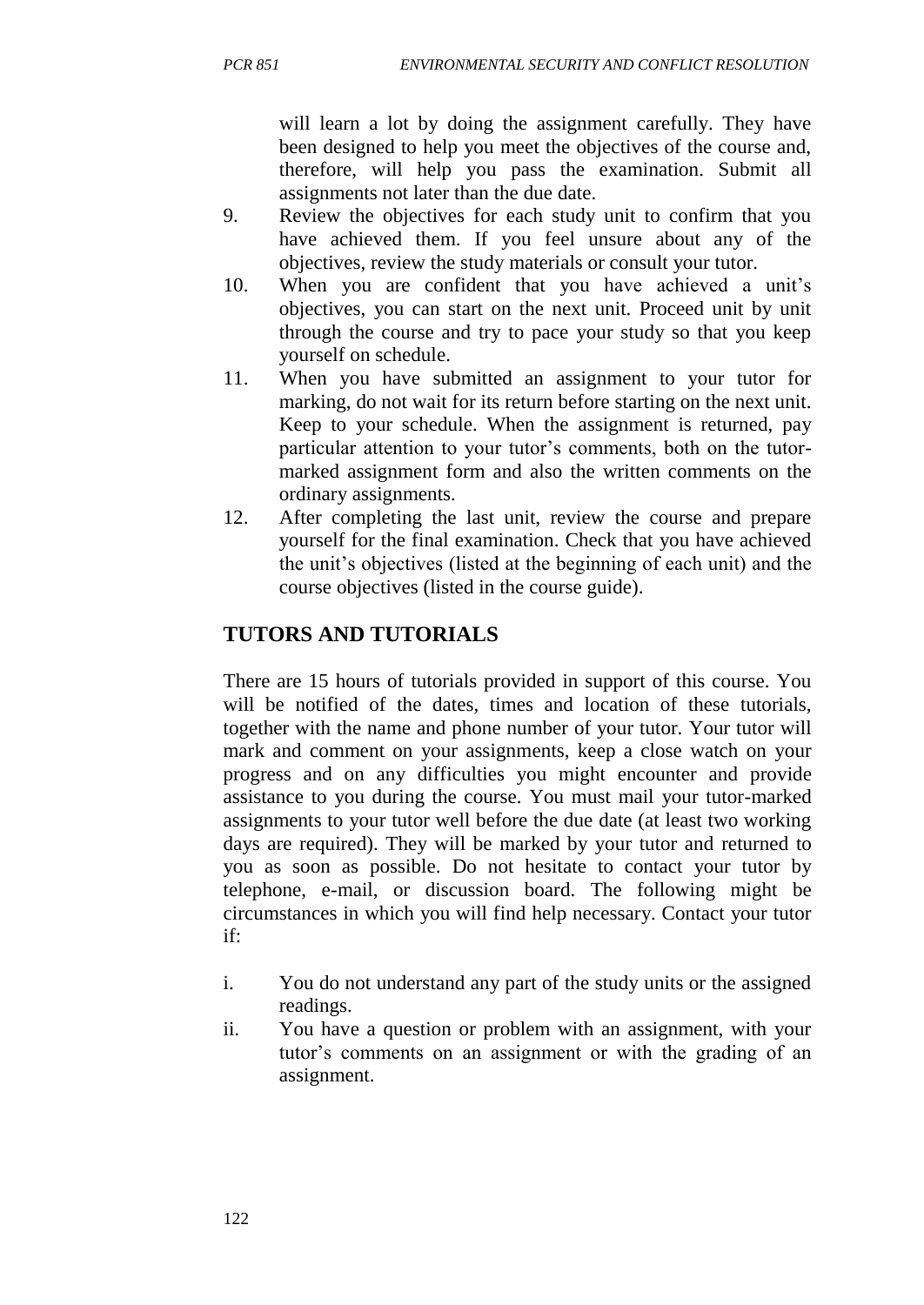# **SUMMARY**

You should try your best to attend the tutorials. This is the only chance to have face-to-face contact with your tutor and ask questions which are answered instantly. You can raise any problem encountered in the course of your study. To gain the maximum benefits from course tutorials, prepare a question list before attending them. You will learn quite a lot from participating in the discussions.

We wish you success and hope that you will find the course both interesting and useful. Good luck.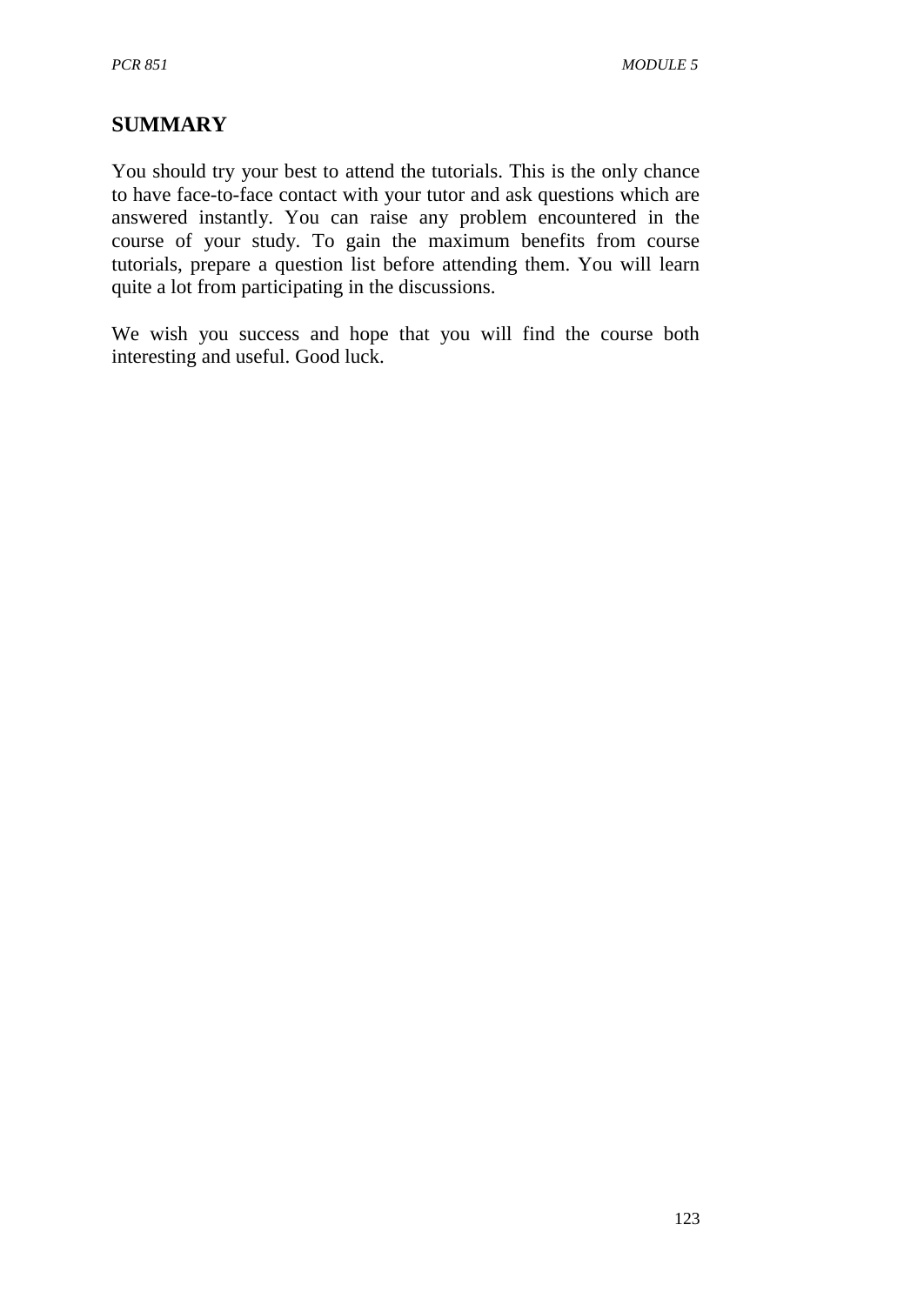| <b>MAIN</b><br><b>COURSE</b> |                                                                                                                                                                                                                                                                                                                                                                                                                                                                                                                                                                                                                                                                                                                                           |  |  |
|------------------------------|-------------------------------------------------------------------------------------------------------------------------------------------------------------------------------------------------------------------------------------------------------------------------------------------------------------------------------------------------------------------------------------------------------------------------------------------------------------------------------------------------------------------------------------------------------------------------------------------------------------------------------------------------------------------------------------------------------------------------------------------|--|--|
| <b>CONTENTS</b>              | <b>PAGE</b><br>1<br>Basic Definition of the Concept<br>Environmental Security<br>1<br>Origins of Environmental Security<br>10<br>Environmental Security Analysis<br>18<br>Environmental Problems as a Threat and<br>The United Nations' Security Council<br>23<br>27<br><b>International Relations Theories</b><br>27<br><b>Theoretical Framework Applied</b><br>in Environmental Security<br>33<br>37<br><b>Environmental Security versus</b><br>41<br>46<br>46<br>Understanding the Environment<br>Development of International<br>54<br>Multilateral Environmental<br>Agreements/Treaties<br>58<br>National Environmental Laws<br>66<br>73<br>Conceptualisation of Conflict<br>73<br>86<br>Conflict Resolution Techniques<br>95<br>106 |  |  |
|                              |                                                                                                                                                                                                                                                                                                                                                                                                                                                                                                                                                                                                                                                                                                                                           |  |  |
| Unit 1                       |                                                                                                                                                                                                                                                                                                                                                                                                                                                                                                                                                                                                                                                                                                                                           |  |  |
|                              |                                                                                                                                                                                                                                                                                                                                                                                                                                                                                                                                                                                                                                                                                                                                           |  |  |
| Unit 2                       |                                                                                                                                                                                                                                                                                                                                                                                                                                                                                                                                                                                                                                                                                                                                           |  |  |
| Unit 3                       |                                                                                                                                                                                                                                                                                                                                                                                                                                                                                                                                                                                                                                                                                                                                           |  |  |
| Unit 4                       |                                                                                                                                                                                                                                                                                                                                                                                                                                                                                                                                                                                                                                                                                                                                           |  |  |
|                              |                                                                                                                                                                                                                                                                                                                                                                                                                                                                                                                                                                                                                                                                                                                                           |  |  |
| <b>Module 2</b>              |                                                                                                                                                                                                                                                                                                                                                                                                                                                                                                                                                                                                                                                                                                                                           |  |  |
| Unit 1                       |                                                                                                                                                                                                                                                                                                                                                                                                                                                                                                                                                                                                                                                                                                                                           |  |  |
|                              |                                                                                                                                                                                                                                                                                                                                                                                                                                                                                                                                                                                                                                                                                                                                           |  |  |
| Unit 2                       |                                                                                                                                                                                                                                                                                                                                                                                                                                                                                                                                                                                                                                                                                                                                           |  |  |
|                              |                                                                                                                                                                                                                                                                                                                                                                                                                                                                                                                                                                                                                                                                                                                                           |  |  |
| Unit 3                       |                                                                                                                                                                                                                                                                                                                                                                                                                                                                                                                                                                                                                                                                                                                                           |  |  |
| Unit 4                       |                                                                                                                                                                                                                                                                                                                                                                                                                                                                                                                                                                                                                                                                                                                                           |  |  |
|                              |                                                                                                                                                                                                                                                                                                                                                                                                                                                                                                                                                                                                                                                                                                                                           |  |  |
| <b>Module 3</b>              |                                                                                                                                                                                                                                                                                                                                                                                                                                                                                                                                                                                                                                                                                                                                           |  |  |
| Unit 1                       |                                                                                                                                                                                                                                                                                                                                                                                                                                                                                                                                                                                                                                                                                                                                           |  |  |
| Unit 2                       |                                                                                                                                                                                                                                                                                                                                                                                                                                                                                                                                                                                                                                                                                                                                           |  |  |
|                              |                                                                                                                                                                                                                                                                                                                                                                                                                                                                                                                                                                                                                                                                                                                                           |  |  |
| Unit 3                       |                                                                                                                                                                                                                                                                                                                                                                                                                                                                                                                                                                                                                                                                                                                                           |  |  |
|                              |                                                                                                                                                                                                                                                                                                                                                                                                                                                                                                                                                                                                                                                                                                                                           |  |  |
| Unit 4                       |                                                                                                                                                                                                                                                                                                                                                                                                                                                                                                                                                                                                                                                                                                                                           |  |  |
| <b>Module 4</b>              |                                                                                                                                                                                                                                                                                                                                                                                                                                                                                                                                                                                                                                                                                                                                           |  |  |
| Unit 1                       |                                                                                                                                                                                                                                                                                                                                                                                                                                                                                                                                                                                                                                                                                                                                           |  |  |
| Unit 2                       |                                                                                                                                                                                                                                                                                                                                                                                                                                                                                                                                                                                                                                                                                                                                           |  |  |
| Unit 3                       |                                                                                                                                                                                                                                                                                                                                                                                                                                                                                                                                                                                                                                                                                                                                           |  |  |
| Unit 4                       |                                                                                                                                                                                                                                                                                                                                                                                                                                                                                                                                                                                                                                                                                                                                           |  |  |
|                              |                                                                                                                                                                                                                                                                                                                                                                                                                                                                                                                                                                                                                                                                                                                                           |  |  |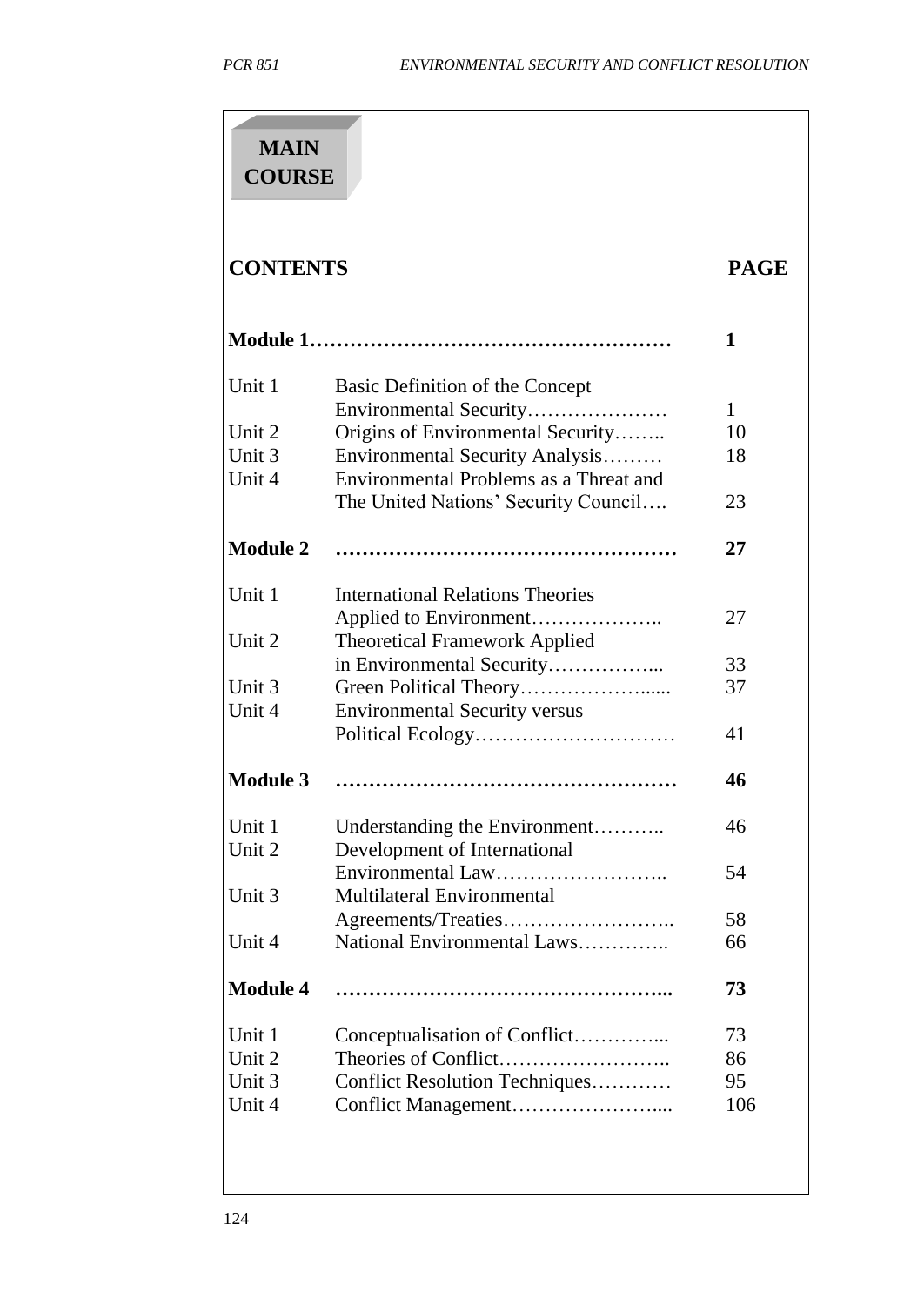|        |                                   | 111 |
|--------|-----------------------------------|-----|
| Unit 1 | <b>Environmental Conflict and</b> |     |
|        |                                   | 111 |
| Unit 2 | Linking Environmental Threat      |     |
|        |                                   | 116 |
| Unit 3 | Environmental Challenges          | 121 |
| Unit 4 | Natural Resources and Conflict    | 128 |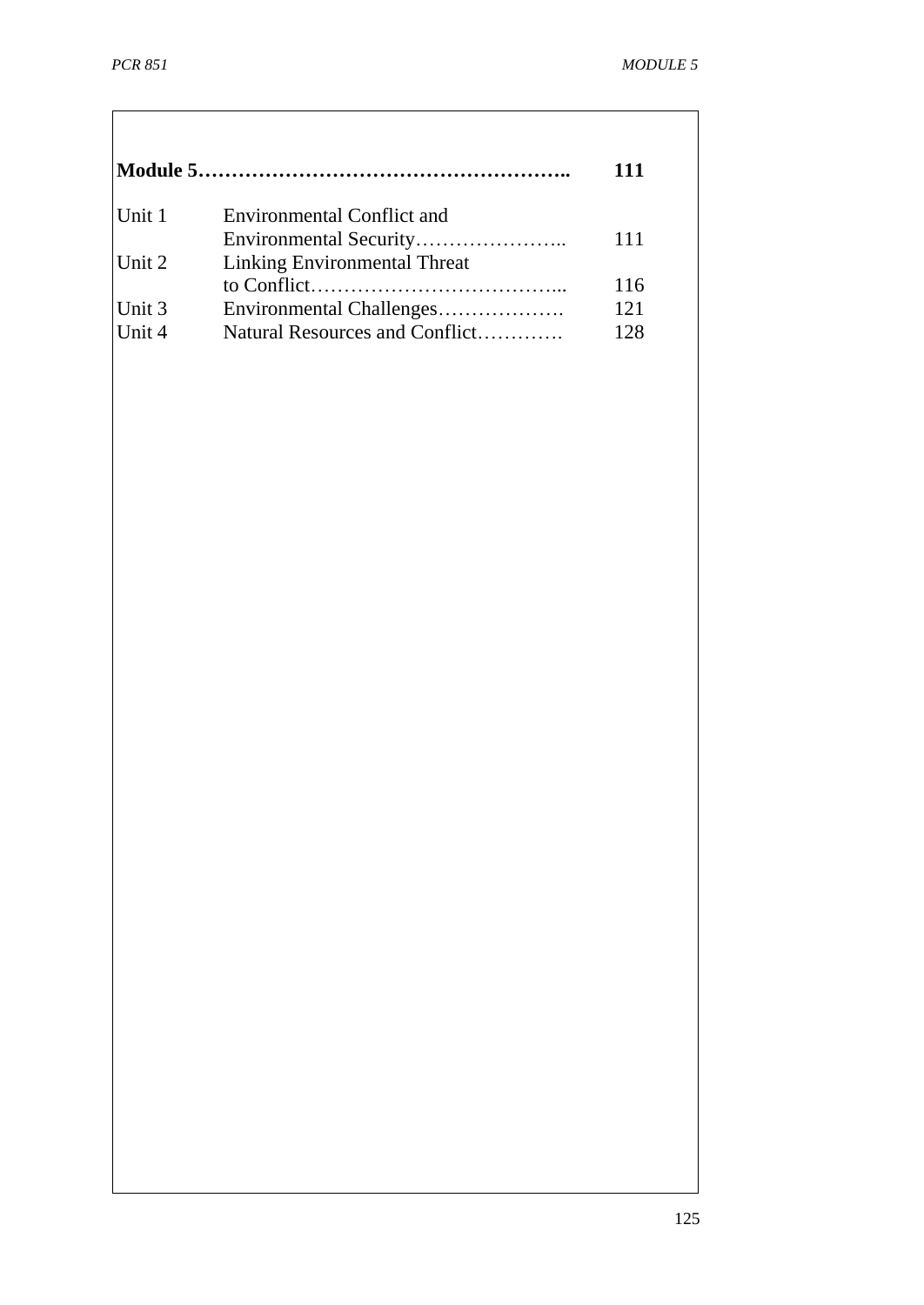# **MODULE 1**

- Unit 1 Basic Definitions of the Concept Environmental Security
- Unit 2 Origins of Environmental Security
- Unit 3 Environmental Security Analysis
- Unit 4 Environmental Problems as a Threat and the United Nations' Security Council

# **UNIT 1 BASIC DEFINITIONS OF THE CONCEPT ENVIRONMENTAL SECURITY**

## **CONTENTS**

- 1.0 Introduction
- 2.0 Objectives
- 3.0 Main Content
	- 3.1 Definitions of Environmental Security
	- 3.2 Approaches to Environmental Security
- 4.0 Conclusion
- 5.0 Summary
- 6.0 Tutor-Marked Assignment
- 7.0 References/Further Reading

# **1.0 INTRODUCTION**

Security is applied to different things that are valued (such as jobs, health, organisations, countries) and also refers to different types of risks (such as unemployment, lack of food, and change of government). The environment has also been seen as one of the things that are valued (referent object) and changes in the environment has been seen as a security risk. Therefore, the connection between the environment and security is referred to as environmental security.

Environmental security as one of the new non-traditional security issues helps to broaden and deepen the concept of security. In broadening security, it considers risks other than war (such as risks posed by environmental change) to the things that people value. There have been various efforts to assess the extent to which environmental changes cause violence within and between countries; explain ways in which environmental change could undermine national security; investigate ways in which war and its preparations can affect the environment and also investigate the linkages between environmental security and development issues such as poverty and human security. From the environmental perspective, there are concerns that this concept has led to the militarisation of environmental issues, but form the main security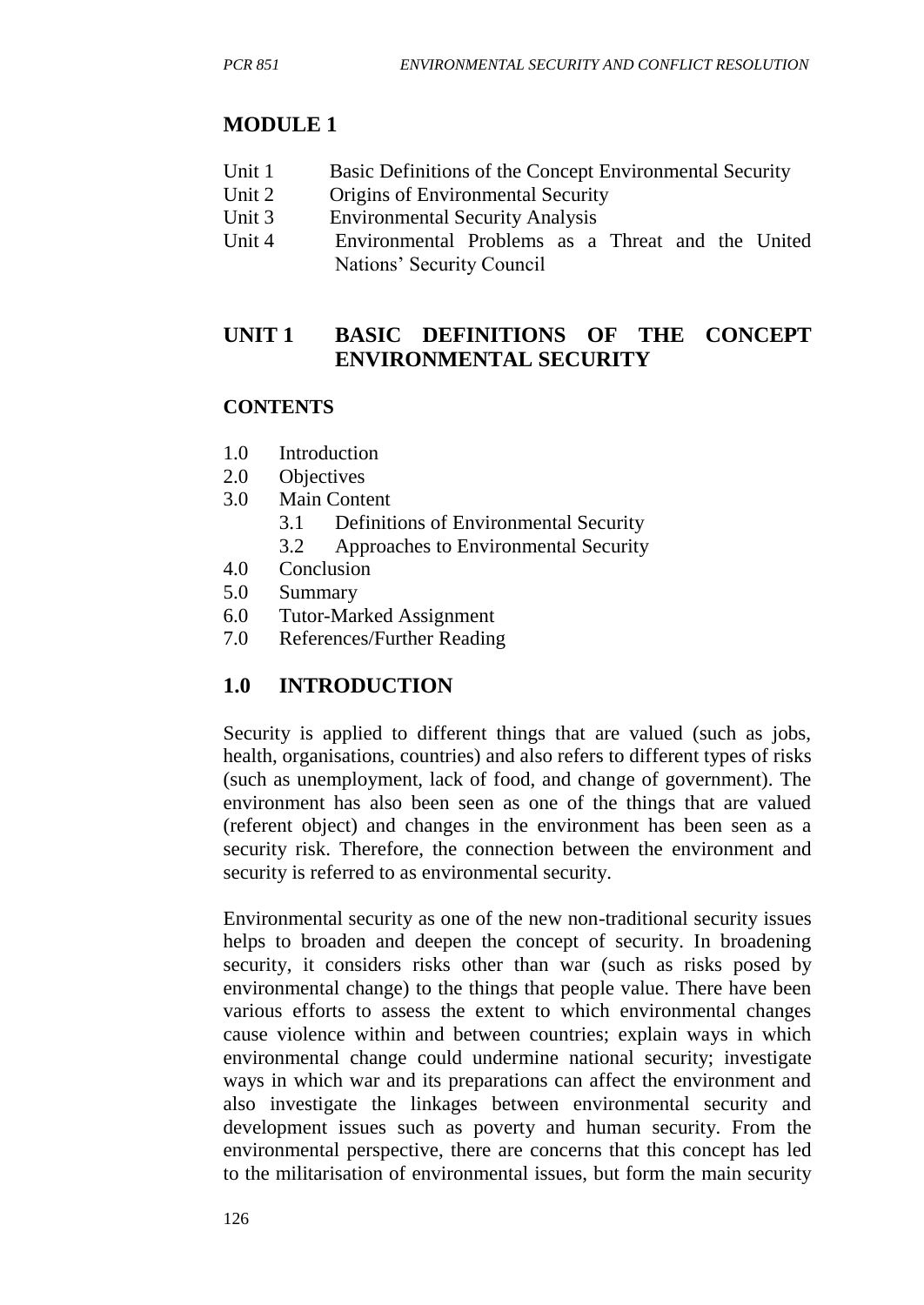paradigm; there are concerns that it has invariably undermined the issue of national security. Generally, the concept of environmental security has influenced policies despite the various debates about its usefulness.

# **2.0 OBJECTIVES**

At the end of this unit, you should be able to:

- explain the meaning of environmental security
- identify the various approaches to environmental security.

## **3.0 MAIN CONTENT**

## **3.1 Definitions of Environmental Security**

Environmental security is an important concept in both security studies and environmental studies, yet its meaning is still unclear because of the ambiguity of the two words - environmental and security. Environment simply means the surrounding and everything that affect an organism during its lifetime. In another words, "Environment is defined as the sum total of water, air and land, their interrelationships among themselves and also with human beings, other living organisms and property." Thus, it includes both the physical and biological surroundings and their interactions; while security is defined as the assurance people have that they will continue to enjoy those things that are most important to their survival and wellbeing. Security can also be defined as relative freedom from war, coupled with a relatively high expectation that defeat will not be a consequence of any war that should occur (Bellamy, 1981:102). Objectively, security measures the absence of threats to acquire values but subjectively, it is the absence of fear that such values will be attacked. Therefore, environmental security means different things to different people. It is one of the new non-traditional security issues that have deepened and broadened the concept of security as it considers not only the security of states, but also the security of the global environment as well as its various sub-systems and social systems.

# **3.2 Approaches to Environmental Security**

As a result of the ambiguity of the word *environmental security*, the following approaches arose:

1. Environmental security is seen as being about the impacts of *human activities* on the environment. This is also called ecological security, which consistently expresses the fact that it is the ecosystem and the ecological processes that should be secured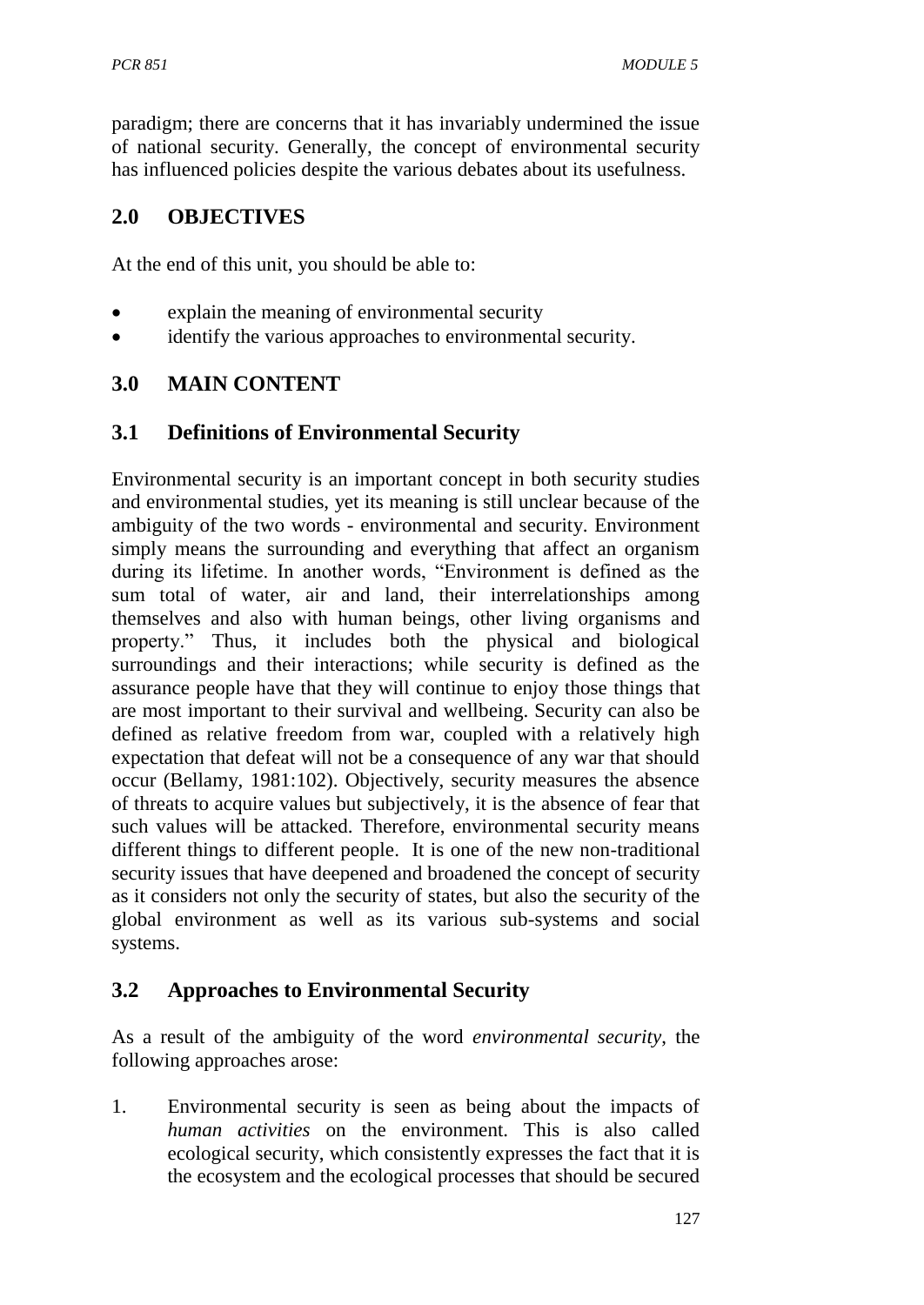and that the threat to ecological integrity or environment is human activities. The approach draws its view from both Green philosophy and ecological theory in which systemic interdependence; complexity; flux; uncertainty; harmony and sustainability are their key themes. This approach states that there is the need for shift from the action of individual and national interest to a concern for the overall welfare of the entire social ecological system of the planet.

- 2. Environmental security focuses on *common security*. It notes that the causes and impacts of environmental problems are borderless. Environmental problems such as the ozone layer depletion and climate change are global in nature and are caused by cumulative gas emissions from industrialised countries which in turn affect many countries like the developing countries. All countries of the world are not equally responsible for the cause of the environmental change neither are all countries equally at risk from them.
- 3. Central to the concern of environmental security is the nexus between *change and violence*. Focusing on the realist international relations theory and resource scarcity and conflict between states, it is argued that there are connections between environmental degradation and violence noting that resources could be strategic goals and strategic tools. There are also the possibility of interstate wars caused by resource and environmental problems. There is also the possibility of war between countries with shared water resources. The project on environment, population and security at the University of Toronto in 1994 and another project – the Zurich-based ENCOP (Environmental Conflict Project) carried out case studies on the linkages between environmental degradation and violence and found that consumption of unequal scarce resources is an important factor in violent conflicts; violent conflicts where environmental scarcity is a factor are more likely in low-income resource-independent societies; population pressure can indirectly be a contributing factor to violent conflict and when mechanism that enable adaptation to environmental scarcity fail, violent conflict is a possible outcome. Studies by both Homer-Dixon (1999) and Baechler (1999) found that environmental change is not an immediate cause of conflict but could exacerbate it and is likely to cause war between countries. From further studies, three new developments arose in environmental violence research. The first new development shows that strong states tend to be less prone to internal conflicts while states under-going significant economic and political transition are more prone to internal violent conflict. It is also observed that it is the abundance of natural resources or their scarcity that drives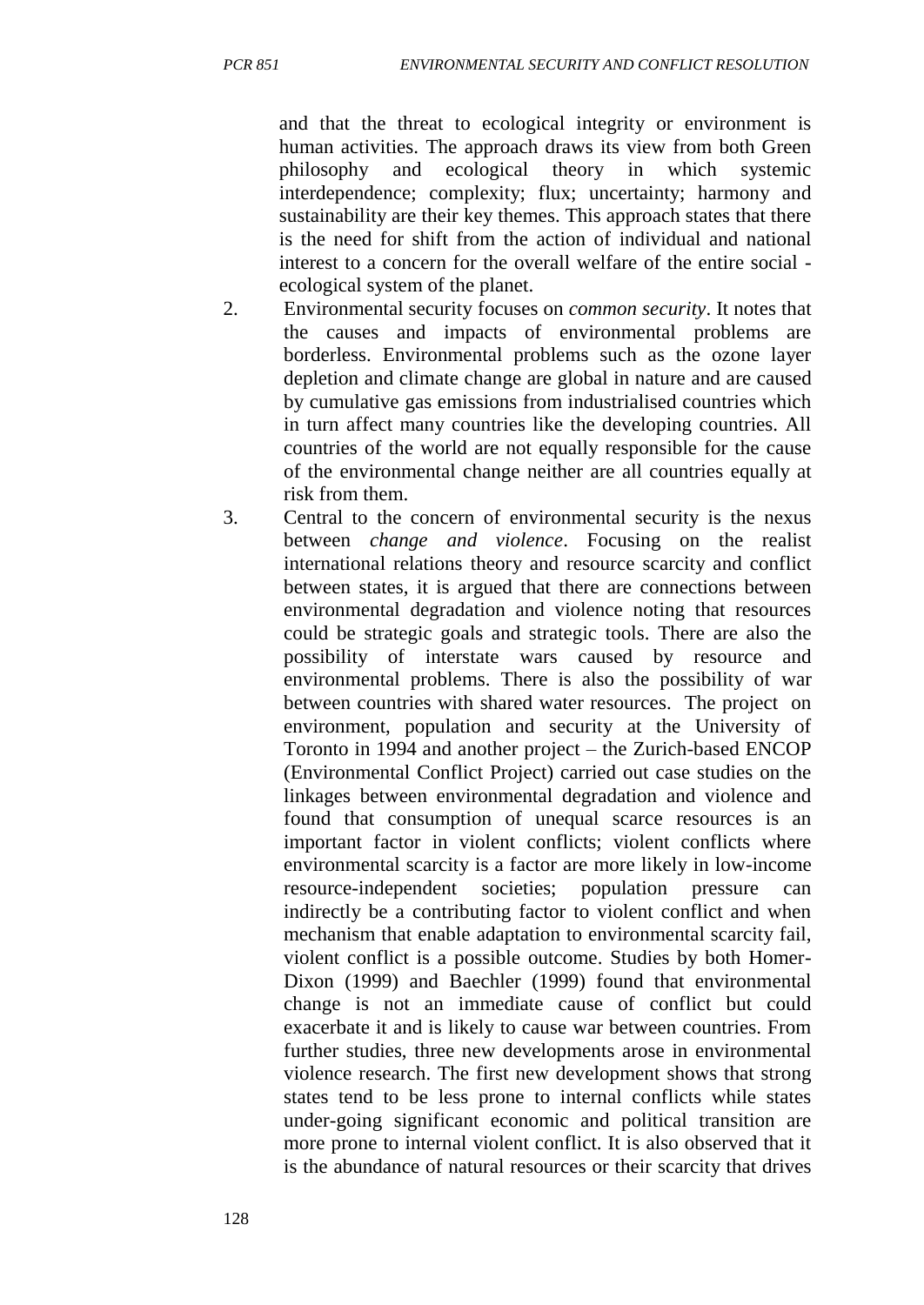conflict and poverty is vital causal variable in internal wars. The second new development in environmental violence research is that peaceful responses to environmental change rather than from instances of violence is an important approach in preventing conflict because understanding what works to promote peace is as important as understanding what causes violence. Therefore, groups or countries experiencing common environmental problems can cooperate to address these problems. The third new development in environmental violence research stressed the importance of unequal outcomes of social and environmental changes as seen in the case of the Niger Delta where inadequate distribution of the returns from resource extraction activities has been an important factor of violence. Thus, a range of economic, political and cultural processes that produce and sustain power are more important in causing, preventing and resolving violent conflict than the actual environmental changes that take place.

4. In explaining environmental security, the existing theories of national security are taken into consideration and environmental issues are then factored in and these have helped in giving a lot of attention to environmental violence. Environmental changes irrespective of whether or not it can cause violent conflict within or between states can undermine national security as it weakens the economic base that determines military capacity. In most developing countries and some developed countries, natural resources and environmental services are important variable for economic growth and employment. For example, revenue from and employment in various sectors like agriculture; forestry; fishing and mining and from environmentally dependent services like tourism are adversely affected by environmental change. Hence, if economic development can be ecologically unsustainable, the national security can be too because if national capital base of a country's economy erodes, it affects the longterm capacity of its armed forces. Despite the fact that many environmental problems that countries face are primarily caused by internal developments within those countries, some are basically beyond their control since the effects of climate change are borderless. Example include the impacts of global emissions of ozone depleting substances on rates of skin cancer in southern latitudes and the impacts of global emissions of greenhouse gases on low-lying countries and countries with high climatic variability. Therefore, trans-boundary flows of environmental problems differ from traditional external security threat because they are uncontrolled and unintended. This is what Prins (1993) called "threat without enemy." Deudney (1990:461) argued that three reasons are responsible why linking environmental issues to national security is problematic. These include  $-$  a) that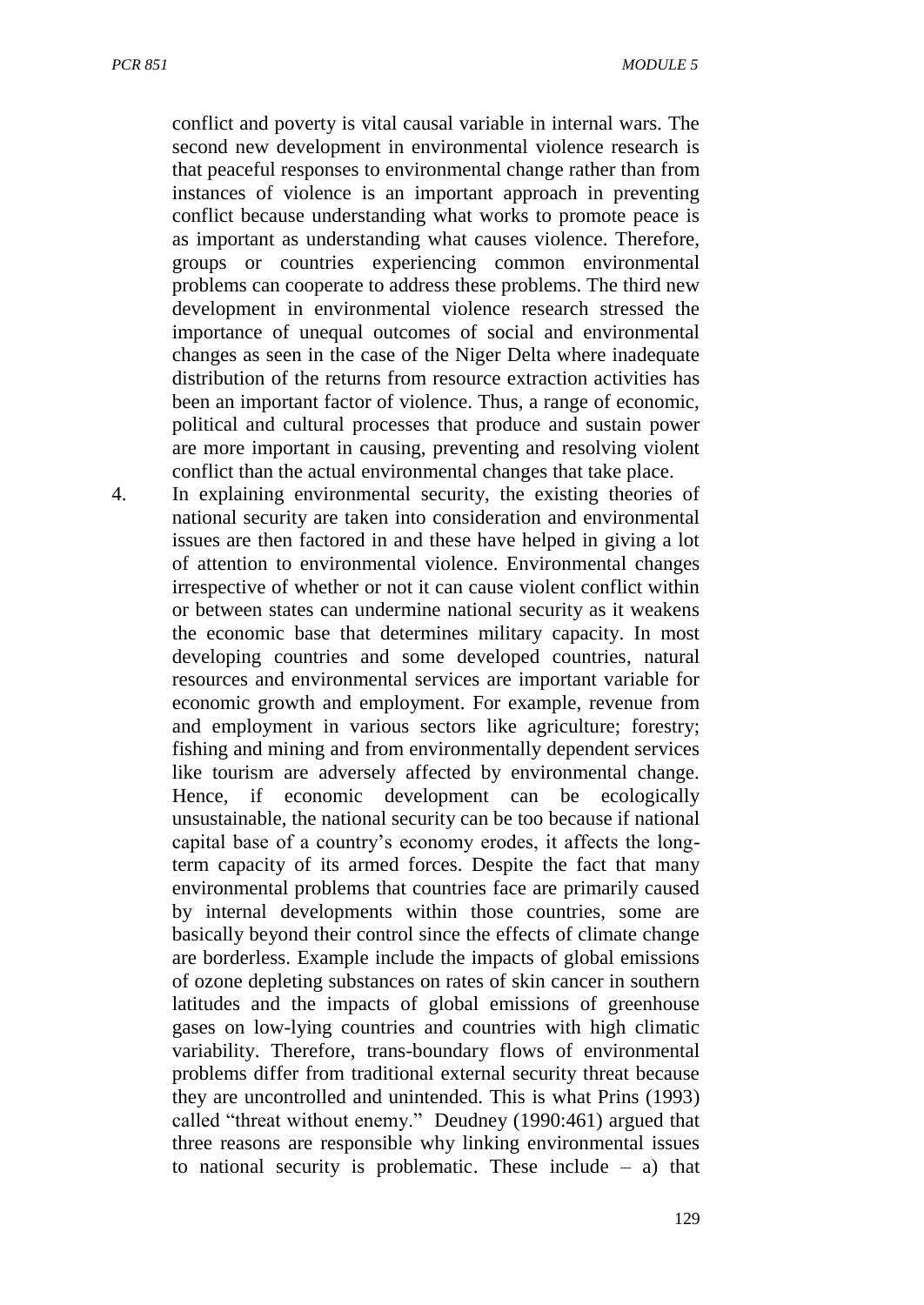military threats which are deliberately imposed and causes easily identifiable, are different from environmental threats which are accidental and their causes uncertain; b) that linking environmental issues to national security may not mobilise much attention and action on environmental problems but strengthens existing security logic and institutions; c) and environmental change is not likely to cause wars between countries as earlier mentioned. Hence, the issue of linking environmental problems to national security remains the issue of understanding what constitutes national security, who it is for and how it is to be achieved. In linking environmental change with security, there is the need to consider the militaries whose goals are to win wars. So their training and fighting of wars have devastating consequences for the people and the environment.

5. Armed forces wage wars which are extremely bad for environmental security as warfare always result in environmental degradation which last beyond the end of fighting. Such direct impacts of war on the natural environment include the use of nuclear weapon in Japan, defoliants in Vietnam, depleted uranium ammunition in Kuwait and Kosovo, the burning of oil wells in Kuwait, the destruction of crops in Eritrea and the draining of marshes in South-eastern Iraq. Warfare also have indirect impacts on the environment as spending on fighting is sustained by resource extraction, which in some cases is the major source of conflict. It affects the economic development in ways that indirectly impact on the environment. For instance, money spent on weapons could be spent on social and environmental activities. Wars affect foreign investment and aid, negatively disrupting domestic markets with resultant decrease in export. It damages the labour force, creates health burden, destroys productive assets such as factories, communication, energy, infrastructure and also, results in increased foreign debt, income inequality, reduced food production and GDP per capita, thereby creating refugees and internally displaced persons. War therefore, has environmental, economic and social effects which will impact negatively on the people's access to the kind of resources they need to develop themselves in an ecologically sustainable ways. It also reduces the amount of economic resources available to governments and communities to implement policies and programmes, restrict access to the kinds of technologies needed for sustainable economic growth, suppresses educational attainment and restrict the policy learning necessary for understanding and responding to environmental problems, damaging the infrastructure needed to efficiently and equitably distribute resources such as water, electricity, food and weaken the institutions and social cohesion necessary for a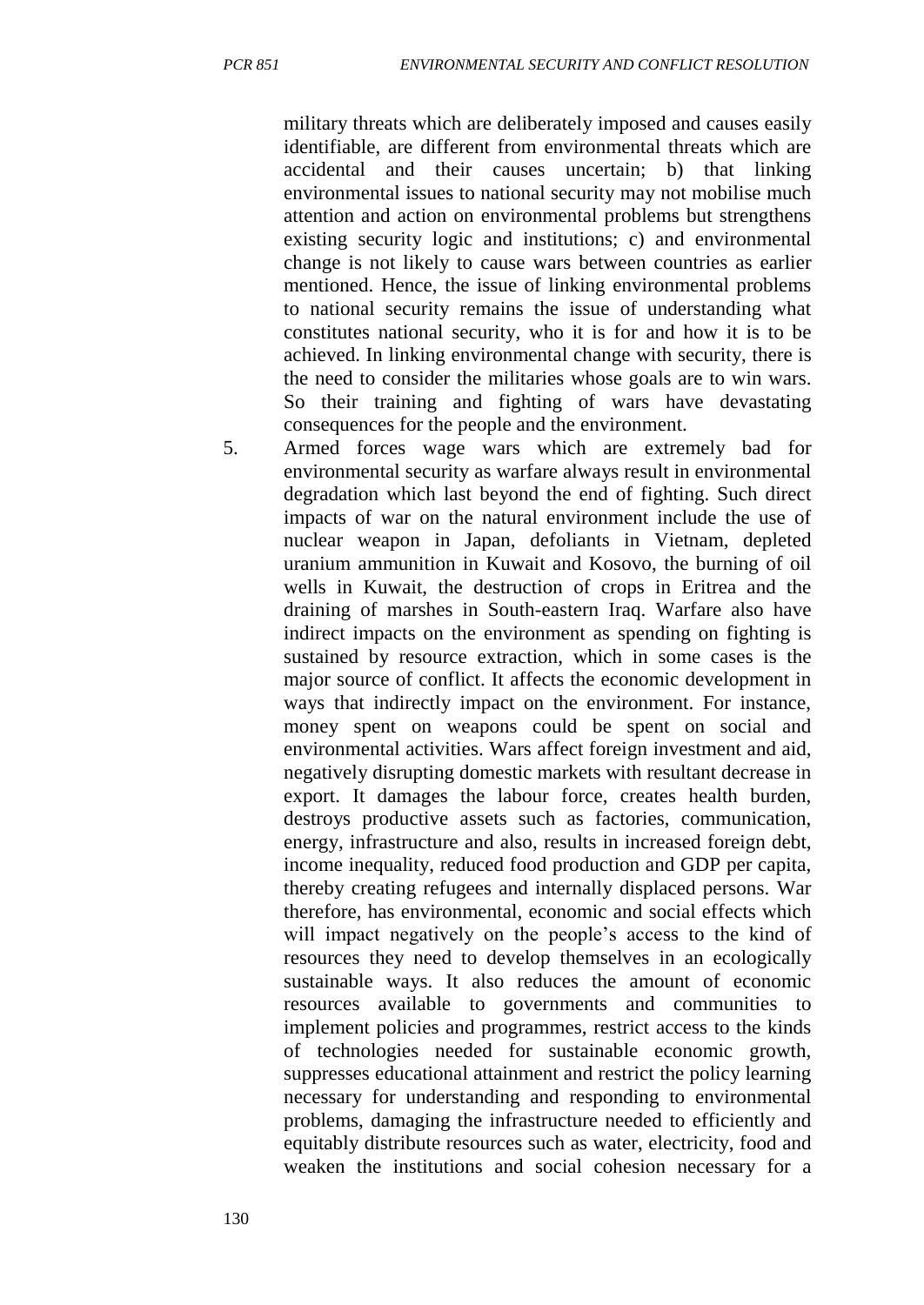society to manage its environmental problems. The issue that environmental change is likely to make for a more unstable international environment through environmentally induced wars. Thus, the armed forces are required to help manage these negative effects.

6. Now, environmental changes have been identified as human security issue because the way it affects individuals and communities are obvious. People are environmentally insecure in the following ways – where people live and the nature of environmental changes in those places, how susceptible people are to damage caused by environmental changes, and people's capacity to adapt to environmental changes. For example, subsistence farmers in Nigeria rely mainly on their own farm produce for food, earn very little money, their farms do not have irrigation, farm soils not very fertile, infrastructure for storage and transportation of food not well developed, agricultural productivity low and rainfall varied. So with the varied rainfall, farmers no longer know when to plant resulting to decrease in food production with negative impact on their source of livelihood. Recently, massive cases of flooding have been reported in some states in Nigeria (Lagos, Kaduna, Borno, Adamawa, Benue, Plateau, Nassarawa, Kogi, Bauchi, and Niger states). This has resulted to the loss of lives, properties and farmlands which in turn has created the problem of Internally Displaced People (IDPs). Over time, conflict will result over land and resources. But environmental change does not undermine human security in isolation from a range of social factors including poverty, the degree of support communities receive from the state, the effectiveness of decision-making processes and the extent of social cohesion within and surrounding vulnerable groups. These factors determine people and communities' capacities to adapt to environmental change so that what they value, are not adversely affected. For environmental change, the upstream users of water, distant atmospheric polluters, multinational logging and mining companies, regional-scale climatic processes, distant actors and larger scale processes influence the security of individuals' uses of natural resources and services. But for the social determinants of insecurity, larger processes such as warfare, corruption, trade dependency and economic liberalisation affect people's sensitivity to environmental changes and their adaptive capacities to these changes. Therefore, in understanding human environmental insecurity, there is the need to understand the larger scale, past and present processes that create wealth in some places and poverty in other and environmental change in some places and not in others. Since the focus of human security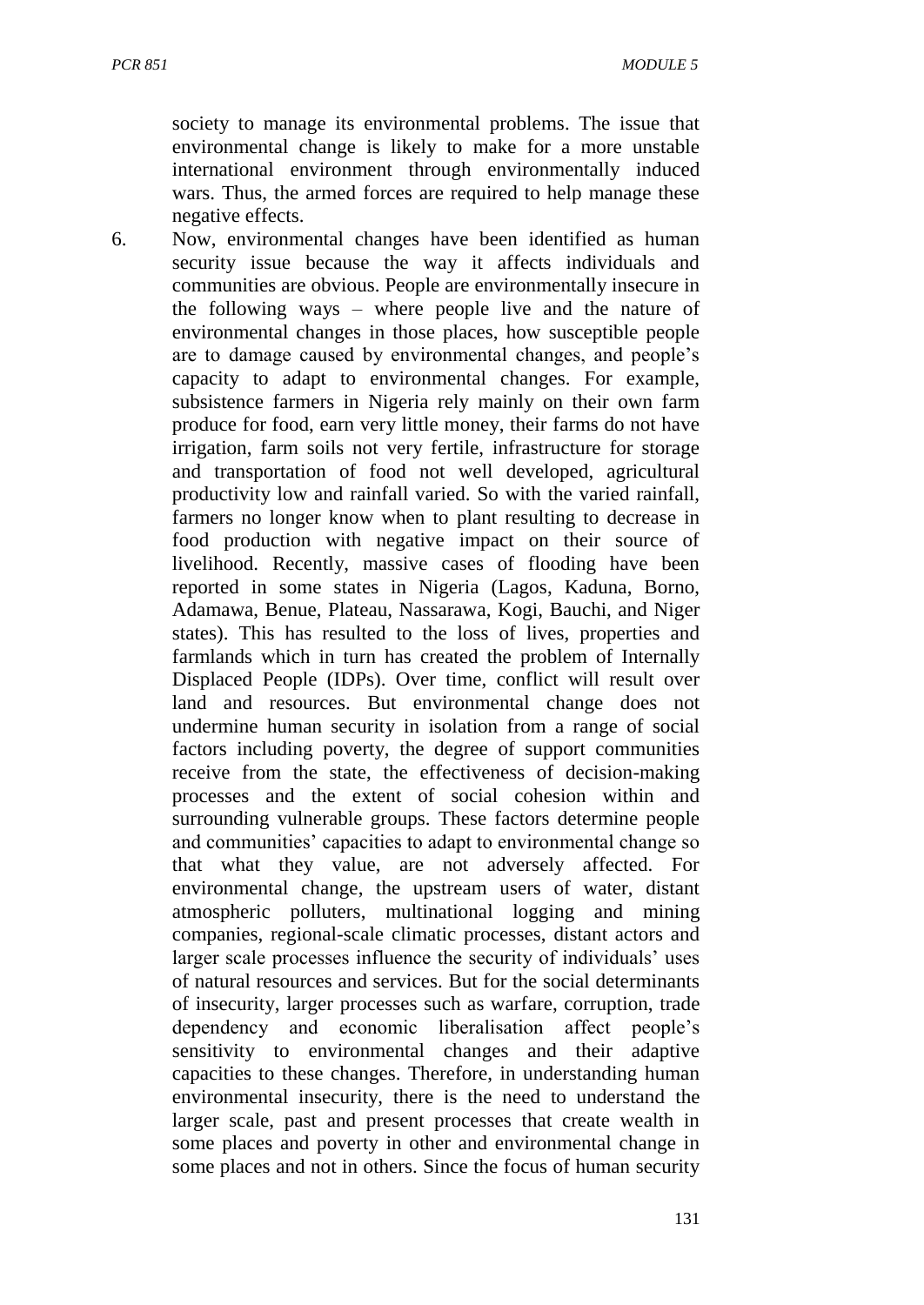is the individual, the processes that undermine or strengthen human security are often extra-local. Hence, the best approach to address the issue of human environmental insecurity is not just with the local people but also with the institutions like the states, the international system, the private sector, civil society and consumers in the developed countries and must take into account nation-state and their policies.

#### **SELF–ASSESSMENT EXERCISE**

In detail, discuss environmental security.

# **4.0 CONCLUSION**

Environmental security is one of the new security issues that helped us to understand the meaning of security in the post-Cold War period. This is made possible by a) efforts of environmental movements to popularise the environmental issues and contest the practices of national security; b) increased recognition that environmental problems demand common security approaches and the growth in multilateral agreements; and c) strategic vacuum created by the end of the Cold War.

Environmental security is therefore about the impact of human activities which include military activities and the way environmental changes undermine human security with research and policy focusing on the impact of environmental problems on women and children, livelihoods and human development. These environmental problems include – the increased concentration of greenhouse gases in the atmosphere, increased intensity of climatic hazards such as cyclones, flood, drought, desertification and increased water scarcity. This led to the various multilateral environmental agreements reached to help mitigate and adapt to these changes.

# **5.0 SUMMARY**

In summary, from the current debate on security and the environment in international relations, three distinct viewpoints that combine security and the environment are recognised. These are: environmental conflict, environmental security, and ecological security.

The environmental conflict perspective is the approach that most clearly links traditional security concerns to the environment. Most authors who examine environmental conflict focus on the possibility that groups within society will engage in violent conflict as natural resource stocks diminish due to environmental degradation. These conflicts are understood to threaten the stability of the state. There are several broad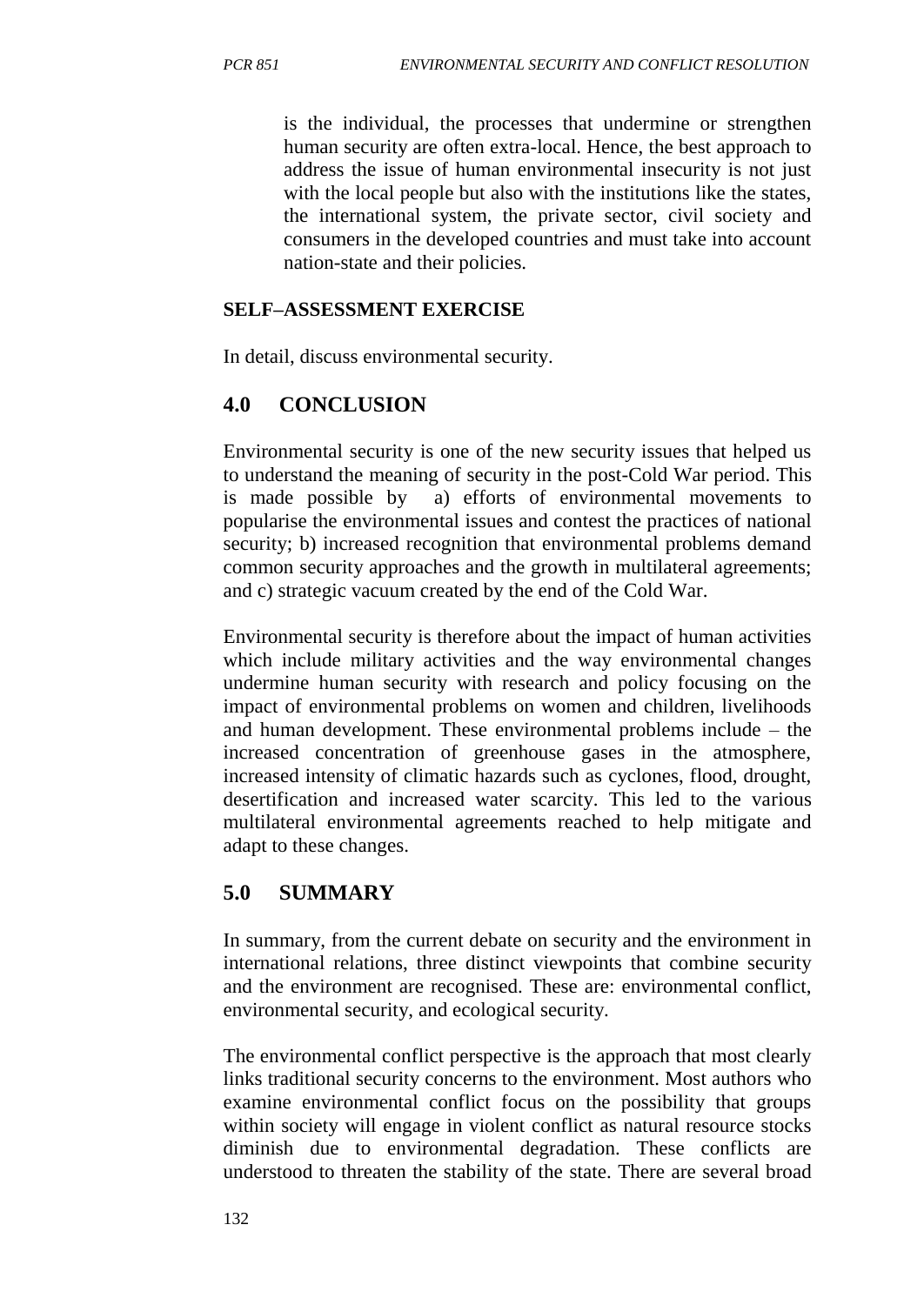trends that are identified as increasing the likelihood of environmentally induced conflicts. These include: expanding and migrating human populations; water, arable land and other resource and environmental scarcities; globalisation which brings people (and disease) into closer proximity; and increasing recognition of the injustice of Northerninduced underdevelopment of the South. Central to these discussions is the concept of scarcity. Thomas Homer-Dixon (1999) identifies resource scarcities as potentially being so severe that they can seriously undermine human well-being. He identifies three types of scarcities: supply-induced scarcity, demand-induced scarcity, and structural scarcity. The main argument is that some types of scarcity, coupled with other factors, can contribute to violent conflict.

The environmental security approach is concerned with the negative impacts of environmental degradation on human beings. While environmental conflict can still directly be linked to military security, environmental security is more closely linked to notions of "human security." In other words, environmental security is a broader notion than environmental conflict because it is concerned with all of humanity, not just those directly susceptible to environmental conflicts. In environmental security, the security referent is people, and threat is located in negative consequences of environmental damage. Some of the main themes in this scholarship include the environmental impact of accelerating globalisation, concerns over population increases, the spread of disease, and the potentials for sustainable development.

The ecological security approach is a perspective that focuses on the negative impacts human behaviors have on the environment. Security of the environment is the concern in this approach. Katrina Rogers (1997:30) explains that ecological security refers to "the creation of a condition where the physical surroundings of a community provide for the needs of its inhabitants without diminishing its natural stock." This definition says nothing explicitly about human beings. It reflects the idea that human beings constitute one part of the environment, but are not necessarily present in all ecosystems. That being said, it is important to note that ecological security scholars are not completely unconcerned with the fate of human beings. Human beings are seen as an essential part of ecosystems. Ecological security scholars, however, do not privilege humans as the most important species. In this approach, species and ecosystems are preserved for their own sake, not for their value to humans. The scholars who use this framework are interested in the security of the environment, including human beings that are threatened largely by human activities. From an ecological security viewpoint, items like water, fertile soils, and fossil fuels are seen as parts of the total environment rather than resources available for human consumption.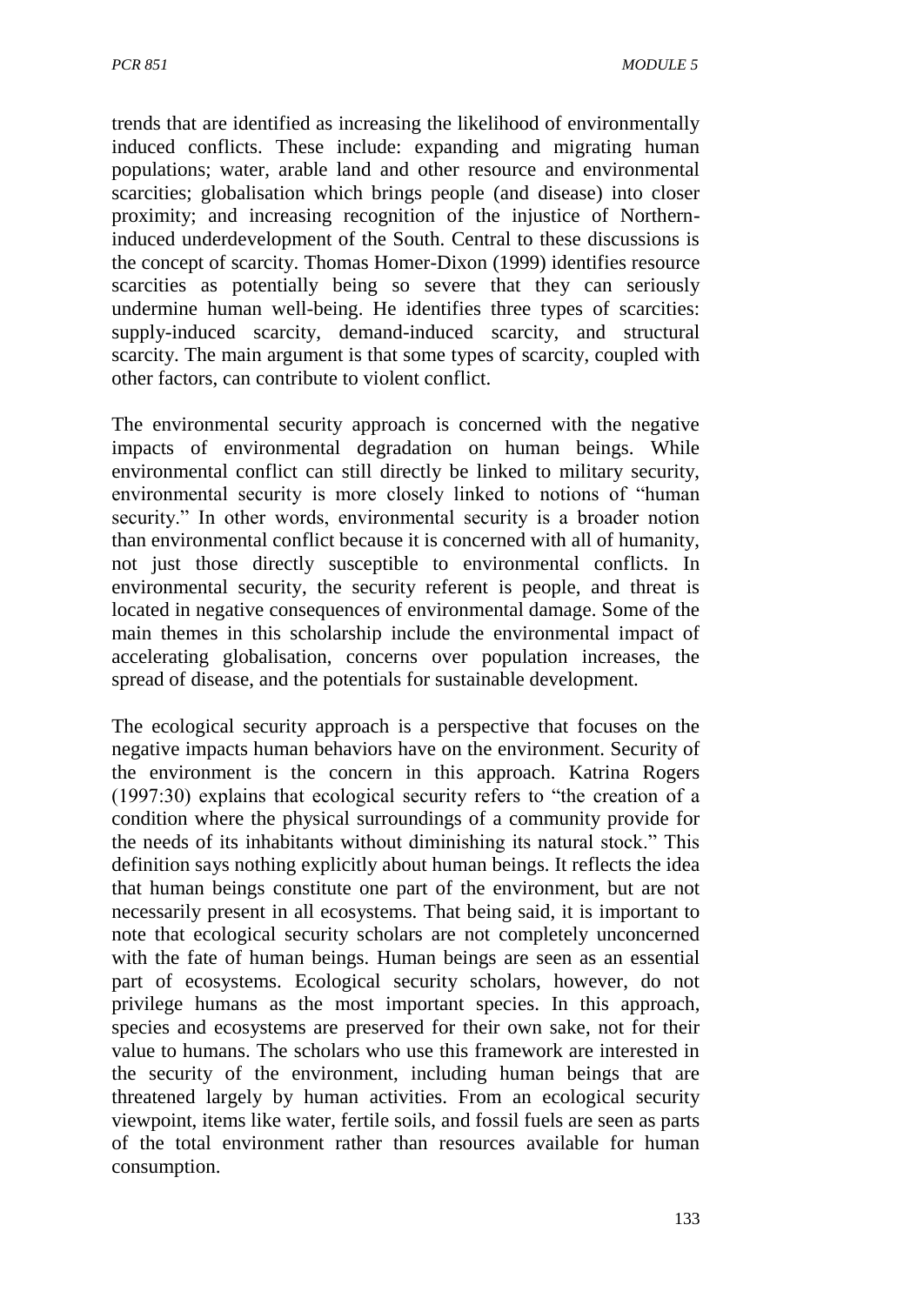### **6.0 TUTOR-MARKED ASSIGNMENT**

From your viewpoint identify three distinctive approaches to environmental security.

## **7.0 REFERENCES/FURTHER READING**

- Alan Collins (2007). "Introduction: What is Security?" In: Alan Collins (Ed.), *Contemporary Security Studies*. New York: Oxford University Press.
- Baechler, G. (1999). *Violence Through Environmental Discrimination: Causes, Rwanda Arena and Conflict Model*. Dordrecht: Kluwer.
- Bellamy, I. (1981). "Towards a Theory of International Security." *Political Studies*.
- Detraz, N. (2009). "Environmental Security and Gender: Necessary Shifts in an Evolving Debate." *Security Studies*, 18:345–369, Routledge: Taylor & Francis Group.
- Deudney, D. (1990). "The Case against Linking Environmental Degradation and National Security." *Millennium: Journal of International Studies*, Vol.19, no.3.
- Karen, T. L. (1999). "Constructing Environmental Security and Ecological Interdependence." *Global Governance* 5, no. 3.
- Prins, G. (Ed.). (1993). *Threats without Enemies: Facing Environmental Insecurity*. London: Earthscan.
- Rogers, K. (1997). "Ecological Security and Multinational Corporations." *Environmental Change and Security Project Report*, no. 3.
- Homer-Dixon, T. (1999). *Environment, Scarcity, and Violence.*  Princeton: Princeton University Press.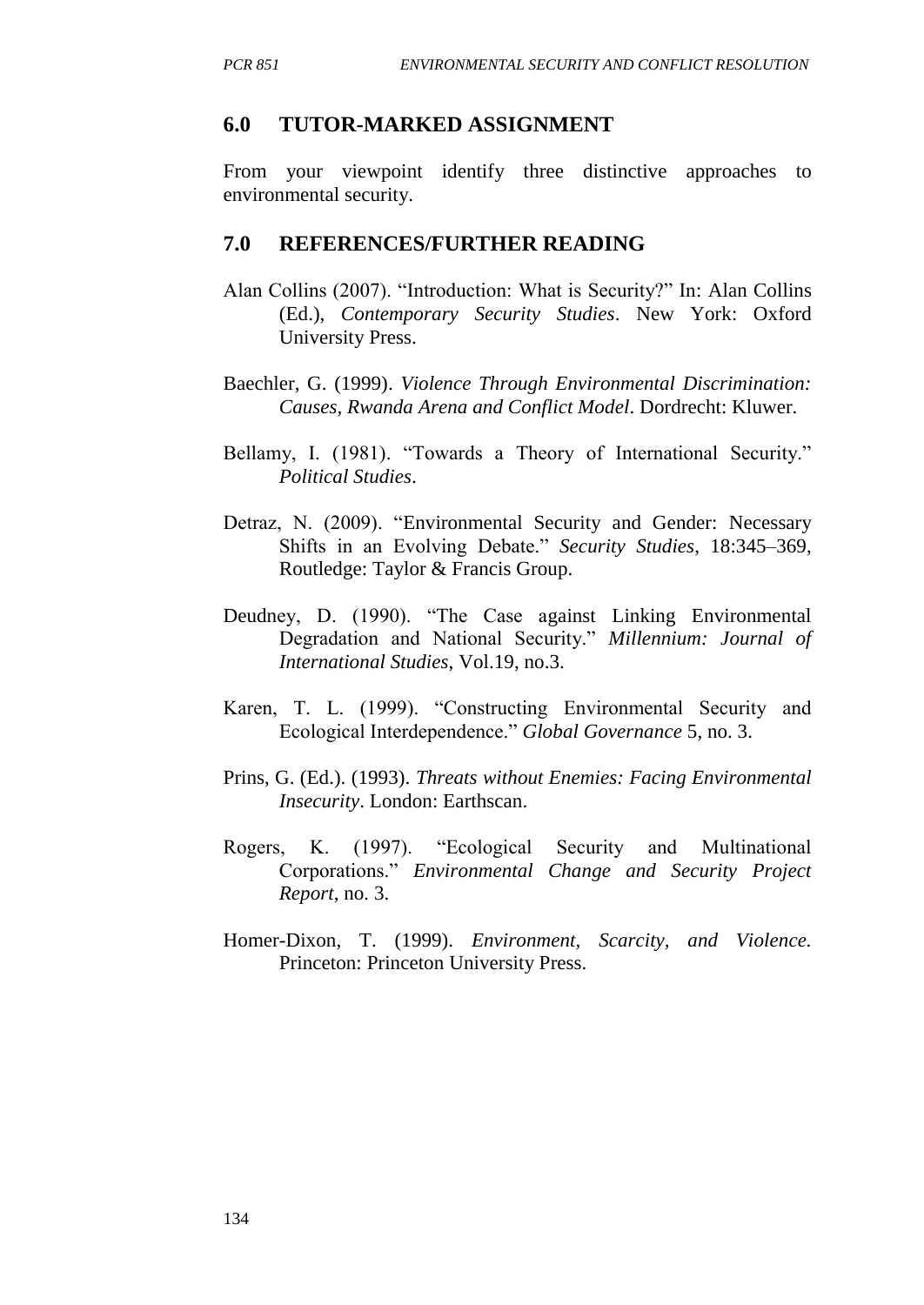# **UNIT 2 ORIGINS OF ENVIRONMENTAL SECURITY**

## **CONTENTS**

- 1.0 Introduction
- 2.0 Objectives
- 3.0 Main Content
	- 3.1 Origins of Environmental Security
	- 3.2 Linking Environment to Security
	- 3.3 Securitisation of the Environment
	- 3.4 The Transnational Element of Environmental Security
- 4.0 Conclusion
- 5.0 Summary
- 6.0 Tutor-Marked Assignment
- 7.0 References/Further Reading

# **1.0 INTRODUCTION**

Security applies to different things that are valued by people such as jobs, health, organisations, countries and also to different kinds of risks such as unemployment, lack of food, change in government and war. Recently, the environment has been valued and its change has been seen as security risk, hence the concept of environmental security whose approaches are diverse. Environmental security is one of the new nontraditional security issues that have served to deepen and broaden the concept of security as it not only considers the security of states but also the security of the global environment. Environmental security involves much research which attempts to assess the extent to which environmental changes causes violent conflict within and between countries, explain ways in which environmental changes may undermine national security, investigate ways in which wars and their preparations affect the environment and also investigates the linkages between environmental security and development issues such as poverty and human security. These led to policy development in countries like the United States; intergovernmental organisations such as the United Nations and NATO and non-governmental organisations such as the World Conservation Union and Greenpeace.

# **2.0 OBJECTIVES**

At the end of this unit, you should be able to:

- describe the origin of environment security
- relate environment to security
- suggest measures to secure the environment and
- explain the transnational element of environmental security.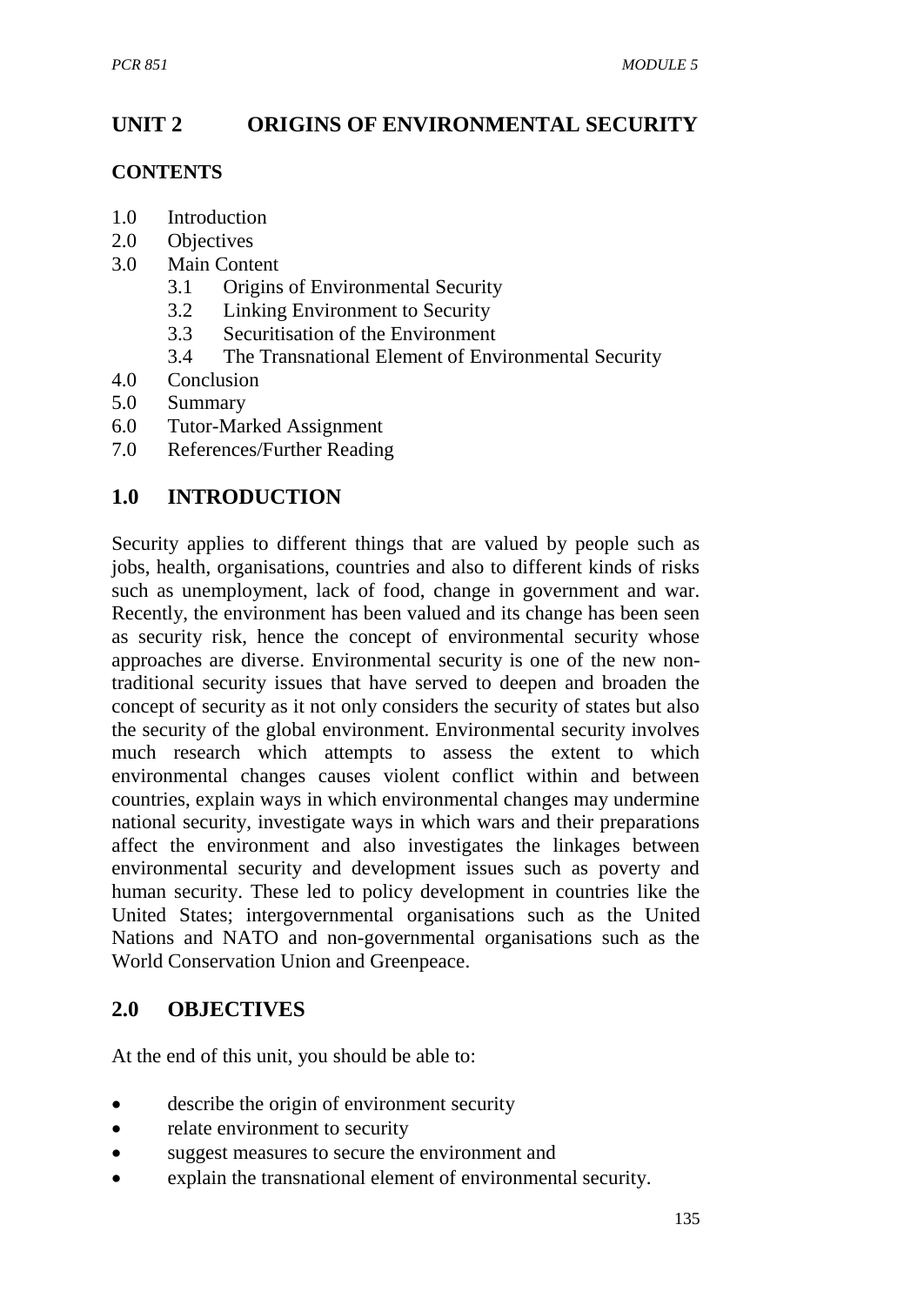# **3.0 MAIN CONTENT**

# **3.1 Origins of Environmental Security**

In the early 1960s, environmental security emerged as an important concept in security studies due to the following reasons:

First, it emerged as an important concept with the continuous growth of environmental consciousness in the developed nations which stimulated and sustained the growth of the environment movements during this period. Various events which resulted to sustained awareness of environmental issues include – the publication of Rachel Carson in 1962 titled the "silent spring" which explained the impacts of pesticide DDT on animals and food chain. Other notable personalities such as David Attenborough, Jacques Constean, David Suzuki and a number of international environmental non-governmental organisations like the World Wildlife Fund (1961); Friends of the Earth (1969); Greenpeace (1971) whose functions include networking across countries, research, awareness-raising, policy development and monitoring, capacity building, fund-raising and lobbying at local, national and international fora. In 1970s, international summits on environmental issues and proliferation of international agreements on environmental issues began with the United Nations Conference on the Human Environment (UNCHE) being the first major global environmental summit held in Stockholm in 1972. This summit initiated a number of intergovernmental investigations, meetings and agreements on global environmental problems which resulted to the World Commission on Environment and Development's (WCED) report in 1987 titled "Our Common Future". This report popularised the term "sustainable development" and introduced the term environmental security. The WCED report also led to the watershed United Nations' Conference on Environment and Development (UNCED) held in Rio de Janeiro, Brazil in 1992 with follow-up conference in 1997 and 2002.

The second issue that led to the emergence of environmental security is the debate by scholars about the orthodox security discourses and practices. These include the works of scholars like Richard Falk titled "This Endangered Planet" and Harold and Margaret Sprout's titled "*Towards a Politics of Planet Earth*" which argued that there is the need for international political system to respond collectively to the common environmental problems, because they pose serious threats to international stability and national well-being of the people. In 1977, Lester Brown in his *Worldwatch* paper titled "Redefining National Security" stated the inability of exclusionary national security institutions such as the military, to manage common environmental problems and further suggested that disarmament and budgetary reallocations are important initiatives for solving environmental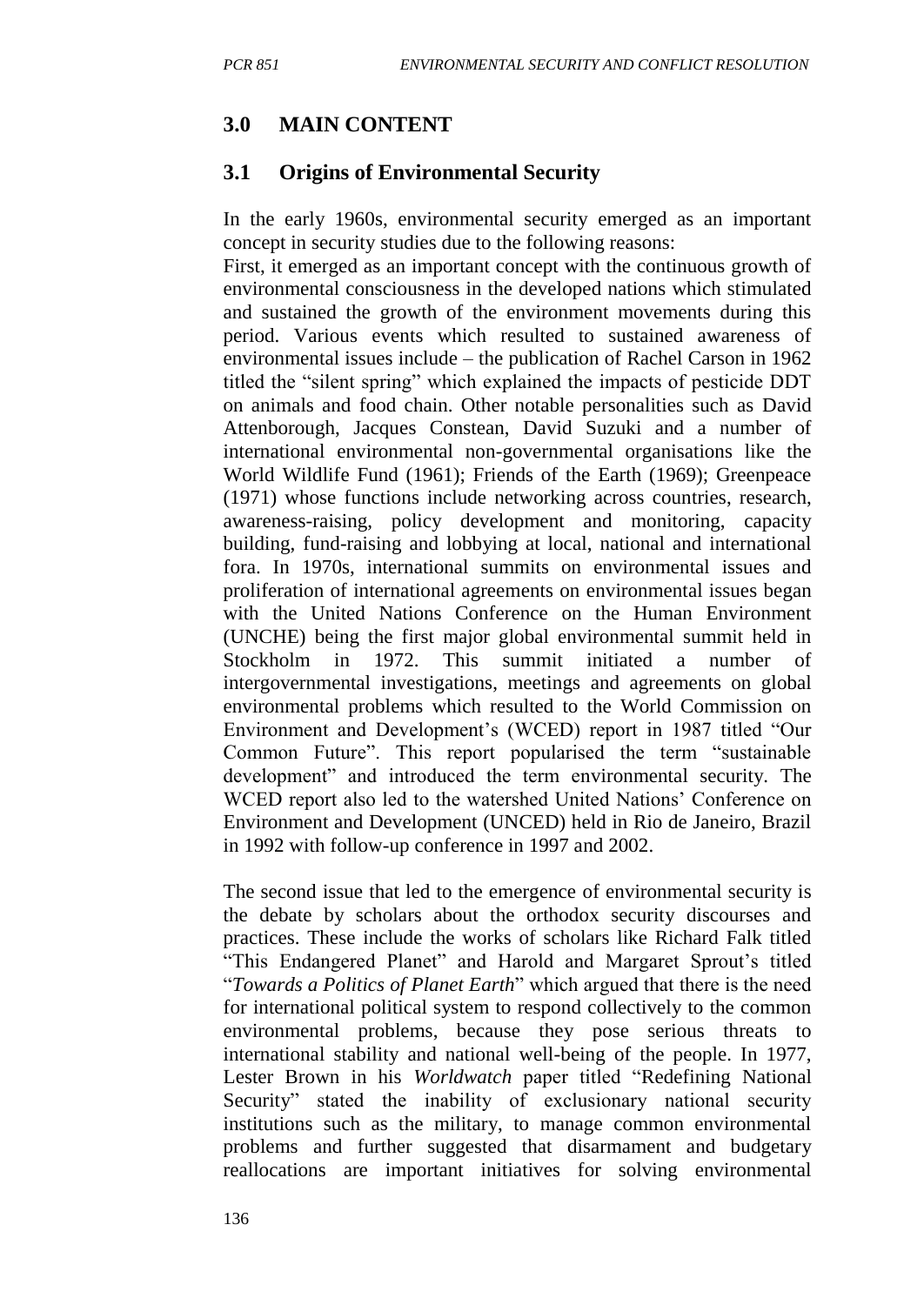degradation. Four biophysical systems – fisheries, grasslands, forest and croplands were identified by Brown to be under stress and he went ahead to the problem of climate modification as it relates to food security. In 1983, Richard Ullman's publication titled "Redefining Security" noted that environmental change might cause serious war, when it defined national security threat as anything which can degrade the quality of life of the people of a state or which narrows the choices available to the people and organisation within the state. He further observed that environmental degradation is likely to make developing countries' governments more militarily confrontational in their relations with the developed nations (as is the issue now with environmental negotiations which is based on the principles of differential responsibilities and polluters pay). Ullman also examined the possibility of illegal immigration by environmental refugees (now a major environment concern). Environmental scientists such as Norman Myers and Peter Gleick continually argued that environmental degradation will induce violent conflict as Myers in his article in 1986 noted that food shortages, fisheries depletion, water scarcity, climate change and deforestation will cause conflict which will result to environmental refugees and also further explored the costs of military security relative to the costs of environmental security. Also in 1986, Arthur Westing's article focused on using environmental measures to strengthen international security.

The third reason is the shift in strategic landscape because for the United States and its allies, security meant national security from military and ideological threat of the Soviet Union and its allies, whose principal strategy to achieve was to build and maintain military superiority. But following the oil embargo by the Organisation of Petroleum Exporting Countries (OPEC) in 1973, which resulted in increased oil price in the world market, it was observed that the industrial capacity that underpinned the military superiority of the west was vulnerable to the dictates of the suppliers of energy. Coupled with the minor oil crisis of 1979, the idea of mainstreaming energy security was also established in security planning. It was at the end of the Cold War that other dimensions to security gained significant prominence on security policy.

It was the call for a common security approach to "Our Common Future" and the preparations for the UNCED conference in Rio that provided the intellectual and policy opportunity for environmental security to be considered as one of the new security issues. Thus, from 1989, there have been several publications and studies on environmental security.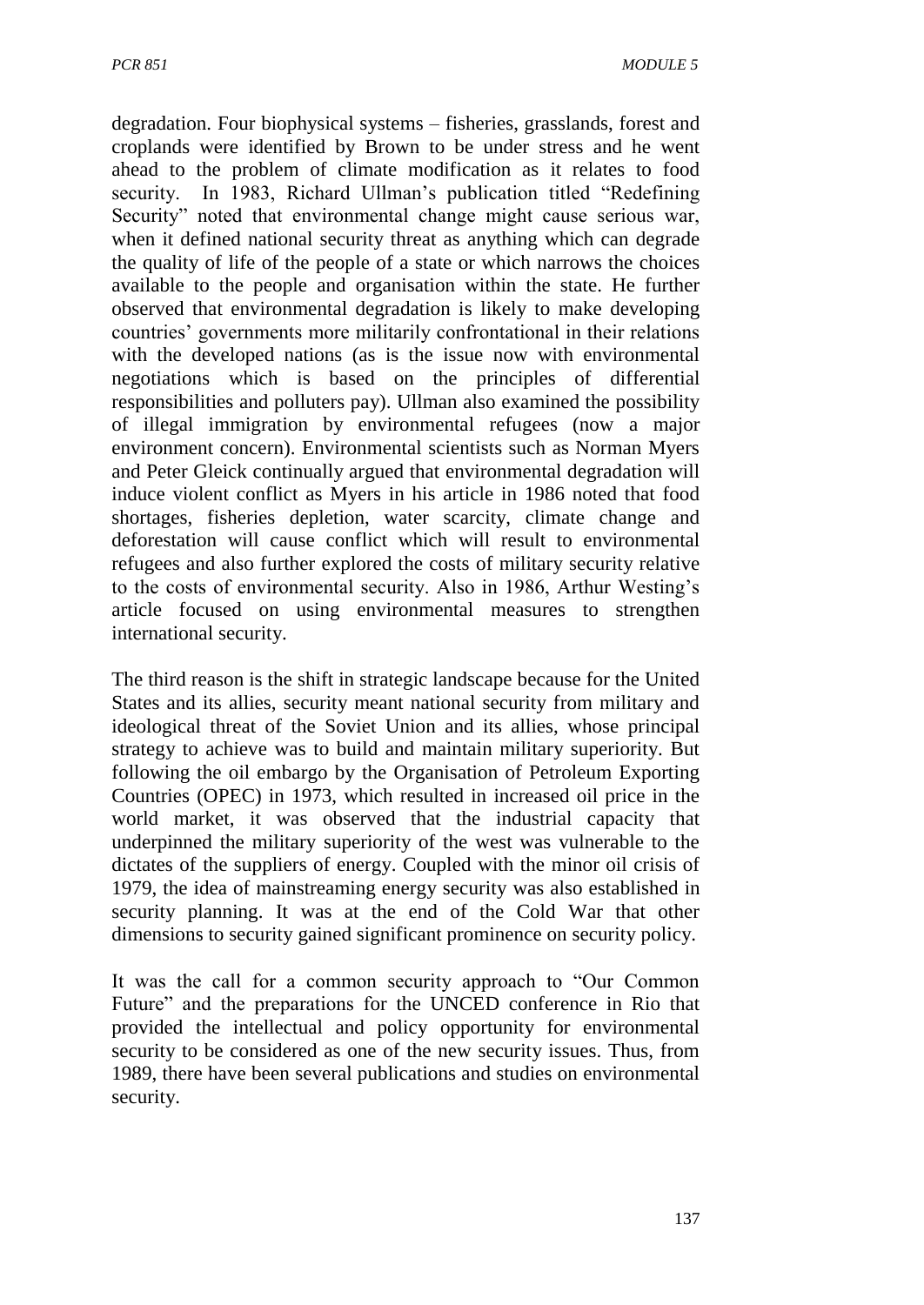# **3.2 Linking Environment to Security**

There are four reasons which explain the linkage between changes in the environment caused by human activity and security. These include:

- 1. Environmental degradation is a severe threat to human security and all life on earth. Air and water pollution, deforestation, soil erosion, etc., resulting from civilian and military activities can and do cause changes in our living conditions. This is why many definitions of environmental security have focused on sustainable utilisation and protection of the human environment (Westing, 1989: 7). Nature is no longer the opponent of society, against which humanity must struggle to survive but must protect from the negative consequences of our own activities.
- 2. Environmental degradation or change can be both cause and consequence of violent conflict. Environmental degradation and poor respect for environmental resource management, may lead to disputes within countries and between countries. And when environmental degradation is a consequence of intentional acts of warfare, it often escalates the conflict. Environmental degradation may also exacerbate a conflict that originated from other causes such as ethnic, religious tension and socio-economic inequalities. Regular non-warfare military activity can also have a negative impact on the environment in terms of pollution and resource use as well as the severe threats from nuclear testing, accidents in nuclear-powered submarines or ice-breakers, dumping of radioactive material in the ocean. Thus, military preparations represent a potential threat to the environment and to individuals even if they may not represent a threat to state security. Examples of positive linkages between the military sector and the environment include the discussions through Russian- Norwegian cooperation about the use of military means to protect the rainforest, and fish stocks in the Barents Sea from illegal fishing.
- 3. Predictability and control are essential elements of military security considerations, and also in safeguarding the environment. Under certain circumstances, irreparable environmental degradation or changes in the ecological systems may increase the likelihood of violent conflict eruption. The definition of environmental security by Lodgaard (1992:20) includes not only sustainable utilisation and protection of the environment but also minimisation of the risk or probability for experiencing negative consequences of environmental change. This could be related to industrial activities and technology where there is a potential for major damage to the environment. According to Westing (1989:117), environmental security, by way of its international confidence-building effects and by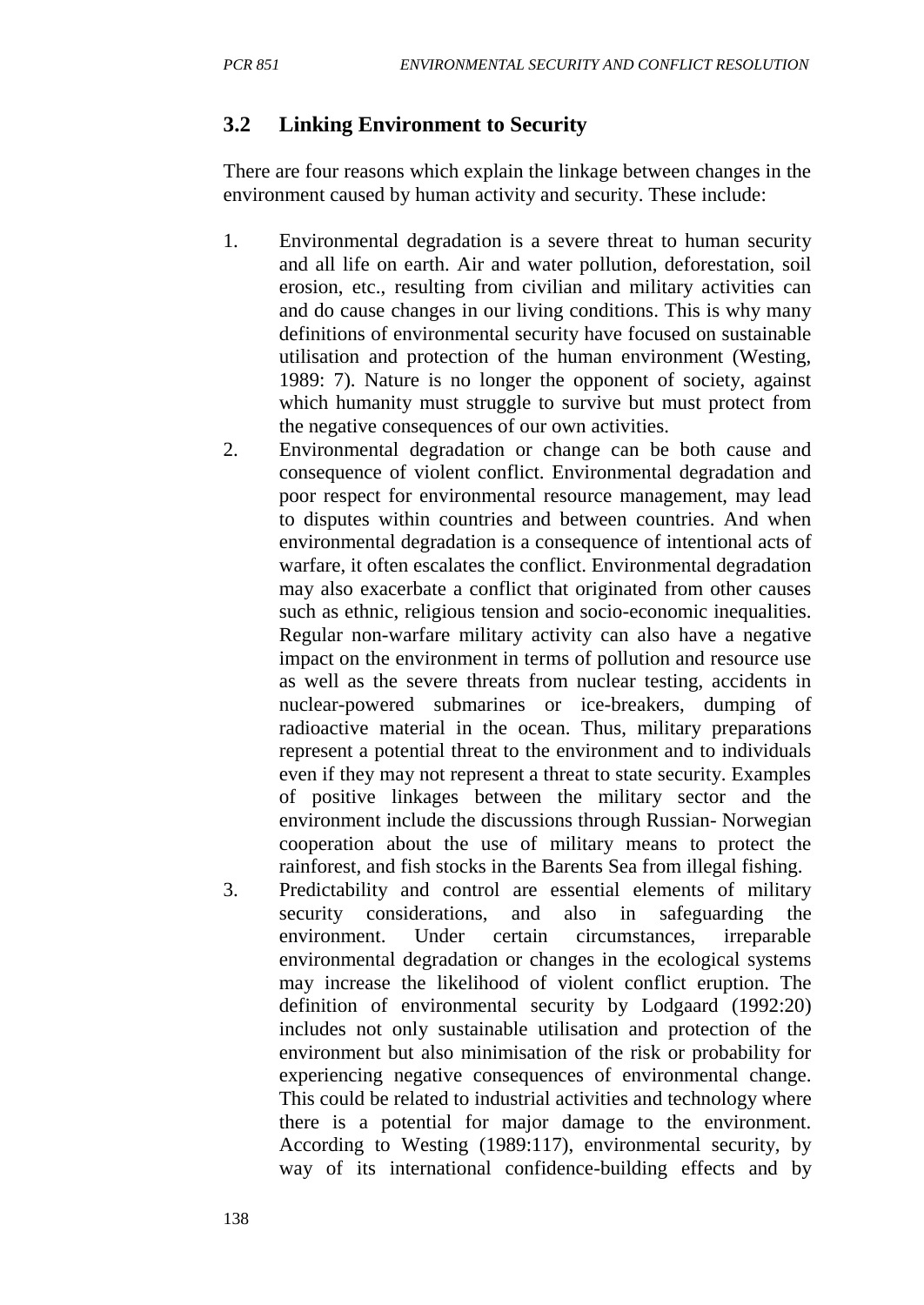alleviating some causes of military insecurity, may lead to improvements in political security. Hence, solving environmental problems may promote cooperation and therefore may be seen as security policy or peace-building. Environmental security therefore can be defined as a normative linkage designed to cope with the negative linkages between the environment and human activities (Brock, 1991:407). It is important to predict and control wide-scale migration or displacement of huge population of masses from environmentally devastated areas into neighbouring region that could cause social tension and political instability thereby leading to violent conflict due to the fact that environmental degradation strains further the resources of the recipient region or state (Homer-Dixon, 1991:76, 1994:5).

4. Since the linkage between the environment and security has been established, it is therefore, legal for politicians to speak out in favour of an environmentally responsible security policy. Though environmental security is still a political issue, environmental sustainability has now become part of the high politics sphere in most developed countries.

## **3.3 Securitisation of the Environment**

Securitisation of the environment describes a way of handling environmental issues where threats to the environment are seen as urgent and immediate, requiring a quick response at top political level (Buzan *et al*., 1995). Politically unstable and/or economically poor or dependent states may have to choose between cheap and quick industrialisation and environmental protection. The two strategies may be mutually exclusive but equally important to satisfy the international community. Scholars have argued, on the contrary, that by including a non-military threat like the environment, the concept of environmental security then represents the demilitarisation of security thinking. The concept acknowledges the need for a political leadership to ensure the security of its citizens above and beyond their military security as a wider concept of security may also increase the range of legitimate policy choices available (Ullman, 1983:133). Indeed, for politicians to devote themselves to a given issue, it helps a great deal if this issue falls within the realm of high politics. This is the most important political contribution of the concept of environmental security not its potential demilitarisation of security thinking. In the long run, de-securitisation or politicisation may be preferable to securitisation. Buzan *et al*., (1995:15) defined politicisation as 'a recognition of social-political responsibilities for changes in the quality of environmental conditions' which makes environmental issues part of the usual day-to-day political business. If environmental concerns become part of 'low politics' and lose their sense of political importance and urgency, they attract less public interest. But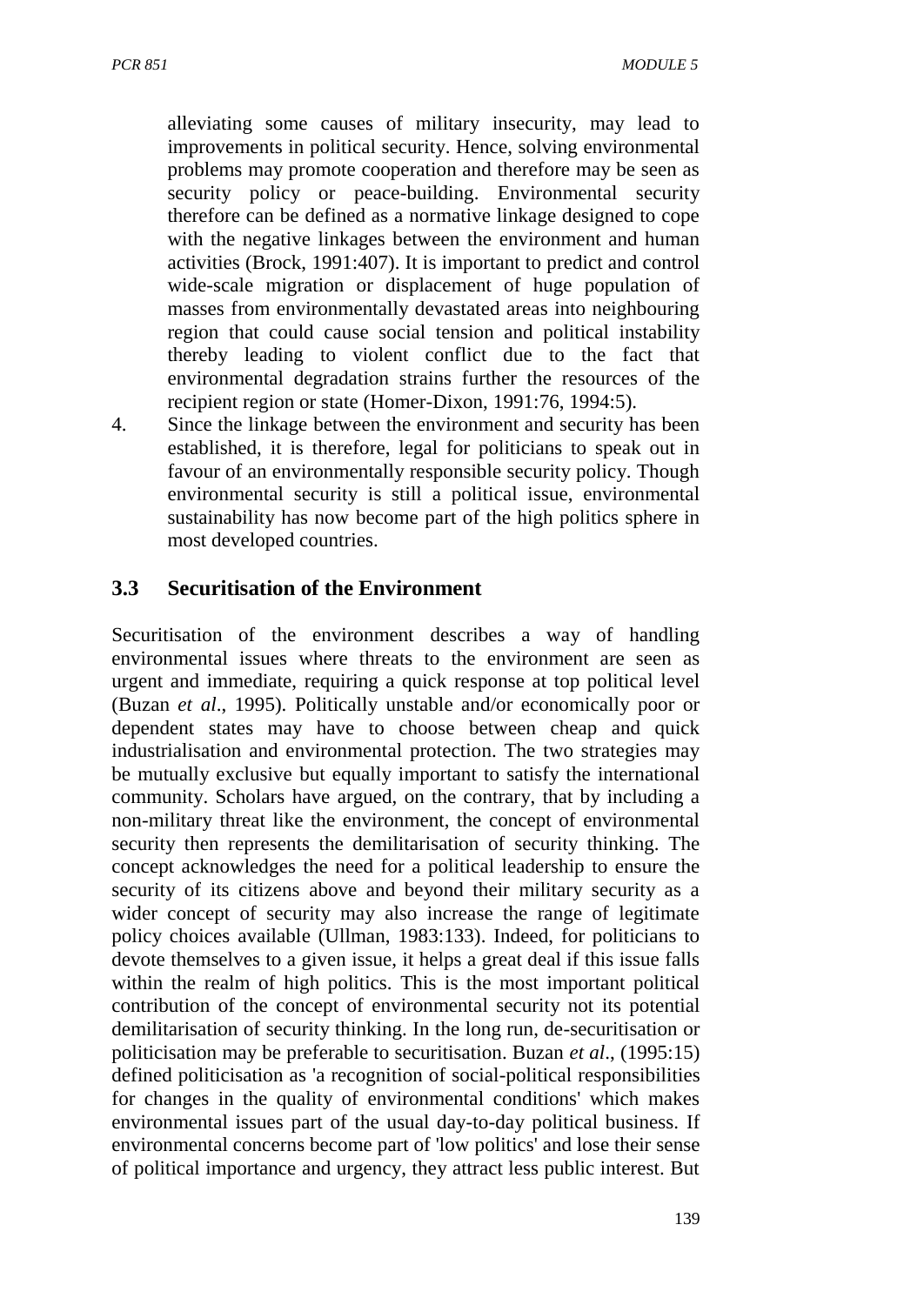popular mobilisation against environmental degradation is at its peak now especially in the case of potentially dangerous man-made environmental degradation.

## **3.4 The Transnational Element of Environmental Security**

The issue of environmental security should be discussed at national, regional and global levels with primary concerns focusing on individuals rather than the states. Decisions made by one state to appropriate, or degrade, common property resources will affect other states. And without international or supranational law, states cannot protect themselves from the negative consequences of environmental degradation originating outside their borders. Even most existing international environmental treaties have failed to take these facts into account because they are weak in compliance or enforcement measures. Incentives for taking protective steps depend on a state's vulnerability to a potential environmental threat. For example, the low-lying states like the Netherlands and the Maldives have particularly strong incentives to have carbon dioxide  $(CO<sub>2</sub>)$  emissions reduced to prevent global warming because rising sea levels represent an existential threat to them. In addition, due to the time-frame for negotiating international environmental treaties and their entering into force, decades may have passed before any reasonable change is achieved. By then, new and more pressing environmental challenges may have emerged, or the challenges at which agreements were originally directed may have exceeded the level at which they may be resolved. The intergovernmental negotiation model is based on the realist paradigm which stresses the role of states as rational unitary actors and divides the world into territorially distinct countries. This paradigm pays little attention to the increasingly trans-boundary character of state economies, politics, technology and environmental problems which raises an important problem in linking the environment to a traditional security perspective. The trans-boundary character of most environmental problems makes it difficult for them to fit into the statecentred ideology of security policies, but the world security cannot continue to depend on such conceptions and institutions of state security alone. However, few environmental threats can be resolved by claiming national sovereignty, still, some 'pooling' of sovereignty will be vital.

#### **SELF-ASSESSMENT EXERCISE**

States have a choice between quick industrialisation and environmental protection. Discuss.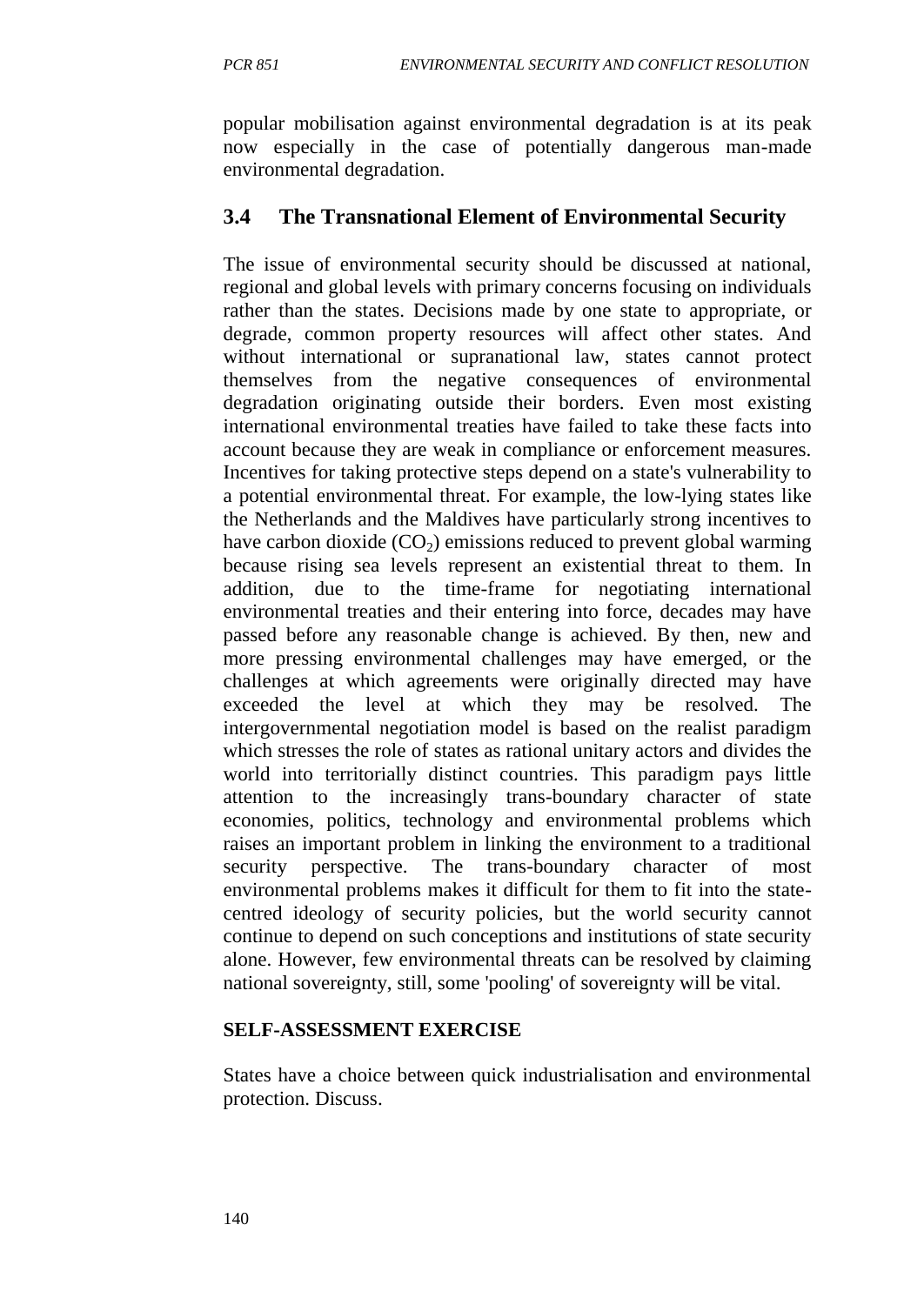# **4.0 CONCLUSION**

The new concept "environmental security" is justified and should not be completely dismissed as a concept just because no single definition has been universally accepted. Its present definition should rather be extended to include the various components of the concept which include military preparedness, technological and industrial installation and other activities that could damage the environment resulting in security threat. The issue of environmental security should be discussed at national, regional and global levels with its primary concern focused on individuals rather than states. However, the resolution of most environmental threat involves the pooling of sovereignties.

# **5.0 SUMMARY**

In this unit, we have discussed the origin of environmental security, securitisation of the environment and linked environment to security. We also explained the transnational element of environmental security. Decisions made at national, regional and global levels by one state to appropriate or degrade common resources will affect other states.

## **6.0 TUTOR-MARKED ASSIGNMENT**

Explain the linkages of environmental changes to security and the transnational element of environmental security.

## **7.0 REFERENCES/FURTHER READING**

- Barnett, J. (2007). "Environmental Security." In: Alan Collins (Ed.), *Contemporary Security Studies*. New York: Oxford University Press.
- Brock, L. (1991). "Peace through Parks: The Environment on the Peace Research Agenda." *Journal of Peace Research*, Vol. 28, no. 4.
- Buzan, B., O le Waever & Jaap de Wilde (1995). "Environmental, Economic and Societal Security." Working Papers, no. 10. Copenhagen: Centre for Peace and Conflict Research.
- Graeger, N. (1996). "Environmental Security?" *Journal of Peace Research*, Vol. 33, no. 1, International Peace Research Institute. Sage Publications, Ltd.
- Homer-Dixon, T. (1991). "On the Threshold: Environmental Changes as Causes of Acute Conflict." *International Security,* Vol. 16, no. 2, Fall.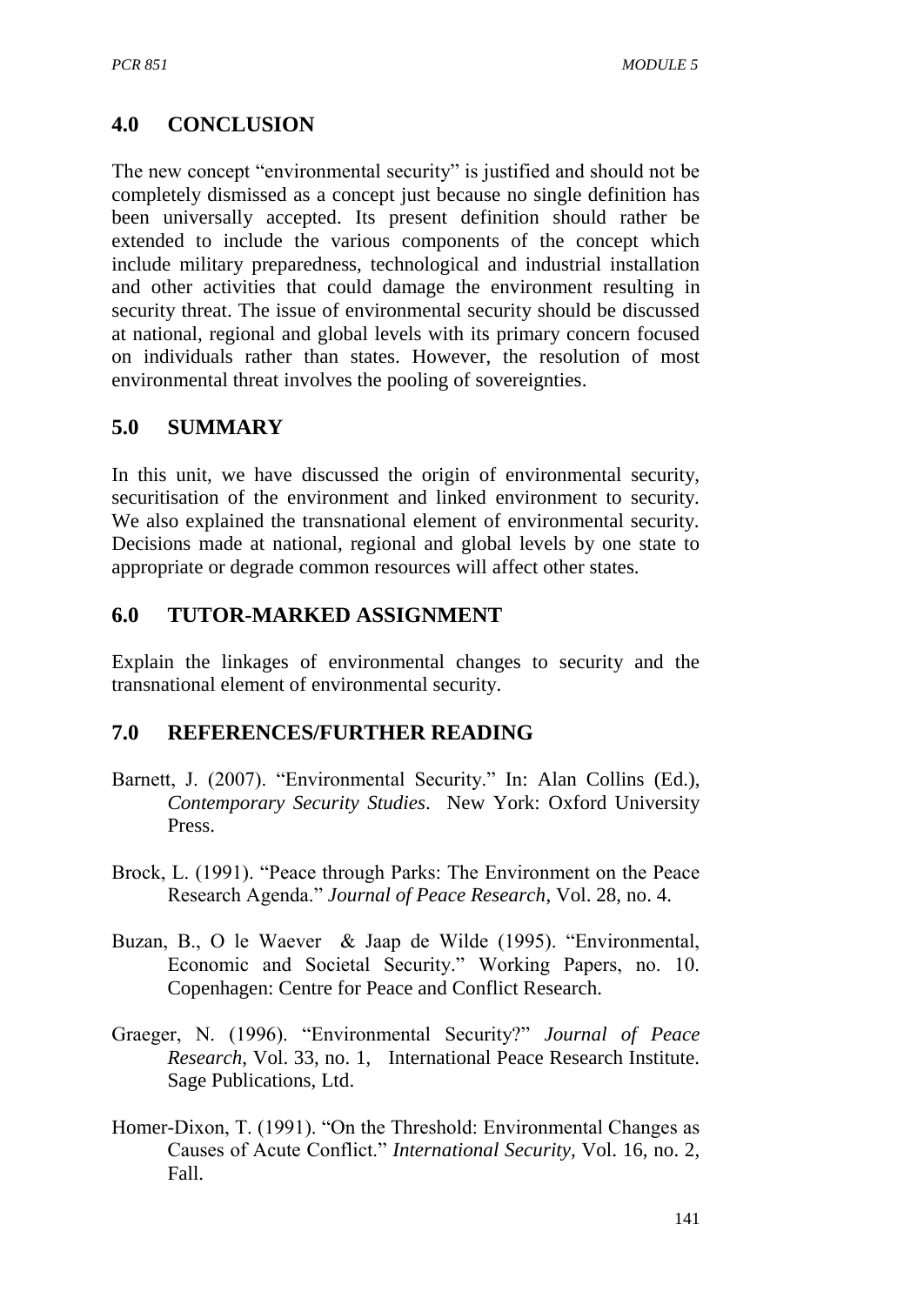- Homer-Dixon, T. (1994). "Environmental Scarcities and Violent Conflict: Evidence from Cases." *International Security*, Vol. 19, no. 1, Summer.
- Lodgaard, S. (1992). "Environment, Confidence-Building and Security." In: Sverre Lodgaard & Anders, H. af Ornas (Eds). *The Environment and International Security*, PRIO Report (2).
- Ullman, R. (1983). "Redefining Security." *International Security*, Vol. 8, no. 1, Summer.
- Westing, Arthur H. (Ed.). (1989). *Comprehensive Security for the Baltic: An Environmental Approach*. London: SAGE Publishers.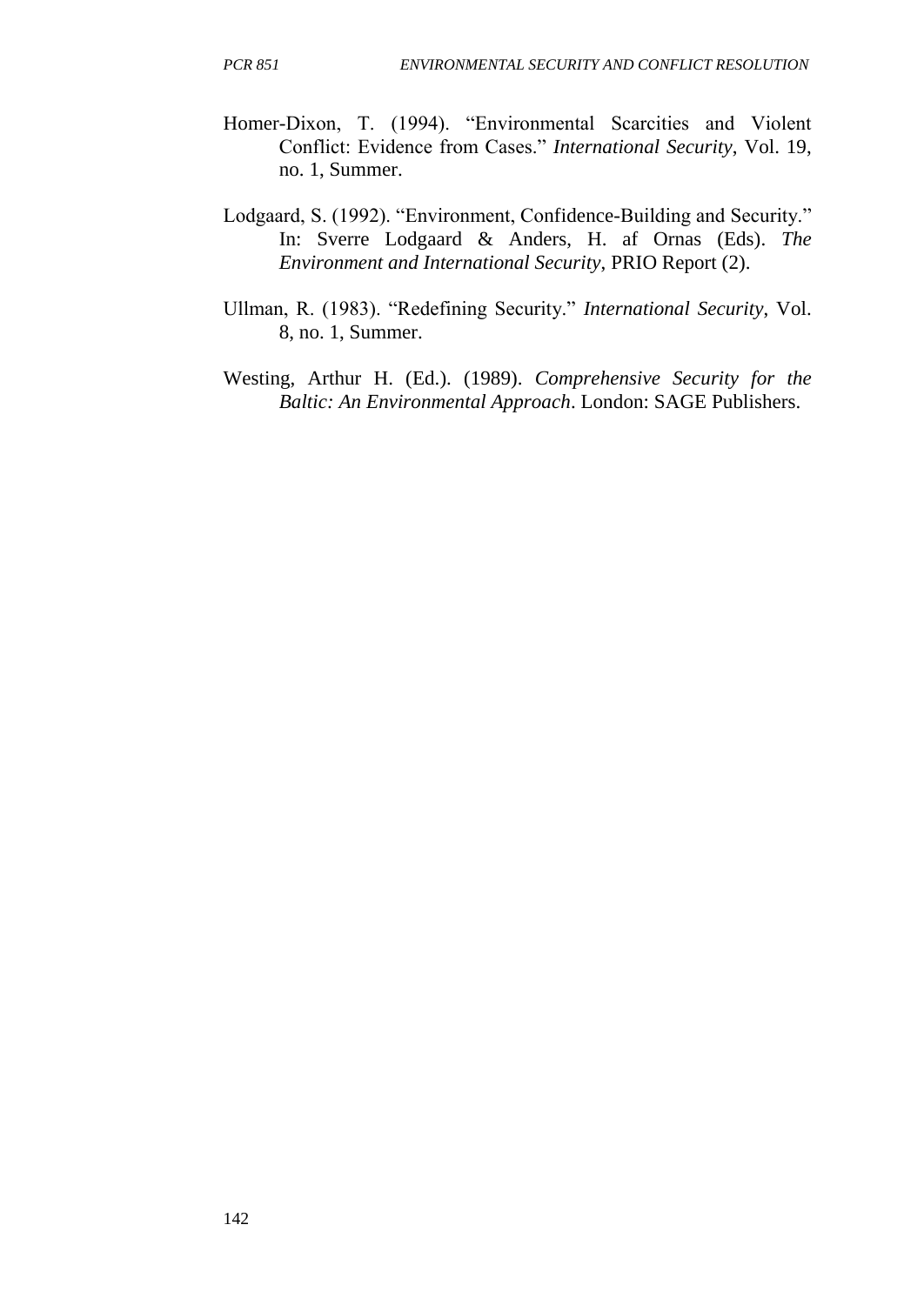# **UNIT 3 ENVIRONMENTAL SECURITY ANALYSIS**

#### **CONTENTS**

- 1.0 Introduction
- 2.0 Objectives
- 3.0 Main Content
	- 3.1 Growth of Environmental Security Analysis
	- 3.2 Environmental Degradation as a Threat to Security
- 4.0 Conclusion
- 5.0 Summary
- 6.0 Tutor-Marked Assignment
- 7.0 References/Further Reading

## **1.0 INTRODUCTION**

It was only with the emergence of this global environmental problem like the depletion of the ozone layers or global warming in the 1980s that the debate on environmental security gained momentum. Environmental security is intended to increase the importance of environmental problems in the political arena. At the United Nations General Assembly, Gorbachev stressed that the relationship between man and the environment has become menacing and noted that the threat from the sky is no longer missiles but global warming (Myer, 1993:11) while promoting the establishment of an Ecological Security Council. The alarming concerns for the hole in the ozone layer transformed environmental problem into a threat to security generally. The environmental security discourse has focused on conflicts, transforming the threat to the environment and the people that depend on it into a threat to global order and stability. It has also challenged a set of security practices which has focused on military threats and reactive measures and outlined how military responses and preparation are inadequate to deal with environmental issues.

## **2.0 OBJECTIVES**

At the end of this unit, you should be able to:

- discuss the growth of environmental security analysis
- identify the dissimilarities between security from violence and security from environmental threats.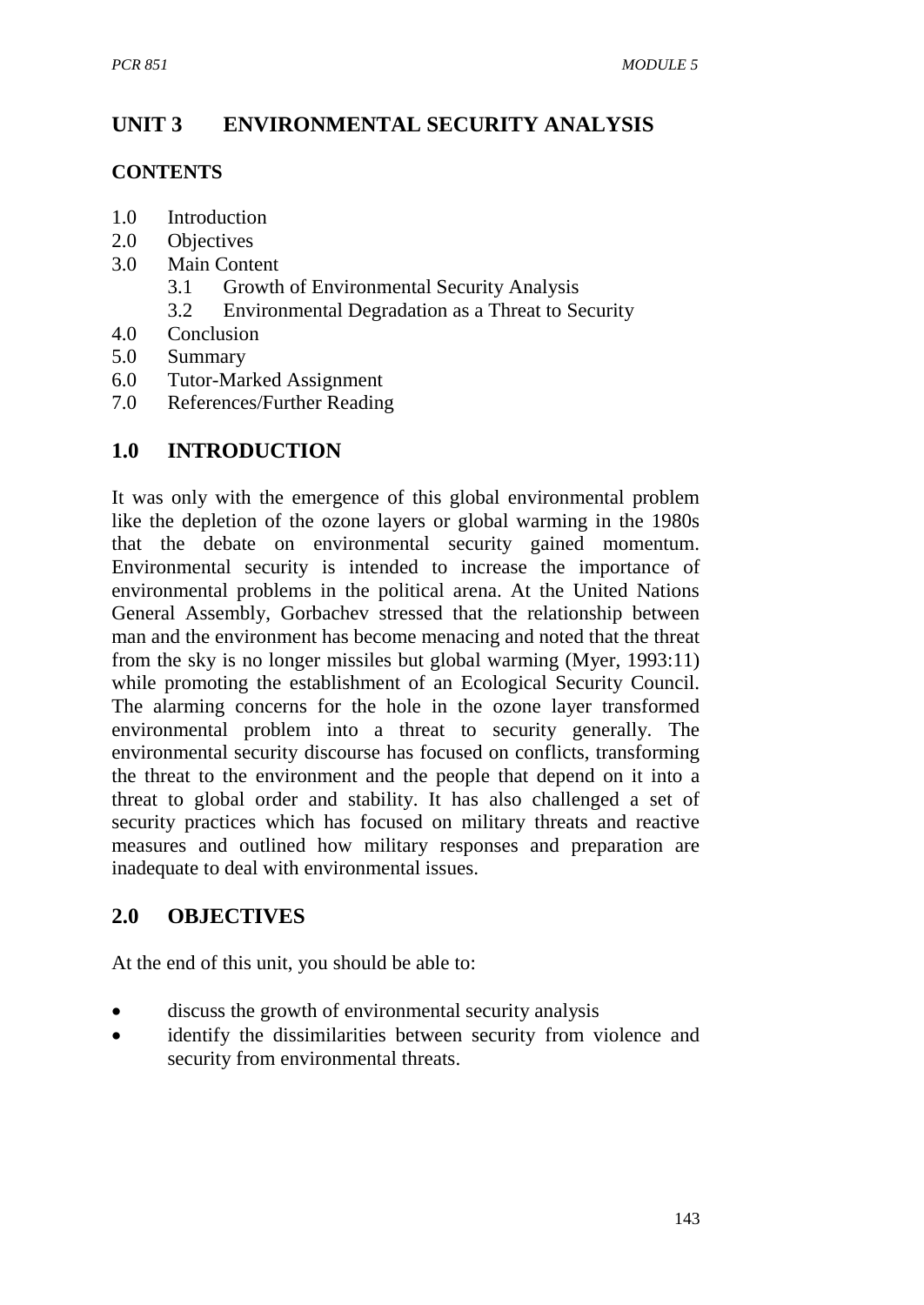## **3.0 MAIN CONTENT**

## **3.1 Growth of Environmental Security Analysis**

In the post-World War II period until late in the 1980s, the U.S. and USSR faceoff was based essentially on Mutually Assured Destruction (MAD) associated with nuclear weapons. Military deterrence became the principal concern of foreign affairs. National security was narrowed to power relations, and power was calculated in terms of military might and technologies (and the economy to support them). But this narrow focus proved inadequate to address evolving challenges. Thus, in the 1980s, scholars started challenging the idea that the military should have predominant control over security issues. In 1990, the Brundtland Commission of the UN's Environmental Programme conducted a study, which concluded that there was a "deepening and widening environmental crisis'' presenting a threat to national security, and even human survival. The Commission concluded that the crisis is more alarming than the challenges posed by military might and hostile state relations and its report observed that, 'the arms race (in all parts of the world) pre-empts resources that might be used more productively to diminish the security threats created by environmental conflict and the resentments that are fueled by widespread poverty. There are no military solutions to environmental insecurity'' (Odelia, 1993:323). In the late 1980s and through the 1990s, environmental security studies and concepts gained substantial attention in research and policy forums. As the Cold War ended, defense spending was cut, leaving a ''peace dividend'' that could be reallocated to other needs, including addressing environmental concerns. Rather than preventing war, there was a new concern with ''waging peace,'' which meant proactive programmes to improve conditions that might otherwise lead to hostilities. Environmental problems were of high priority. Gross abuses and environmental degradation in the former Soviet Union - with a correspondingly reduced average life expectancy, myriad health problems, and a loss of natural resources - became widely known (Odelia, 2011:73). Scholars and policy analysts critically examined environmental damages, including the long-term destruction associated with armed conflict. For example, the deliberate widespread environmental destruction through the use of toxic chemicals by the U.S. in the Vietnam War; and the use of land mines. Challenges posed by various biological and chemical threats and other risks that do not respect borders gained increasing international political attention, including issues related to biological and chemical weapons, biotechnology, and managing infectious diseases. In 1990s, the Montreal Protocol marked a successful effort to negotiate reductions in harmful CFCs (chlorofluorocarbons).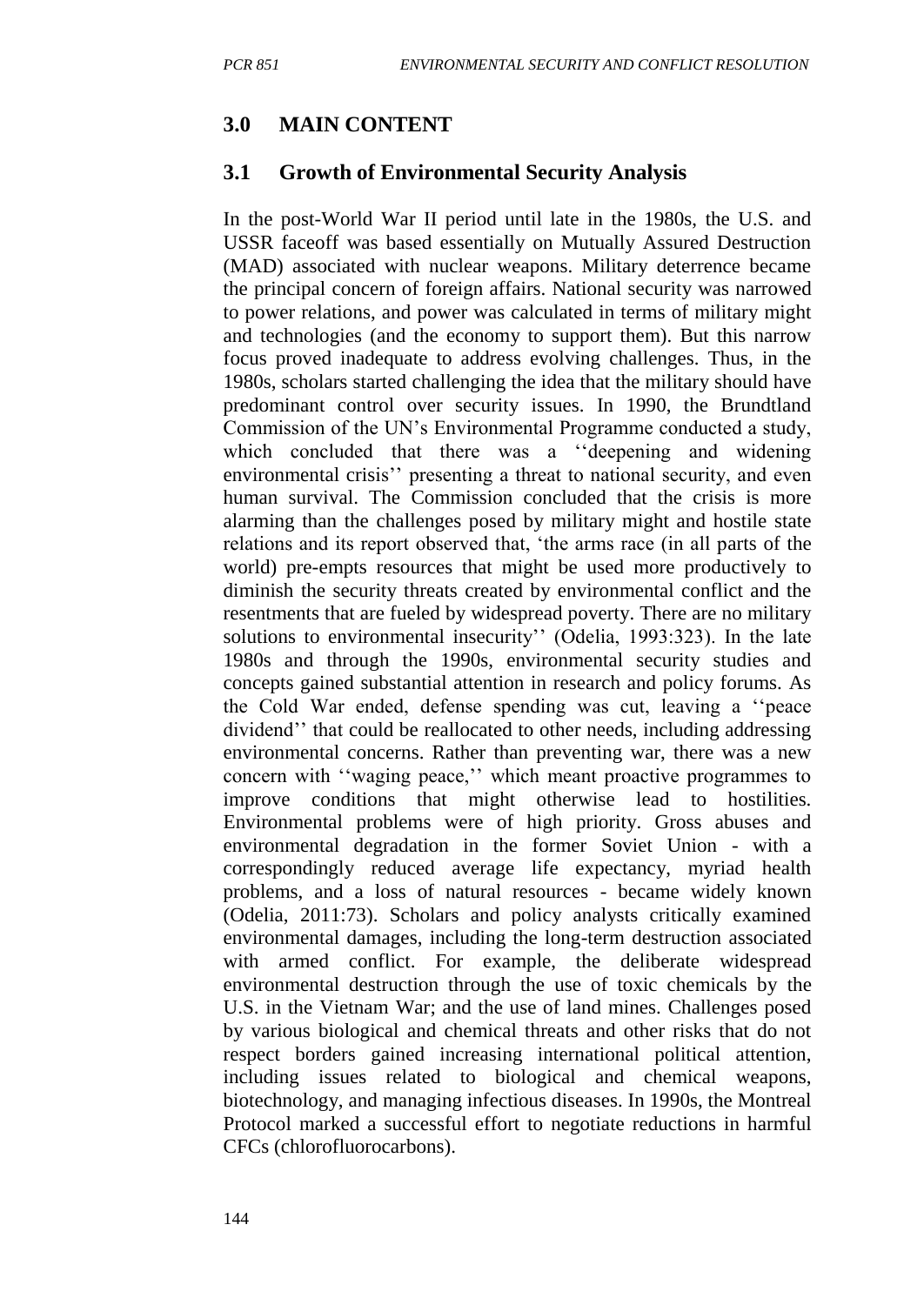## **3.2 Environmental Degradation as a Threat to Security**

In identifying environmental degradation as a threat to security, it is important to note that the two phenomena - security from violence and from environmental threats are not similar because they have little in common. Four major dissimilarities identified are:

- 1) Environmental degradation and violence pose very different types of threats. Both may kill people and may reduce human wellbeing, but not all threats to life and property are threats to security. Disease, aging, accidents routinely destroy life and property but they are not threats to security. And when an earthquake or hurricane causes extensive damage, it is a natural disaster, not an event threatening security.
- 2) The scope and source of threats to environmental well-being and security from violence are very different. Few environmental threats afflict just one nation, and many ignore national borders. But it would be misleading even to call most environmental problems international, because perpetrators and victims are within the same country. There is nothing distinctively national about the causes, harms or solutions.
- 3) Threats to environmental well-being and security involve greatly differing degrees of intention. Threats of violence are highly intentional in that organisations are mobilised, weapons procured, and wars waged with relatively definite aims in mind. Environmental degradation is largely unintentional but due to the side effect of many other activities. With the limited exception of environmental modification for military purposes, no one really sets out to harm the environment.
- 4) Organisations that provide protection from violence differ greatly from those engaged in environmental protection. Citizens typically delegate the goal of achieving national security to organisations far removed from the experience of civil society. Military organisations are secretive, extremely hierarchical, and centralised; they typically deploy expensive, highly specialised, and advanced technologies. The specialised professional group is trained to kill and destroy. Responding to environmental problems requires opposite approaches and organisations. Everyone is involved, because certain aspects of all everyday activities like house construction, farming techniques, waste treatment, factory design, land-use planning, must be reformed. And the professional culture of environmental restoration is stewardship - respectful cultivation and protection of plants, animals, and the land. Since, threat to national security from violence and environmental degradation has little in common;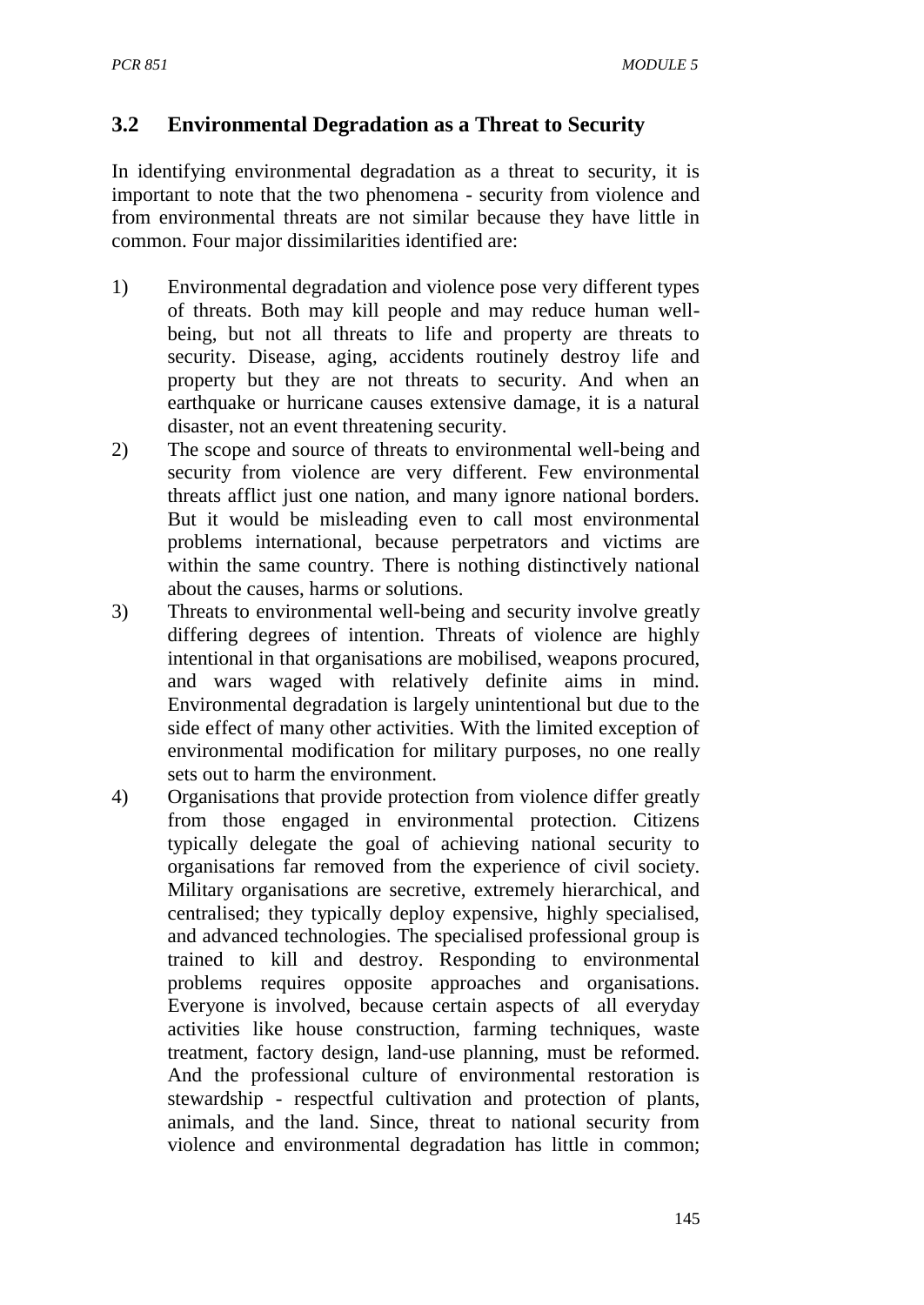linking them may create a conceptual disorder rather than a paradigm shift.

## **SELF-ASSESSMENT EXERCISE**

Security from violence and security from environmental threats are not the same. Discuss.

# **4.0 CONCLUSION**

Historically, the environment has been a background factor in conflicts rather than an issue on its own right. Since the late 1960s when most African countries are celebrating their independence, the scientific world was becoming increasingly aware of how the environment represented a threat to the universe. The awareness of the nature of the environment as a source of conflict began to increase. As the population of the world increased, the levels of human economic activities increased resulting to ecosystem degradation. The threat presented by the environment is no respecter of any defined political boundaries thus, the inhabitants of the universe (all species) feel the impact and are all threatened. It was the earth summit held in Rio de Janeiro, Brazil in June 1992 that drew attendance generally for countries of the world to come together for two reasons to address this issue – the belief that the world is facing a common crisis (global warming) and the belief that it is in the interest of everyone to join hands to combat the crisis and other forms of environmental decline. The environment is governed by natural laws and cannot be controlled by any particular individual state alone thereby representing a serious problem politically and economically. Hence, this is an environmental crisis which is caused by humans and can only be resolved by joint efforts of all stakeholders.

# **5.0 SUMMARY**

We have discussed the growth of environmental analysis and environmental degradation as a threat to security. In doing this, we identified the dissimilarities between security from violence and security from environmental threats.

## **6.0 TUTOR-MARKED ASSIGNMENT**

Discuss the growth of environmental security analysis and identify the dissimilarities between security from violence and security from environmental threats.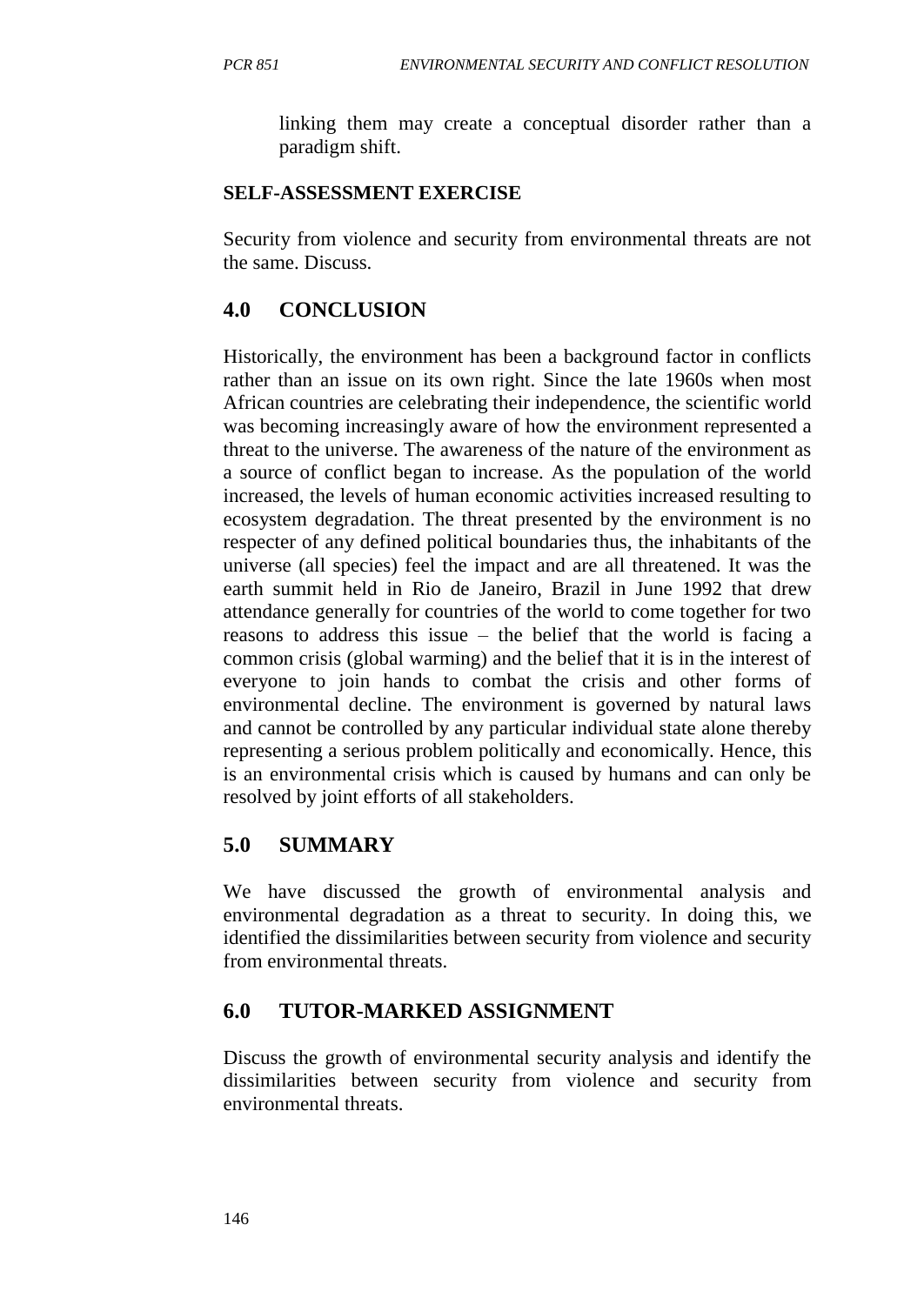#### **7.0 REFERENCES/FURTHER READING**

- Deudney, D. (1991). "Environment and Security: Muddled Thinking." *The Bulletin of the Atomic Scientists*, Vol.47, no.3.
- Myer, N. (1993). "Ultimate Security: the Environmental Basis of Political Stability." New York: Norton.
- Odelia, F. (2011). "The Biopolitics in Environmental Security Analysis." *Politics and the Life Science*, Spring, Vol. 30, No. 1.
- Odelia F. (1993). ''National Security and the Environment.'' In Norman J. Vig & Michael E. Kraft, (Eds), *Environmental Policy in the 1990s,* (2nd ed.). Washington DC: Congressional Quarterly Press.
- Trombetta, M. J. (2008). "Environmental Security and Climate Change: Analysing the Discourse." Centre of International Studies.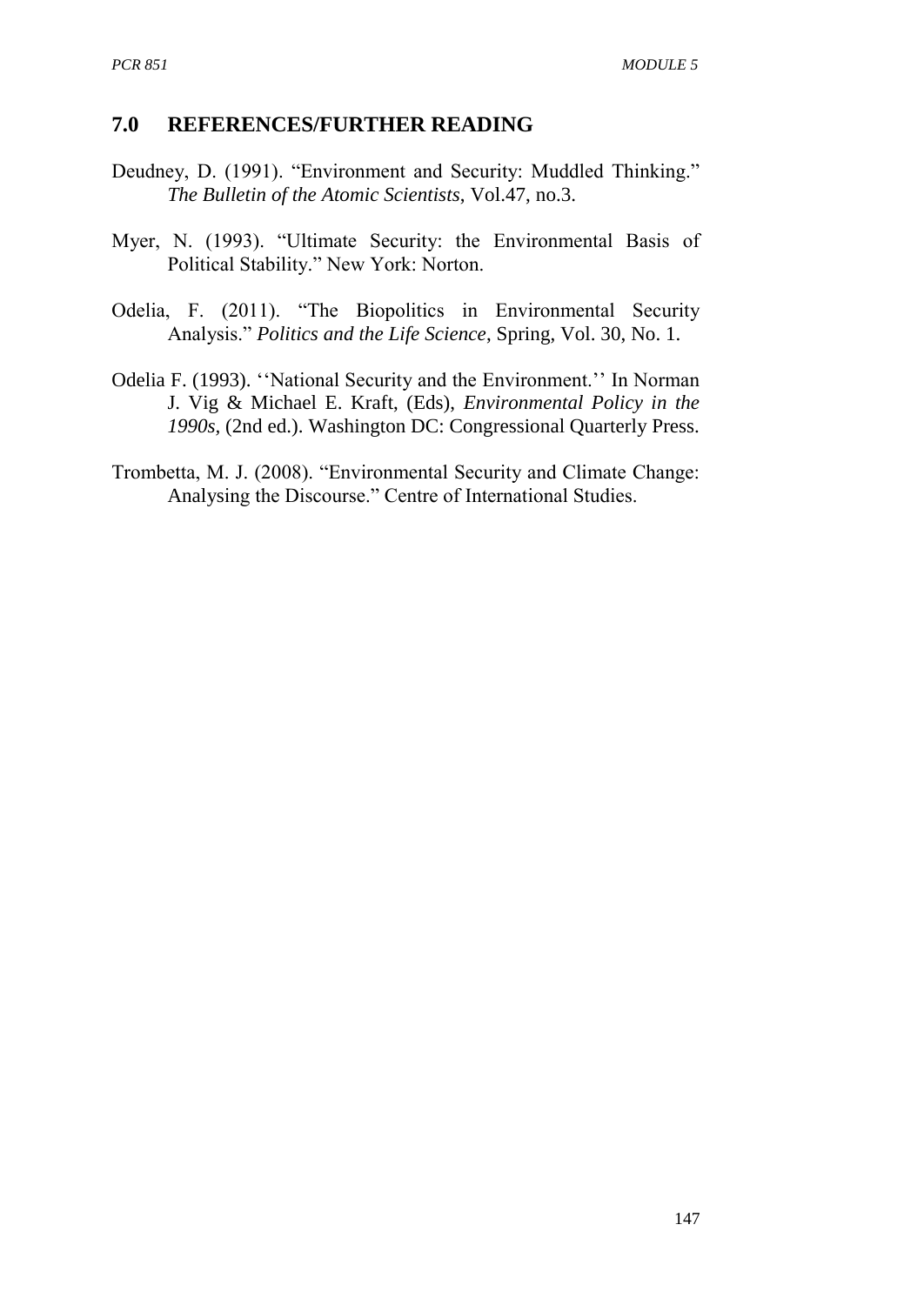## **UNIT 4 ENVIRONMENTAL PROBLEMS AS A THREAT AND THE UNITED NATIONS' SECURITY COUNCIL (UNSC)**

#### **CONTENTS**

- 1.0 Introduction
- 2.0 Objectives
- 3.0 Main Content
	- 3.1 Environmental Problems as a Threat and the United Nations' Security Council (UNSC)
- 4.0 Conclusion
- 5.0 Summary
- 6.0 Tutor-Marked Assignment
- 7.0 References/Further Reading

# **1.0 INTRODUCTION**

Environmental change is now a main stream part of international political agenda because it is not solely a technical issue to be resolved by scientists, but also a political issue with political implications at all levels of global governance. It is now a major concern of governments, international organisations, business and non-governmental organisations as well as increasing numbers of people globally. Many environmental problems generate public demands for actions as they are extremely complex involving substantial scientific and policy-related uncertainties. The emergence of global environmental problems such as global warming and ozone depletion resulted in one of the first attempts to securitise environment on a global scale. The alarming concerns for the hole in the ozone layer transformed the problem into a threat to human health and promoted fairly successful agreements to deal with the issue at an international level. The debate on the broad scope of environmental security was captured by discussions about environmentally induced conflicts. Thus, the debates about environmentally induced conflict has since evolved. Then if the UNSC identifies a threat to the peace, breach of the peace or act of aggression, the Council has the authority under article 39 to make recommendation or to decide what measures shall be taken in accordance with articles 41 and 42 to maintain or restore international peace and security.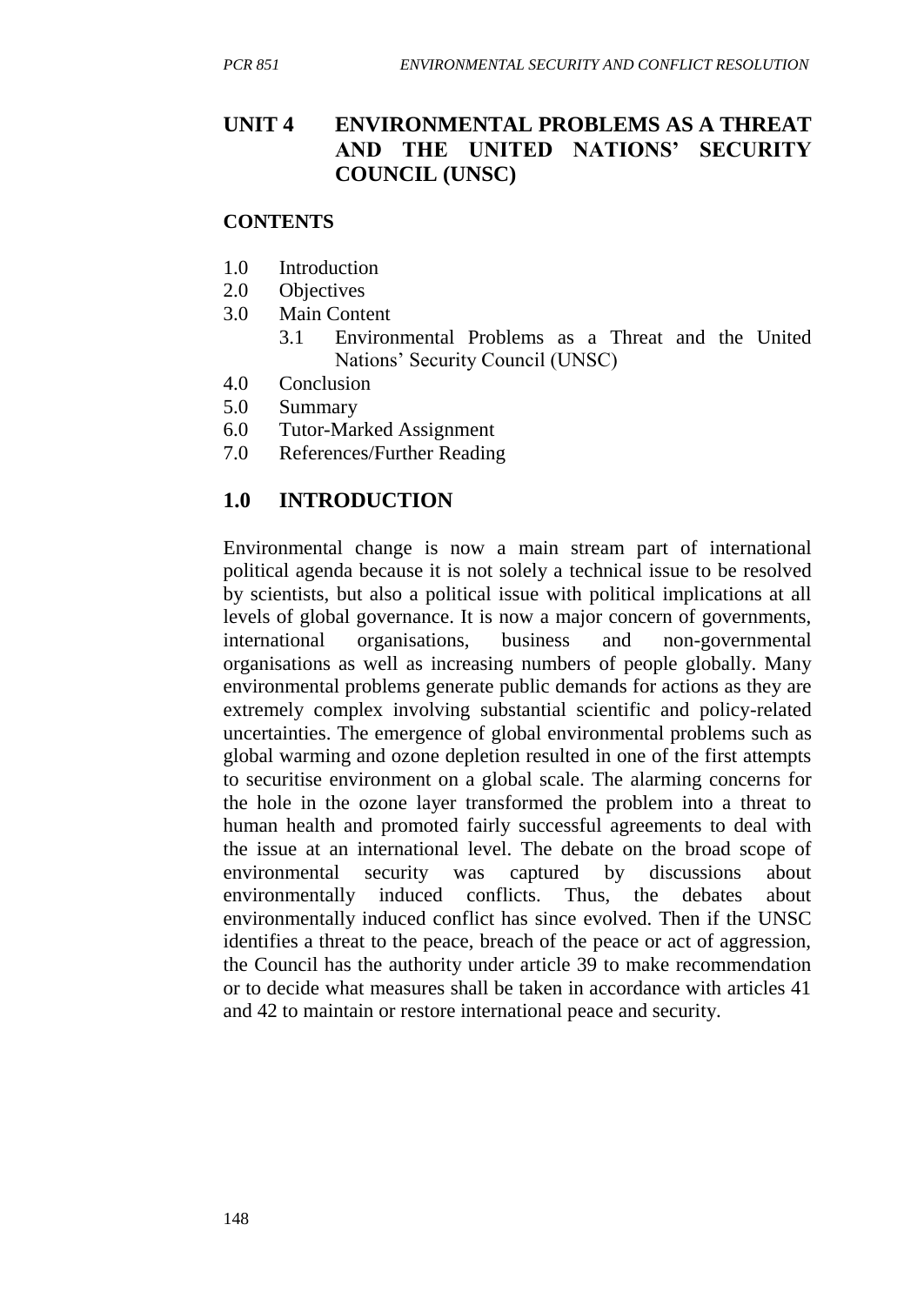## **2.0 OBJECTIVES**

At the end of this unit, you should be able to:

- identify two different situations in which environmental problems can constitute a threat to international peace and security
- explain why the UNSC can take legally binding decisions on states in relation to environmental conflict.

## **3.0 MAIN CONTENT**

## **3.1 Environmental Problems as a Threat and the United Nations' Security Council (UNSC)**

The UNSC may make suggestions regarding the peaceful resolution of international dispute and has over the last decade placed considerable emphasis on developing its conflict prevention role, but the significant aspect of the Security Council entering into the international politics of environmental issues would be if it were to draw on its chapter VII powers to make decisions with which states were legally bound to comply (Article 25 of the UN Charter). This contrasts with the multilateral treaty-making process typically used to address environmental issues. If the UNSC were to make a decision in relation to environmental problems, the resulting obligations would supersede other legal obligations for the states concerned (Article 103 of the UN Charter). For the Security Council to take a decision legally binding on states, it must first identify a threat to the peace, breach of the peace, or act of aggression (Article 39 of the UN Charter). Two different situations in which environmental problems can constitute a threat to international peace and security to the extent of triggering a Chapter VII response by the UNSC include:

1. Environmental problems are portrayed as a security threat because they act as a catalyst for violence and war. For example, the problem of desertification can lead to fighting over access to inadequate supplies of water. This could be from local skirmishes to an internal breakdown of law and order, to terrorism or interstate conflict. Environmental problems could either be the primary cause of the conflict or may exacerbate existing socioeconomic tensions. Presenting environmental problems as a cause of violent conflict and war is not departing from the traditional understanding of threats to security but identifying them as one cause of conflict (Scott, 2009:150). A study by International Alert released in 2009 noted that 46 countries are facing high-risk of armed conflict as a result of environmental changes. Some of these countries are – Afghanistan, Bosnia and Herzegovina,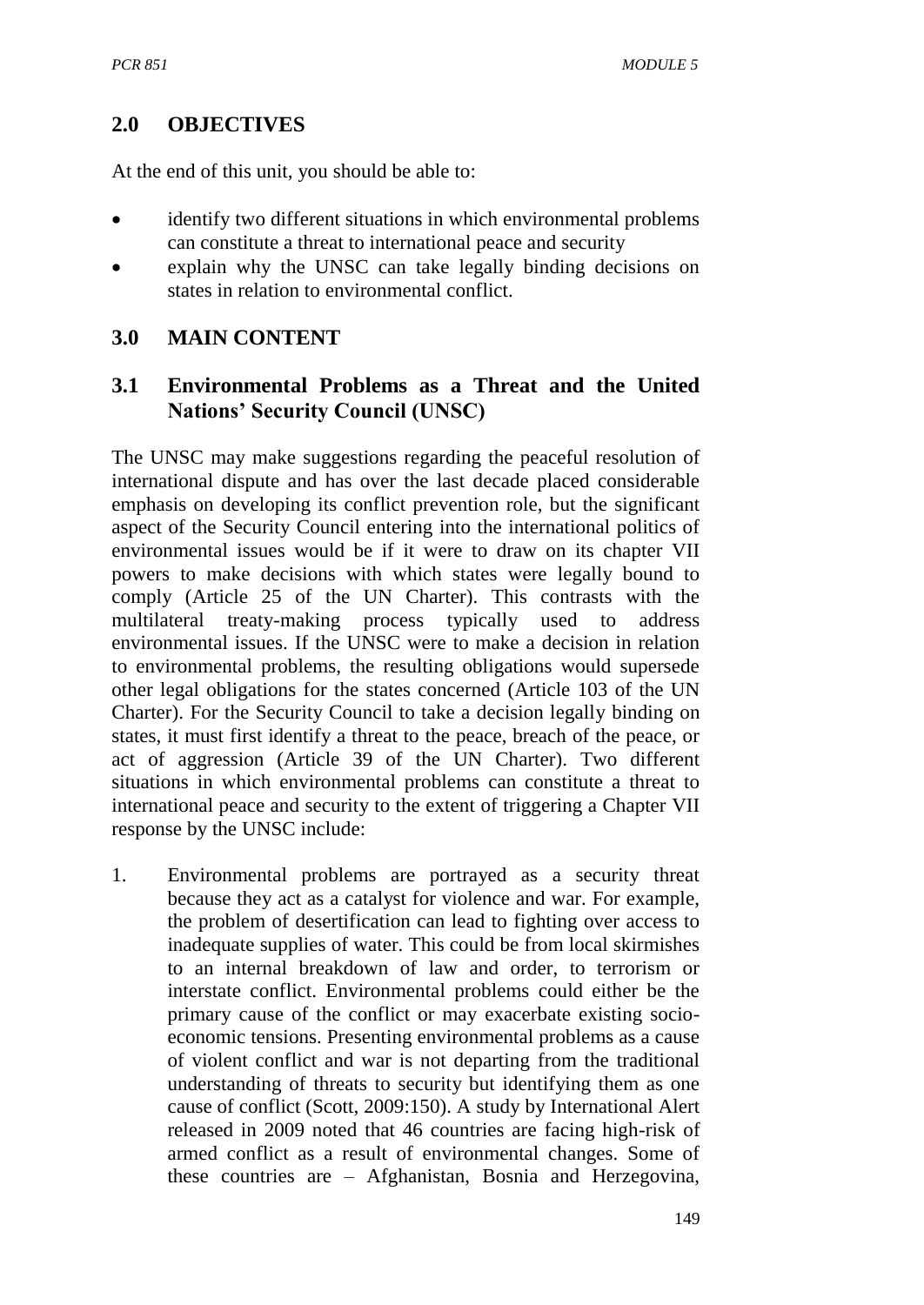Guinea Bissau, Iran, Iraq, Lebanon, Peru, the Solomon Islands and Sri Lanka (Scott, 2009). Some analysts question whether environmental changes could be a principal cause of violent conflict but the United Nations Environmental Programme released a report in June 2007 to show that it has been one factor in the complicated conflict in Darfur. Competition for pastoral land and water has long been a driving force behind some local confrontations in Darfur which has become difficult to contain (UNEP, 2007:85).

2. Regarding environmental changes as a security threat because it impacts directly on human life and well-being. For example, extreme weather events could severely damage military bases in the US or industrial production in China thus, with global implications for global economy (Busby, 2007). Tuvalu may need to be abandoned if it goes under the sea and heavily populated areas of Bangladesh might be flooded. Melting glaciers may form unstable lakes prone to flooding which could drown local communities thereby leaving the area without adequate supplies of fresh water (Paskal, 2007:7). These threats to human life and well-being come from the first situation because the threat is not from violent people or from people in need like the refugees but from our environment.

The second scenarios of viewing environment change as a security threat are sufficient to warrant the UNSC identifying a "threat to the peace" as stated in Article 39 prerequisite to a Chapter VII decision on environmental change on the part of the UNSC. What the war-time United Nations planners had in mind was the invasion of one country by another as the principal threat to international peace and security but article 39 does not use the same language. Thus, since the end of the Cold War, the Council has broadened its understanding of the term. Hence, the UNSC should not wait until environmental changes had prompted war before it would act. For instance, in December 1992, the UNSC responded to the crisis in Somalia in which drought was a factor with a resolution authorising "Operation Restore Hope" (Murphy, 1998-1999:1181).

#### **SELF-ASSESSMENT EXERCISE**

How can the United Nations Security Council intervene in addressing global environmental problems?

# **4.0 CONCLUSION**

The international politics of environmental change is evolving rapidly. Over the last couple of years, there is serious debate as to whether it is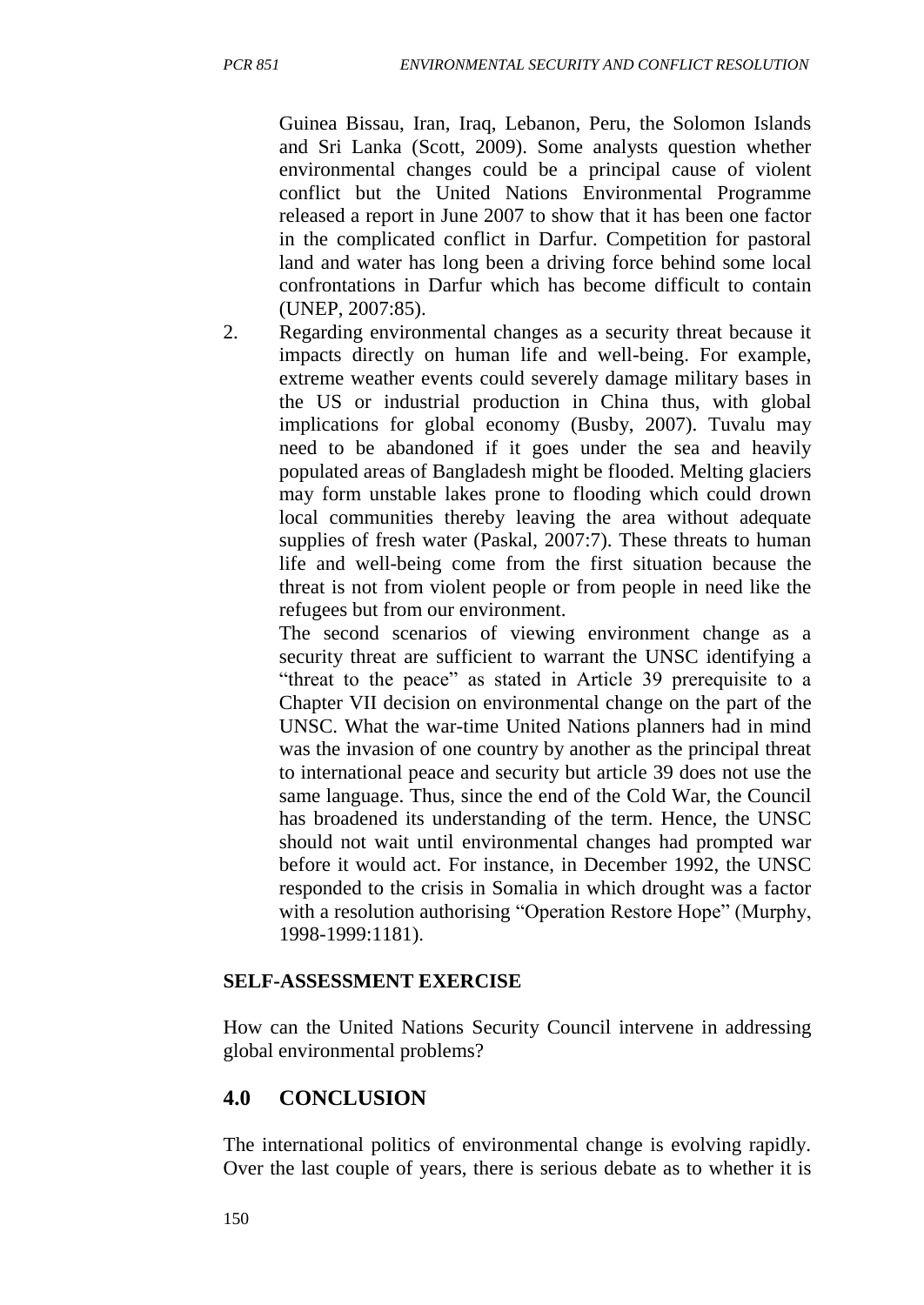appropriate to label environmental change as a threat to international peace and security opens and up the possibility of the UNSC taking a lead role in addressing environmental conflict/war and drawing on its Chapter VII power which require states to take action on the scale needed. Even the UNSC authority still depends on the willingness of Council members to reach agreement on the action to be taken and a perception that what is demanded of states is legitimate.

# **5.0 SUMMARY**

In this unit, we have discussed environmental problem as a threat and the United Nations Security Council. For the Security Council to take a decision that will be legally binding on states, it must identify a threat to peace, breach of the peace, or act of aggression before it could draw on its Chapter VII power to require states to take action.

# **6.0 TUTOR-MARKED ASSIGNMENT**

Discuss the different situations that could trigger a Chapter VII response by the UNSC.

# **7.0 REFERENCES/FURTHER READING**

- Bushy, J. W. (2007). "Climate Change and National Security: An Agenda for Action" CSR32, New York: Council on Foreign Relations. Available Available [www.cfr.org/content/publication/attachments/Climatechange\\_CS](http://www.cfr.org/content/publication/attachments/Climatechange_CSR32.pdf.%20Accessed%2016/12/2012) [R32.pdf. Accessed 16/12/2012.](http://www.cfr.org/content/publication/attachments/Climatechange_CSR32.pdf.%20Accessed%2016/12/2012)
- Murphy, M. K. (1998). "Achieving Economic Security with Swords as Plough-shares: The Modern Use of Force to Combat Environmental Degradation", *Virginia Journal of International Law*, 39:4.
- Paskal, C. (2007). "How Climate Change is Pushing the Boundaries of Security and Foreign Policy" Chatham House Briefing Paper, Energy, Environment and Development Programme, EEDP CC BP 07/01, June, p7. Available at www.chathamhouse.org.uk. accessed 16/12/2012.
- Scott, S. V. (2009). "Securitising Climate Change: International Legal Implications." In: Harris, P. G. (Ed.). *The Politics of Climate Change: Environmental Dynamics in International Affairs*. New York: Routledge.

The United Nations' Charter.

United Nations Environment Programme (UNEP). (2007). Sudan: Postconflict Environmental Assessment Nairobi, Kenya: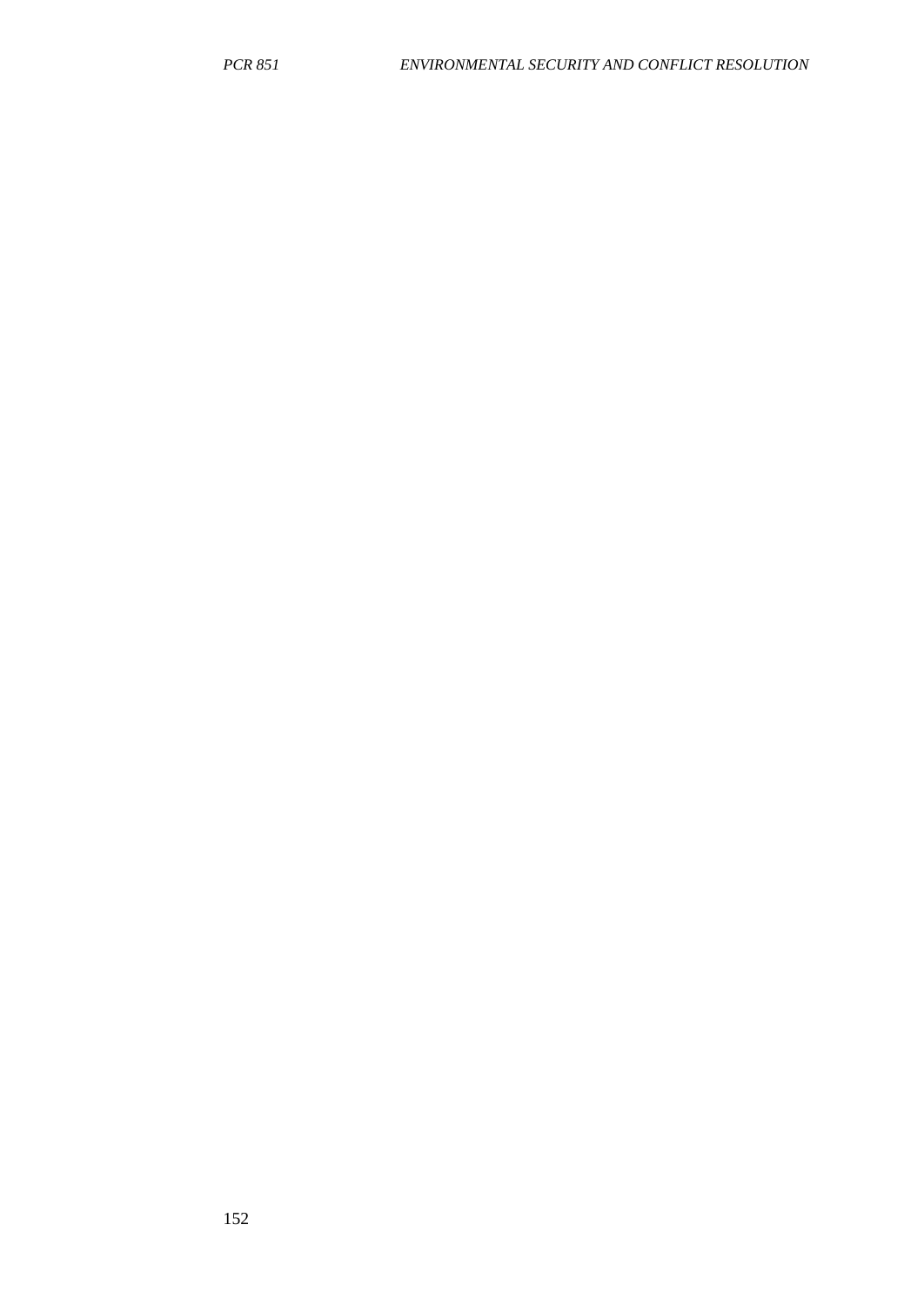# **MODULE 2**

| Unit 1           | International Relations Theories Applied to Environment                               |
|------------------|---------------------------------------------------------------------------------------|
| Unit 2           | Theoretical Framework Applied in Environmental                                        |
|                  | Security                                                                              |
| $T_{\text{max}}$ | $C_{\text{mean}}$ $\text{D}$ $\text{Li}$ $\text{D}$ $\text{Li}$ $\text{D}$ $\text{D}$ |

- Unit 3 Green Political Theory
- Unit 4 Environmental Security versus Political Ecology

# **UNIT 1 INTERNATIONAL RELATIONS THEORIES APPLIED TO ENVIRONMENT**

# **CONTENTS**

- 1.0 Introduction
- 2.0 Objectives
- 3.0 Main Content
	- 3.1 Various International Relation Theories Applied to Environment
- 4.0 Conclusion
- 5.0 Summary
- 6.0 Tutor-Marked Assignment
- 7.0 References/Further Reading

# **1.0 INTRODUCTION**

There are various international relations theories that can be applied to the issue of environment. Though many of these theories only deal with the environment indirectly and peripherally, it is important to review them as they relate to the environment.

# **2.0 OBJECTIVES**

At the end of this unit, you should be able to:

- discuss the various international theories that applies to environment
- distinguish the theories that best apply to the environment.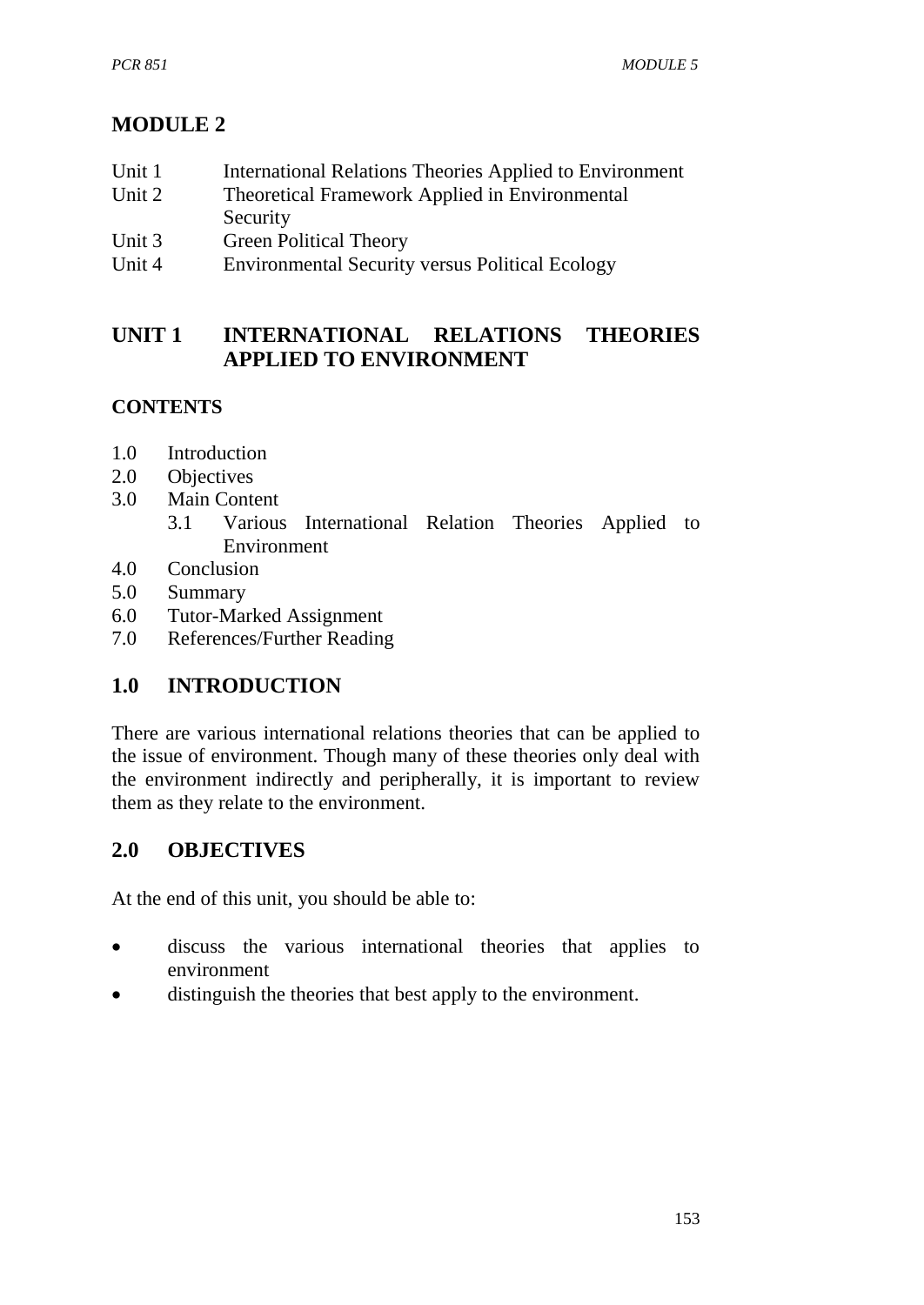# **3.0 MAIN CONTENT**

### **3.1 Various International Relations Theories Applied to Environment**

- **1. Realism**: The two main concepts of Realist theory are power and the national interest. Realism assumes that states and their populations need natural resources to survive. But there is competition between states for these scarce resources, so war is often the result of such competition and conflict. It leads to "the struggle for power and peace," as Hans Morgenthau noted. Extreme versions of Realism, such as the geopolitical theories of Major-General Karl Haushofer, look at the security implications of strategic raw materials. For example, the German and Japanese expansion in the 1930s was partly a search for raw materials. Even President George Bush's intervention in Iraq is seen as an attempt to secure the oil resources of the Middle East.
- **2. Malthusianism:** Thomas Malthus believed that because population grows in a geometric progression and food production in arithmetic progression, it would come a time when population growth would inevitably outstrip a country's food production and starvation would result. Although this did not happen because of technological progress, but the opposite is true today. Instead of a population explosion we are experiencing population implosion. There is a severe decline in the fecundity rate in the rich countries and also a decline in the rate of population growth in the developing world.
- **3. Liberalism:** Liberalism focuses on cooperation and sees people and states competing for scarce environmental resources. A liberal philosophy tends to treat states as competitive participants (not unlike corporations) in markets they have established among themselves. For example, the Stockholm Declaration of 1972 forbids states from inflicting environmental damage on each other, because this would be a violation of the state's sovereignty.
- **4. Neoliberal Institutionalism:** This also focuses on cooperation. In this approach, the states have a broader sense of self-interest and focus on the public good. This self-interest includes norms, values, principles and expectations which are the ingredients of International Regimes. The states also seek mutually acceptable compromises through international negotiations. The building of International Regimes can benefit the global environment such as the Kyoto Protocol of the United Nations' Framework Convention on Climate Change.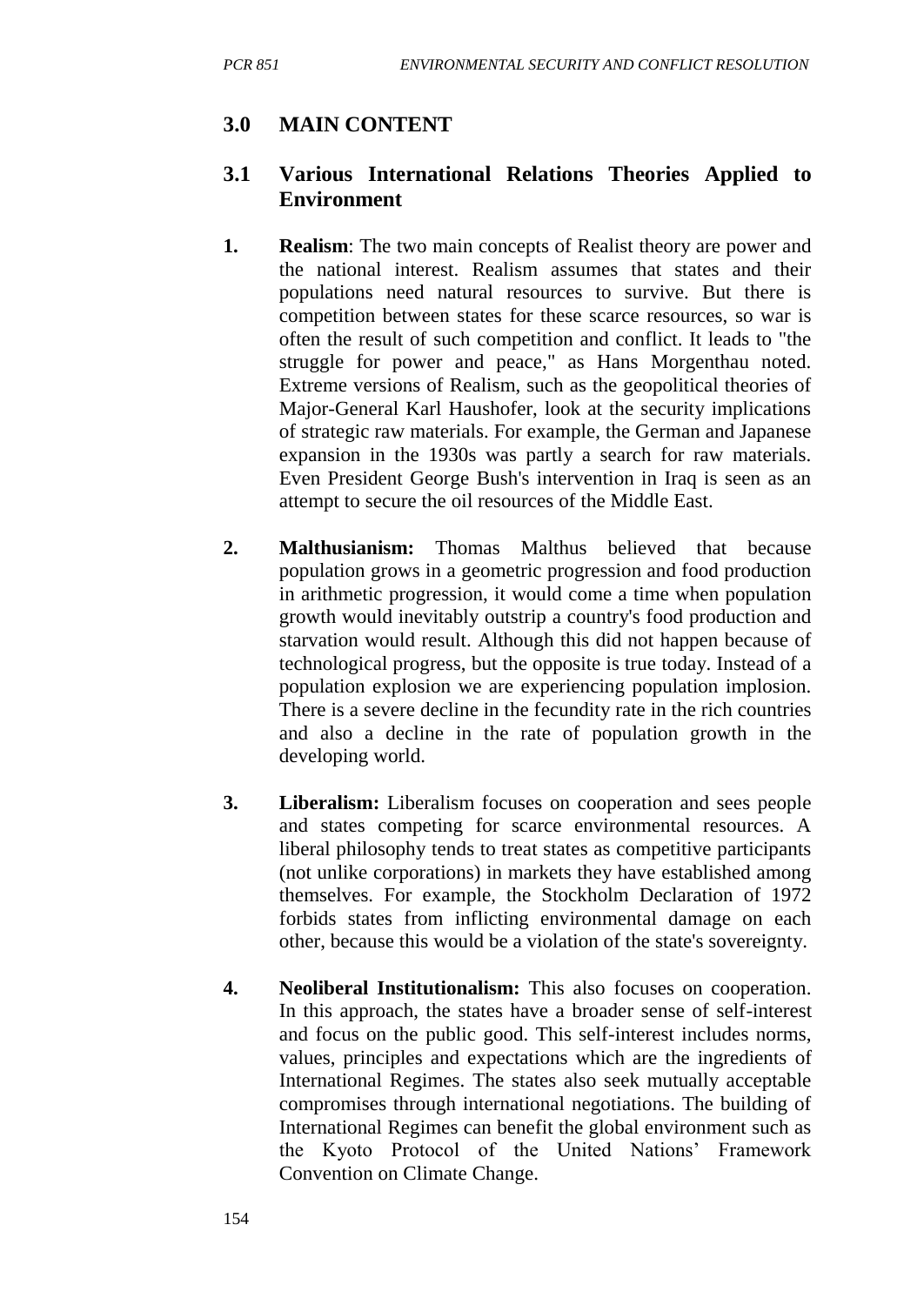- **5. Eco-anarchism:** This philosophy which is humanistic and leftist is propounded by Murray Bookchin. Eco-anarchists believe that "the state and 'big' capital are inimical to the autonomy of humans and nature". Therefore, to preserve nature, it is necessary to break society into "small, relatively self-sufficient units". And to help nature, these units must practice altruism and mutual aid.
- **6. Social Naturalism:** This, sees "culture and nature as bound together" in a kind of social community. This community in a broad sense includes people, animals, plants, ideas, language, history and the ecosystems. Cooperation between humans and nature is a given. The objective of social naturalism is stated as "the creation of a cooperative ecological society found to be rooted in the most basic levels of being". This philosophy strongly resembles the worldview and beliefs of certain indigenous peoples. An example is the Navajo that sees the "world as being of an interconnected piece".
- **7. Sustainable Growth:** This approach states that the growth in incomes results in economic development. As buttressed by the 1990s World Bank President Barber Conable that "market forces and economic efficiency were the best way to achieve the kind of growth which is the best antidote to poverty". The proponents of this theory believe that when the poor of the developing countries become richer, then it will reduce pressure on the environment. For example, they will be more able and willing to pay the costs of keeping air and water clean.
- **8. Sustainable Development:** This first appeared in a report issued by the International Union for the Conservation of Nature and Natural Resources (IUCN) in 1980 but was internationally recognised in a 1987 report published by the World Commission on Environment and Development (WCED:8) titled *Our Common Future*. This report noted that there was no inherent contradiction between environment and development. Yet there were limits to growth. The concept of sustainable development does imply limits – not absolute limits but limitations imposed by the present state of technology and social organisations on environmental resources, and by the ability of the biosphere to absorb the effects of human activities. This approach focuses on the "needs" of the world's poor and demands for sufficient transfer of wealth from the rich countries to the poor, so that the developing countries can deal with the problem of poverty and environmental damage.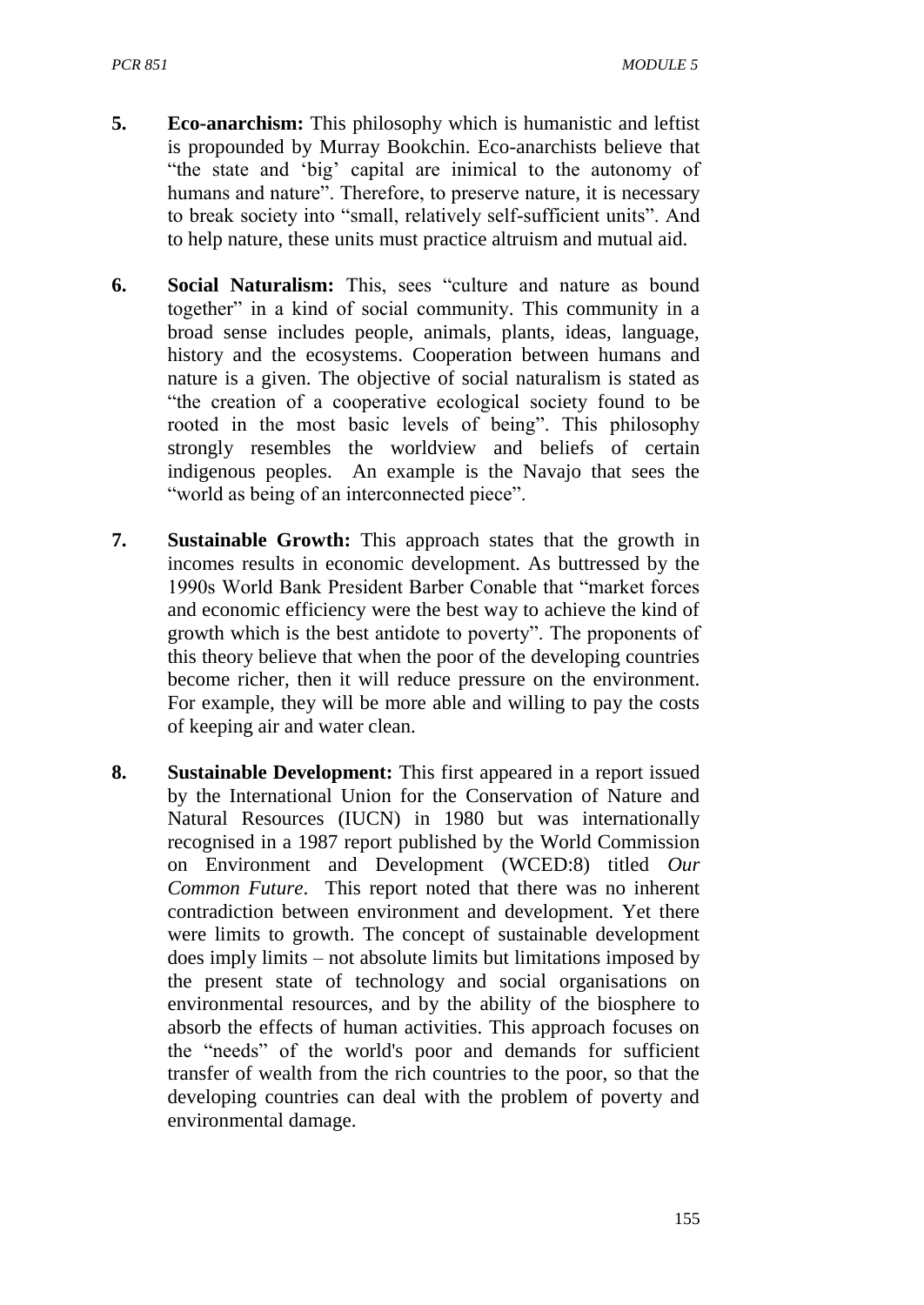- **9. The Steady-State Economy:** This approach focuses not on more goods, but on the durability and longevity of goods as proposed by Herman Daly. He states that more goods are wasteful and cause environmental degradation and also calls for recycling and minimal exploitation of biological and physical resources. Daly's unit is the nation-state, and each country must seek to be selfsufficient and spend only its own natural resources.
- **10. Radical Redistribution:** This theory believes that environmental degradation is the result of excessive wealth, the injustices of capitalism and the income inequality between the rich and the poor nations. It therefore states that: 1) the rich must drastically reduce their consumption so as not to burden the earth's resources and environment and 2) the rich must transfer massive amounts of capital and technology so that the poor countries can grow economically and preserve the environment.
- **11. Eco-socialism and Eco-Marxism:** Eco-socialists and eco-Marxists blame capitalism for environmental degradation. Capitalism is seen as inherently anti-ecological and anti-nature because by always seeking cheaper raw materials and fatter profits, they impose wastes on nature. Hence, the mode of production matters for the environment. While eco-socialist programme relies heavily on revolutionary action and the demise of capitalism.
- **12. Eco-feminism:** Although many eco-feminists are not Marxists, they are all leftists or liberal in their philosophical orientation. For eco-feminists "the domination of women and nature are inextricably linked". Some call for liberal reform while others espouse radical redistribution of resources to women, so that they can develop and protect the environment. According to Selleh (1997:14), "Feminine suffering is universal because wrong done to women and its ongoing denial fuel the psycho-sexual abuse of all others - races, children, animals, plants, rocks, water, and air". Salleh therefore notes that, eco-feminism offers a comprehensive progressive approach to the ecological crisis.
- **13. Eco-centrism:** This theory believes that humans cannot survive without nature. It idealises nature and regards it as a source of eternal truth and beauty. Man's exploitation of nature could destroy both nature and themselves. The destruction of nature would result in both biological and spiritual impoverishment. So, many eco-centrists are advocates of wilderness or "wildness" as Thoreau (1862) stated that: "In wildness is the preservation of the world"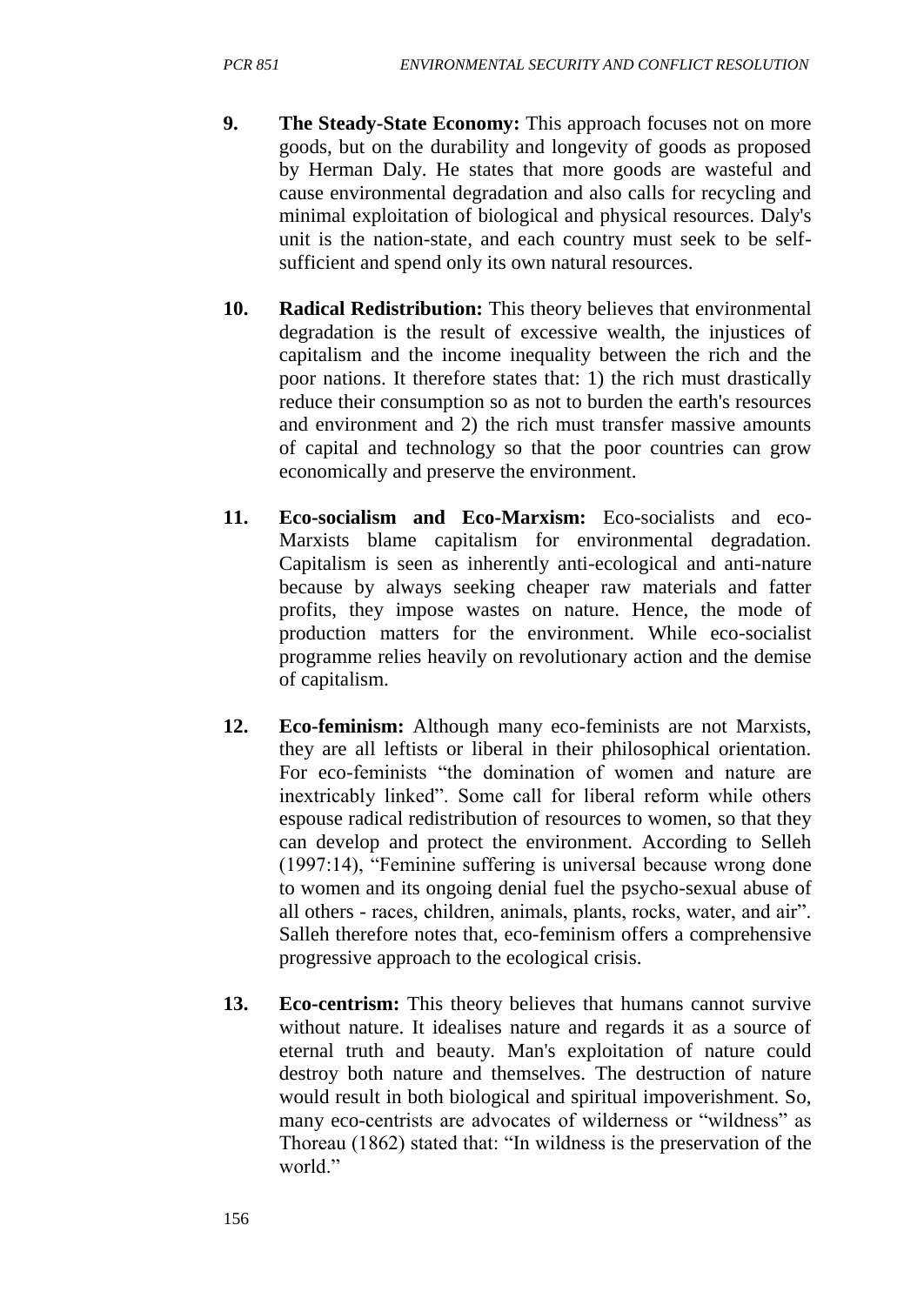**14. Bio-politics:** Michel Foucault proposed the theory of bio-politics. According to Mitchell Dean, bio-politics "is concerned with matters of life and death, with birth and propagation, with health and illness, both physical and mental, and with the processes that sustain or retard the optimisation of the life of a population". Dean further stated that bio-politics "must also concern the social, cultural, environmental, economic and geographic conditions under which humans live, procreate, become ill, maintain health or become healthy, and die. It is concerned with the biosphere in which humans dwell". All institutions and practices concerned with exploiting, managing, and protecting the environment are expressions of bio-politics.

#### **SELF-ASSESSMENT EXERCISE**

From your judgment, discuss the best international theory that you think applies to the environment.

### **4.0 CONCLUSION**

The above are some of the basic environmental philosophies that interpret the global environment and structure practices and policies. Many of these philosophies are in contrast and conflict with one another and result in very different interpretations of the reasons for environmental degradation. Some governments and countries may adhere to certain philosophies more than others.

### **5.0 SUMMARY**

In this unit, we have examined the various international theories that apply to the environment. There is a sizeable literature that helps to broaden the understanding of security issues to include environmental concerns. It was really in the post-cold war era that the world saw a dramatic increase in international activities around environmental issues.

### **6.0 TUTOR-MARKED ASSIGNMENT**

Discuss five international relations theories from your judgment that best apply to the environment.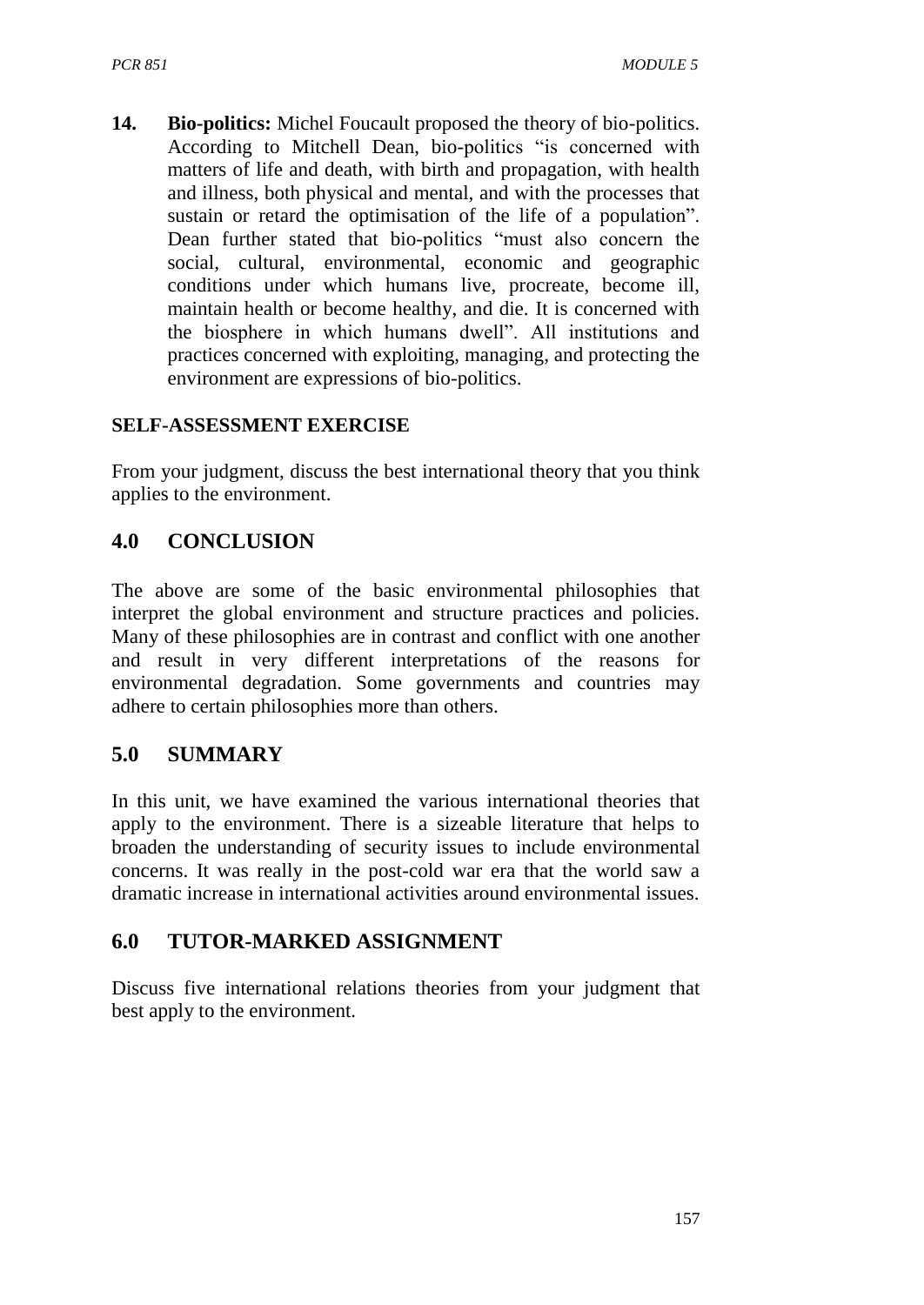#### **7.0 REFERENCES/FURTHER READING**

- Choudhury, S. (2008). "Alternative Views of Environmental Security in a Less Developed Country: The Case of Bangladesh". *Journal of Third World Studies*, Vol. XXV, no. I, Spring.
- Herman Daly (1991). "Steady-State Economics." (2nd ed.). Washington, D.C: Island Press. Thoreau, H. D., "Walking, or the Wild" (1862), part 2, para.18, online at [http://www.eserver.org/thoreauywalking2.htmlSwild,](http://www.eserver.org/thoreauywalking2.htmlSwild) accessed 12/02/13.
- Selleh, A. (1997). "Ecofeminism as Politics: Nature, Marx, and the Postmodern." London: Zed Books.
- World Commission on Environment and Development (WCED) (1987). "Our Common Future." Brundtland Report.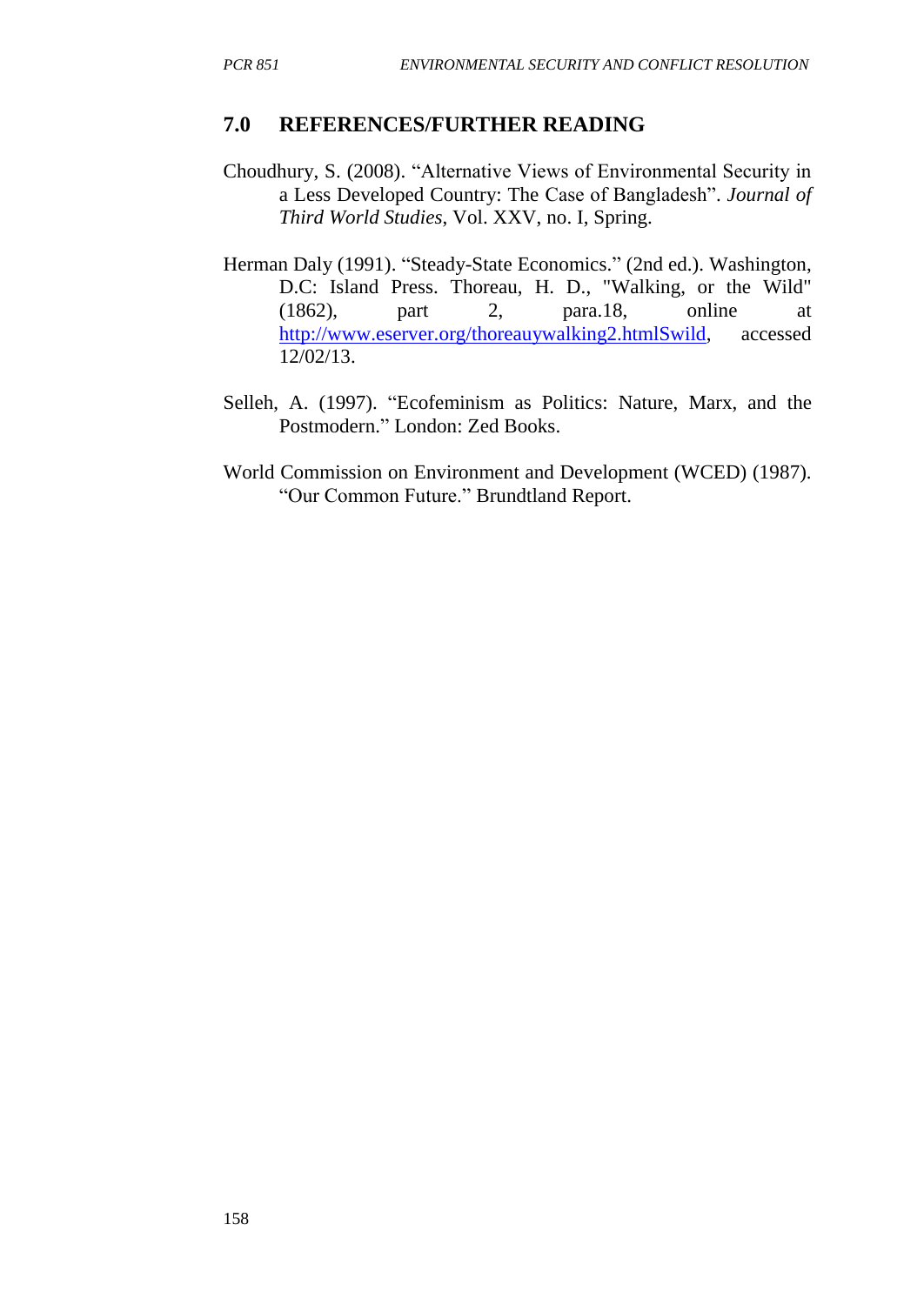## **UNIT 2 A THEORETICAL OVERVIEW OF ENVIRONMENTAL SECURITY**

#### **CONTENTS**

- 1.0 Introduction
- 2.0 Objectives
- 3.0 Main Content
	- 3.1 A Theoretical Overview of Environmental Security
- 4.0 Conclusion
- 5.0 Summary
- 6.0 Tutor-Marked Assignment
- 7.0 References/Further Reading

## **1.0 INTRODUCTION**

Environmental security theory because of its own distinctive perspective provides an explanation to the ecological crisis facing humanity and says that focusing on the crisis is possibly the most important issue for human society to deal with and provide a normative basis for dealing with it.

### **2.0 OBJECTIVES**

At the end of this unit, you should be able to:

- discuss the theoretical framework applied in environmental security
- explain the views from which environmental security was drawn from
- explain the developments that led to the emergence of environmental security as an important concept.

# **3.0 MAIN CONTENT**

### **3.1 A Theoretical Overview of Environmental Security**

Environmental Security draws its views from both Green Philosophy and Ecological Theory where systemic interdependence, complexity, flux, uncertainty, harmony and sustainability are key themes and emerged as an important concept in security studies due to some interrelated developments beginning in the 1960s. The first of these was the growth of environmental consciousness in developed countries. Notable among these was the publication in 1962 of Rachel Carson's widely read book *Silent Spring* which explained the impacts of pesticide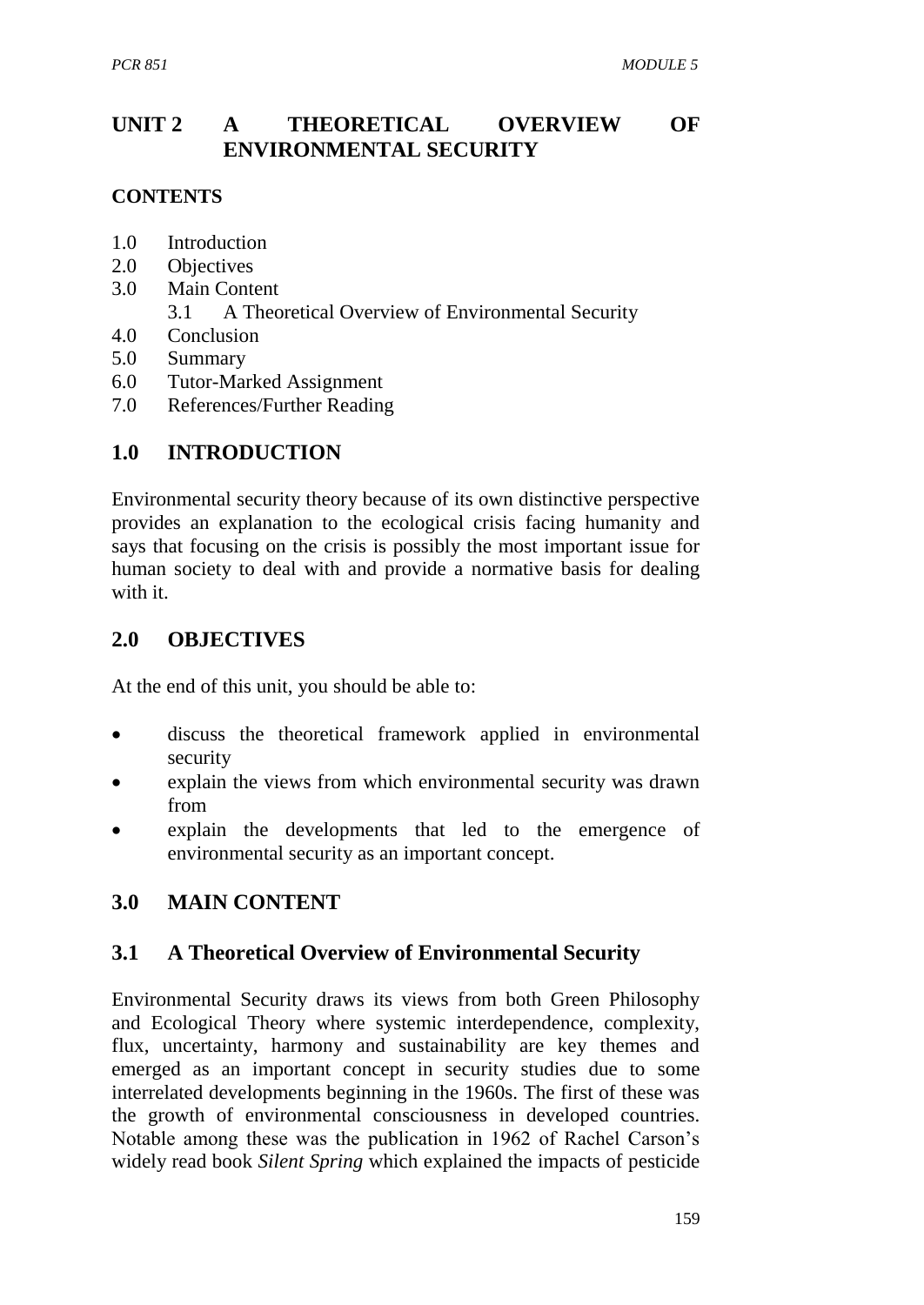DDT on animals and the food chain. The second major publication leading to the emergence of environmental security was from the 1970s by a number of scholars to critique orthodox security discourse and practices by highlighting their inability to manage environmental risks to national and international security. This is the origin of the critical component of environmental security (Barnett, 2007:188). Among the first scholars to do this were Richard Falk's *This Endangered Planet* and Harold and Margaret Sprout's *Towards a Politics of Planet Earth*.

Richard (1971) and Harold *et al.* (1971) argued that the international political systems needs to comprehend and collectively respond to common environmental problems as they pose threat to international stability and national well-being. In 1977, Lester Brown also contested the meaning and practice of national security with his *Worldwatch* paper titled "Redefining National Security." Brown highlighted the inability of exclusionary national security institutions and in particular, the military, to manage common environmental problems and suggested that disarmament and budgetary reallocations are important initiatives for resolving environmental degradation. Brown identified four biophysical systems under stress namely fisheries, grasslands, forest, croplands and also discussed the problem of climate modification relating to food security. Like Falk and Sprouts, his paper did not seriously consider the potentials of environmental change to cause conflict. In 1983, Richard Ullman published an article titled "Redefining Security" in which the idea that environmental change might cause war was seriously proposed. Ullman (1983:129) defined a national security threat as anything which can quickly degrade the quality of life of the inhabitants of a state or which narrows the choices available to people and organisations with the state. He also suggested that environmental degradation is likely to make third world governments more militarily confrontational in relations with the advanced, industrialised nation and considered the possibility of illegal immigration by environmental refugees (now a popular concern). In 1986, Norman Myers considered food shortages, fisheries depletion, water scarcity, climate change, deforestation to be issues likely to induce conflict and environmental refugee also figured prominently. Like Brown's, Myers (1986:251) also explored the costs of military security relative to the costs of environmental security.

Environmental security radically challenges security thinking in that, it demands a shift in the reason for action from individual and national interest, to a concern for the overall welfare of the entire socioecological system of the planet (Barnett, 2007:188). This radicalism explains why ecological security view is on the periphery of environmental security thinking. According to Barnett (2007), environmental security focuses on common security. The causes and impacts of some of the environmental problems are not confined to the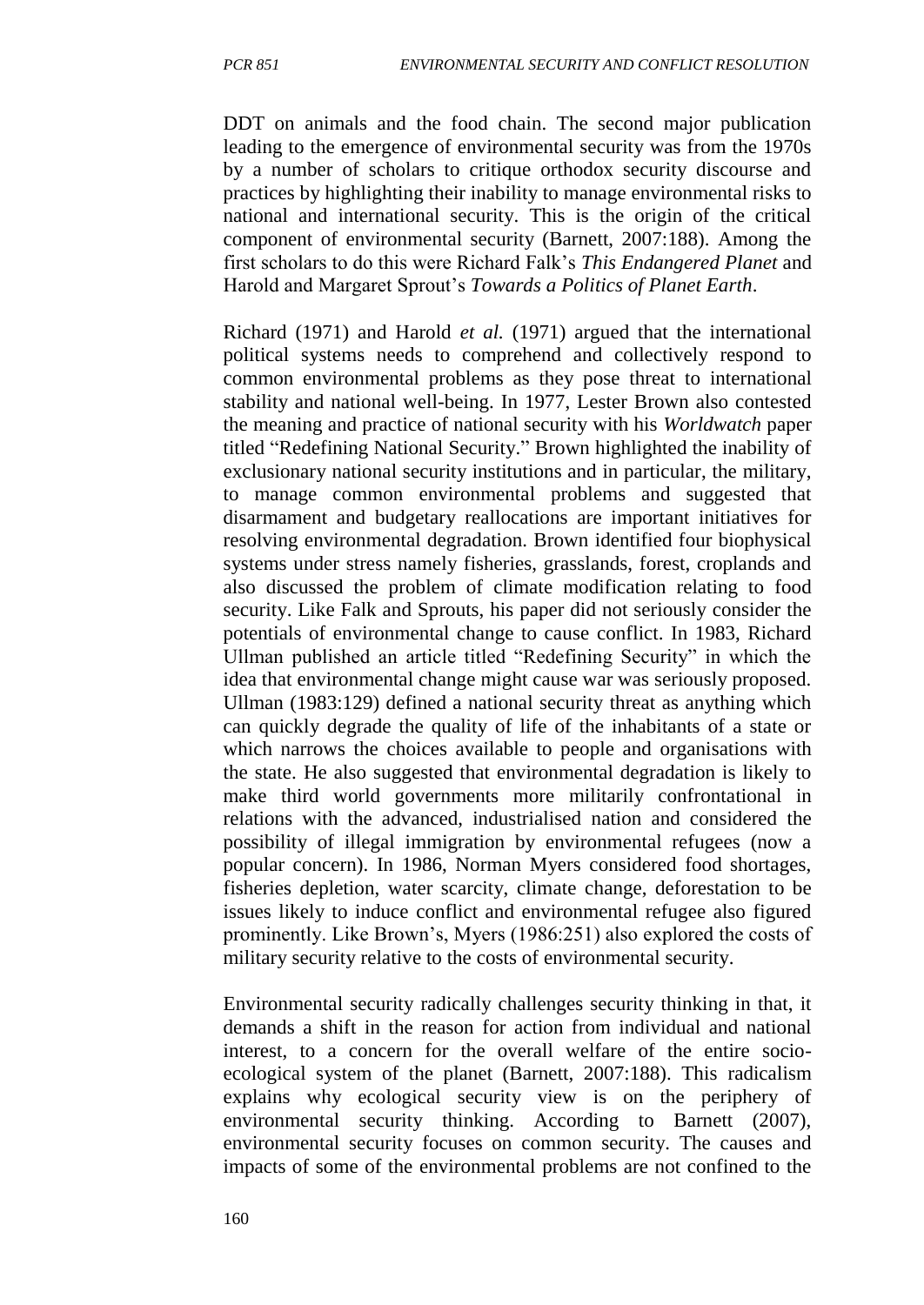borders of nation-states. Some problems such as ozone depletion and climate change are global in nature, in that, they are caused by cumulative emissions of gases from many countries which in turn affect many other countries. But it is not to say that all the countries are equally responsible for them, or that all the countries are equally at risk from these problems. This means that groups of countries with similar environmental problems cannot easily unilaterally achieve environmental security and their common national security interests require collective action. Even though, many environmental problems are to some degree 'common', no two countries have exactly the same interest and all have sovereign rights.

#### **SELF-ASSESSMENT EXERCISE**

Briefly explain the developments that resulted in the emergence of environmental security as an important concept.

# **4.0 CONCLUSION**

Environmental security is one of the new non-material security issues and is sometimes a critical security project which is used to raise the following questions – who and what is being secured and from what risks. For most proponents of environmental security, it is used to bridge the gap between security researchers and policymakers and those working in the environmental field, hence creating new fusion of theory and new opportunity for dialogue. It can only be dealt with in joint and multilateral procedures and mechanisms.

# **5.0 SUMMARY**

In this unit, we discussed environmental security. Environmental security as noted is a comprehensive approach to international and national security and must transcend the traditional emphasis on military and armed competition.

### **6.0 TUTOR-MARKED ASSIGNMENT**

Explain environmental security against the background of the early writings on environment and security.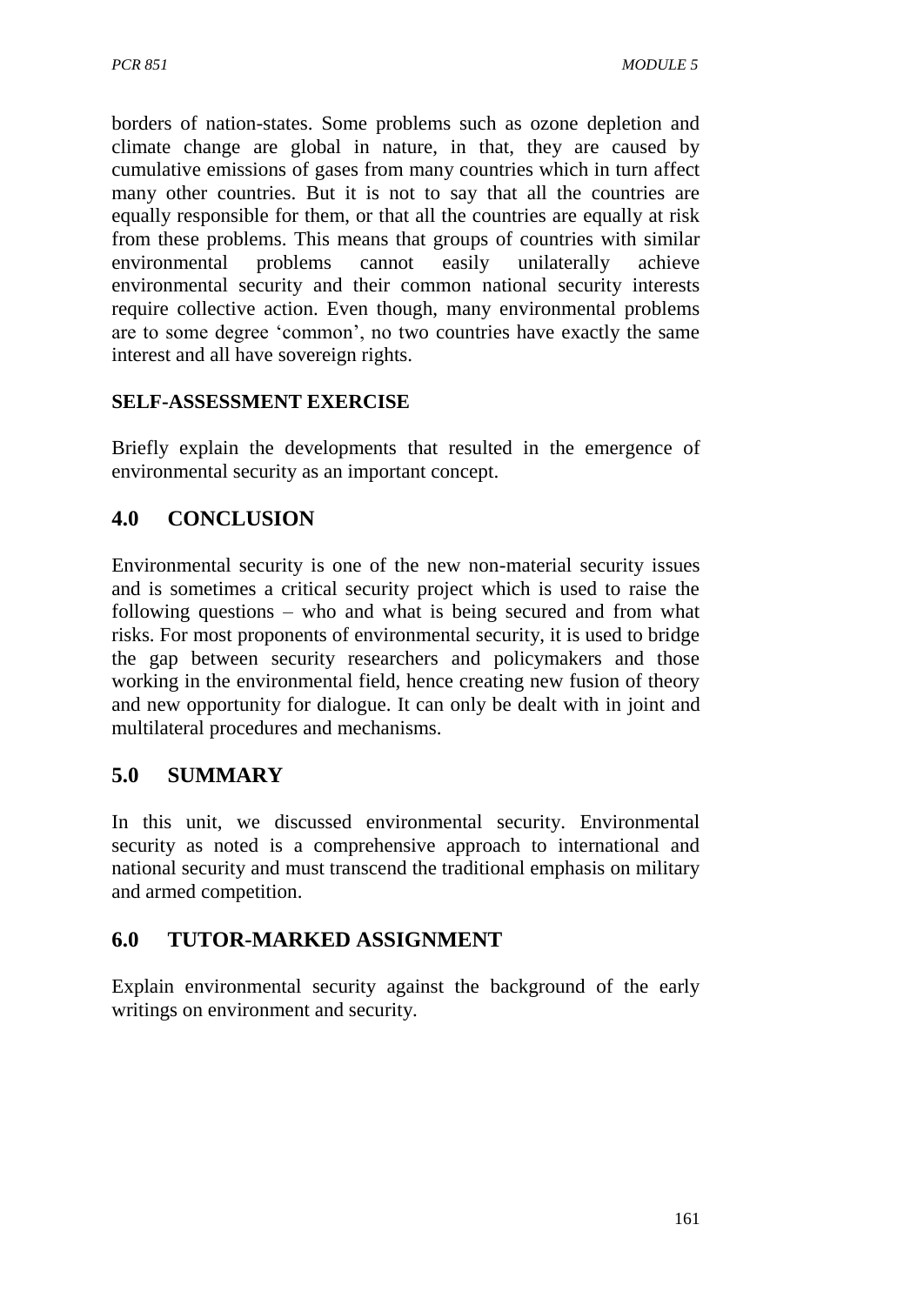#### **7.0 REFERENCES/FURTHER READING**

- Barnett, J. (2007). "Environmental Security." In Alan Collins, (Ed.), *Contemporary Security Studies.* New York: Oxford University press.
- Meyers, N. (1986). "The Environmental Dimension to Security Issues." *The Environmentalist*, Vol. 6, no. 4.
- Ullman, R. (1983). "Redefining Security". *International Security*, Vol.8, no.1.
- Brown, L. (1997). "Redefining National Security". *Worldwatch Paper,* No. 14 Washington: Worldwatch Institute.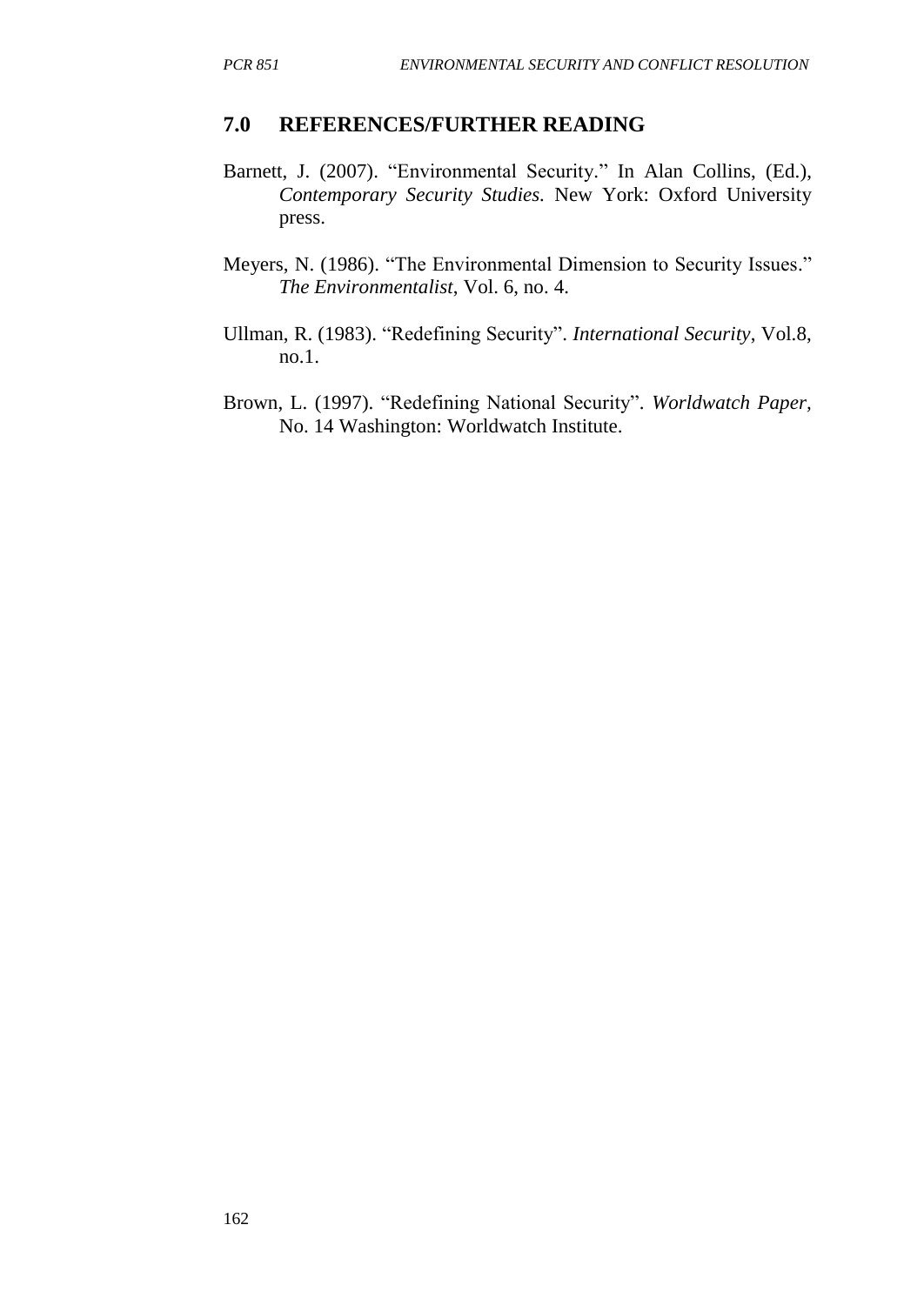# **UNIT 3 THE GREEN POLITICAL THEORY**

### **CONTENTS**

- 1.0 Introduction
- 2.0 Objectives
- 3.0 Main Content
	- 3.1 The Green Political Theory
- 4.0 Conclusion
- 5.0 Summary
- 6.0 Tutor-Marked Assignment
- 7.0 References/Further Reading

# **1.0 INTRODUCTION**

Green Political Theory (GPT) is perhaps the most recent theory even though the environmental issues around which a Green position emerged is not quite prominent in the public eye as they were in the early 1990s. It is from this that the theorisation of what global ecological crises portend for global politics matured. From mid-1970s, Green politics emerged as a significant political force in many countries. Most of the writings of Green philosophers (thinkers) and the practices of Green movements contain both the analyses of the dynamics of global politics and the normative visions concerning the restructuring of global politics. Greens regard the framework of the existing political, social, economic and normative structures as the main origin of environmental crisis and also contend that they are structures which need to be challenged and transcended.

# **2.0 OBJECTIVES**

At the end of this unit, you should be able to:

- explain the basis for the Green political theory
- discuss the distinctive arguments of the Green political theory
- explain how global political structures can be reformed to prevent further destruction of the planet.

# **3.0 MAIN CONTENT**

# **3.1 The Green Political Theory**

The base for Green ideas about international relation is the Green political theory. The three distinctive arguments of this theory include: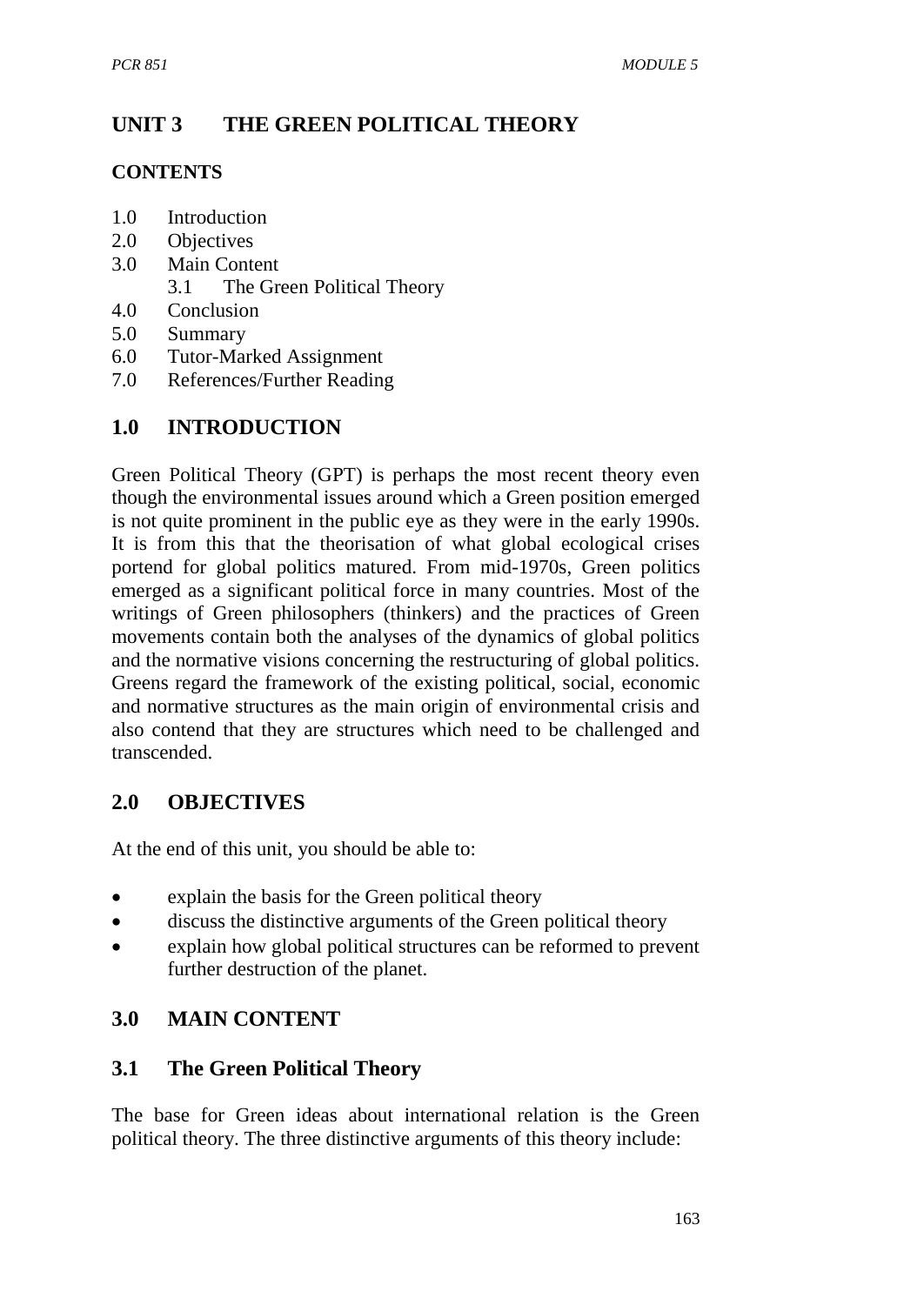- 1) That the defining characteristics is ecocentrism (the rejection of an anthropocentric world-view which places moral value only on humans in favour of the one which places independent value on ecosystem and all living beings). This empirically view the world as ontologically composed of inter-relations rather than individual entities. Thus all beings are fundamentally embedded in ecological relationship and are not free to dominate the rest of nature. Ecocentrism is about emancipation writ large and has four central ethical features which collectively distinguish it from ethical position towards the environment. These features include: resource conservation, human welfare ecology, preservationism and animal liberation. Ecocentrism recognises the full range of human interests in the non-human world as opposed to narrow, instrumental, economic interests in resource use; the interests of the non-human community; the interest of future generations of humans and non-human and finally values populations, species, ecosystems and ecosphere as well as individual organisms.
- 2) That the exponential economic growth experienced during the last two centuries is the root cause of the current environmental crisis. The book by Meadows *et al*, 1972 titled "*The limits to growth*" is the impetus for this argument. This book argues that the exponential economic and population growth of human societies was producing a situation where the world was rapidly running out of resources to feed people or to provide raw material for continued industrial growth and thus exceeding the absorptive capacity of the environment to assimilate the waste products of industrial production. For Dobson (1990), three arguments are important – first, technological solutions may not work as they may postpone the crisis but cannot prevent it from occurring at some point; second, the dangers stored up over relatively long period of time can suddenly have catastrophic effect and finally, these problems associated with this growth are all inter-related. According to global ecology writers, development is inherently anti-ecological because it undermines sustainable practices and takes control over resources away from those living sustainably in order to recognise commodity production and increases inequality thereby producing social conflicts.
- 3) The argument about why the environment is being destroyed by humans. This is identified as decentralisation and it is important to the Green political theory. The argument here is that the nation-state is both too big and too small to deal effectively with sustainability and that the new regional and global structures (alongside decentralisation within the state) are needed to coordinate effective responses. The best arguments for decentralisation is by John Dryzek's Rational Ecology (1987) which summaries the advantages of decentralisation as small-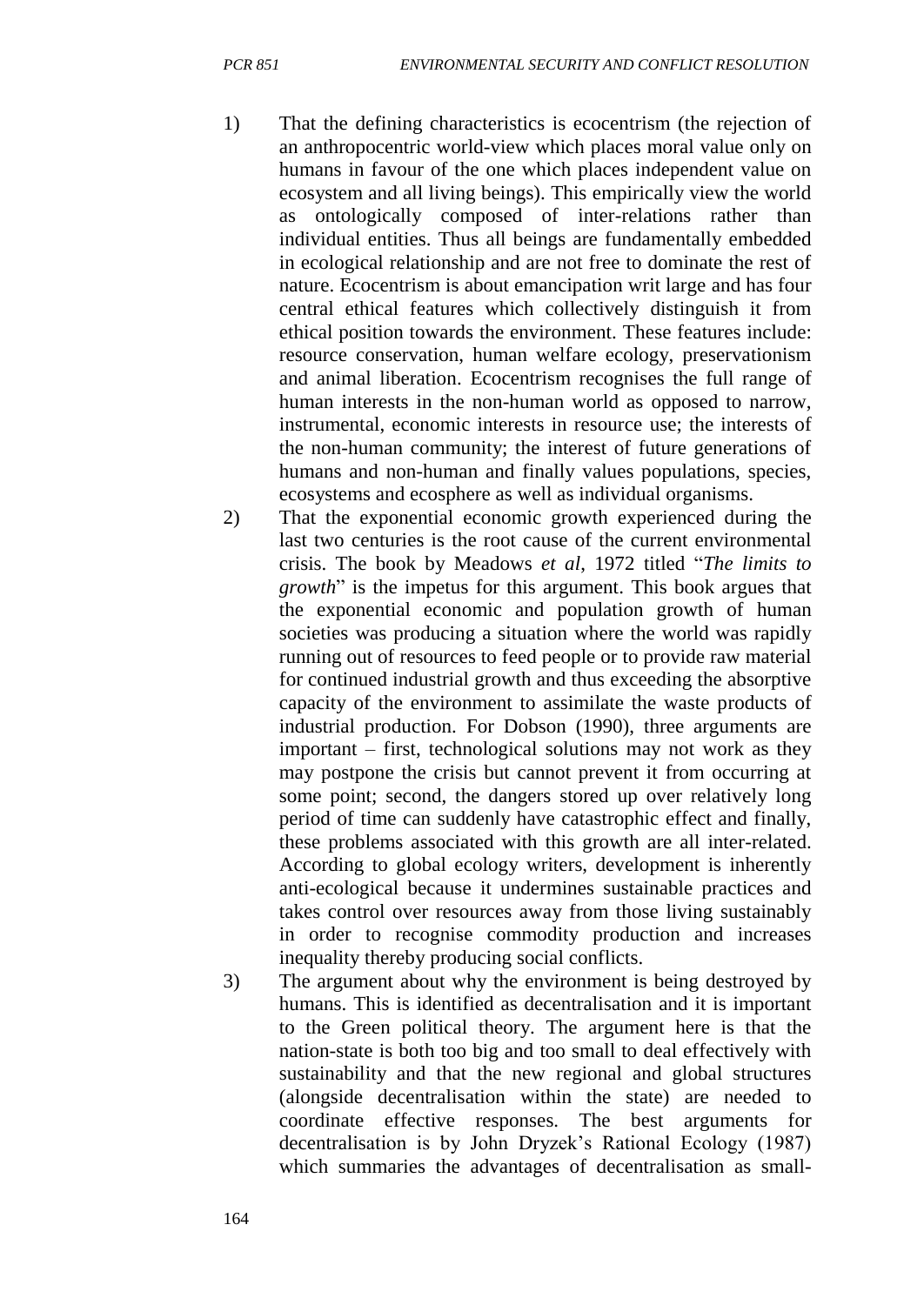scale communities are more reliant on the environmental support services in their immediate locality and also more responsive to disruptions in that environment. They develop a social ontology which determines pure instrumental ways of dealing with the rest of nature identified as the cause of environmental problems. Hence, all political arrangements require some form of coordination of action between political units to respond to transboundary environmental problems. Greens therefore, are arguing for a system where power is decentralised as possible to make environmental management more practicable.

#### **SELF-ASSESSMENT EXERCISE**

The Green political theory is a key explanation for environmental security. Discuss.

## **4.0 CONCLUSION**

Greens argue primarily for decentralisation of political communities below the nation-state rather than new forms of global political authority and also economic and social organisation. For the Greens, the modern human societies are ecologically unsustainable and their focus is on the way in which the prevailing political structures and processes contribute to this destruction. Thus, the purpose of this theory is to understand how these global political structures can be reformed to prevent such destruction and provide for a sustainable human relationship to the planet and the rest of its inhabitants.

### **5.0 SUMMARY**

In this unit, we discussed the Green political theory. The key strands of Green politics which provide explanation for the destruction of nature by human species and a normative foundation for resisting this destruction and create sustainable societies are – ecocentric ethics, limits to growth and decentralisation of power. Dobson (1990) stated that, the vital distinction between Green politics and environmentalism is the fact that environmentalists recognise the present political, social, economic and normative structures of world politics and try to find ways to ameliorate environmental problems within these structures, but Greens regard these structures as the major cause of the environmental crisis. The assumption is that the states-system can respond effectively to these problems but Green politics is not convinced about the claim that the states-system and other structures of the world politics can provide such a response. Hence, Greens focuses on the need for global-scale political formation rather than institutional tinkering.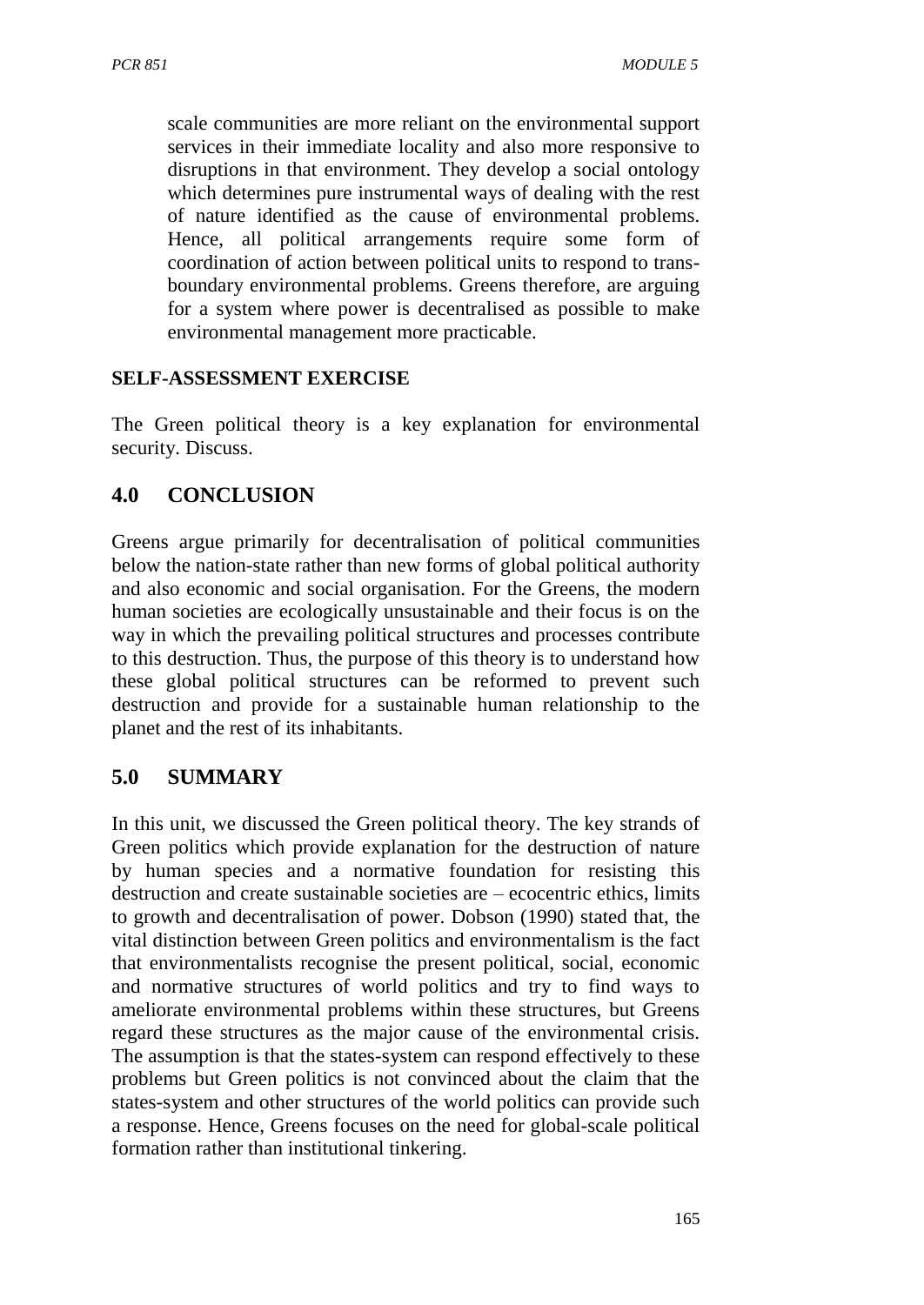#### **6.0 TUTOR-MARKED ASSIGNMENT**

Discuss the distinctive arguments of the Green political theory.

#### **7.0 REFERENCES/FURTHER READING**

Dobson, A. (1990). "*Green Political Thought*." London: Unwin Hyman.

- Dryzek, J. (1987). "Rational Ecology: Environment and Political Economy." Oxford: Basil Blackwell.
- Meadows, D. H., Meadows, D. L., Randers, J. & Behrens III, W. W. (1972). "The Limits to Growth." A Report for the Club of Rome's Project on the Predicament of Mankind, New York: Universe Books.
- Paterson, M. (2005). "Green Politics." In: Scott Burchill, Andrew Linklater, Richard Devetak, Jack Donnelly, Mathew Paterson, Christian Reus-Saint & Jacqui True (Eds.). *Theories of International Relations*. New York: Palgrave Macmillan.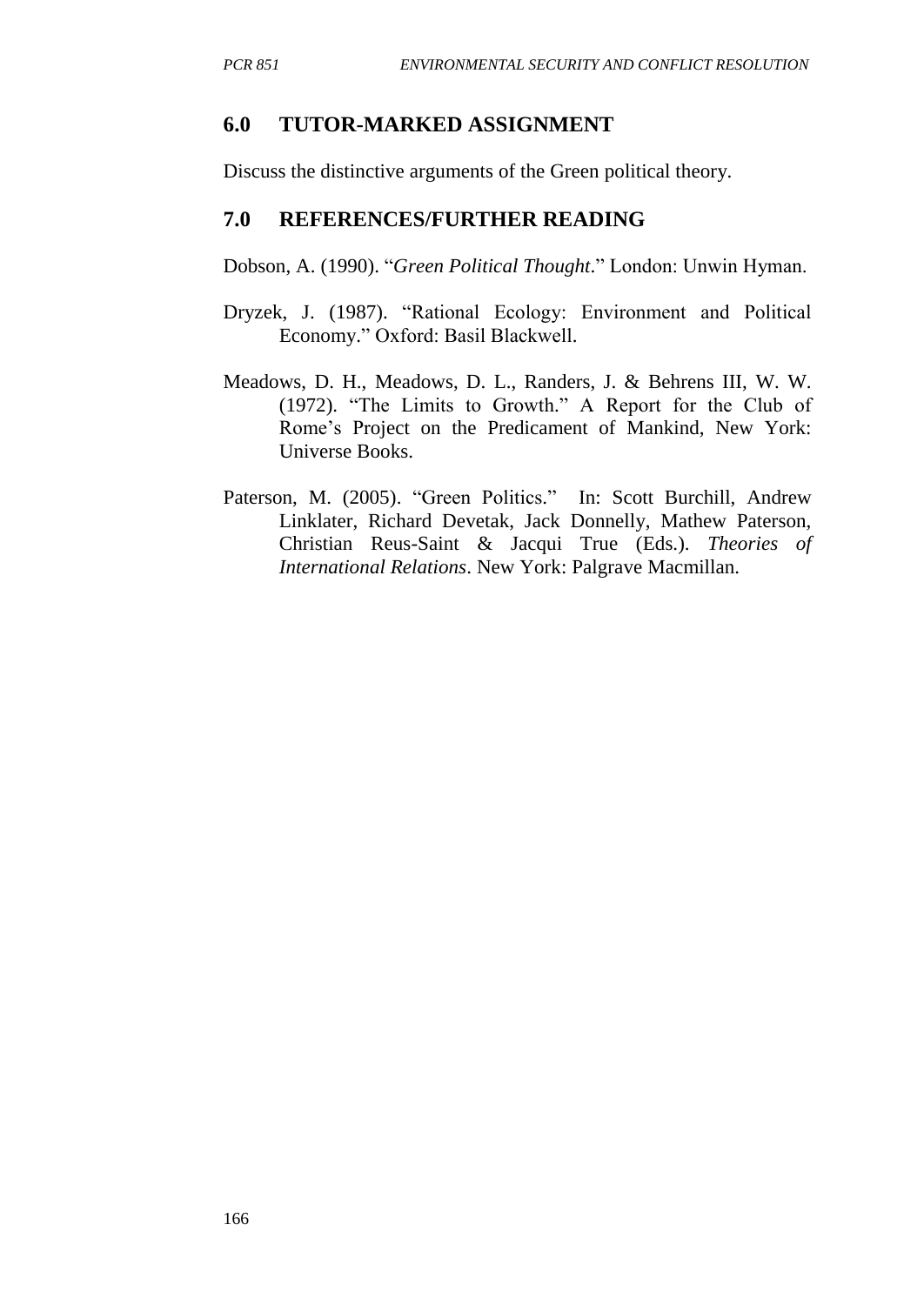## **UNIT 4 ENVIRONMENTAL SECURITY VERSUS POLITICAL ECOLOGY**

#### **CONTENTS**

- 1.0 Introduction
- 2.0 Objectives
- 3.0 Main Content
	- 3.1 Environmental Security versus Political Ecology
- 4.0 Conclusion
- 5.0 Summary
- 6.0 Tutor-Marked Assignment
- 7.0 References/Further Reading

### **1.0 INTRODUCTION**

The debate on environment security has been mainly about the relationships between environmental change and violent conflict particularly in the South. Homer-Dixon (1994:5) argues that there is a relation between environmental scarcity (eco-scarcity) and large scale conflict between and within countries. Political ecology does not view the environment just in terms of the destruction of nature or the social construction of the environment, but examines the ways that nature is "produced" by human and non-human actors. For political ecologists, it is important to examine the activities of government ministries, scientists, international NGOs, local communities, private business and international financial institutions as "producers of nature."

#### **2.0 OBJECTIVES**

At the end of this unit, you should be able to:

- provide a general overview of the environmental debate
- discuss the perspective of political ecology on the environmental debate.

### **3.0 MAIN CONTENT**

#### **3.1 Environmental Security versus Political Ecology**

The underlying principle behind environmental security is that with an increasing human population and increasing growth in the global economy, there will be increased pressure on the world's natural resources. This pressure will lead to more frequent and acute conflicts within and between countries, especially in the developing world since it is believed to be more vulnerable to environmental change and scarcity.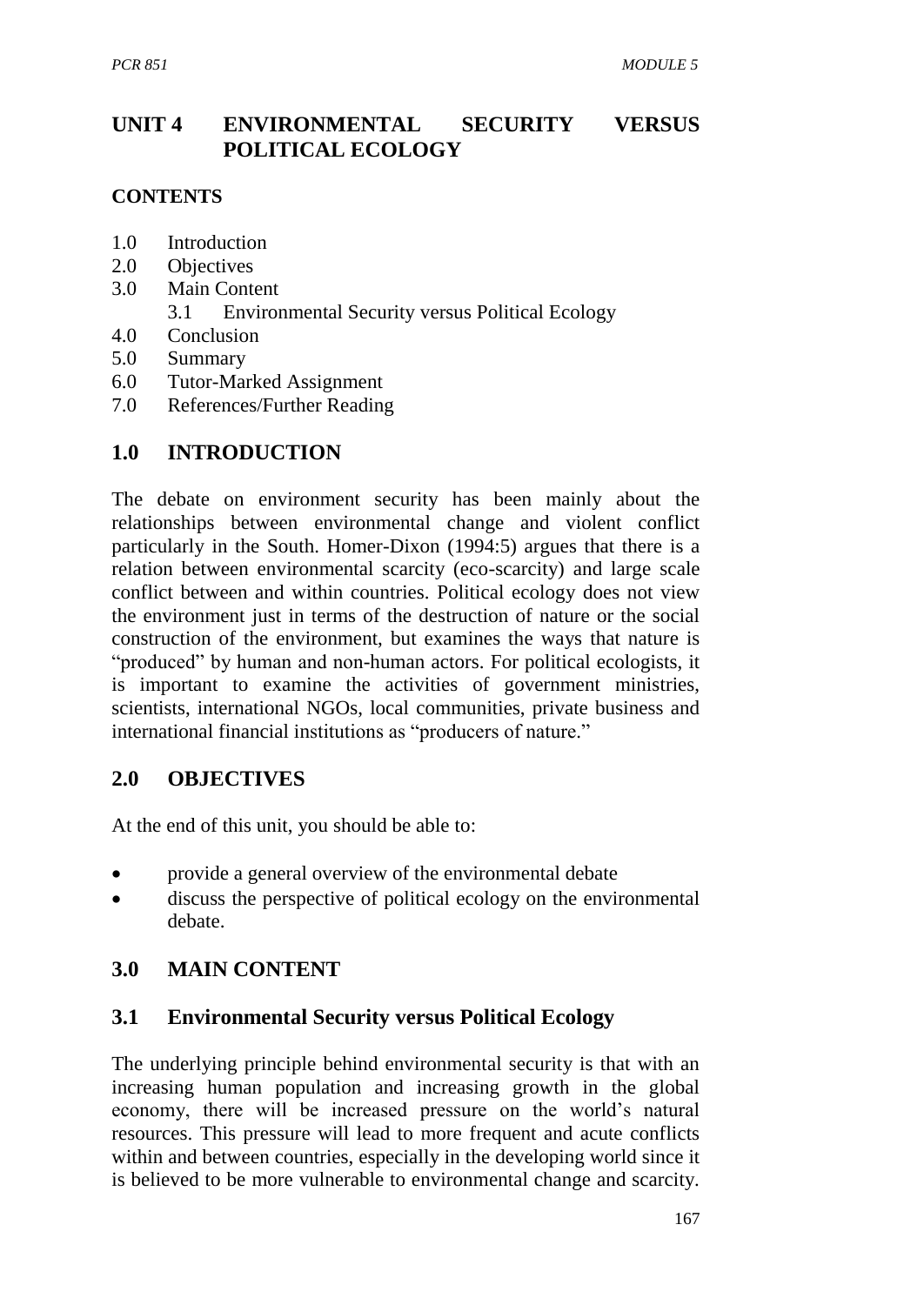The Swiss based Environmental Conflicts Project (ENCOP) and a research group led by Thomas Homer-Dixon, at the University of Toronto (informally known as the Toronto Group) observed that the world will face shortages of major natural resources such as land for growing food, fresh water, oil, forests and so on, and as a result of such eco-scarcities the world will experience more violence in the form of rebellions, ethnic clashes and unrest especially in the developing world (Homer-Dixon, 1999; Homer-Dixon, 1994; and Homer-Dixon 1991). Homer-Dixon's research group suggests that developing countries will be more vulnerable to environmental change than rich states, and will therefore be more likely to experience large scale violence and acute conflict. Homer-Dixon particularly argues that the developing world will experience four main pressures namely reduced agricultural production, economic decline, population displacement and disruption of regularised social relations as a result of atmospheric, terrestrial and aquatic environmental pressures; and as human populations grow, governments will have less opportunity to intervene through the use of market based mechanisms to alleviate the effects of environmental change (Homer-Dixon, 1991:76). Along with Kaplan, the environmental security argument is heavily influenced by Malthusian ideas about the relationships between population growth, eco-scarcity and violence. Kaplan (1994), argued that the environment was going to be the national security issue of the 21st century and suggested that disease, overpopulation, crime, resource scarcity, refugees and the erosion of nation-states (amongst other things) will lead Africa into some kind of violent barbarism. Also, Matthew, *et al.* (2002:421) suggest that the environment can be regarded as a security issue because resource scarcity is an important cause of conflict which implies that better resource management practices might contribute to peace and stability. The environmental security argument has been criticised from a number of perspectives. For instance, Gleditsch (1998:381), questioned the methodology used and observed that the research of the Toronto Group failed to state clearly whether it is the issue of environmental degradation or environmental scarcity that causes conflict and noted that the group did not sufficiently acknowledge the role of human ingenuity in coping with environmental change and scarcities. Haas (2002:1) further argues that notions of environmental security are flawed and selectively brought into play by the policy community and by inattentive academics to justify pre-existing state-oriented goals. He contends that resource scarcity and environmental security remain important ideas in international relations and security studies precisely because they justify US foreign policy and the foreign policies of other states, especially in the form of intervention (Haas, 2002). Similarly, Litfin (1999:359) points to the vagueness in the phrase environmental security questioning who and what are to be secured, and if environmental security includes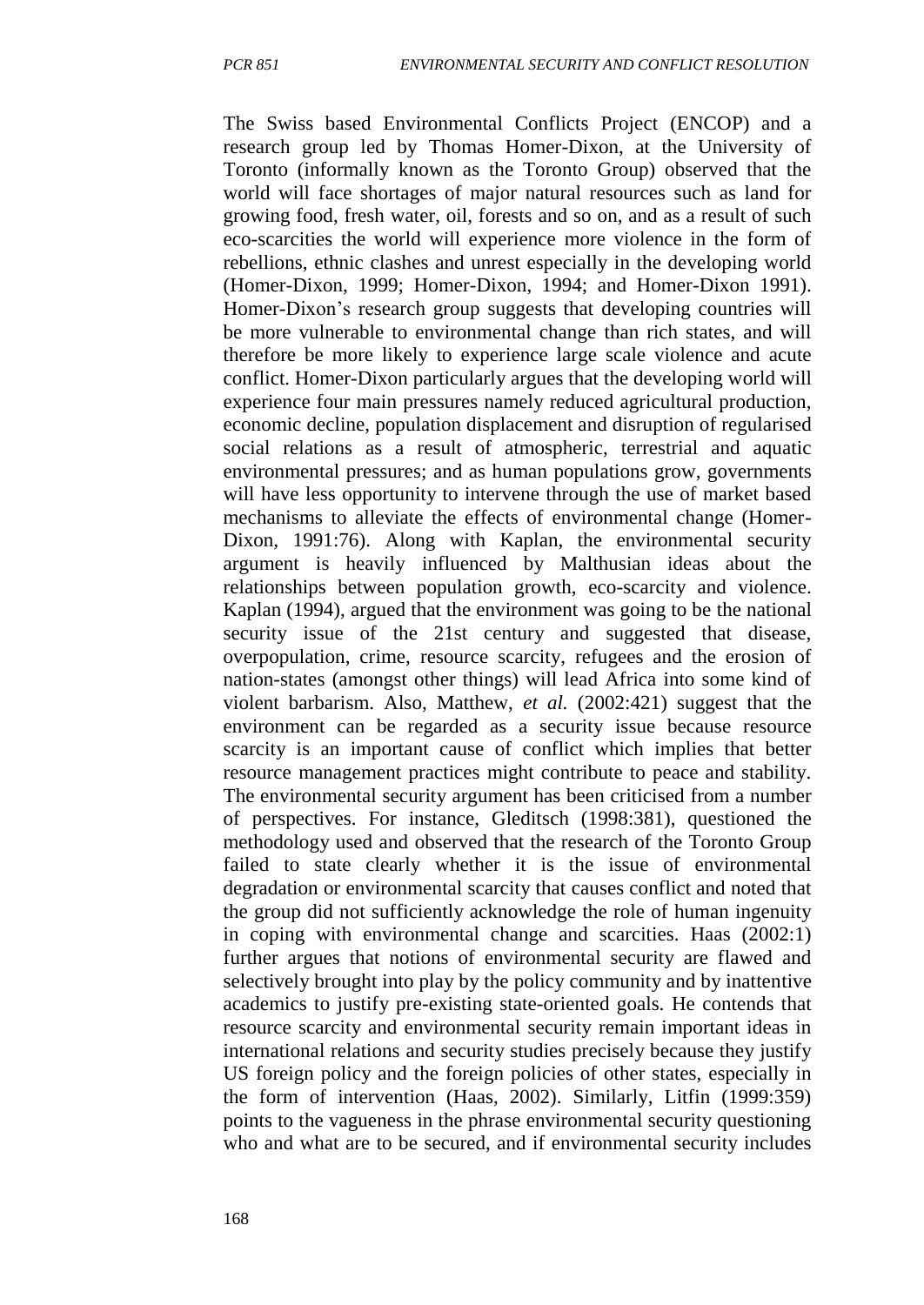questions about over consumption, uneven development or even about the notion of nature itself?

Political ecologists have seriously engaged with the work on environmental security. Robbins (2004) suggests that political ecology can provide a means of moving away from viewing the environment just in terms of the destruction of nature or the social construction of environments. For Robbins (2004), political ecology allows us to examine the ways that nature is "produced" by human and non-human actors. Therefore, it is important to examine the activities of government ministries, scientists, international NGOs, local communities, private businesses and international financial institutions as "producers of nature". For political ecologists, it is important to investigate the workings of complex networks of actors involved in managing the environment. This in turn reveals that ecological systems are power laden rather than politically inert because the multiple explanations and interpretations of how ecosystems work and what factors affects them are invested with the political, social and economic meanings (Robbins, 2004). But Peluso and Watts (2001:3) argue that political ecology provides the tools for thinking about the conflicts and struggles as created by the forms of access to and control over resources. Also observed is the fact that political ecology takes note of a multitude of actors and examines the impacts of their activities (Neumann, 1998, 2001). From the political ecology approach, it is obvious that the assumption that environmental scarcity produces conflict needs to be challenged. It is clear that abundance of resources and not just scarcity also creates new forms of conflict over who has access to and control over them (Peluso and Watts, 2001; Nordstrom, 2004).

### **SELF-ASSESSMENT EXERCISE**

Political Ecology is about how human and non-human actors 'produce' nature. Discuss

# **4.0 CONCLUSION**

The environmental security debate is highly influential in terms of thinking about how environmental change might produce violence as a result of environmental scarcity. This in turn is related to the increasing fashion for thinking about underdevelopment as a source of danger for the North, which informs foreign policy making towards Sub-Saharan Africa. However, while some environmental processes might well appear to conform to the environmental security model, it is important to more carefully examine the complex processes that produce particular forms of environmental stress, poverty, violence and resource extraction.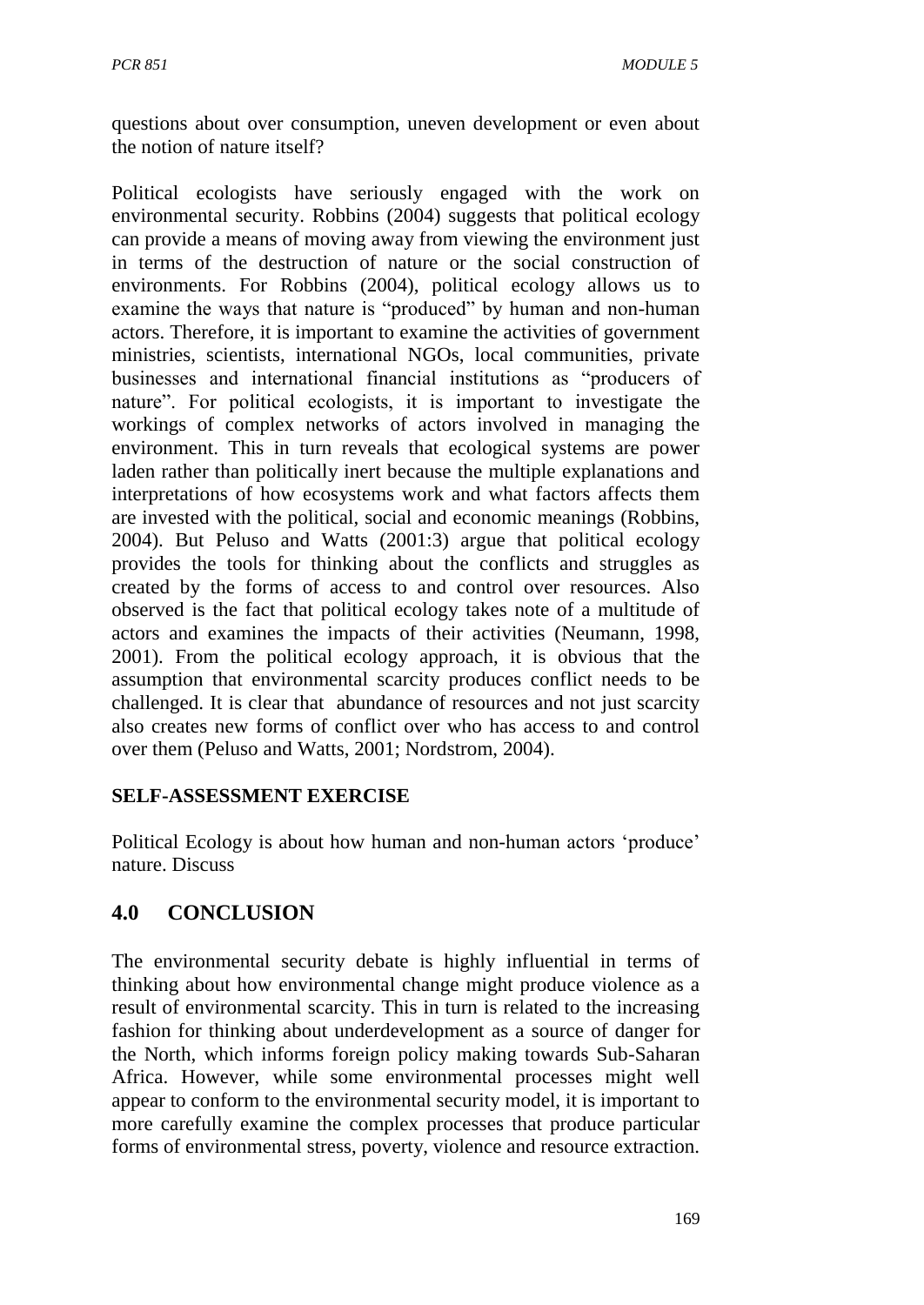But the political ecology critique also focuses on the resource itself (in terms of its abundance) as a cause of violence in the South.

# **5.0 SUMMARY**

In this unit, we discussed the various critiques provided by both environmental security and political ecology on how environmental change could lead to conflict. However, the analyses provided by political ecology remain useful in terms of analysing the complex array of interest groups and stakeholders engaged in socially, politically and economically producing nature.

# **6.0 TUTOR-MARKED ASSIGNMENT**

Discuss the critique provided by political ecology on how environmental change can lead to conflict.

## **7.0 REFERENCES/FURTHER READING**

- Gleditsch, N. P. (1998). "Armed Conflict and the Environment: A Critique of the Literature."*Journal of Peace Research*, Vol. 35, no. 3.
- Haas, P. M. (2002). "Constructing Environmental Conflicts from Resource Scarcity." *Global Environmental Politics,* Vol. 2, no 1.
- Homer-Dixon, T. (1999). *Environment, Scarcity, and Violence*. Princeton NJ: Princeton University Press.
- Homer-Dixon, T. (1994). "Environmental Scarcities and Violent Conflict: Evidence from Cases." *International Security,* vol 19 , no 1.
- Homer-Dixon, T (1991). "On the Threshold: Environmental Changes as Causes of Acute Conflict." *International Security,* Vol. 16, no. 2.
- Kaplan, R.(1994). "The Coming Anarchy: How Scarcity, Crime, Overpopulation, Tribalism and Disease are Rapidly Destroying the Social Fabric of Our Planet", *Atlantic Monthly*,1994. . [http://www.TheAtlantic.com/atlantic/election/connection/foreign/](http://www.theatlantic.com/atlantic/election/connection/foreign/anarcf.htm) [anarcf.htm,](http://www.theatlantic.com/atlantic/election/connection/foreign/anarcf.htm) accessed 24/12/2012.
- Litfin, K. (1999). "Constructing Environmental Security and Ecological Interdependence." *Global Governance*, Vol, 5, no 3, 1999.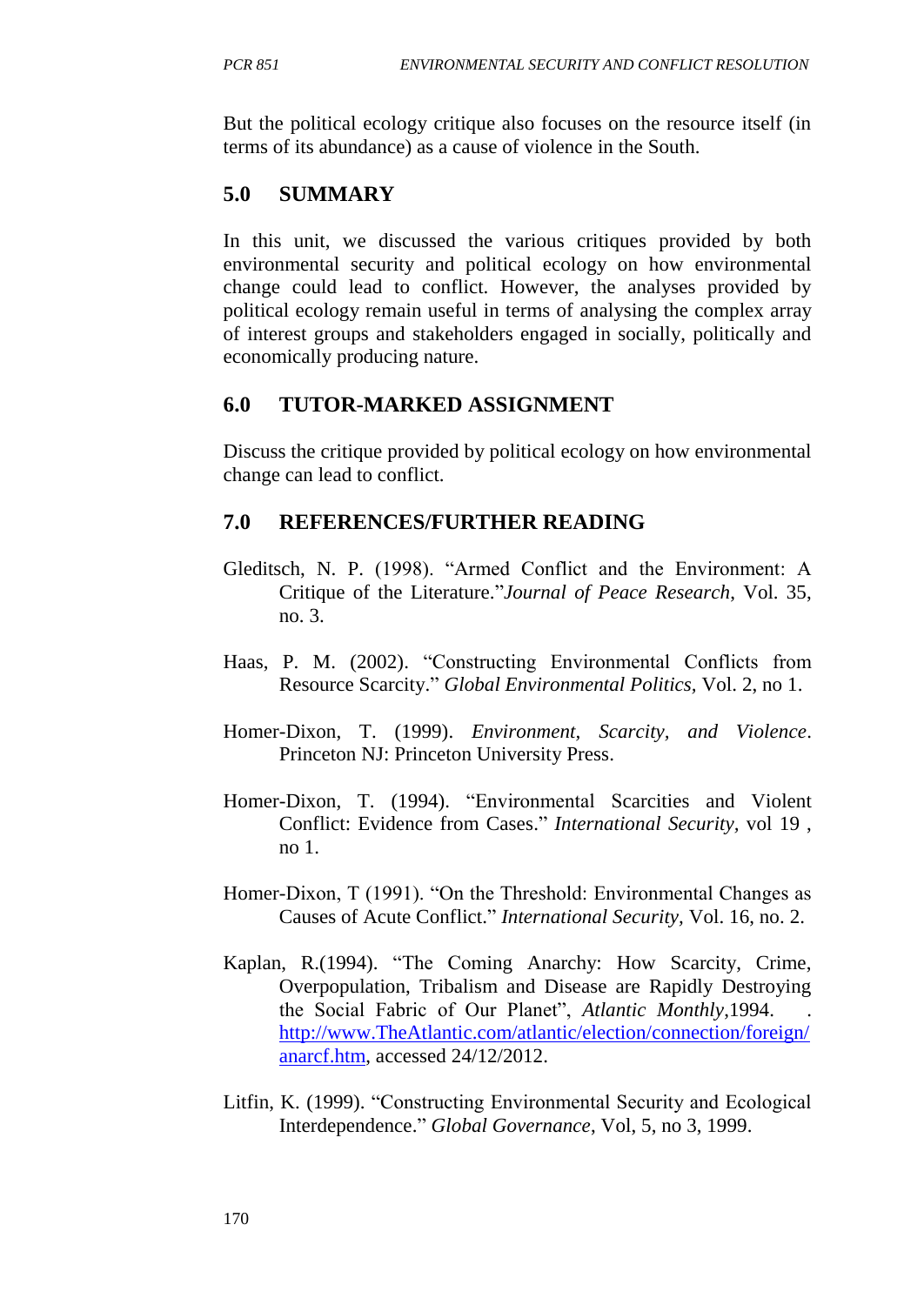- Matthew, R., M. Halle & J. Switzer 2002). "A Growing Threat?" In: Matthew, R., Halle, M. & Switzer, J. (Eds.), *Conserving the Peace: Resources, Livelihoods and Security*. Geneva, IUCN.
- Nordstrom, C. (2004). *The Shadows of War***:** *Violence, Power, and International Profiteering in the Twenty-first Century.* Berkeley, CA: University of California Press.
- Peluso, N. L & Watts, M. (2001). "Violent Environments." In: Peluso, N.L. & Watts, M. (Eds.). *Violent Environment,* Ithaca/London: Cornell University Press, 2.
- Richards, P. (1996). *Fighting for the Rain Forest: War, Youth and Resources in Sierra Leone*. Oxford: James Currey.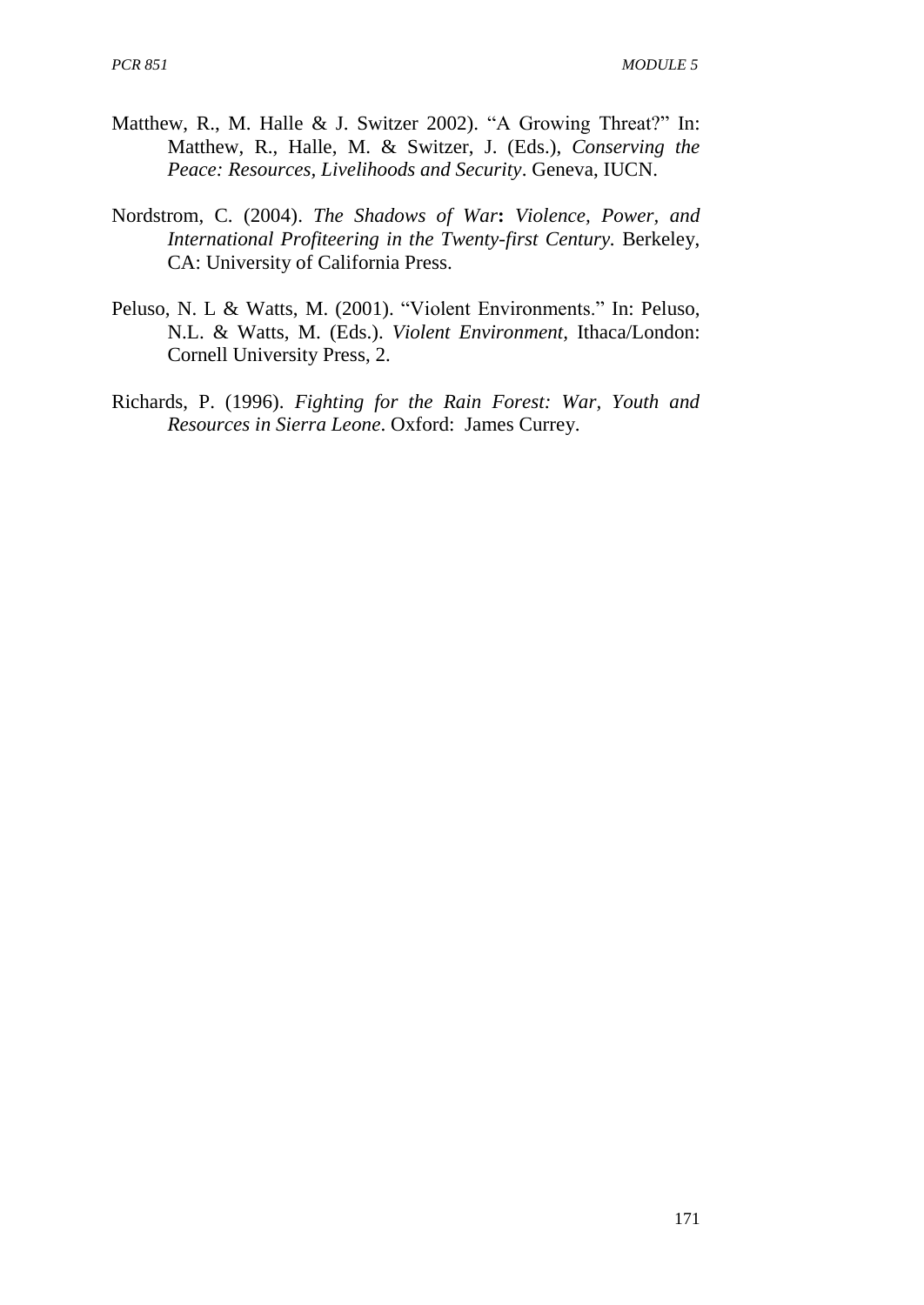# **MODULE 3**

- Unit 2 Development of International Environmental Law
- Unit 3 Multilateral Environmental Agreements/Treaties
- Unit 4 National Environmental Laws in Nigeria

## **UNIT 1 UNDERSTANDING THE ENVIRONMENT**

#### **CONTENTS**

- 1.0 Introduction
- 2.0 Objectives
- 3.0 Main Content
	- 3.1 Understanding the Environment
		- 3.1.1 What is Climate Change?
		- 3.1.2 The Climate System
		- 3.1.3 Greenhouse Effect and Global Warming
		- 3.1.4 Contribution of Human Activities to Climate Change Compared with Natural Influences
		- 3.1.5 Changing Global Temperature
		- 3.1.6 Changes in Extreme Events like Heat Waves Flood and Drought due to Greenhouse Warming
	- 3.2 Impacts of Climate Change
- 4.0 Conclusion
- 5.0 Summary
- 6.0 Tutor-Marked Assignment
- 7.0 References/Further Reading

# **1.0 INTRODUCTION**

The primary environmental threat in the  $21<sup>st</sup>$  century which is currently enjoying attention is climate change, because it is now realised that human-induced climate change is the most important environmental change facing humanity with implications for food security, natural ecosystem, freshwater supply, health etc. The expected severity of the impacts will lead to environmental refugees and with competition over scarce resources, will result to conflict.

# **2.0 OBJECTIVES**

At the end of this unit, you should be able to:

- define the environment
- explain climate change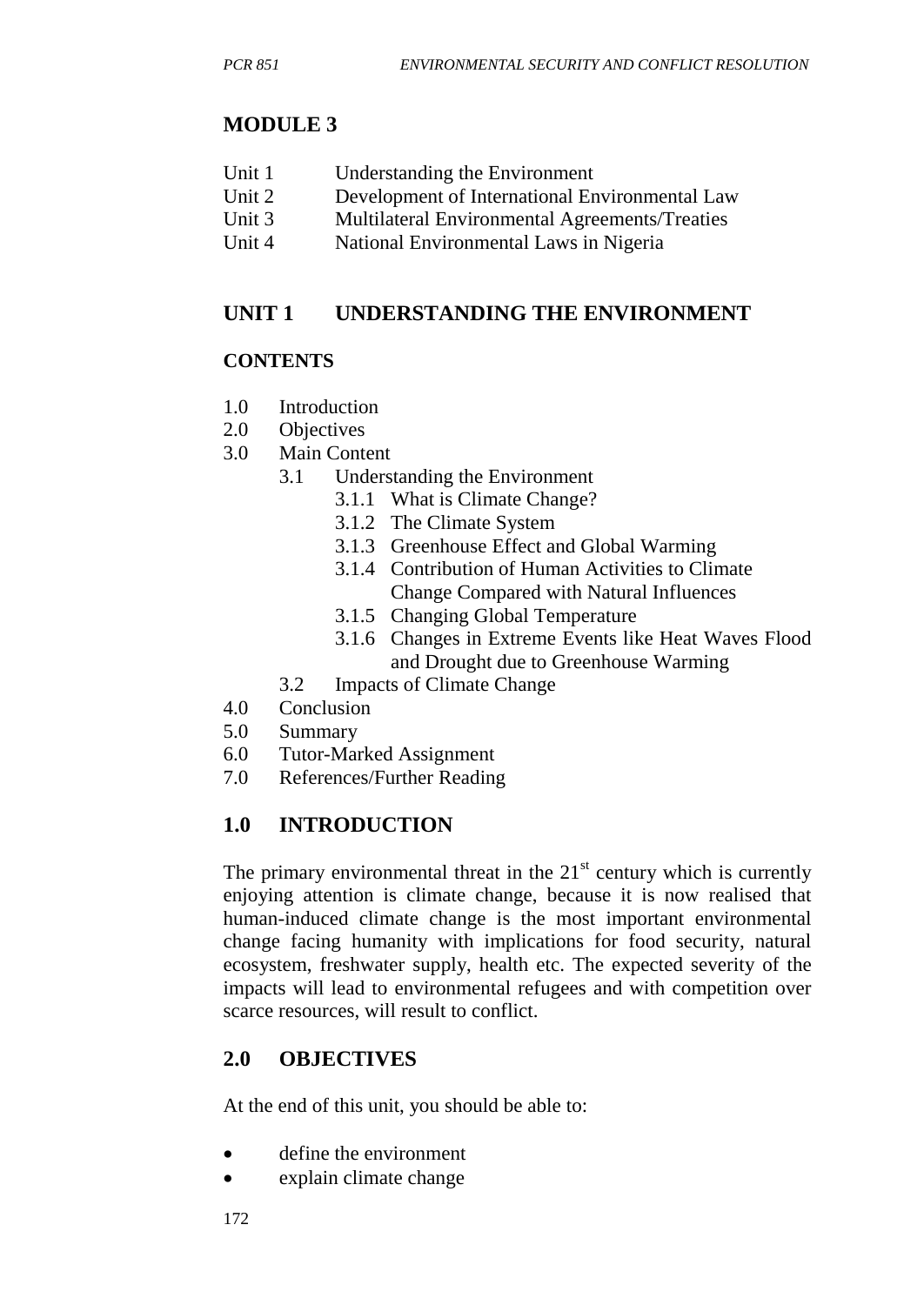- explain what constitute the climate system
- discuss the various effects of human activities on the climate system.

### **3.0 MAIN CONTENT**

#### **3.1 Understanding the Environment**

Environmental Protection Agency (EPA) defines the environment as "the sum of all external conditions affecting the life, development and survival of an organism." China's original 1979 Law on Environmental Protection uses the term environment to encompass "the air, water, land, mineral resources, forests, grasslands, wild plants and animals, aquatic life, places of historical interest, scenic spots, hot springs, resorts and natural areas under special protection as well as inhabited areas of the country." In the 1991 *Beijing Declaration on Environment and Development,* representatives of the 41 developing countries at that year's Ministerial Conference of Developing Countries on Environment and Development, agreed that the more serious and widespread environmental problems are air pollution, climate change, ozone layer depletion, drying up of fresh water resources, pollution of rivers, lakes and the marine environment including the coastal zones, marine and coastal resources deterioration, floods and droughts, soil loss, land degradation, desertification, deforestation, loss of biodiversity, acid rain, proliferation and mismanagement of toxic products, illegal traffic of toxic and dangerous products and wastes, growth of urban agglomerations, deterioration of living and working conditions in urban and rural areas, especially of sanitation, resulting in epidemics and other such problems. Senator Al Gore, in his 1992 book *Earth in the Balance,*  tried to identify, categorise, and differentiate environmental threats according to their presumed reach and impact. Using an ordering scheme similar to that commonly used to characterise different levels of military operations; he described these environmental threats as local, region and strategic threats. The local (or tactical) threats include water pollution, air pollution, and illegal waste dumping. Problems such as acid rain, the contamination of underground aquifers, and large oil spills are fundamentally regional threats, while global warming and ozone depletion are strategic threats. In turn, Eileen Claussen, the former United States Assistant Secretary of State for oceans and international scientific and environmental affairs, defined global environmental threats as those "which are human-caused and have, or can be expected to have, serious economic, health, environmental, and quality of life implications". These include climate change, the production and trade of highly toxic chemicals, the loss of biodiversity, ozone depletion, and marine degradation. Of all these changes, climate change poses the greatest challenge globally.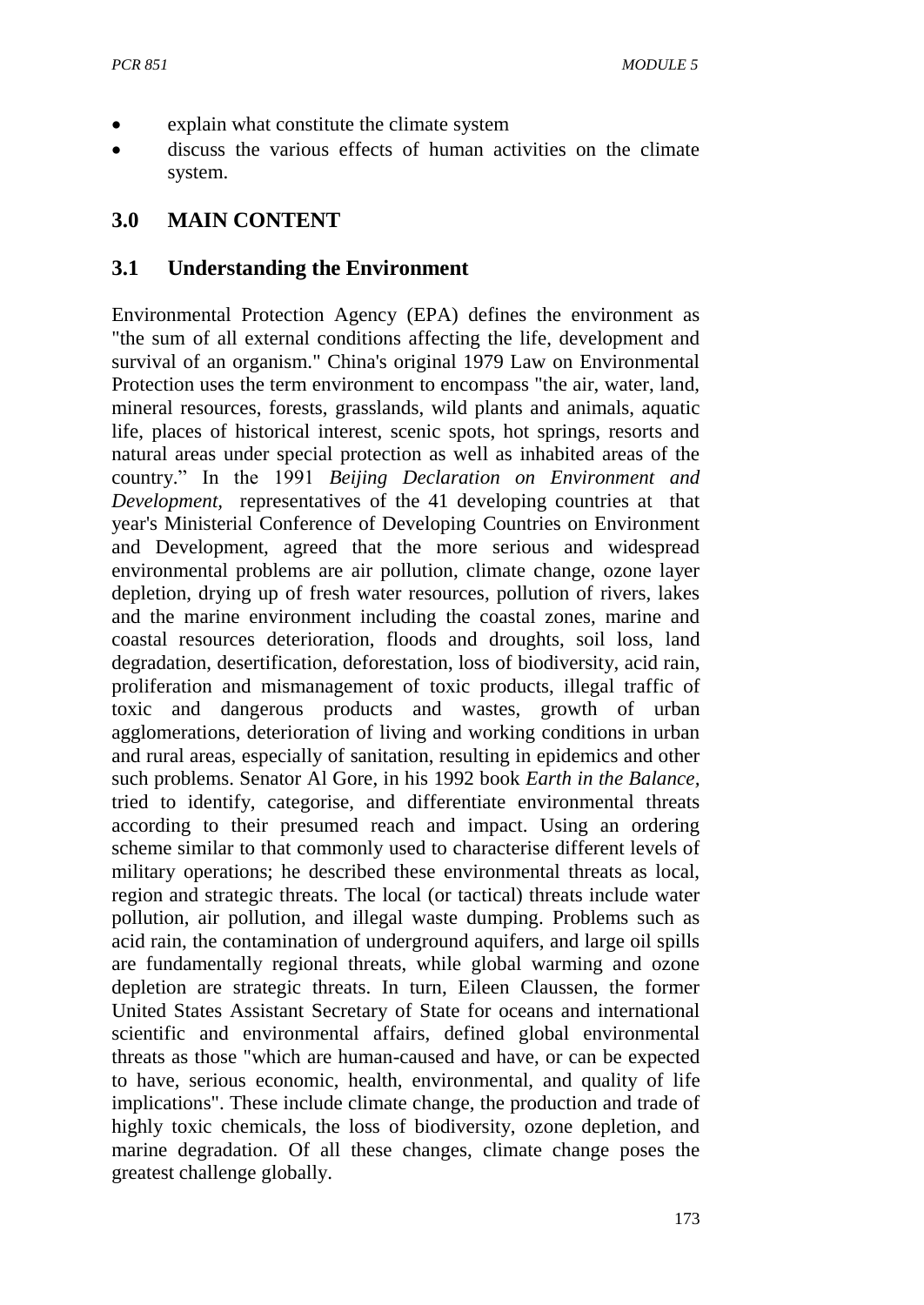#### **3.1.1 What is Climate Change?**

According to Okali and Eleri (2004), climate is the synthesis of the weather in a given place over a period of at least 30 years. These constituent elements of weather include the following– temperature, rainfall, dew, humidity, wind, sunshine, mist, haze and clouds. The collective expression of these elements over time becomes the climate of a place. Thus, climate change is a change in the collective pattern of expression not just one element of the weather. Over the millennia, the earth had experienced climate changes over varying time scales ranging from the periods of extreme minimum temperatures corresponding to the global ice ages to the warmer periods in cycles of roughly 100,000 years over the past 800,000 years called the "glacial" and "interglacial" periods respectively (Okali and Eleri, 2004). The coldest period of the last ice age occurred some 10,000 years ago with an average annual global temperature of  $4 - 5$ <sup>o</sup>C, presently, we are in the interglacial period. Okali and Eleri (2004) also noted three major reasons why climate change is receiving global attention. These include:

- a) That global warming is occurring more rapidly than past rises in temperature associated with natural climate change. During the  $20<sup>th</sup>$  century, the global mean surface temperature increased by 0.6 +/-  $0.\overline{2}^{\circ}C$  ( $0.\overline{7}^{\circ}C$  in Africa), more than during any other century in the last 1,000 years. The 1990s was the warmest decade of the millennium with 1998 the hottest year. Scientists have predicted the global mean temperature may rise between 1.4  $\mathrm{^{0}C}$  and 5.8  $\mathrm{^{0}C}$  between 1990 and 2100.
- b) There is a strong correlation between the current global warming and increases in the atmospheric concentration of a set of heattrapping gases known as greenhouse gases (GHGs) which consist mainly of carbon dioxide  $(CO_2)$ , methane  $(CH_4)$ , nitrous oxide  $(N<sub>2</sub>O)$ , halocarbons (also ozone-depleting), ozone  $(O<sub>2</sub>)$  itself and water vapour to a negligible extent. The atmospheric concentration of the gases has been on the increase since the beginning of the industrial revolution in 1860s. Deforestation also contributed to emissions besides industries. They reduced the natural ways by which gases such as  $CO<sub>2</sub>$  are removed from the atmosphere.
- c) The realisation that the current climate change is caused by human activities at both industrial and subsistence levels (for example, cutting and burning of firewood). The major human activities driving global change stated by Okali (2004) include:
	- growth in human populations
	- increasing level of consumption of resources by human societies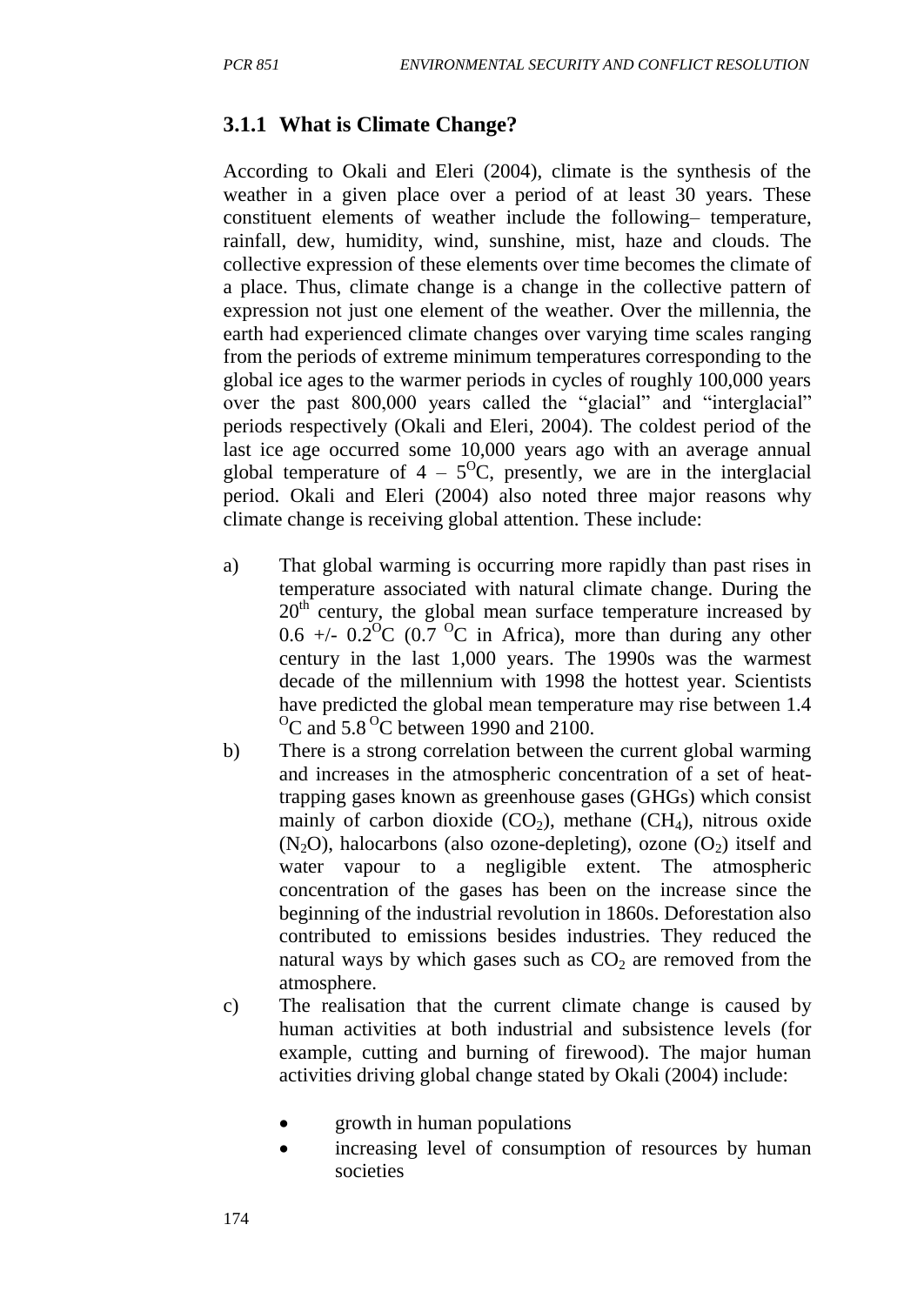- changes in technology (especially information technology which is promoting globalisation)
- economic advances, increasing per capita resource consumption and
- changes in organisation of human societies.

The major physical impacts of human activities in the earth's environment which interact with the socioeconomic systems to define the human environment are:

- changes in land use and land cover (urbanisation, agriculture and forestry)
- loss of biodiversity
- changes in the composition of the atmosphere and
- climate change.

### **3.1.2 The Climate System**

This is a complex, interactive system made of the atmosphere, land surface, snow and ice, oceans and other bodies of water and living things. The atmospheric component of the system characterises the climate with solar radiation powering the planet. The climate system changes overtime under the influence of its own internal dynamics and external factors such as volcanic eruptions, solar variations and human induced changes in the atmospheric composition. In turn, the climate responds directly to these changes.

### **3.1.3 Greenhouse Effect and Global Warming**

The earth's climate is powered by the sun which radiates energy at a very short wavelength. Of the solar energy that reaches the top of the earth's atmosphere, about 33 percent is reflected back directly to the space (albedo) while the remaining 67 percent is absorbed by the surface. The earth therefore, must radiate the same amount of energy back to space to balance the absorbed incoming energy. The earth radiates at much longer wavelengths because it is much colder than the sun. These thermal radiation emitted by the land and ocean is absorbed by the atmosphere and cloud and re-radiated back to the earth. This is called the greenhouse effect. And without the natural greenhouse effect, the average surface temperature of the earth would be below freezing point of water. The earth's natural greenhouse effect therefore, makes life possible as we have it but human activities especially the burning of fossil fuels and clearing of forest have greatly intensified the natural greenhouse effect causing global warming.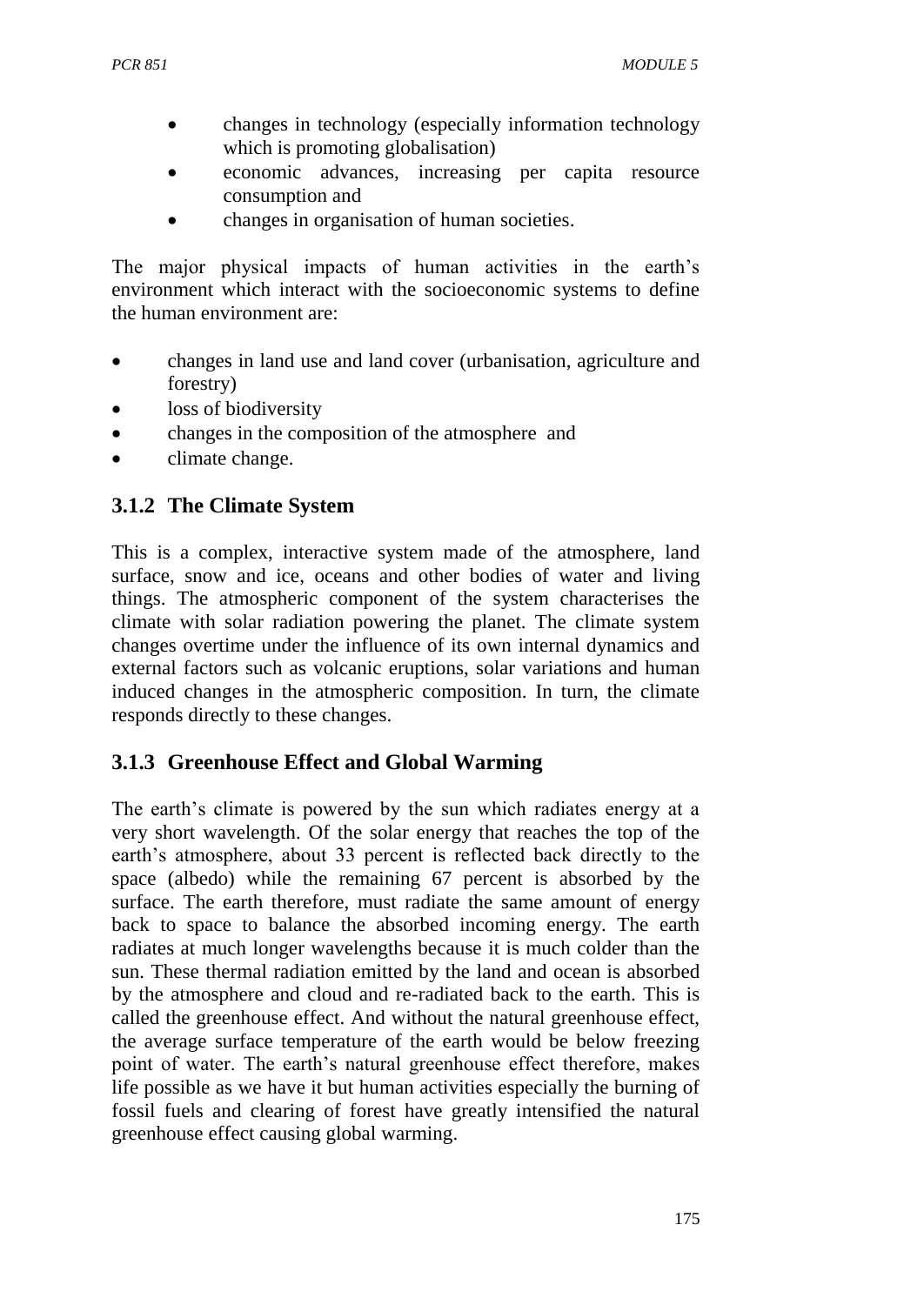# **3.1.4 Contribution of Human Activities to Climate Change Compared with Natural Influences**

Human activities contribute to climate change by causing changes in the earth's atmosphere through emission of greenhouse gases, aerosols (small particles) and cloudiness but the major known means of contribution is from the burning of fossil fuels that releases carbon dioxide gas to the atmosphere. Greenhouse gases and aerosols affect climate by altering incoming solar radiation and outgoing infrared (thermal) radiation which are part of the earth's energy balance. This change can lead to the cooling or warming of the climate system and since the start of the industrial era, the overall effect of human activities on the climate has been a warming influence (Oladipo, 2010:151).

# **3.1.5 Changing Global Temperature**

Over the past 157 years, temperatures have risen globally with important variations. Warming in the last century occurred in two phases – from the 1910s to the 1940  $(0.35^{\circ}C)$  and more strongly from 1970s to the present  $(0.55^{\circ}C)$ . An increasing rate of warming has taken place over the last 25 years and 11 of the 12 warmest years on record have occurred in the past 12 years. Evidences of global warming are seen in the warming of the oceans, rising sea levels, thawing glaciers, sea ice retreating in the arctic and diminished snow cover in the northern hemisphere. By the end of this century, global average temperature is predicted to rise by  $2 - 4.5$ <sup>o</sup>C (Oladipo, 2010:152).

## **3.1.6 Changes in Extreme Events like Heat Waves Flood and Drought due to Greenhouse Warming**

Scientific evidences have shown that the number of heat waves has increased and floods and droughts are becoming more frequent in different parts of the globe. These changes are largely attributed to increasing atmospheric greenhouse gases resulting from human activities such as the use of fossil fuels.

# **3.2 Impacts of Climate Change**

Climate change will affect everyone both the rich and the poor. Those already affected by poverty, malnutrition and disease will face displacement and new hardships. In the developed world, industries, livelihoods and public health will face serious threats from drought, disease and extreme weather events. It is also a threat to the achievement of the Millennium Development Goals (MDGs) especially those related to eradicating poverty and hunger and promoting environmental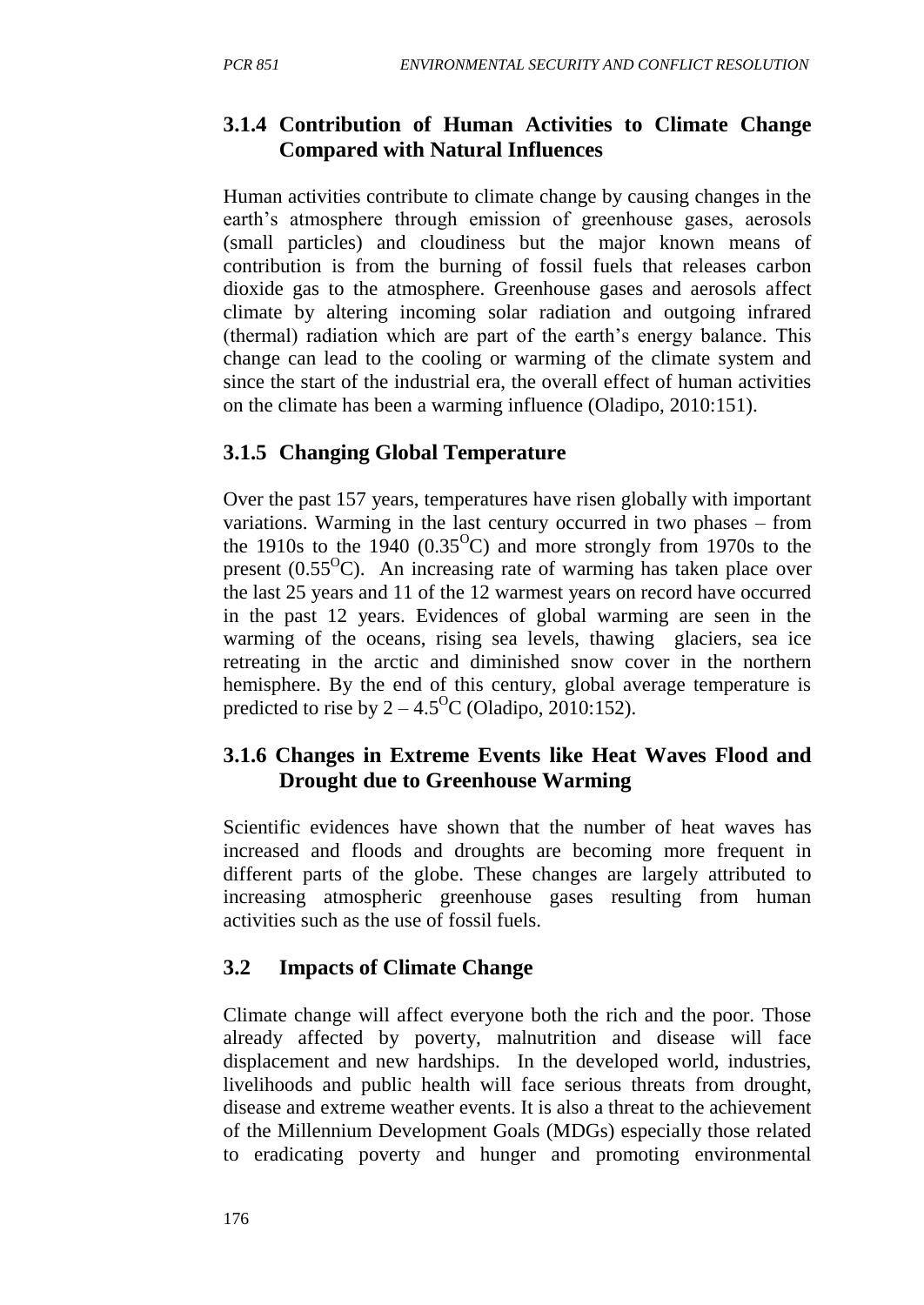sustainability. According to Oladipo (2010:154), global climate change whose effects could be local impacts on the following:

- i. Agricultural production and food security: climate change will affect rainfall, temperature and water availability for agriculture. In sub-Saharan Africa, drought affected areas could expand by 60-90 million hectares. In other developing regions including Latin America and South Asia, they will experience losses in agricultural production which will result to rise in the number of those affected by malnutrition.
- ii. Water stress and water insecurity: Changed run-off and glacial melt will add to ecological stress which will result to reduced water availability for irrigation and human use as an additional 1.8 billion people could be living in a water scarce environment by 2080. Seven of the Asia's great river systems will experience an increase in water flow over a short-term which will be followed by a decline while millions of people in Peru will face more serious water shortages with the collapse of tropical glacier. Also, many countries in the highly water-stressed regions such as those in the Middle East could experience deeper losses in water availability.
- iii. Rising sea levels and exposure to climate disasters: This could rise rapidly with increased ice sheet disintegration. With the global temperature increases of  $3 - 4$  <sup>o</sup>C, 330 million people could be permanently displaced through flooding. In Bangladesh, Lower Egypt and Vietnam over 70 million, 6 million and 22 million people could be affected respectively. The impact of the sea level rise could result to the emigration of about 92,000 people who inhabit the 33 coral atolls of Kiribati due to increased flooding of the islands by high tides. Many states in Nigeria have continually been flooded resulting to some deaths, loss of properties worth millions of naira and millions of people been displaced from their homes.
- iv. Ecosystems and biodiversity: About one-half of the world's coral reef systems have suffered bleaching as a result of warming seas. Increased acidity is also a threat to marine ecosystem. At  $3^{\circ}C$ warming, about  $20 - 30$  percent of land animal and plant species could face extinction. Increased sea level rise would result in loss of biodiversity, deterioration in land vegetative cover and depletion of water availability through the destruction of catchments and aquifers.
- v. Human health: The greatest impact will be experienced in developing countries due to high level of poverty and inefficient public health system to respond. For example about 220-400 additional people would be exposed to malaria while dengue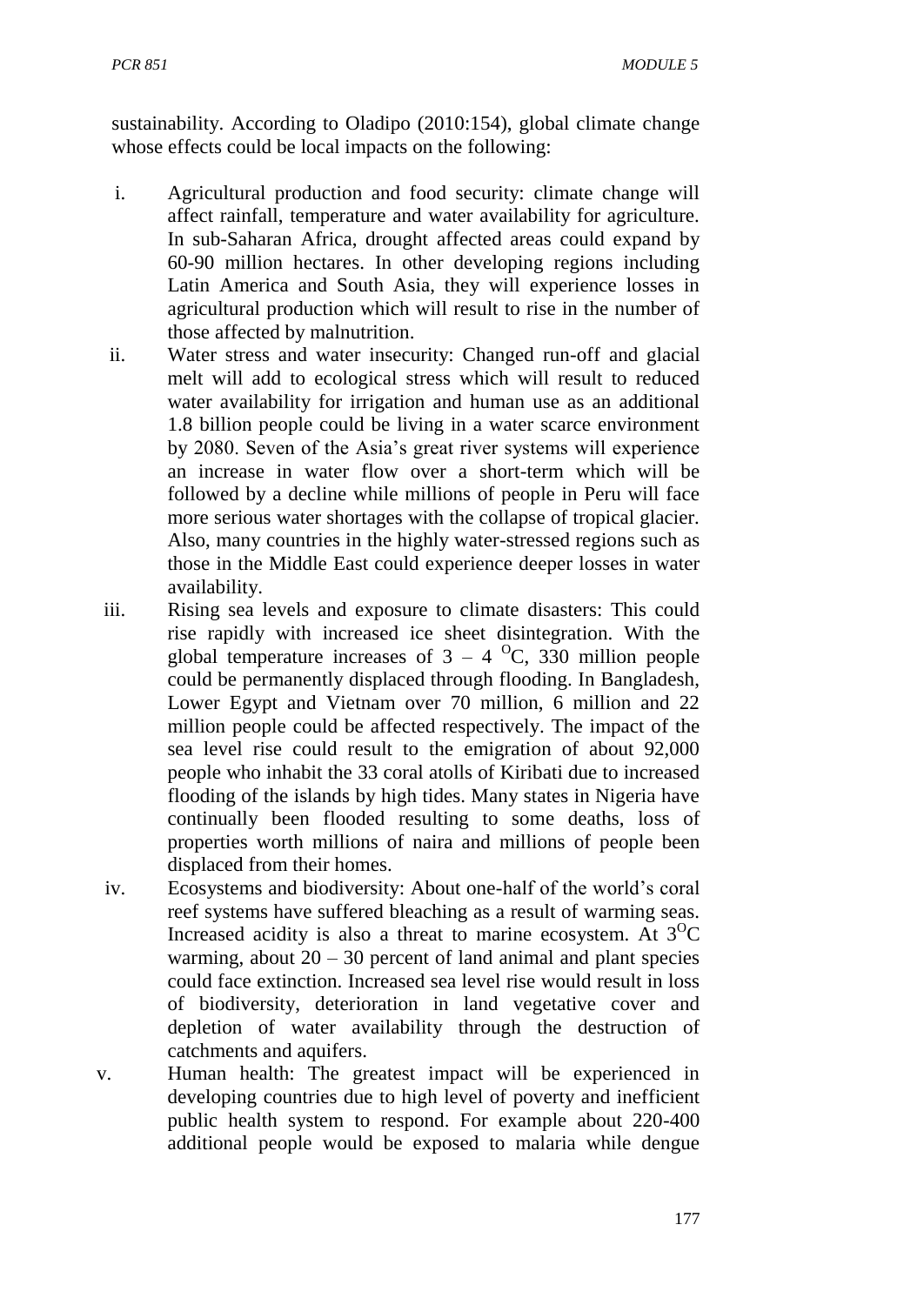fever is evident at higher levels than previously experienced especially in Latin America and parts of East Asia.

#### **SELF-ASSESSMENT EXERCISE**

What do you understand by Climate Change? Discuss the Green House Effect and Global Warming.

## **4.0 CONCLUSION**

In the last decade of the  $20<sup>th</sup>$  century up to the dawn of the  $21<sup>st</sup>$  century, the dynamics of war, ecological devastation, political uncertainties and the adverse condition of human security seem to dominate security discourses. Desertification is strongly connected to poverty, migration and food security because when people live in poverty they do not have any alternative than to over-exploit the land. If the land becomes unproductive, the people are forced into internal and cross-border migrations which further strains the environment thereby causing social and political tensions and conflict. In Nigeria, desertification also constitutes environmental hazards but the extent and severity has not been fully established. Although, it is estimated that between 50 to 75 percent of Bauchi, Borno, Gombe, Jigawa, Kano, Katsina, Kebbi, Sokoto, Yobe and Zamfara states in Nigeria are affected by desertification. These states which account for 38 percent of the country's land area are classified as the "frontline states" in terms of desertification. These frontline states often experience droughts which expose the land to increased stress from human and livestock thereby causing damage to the environment. The Sahara desert is advancing into Nigeria at the rate of 0.6 kilometers per annum. Desertification also contributes to the increased decimation of livestock, incidents of diseases like heat-stroke, cerebral-spinal meningitis, acute respiratory syndrome (SARS) and avian flu. All these pose direct threat to human security. Besides desertification and drought, there is the problem of flood which has been ravaging various states of the federation leading to thousands of people losing their homes, farmland and properties.

### **5.0 SUMMARY**

In summary, climate change which is as a result of greenhouse gas emission into the atmosphere is caused by human activities. It is also the greatest challenge of all the environmental problems facing the world. Climate change will affect everyone both the rich and the poor. Those already affected by poverty, malnutrition and disease will face displacement and new hardships. Environmental threats are those threats which are human-caused and have, or can be expected to have, serious economic, health, environmental, and quality of life implications. These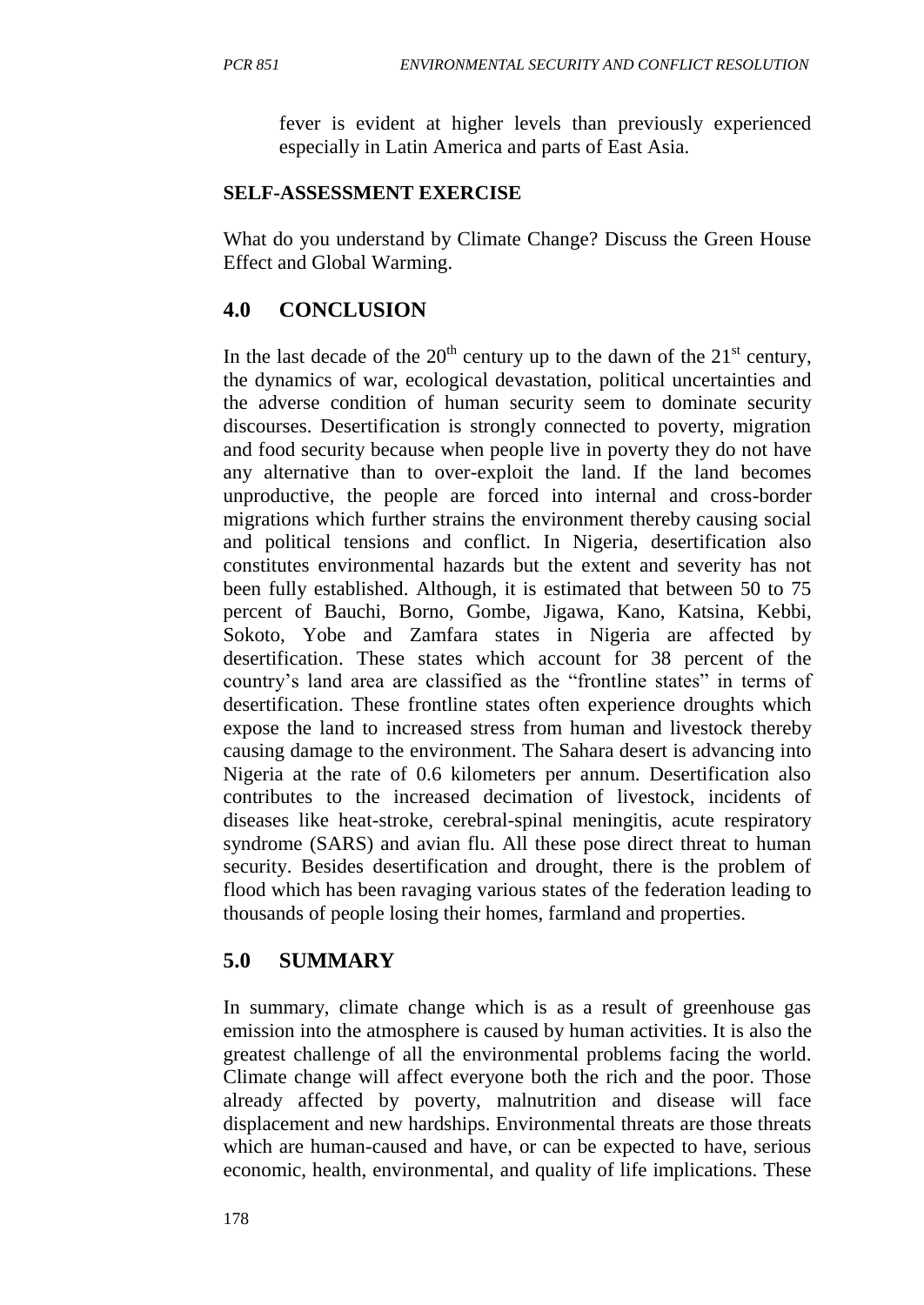include climate change, the production and trade of highly toxic chemicals, the loss of biodiversity, ozone depletion, and marine degradation. These environmental threats have also been described as local, region and strategic threats. The local (or tactical) threats include water pollution, air pollution, and illegal waste dumping. Problems such as acid rain, the contamination of underground aquifers, and large oil spills are fundamentally regional threats, while global warming and ozone depletion are strategic. Of all these changes, climate change poses the greatest challenge globally and has become a multi-faceted problem with a number of challenges in the area of environmental governance.

# **6.0 TUTOR-MARKED ASSIGNMENT**

Of all the environment problems, climate change is said to pose the greatest challenge globally, explain the various impacts of climate change.

# **7.0 REFERENCES/FURTHER READING**

- Foster, G. D. (2001). "Environment Security: The Search for Strategic Legitimacy." *Armed Forces and Society*, Transaction Publishers, Spring.
- Homer-Dixon, T. & Blitt, J. (Eds). (1998). *Ecoviolence: Links Among Environment, Population, and Securit.,* Lanham: Rowman and Littlefield.
- Okali, D. & Eleri, E. (2004). "Nigeria Climate Change." A Joint Project of the Nigerian Environmental Study Team Action and Global Change Strategies under the auspices of Canada – Nigeria Climate Change Capacity Development Project (CIDA/FMENV).
- Oladipo, E. (2010). "The Global Framework for Mitigating Climate Change." In: Osita C. Eze & Ogaba Oche. (Eds). *Climate Change and Human Security*. Lagos.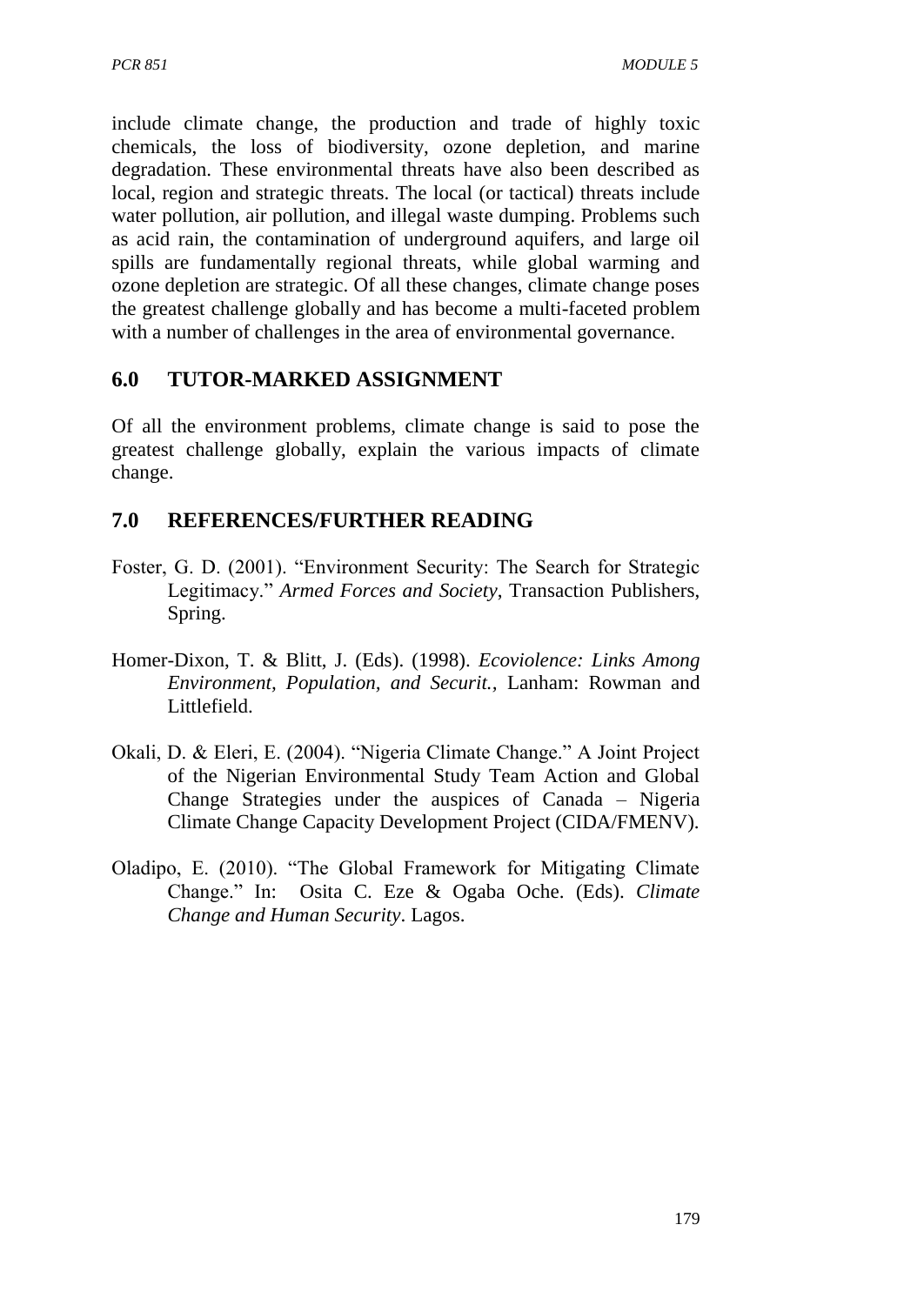## **UNIT 2 DEVELOPMENT OF INTERNATIONAL ENVIRONMENTAL LAW**

#### **CONTENTS**

- 1.0 Introduction
- 2.0 Objectives
- 3.0 Main Content
	- 3.1 Development of International Environmental Law
	- 3.2 Concepts used in International Environmental Law
- 4.0 Conclusion
- 5.0 Summary
- 6.0 Tutor-Marked Assignment
- 7.0 References/Further Reading

# **1.0 INTRODUCTION**

Worldwide growth of public concern for the natural environment has been one of the most important developments in recent decades. globalisation has helped to connect societies and their environmental fates move closely than ever before. Thus, environmental problems increasingly transcend national borders and pose serious challenges to the health of the planet. The development of effective environmental laws and legal systems throughout the world has therefore become critical in directing economic development and growth onto a path of environmental sustainability. Increased cross-border collaboration between governments, non-governmental organisation (NGOs), multinational corporations and growth of transnational environmental networks have also influenced the development of environmental laws. These growing international linkages promote the emergence of international environmental law.

### **2.0 OBJECTIVES**

At the end of this unit, you should be able to:

- explain why international environmental law developed
- discuss various concepts used in international environmental law.

# **3.0 MAIN CONTENT**

### **3.1 Development of International Environmental Law**

The development of international environmental law began with the Trail Smelter arbitral award in 1938. Despite the fact that there were few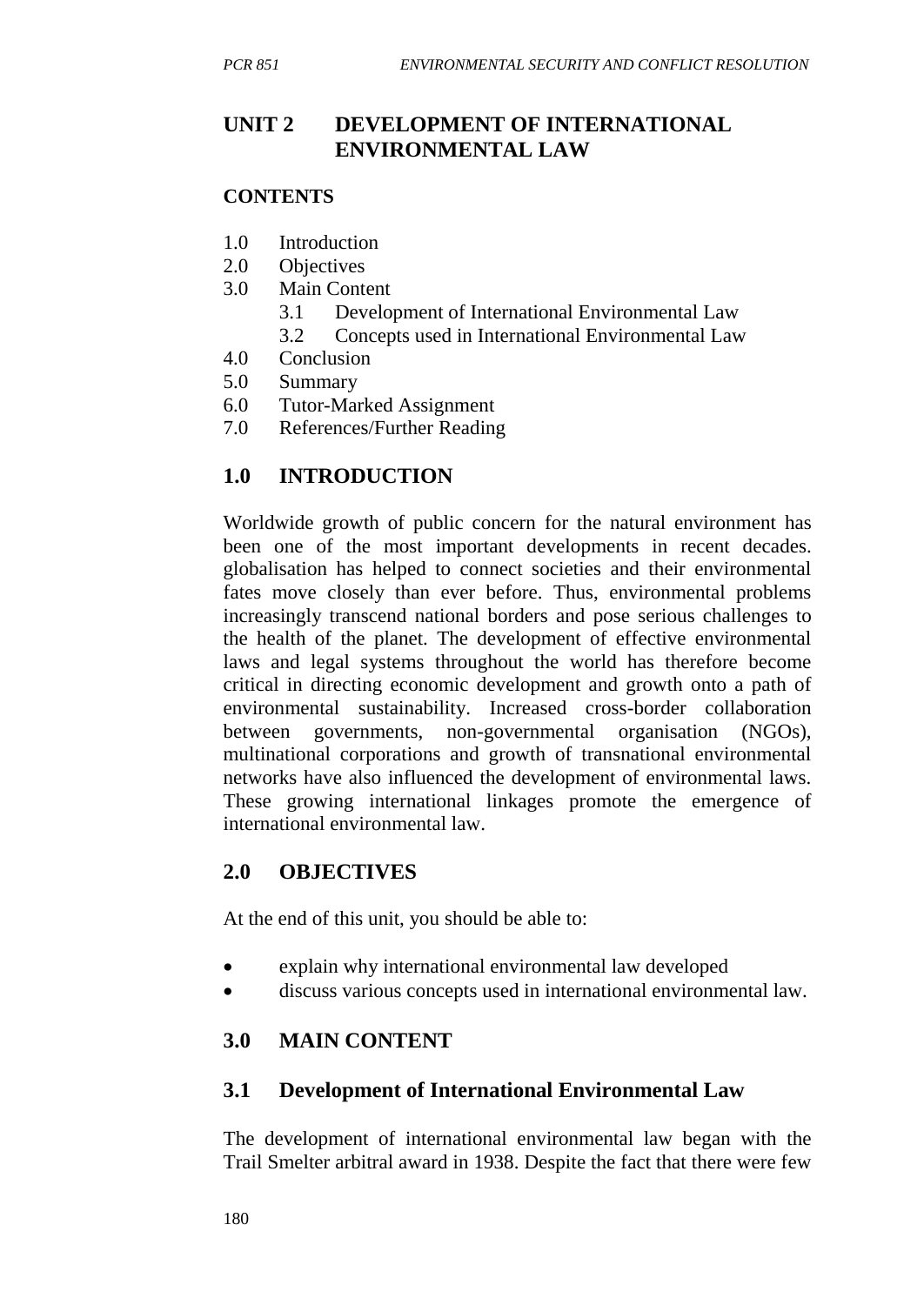environmental treaties in the 1940s and 1950s mostly on fauna (whales, fish, bird and seals) and oil pollution, the era of international environmental law began with the Stockholm Declaration of the Principles of 1972 which was adopted by the UN Conference on Human Environment (UNCHE). Principle 21 of the Stockholm Declaration of Principle reflects the Trail Smelter arbitration in confirming the sovereign rights of a state to exploit its own resource pursuant to its environmental policies subject to its responsibility not to cause damage to other states. In 1972, the United Nations' General Assembly established the United Nations Environment Programme (UNEP) following the UNCHE with headquarters in Nairobi. It has been effective in the adoption of environmental treaties and the development of international environmental law generally. The role of the Environmental Management Group (EMG) with the secretariat in Geneva and chaired by the UNEP Executive Director is to enhance cooperation in environmental matters both within and beyond the UN system. Principle II of the Stockholm Declaration states that environmental policies should not adversely affect the development potential of developing countries to decide how to develop their economies. In 1992, the UN Conference on Environment and Development (UNCED) produced the Rio Declaration on Environment and Development and the Conventions on Climate Change and Biodiversity was adopted.

# **3.2 Concepts Used in International Environmental Law**

#### **a) Precautionary Approach**

In Rio Declaration, Principle 15 states that: "In order to protect the environment, the precautionary approach shall be applied by states according to their capabilities. Where there are threats of serious or irreversible damage, lack of full scientific certainty shall not be used as a reason for postponing cost-effective measures to prevent environmental degradation"

This concept is seen as an application of the principle of state responsibility in the context of potential environmental harm and not only in the case of trans-boundary activities. This approach has been followed in treaties like the Vienna Convention for the Protection of the Ozone Layer 1985 and its Montreal Protocol 1987. These require parties to reduce the use of CFCs even before it was proved scientifically that they cause damage to the ozone layer (Birnie and Boyle, 2002:115).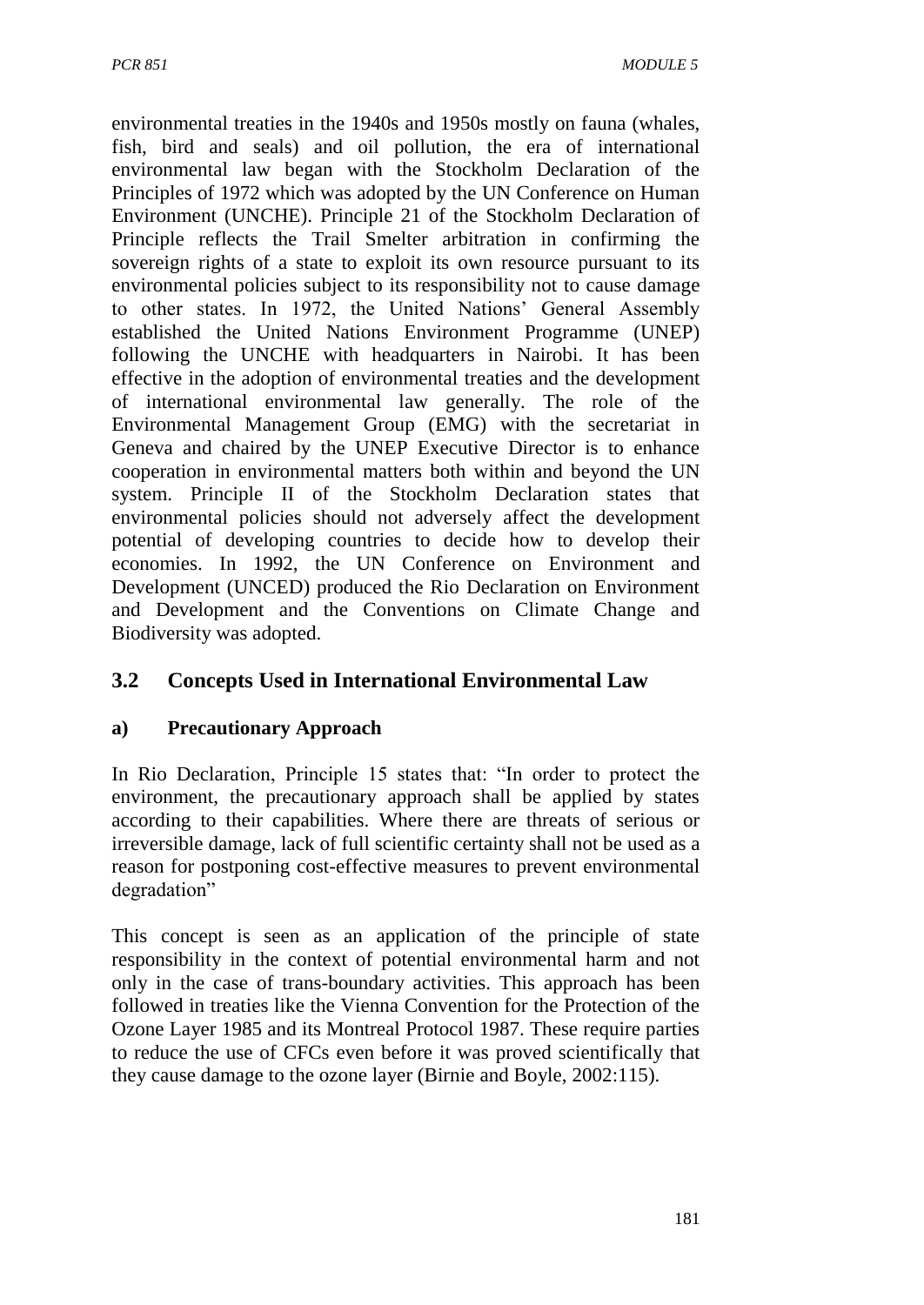#### **b) Polluter Pays**

Principle 16 of the Rio Declaration states that:

"National authorities should endeavour to promote the internalisation of environmental costs and the use of economic instruments, taking into account the approach that polluter should in principle, bear the cost of pollution with regards to the public interest and without distorting international trade and investment".

This is an economic policy suggestion that a state may follow when apportioning the cost of remedying pollution or other environmental damage so that the state does not have to bear an unfair share.

#### **c) Sustainable Development**

This is a very important concept in international environmental law which states that: development (industrial, agriculture, communication etc.) is not bad but should take into account its effect on the environment. Industries should exploit natural resources in a way that allows the resources to regenerate and not to be destroyed. For example, over-fishing has become so bad that a common fish is now scarce. This led to the 1958 Convention on Fishing and the Convention of the Living Resources of the High Seas.

#### **d) Environmental Impact Assessment**

The Environmental Impact Assessment was proposed in 1969 and its aim is to discover whether a proposed activity have an adverse effect on the environment at an early stage. Principle 17 of the Rio Declaration states that:

"Environmental Impact Assessment, as a national instrument, shall be undertaken for the significant adverse impact on the environment and are subject to a decision of a competent national authority".

This assessment is required mainly in treaties that deal with pollution of the marine environment from sea or land-based sources. This is used in the protocol to the Antarctic Treaty on the Environmental Protection of 1991. Nigeria has a regulation in place called "The Environmental Impact Assessment (EIA) Decree, No. 86 of 1992 which seeks to protect the physical and the aquatic environment. But this has not actually addressed the issue of strategic relevance of the environment.

### **e) Biodiversity**

According to the United Nations' Convention on Biological Diversity, Biodiversity is defined as: "The variability among living organism from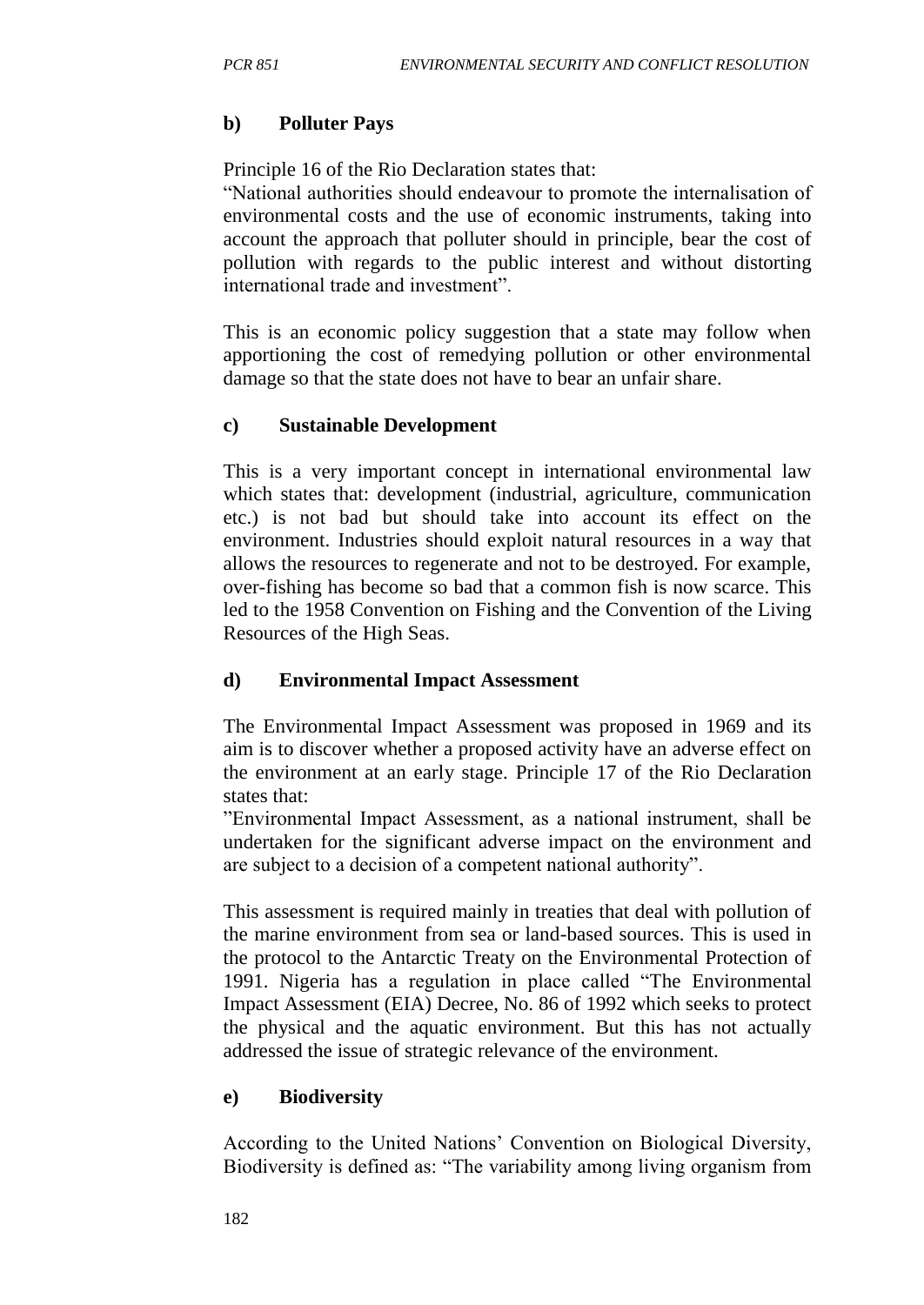all sources including, inter alia, terrestrial, marine and other aquatic ecosystems and the ecological complexes of which they are part; this includes diversity within species, between species and of ecosystems"

#### **f) Ecosystem**

This is defined as: "a dynamic complex of plant, animal and microorganism communities and their non-living environment interacting as a functional unit".

## **SELF-ASSESSMENT EXERCISE**

Explain three concepts used in international environmental law.

## **4.0 CONCLUSION**

With the global growth of public concern about environmental issues over the last decades, environmental legal norms have become increasingly internationalised. This development has reflected both in the surge of international environmental agreements as well as the growth and increased sophistication of national environmental legal systems around the world. These laws are standards established by governments to manage natural resources and environmental quality. Most international environmental laws are basically general principles agreed upon among states which oblige these countries to adopt implementing legislation. There is no international body directly authorised to enforce international environmental laws as the task of direct enforcement is left for member countries.

## **5.0 SUMMARY**

In this unit, we discussed development of international environmental laws and the various concepts used in international environmental law. The UN agencies play important role in developing international environmental laws which began with the Trail Smelter Arbitral award in 1938.

# **6.0 TUTOR-MARKED ASSIGNMENT**

Briefly discuss the development of international environmental law.

# **7.0 REFERENCES/FURTHER READING**

Birnie, P. W. & Boyle, A. E. (2002). *International Law and the Environment*. Oxford: Oxford University Press.

Husk, A. (2006). "International Environmental Law." Cambridge: UK.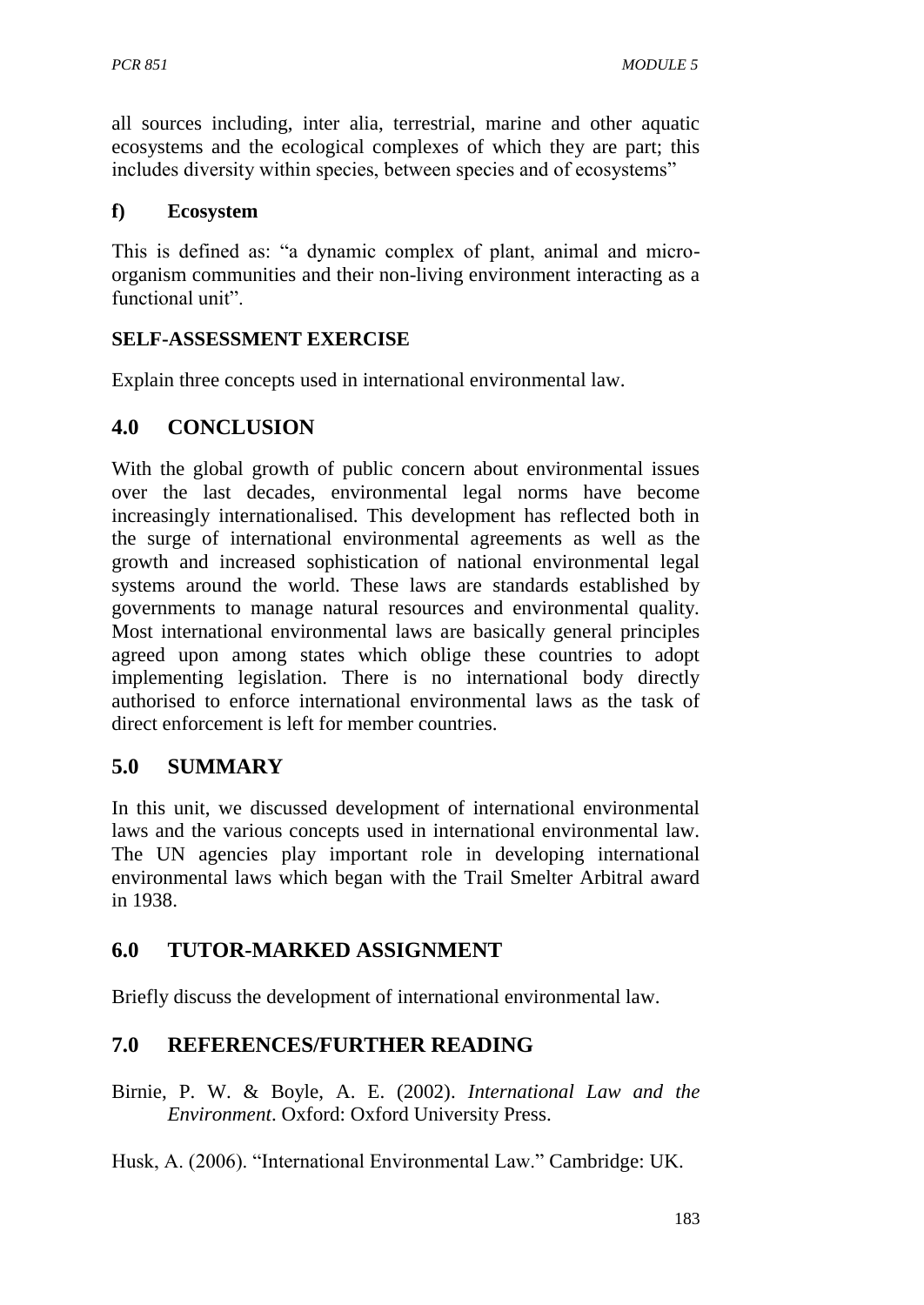## **UNIT 3 MULTILATERAL ENVIRONMENTAL AGREEMENTS/TREATIES**

#### **CONTENTS**

- 1.0 Introduction
- 2.0 Objectives
- 3.0 Main Content
	- 3.1 Multilateral Environmental Agreements/Treaties
		- 3.1.1 International Convention for the Regulation of Whaling (IWC)
		- 3.1.2 Convention on Wetlands of International Importance
		- 3.1.3 Convention on International Trade in Endangered Species of Wild Flora and Fauna (CITES)
		- 3.1.4 United Nations' Convention on Biological Diversity
		- 3.1.5 Vienna Convention for Protection of the Ozone Layers
		- 3.1.6 The United Nations Framework Convention on Climate Change
		- 3.1.7 The Kyoto Protocol
- 4.0 Conclusion
- 5.0 Summary
- 6.0 Tutor-Marked Assignment
- 7.0 References/Further Reading

## **1.0 INTRODUCTION**

Since the emergence of human life on earth, humans have naturally taken the presence of some environmental conditions for granted; for example air, shielding from ultraviolet radiation that are in jeopardy now. Other environmental elements such as fertile soil, water and minerals have been subjected to intense violet intergroup competition (Deudney, 1989). Both the developed countries and the emerging economies are dangerously damaging the ecological systems that underpin human existence. Hence, environmental issue at all levels (locally, nationally and internationally) and how institutions respond to these emerging problems, is likely to shape global politics in a profound manner because environmental problem, for example climate change have no respect for boundaries. The work of Intergovernmental Panel on Climate Change (IPCC) which was established in 1988 by the United Nations' Environmental Programme (UNEP) and the World Meteorological Organisation (WMO) is based on evaluating and summarising scientific knowledge about the potential human impacts on the climate and its consequence. It has more than 190 countries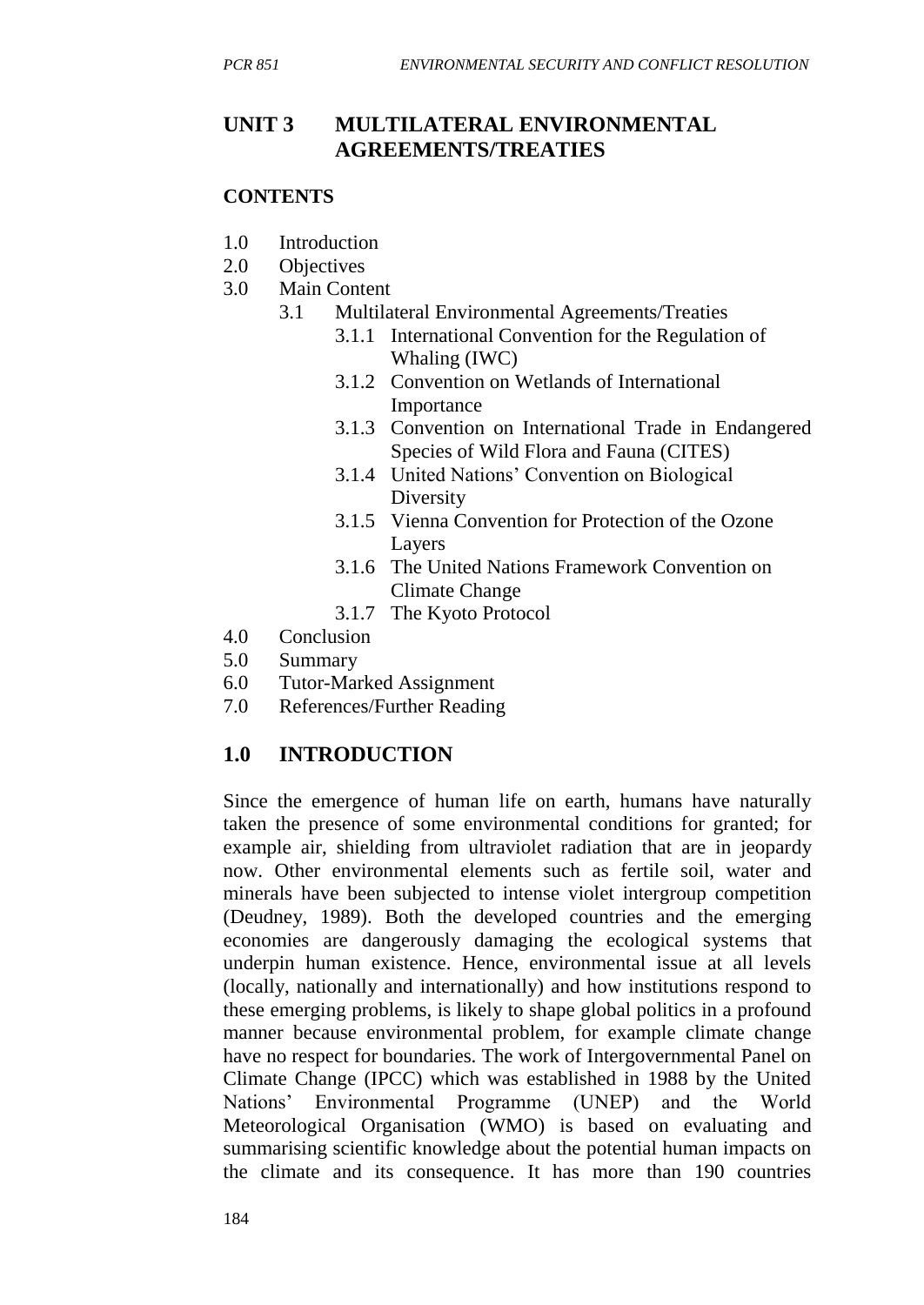participating in with more than 800 scientists from different research areas actively involved in the work that produced the fourth assessment report published in 2007 which was examined by 2,500 experts. These research areas are - oceanography, physical geography, meteorology, glaciology, geochemical, climate history, hydrology, biology, ecosystem analysis, economics and energy systems. The IPCC reports, made use of existing reviewed scientific research published up to 2006, hence, IPCC does not conduct any research and its reports only provide the basis for decision by describing the consequences of the various actions from both a scientific and social science perspective.

# **2.0 OBJECTIVES**

At the end of this unit, you should be able to:

- explain the evolution of environmental treaties
- discuss the various multilateral environmental agreements/treaties entered into by states.

# **3.0 MAIN CONTENT**

## **3.1 Multilateral Environmental Agreements/Treaties**

This includes:

- 1. International Convention for the Regulation of Whaling (IWC)
- 2. Convention on Wetlands of International Importance
- 3. Convention on International Trade in Endangered Species of Wild Flora and Fauna (CITES)
- 4. United Nations' Convention on Biological Diversity
- 5. Vienna Convention for the Protection of the Ozone Layers
- 6. United Nations' Framework Convention on Climate Change
- 7. Kyoto Protocol

## **3.1.1 International Convention for the Regulation of Whaling (IWC)**

The IWC was adopted in 1946 and was amended by a Protocol in 1956 with the aim of reversing the process of depletion of whale stocks thereby developing the whaling industry. The IWC has 66 parties. The secretariat is in Cambridge, England with members of the IWC commission representing all the IWC parties and meets at least once a year. The commission adopts regulations by a three-quarters vote of members (excluding abstentions and absences) and such regulations are binding on all parties after 90 days. The commission in 1982 imposed a general moratorium on commercial whaling but was not binding on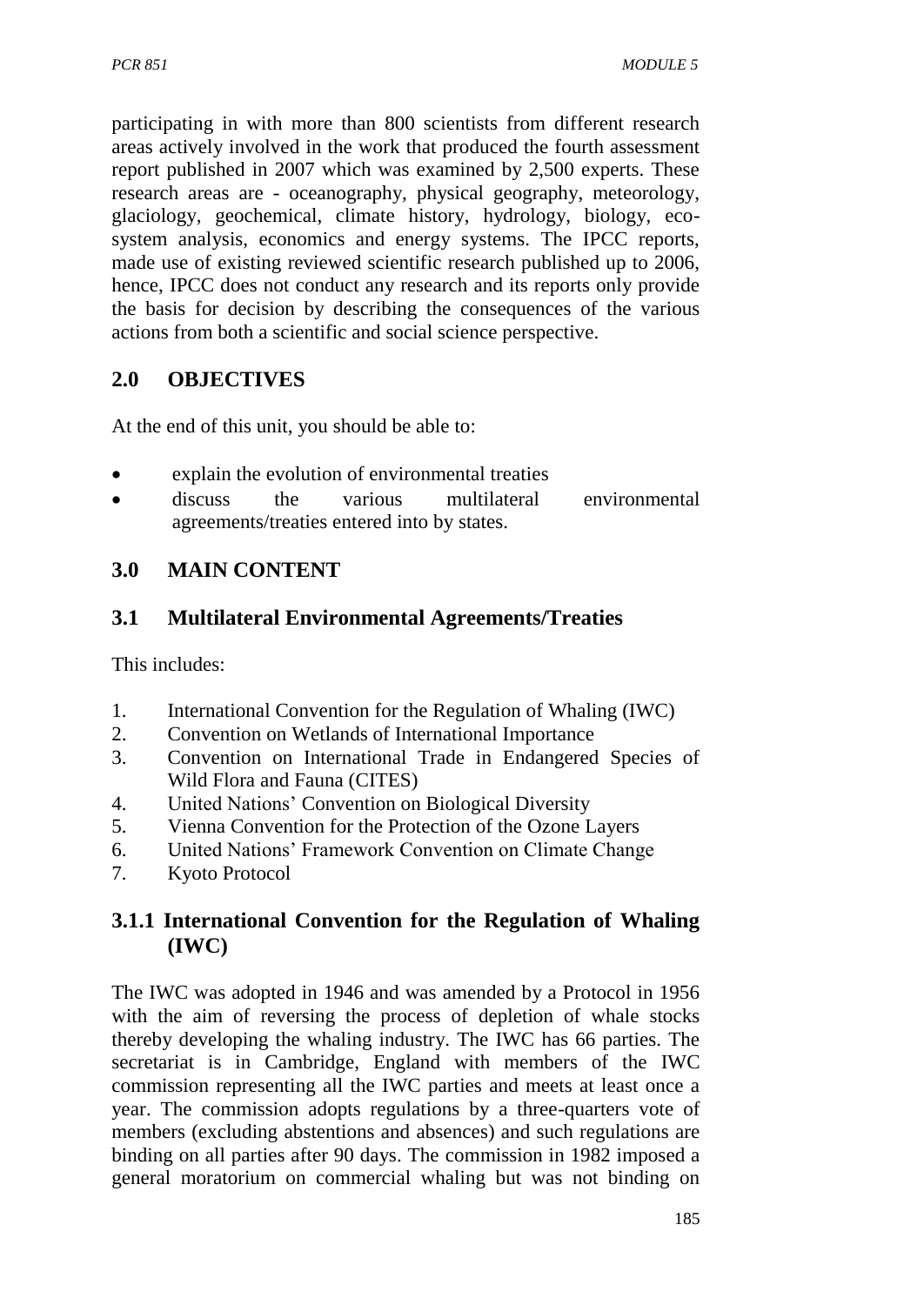Norway because it lodged objections. Some parties do not support the moratorium while some do. As many more small states become parties, it will be easier to obtain a three-quarters majority to lift or modify the moratorium. Following the establishment of the moratorium, Iceland withdrew from IWC but became a party again at a special commission meeting in 2002 with a modified reservation.

## **3.1.2 Convention on Wetlands of International Importance**

In 1971, the convention on Wetlands of International Importance was established to preserve the wetlands. Wetlands within parties' territories are designated for inclusion in a "List of Wetlands of International Importance" on the basis of their international significance in terms of ecology, botany, zoology, limnology (study of freshwater phenomena) or hydrology. There are 143 parties to the convention that meet regularly and are required to promote the conservation of wetlands and waterfowl by establishing nature reserves.

## **3.1.3 Convention on International Trade in Endangered Species of Wild Flora and Fauna (CITES)**

This was adopted in 1973 to prohibit or regulate trade in endangered species and to a certain extent trade with non-parties. CITES has 167 parties whose trade sanction imposed in enforcing the convention against parties and non-parties has proved effective.

# **3.1.4 United Nations' Convention on Biological Diversity**

This convention was adopted in 1992 and recognises the fact that conserving biodiversity is vital for the survival of mankind, the sustainable use of the biological resources is allowed. The convention has 188 parties with neither Timor Leste nor the United States as parties. This Convention emphasis that, states remain in control of their biological resources.

# **3.1.5 Vienna Convention for Protection of the Ozone Layers**

The convention adopted in 1987 has few specific obligations but was followed by a more substantial Protocol called the Montreal Protocol on Substances that Deplete the Ozone Layers of 1987. This Protocol has 189 parties which include Brazil, China, the European Community, India, Russia and the United States. Parties are required by the Protocol to reduce and eliminate the production and consumption of certain ozone-depleting substances. It also bans the importation from or exportation to, nonparties of such substances. This Protocol has been successful and if allowed to continue to make progress, the hole in the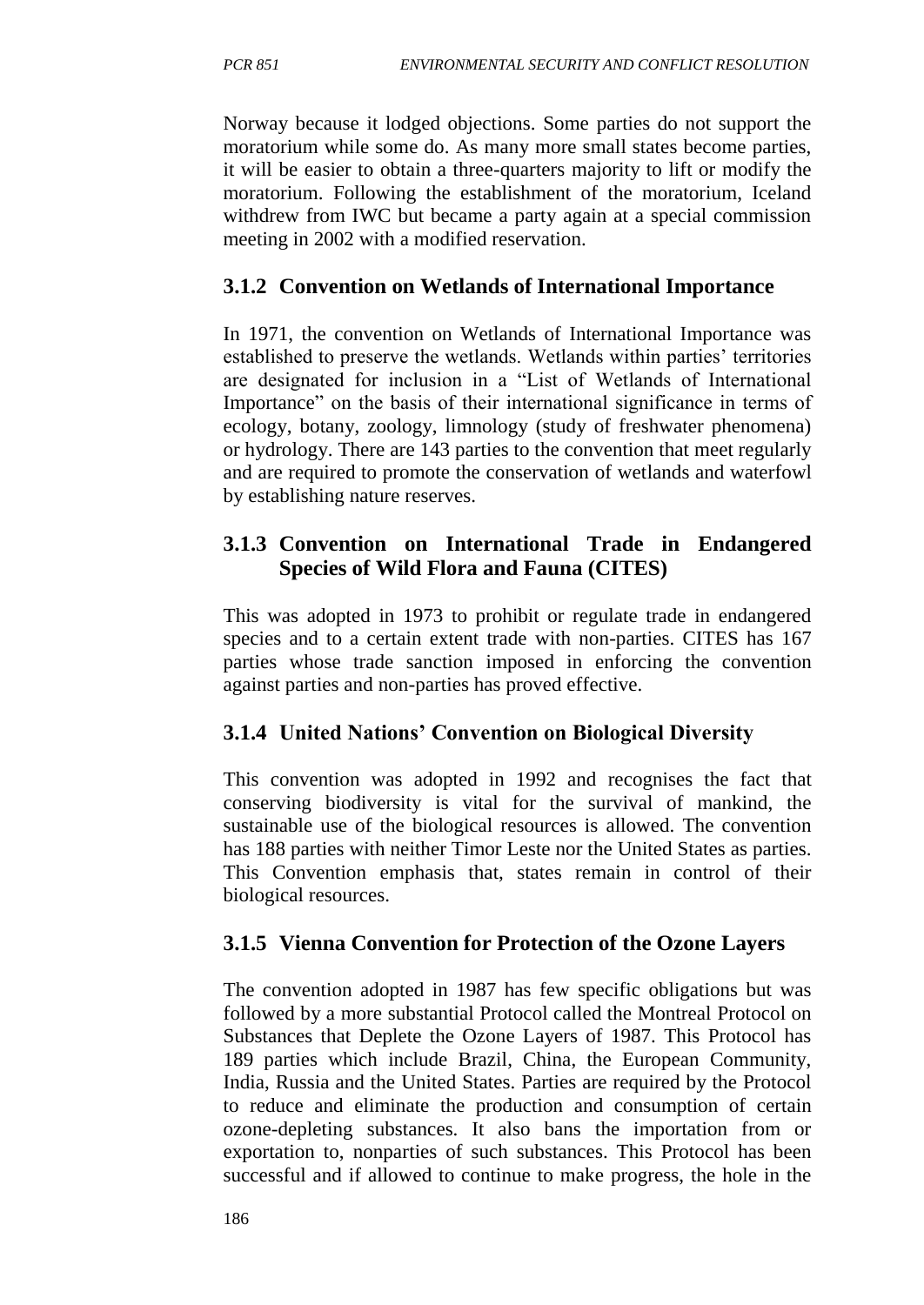ozone layer over the Antarctica would be closed. Since developing countries have not contributed much to the ozone depletion, they are given more time to comply.

# **3.1.6 The United Nations Framework Convention on Climate Change**

Climate is the greatest global problem facing humanity today and extending across unimaginable stretches of time. International negotiations began with the establishment of the Framework Convention on Climate Change (FCCC) which is advised by the scientific body of the Intergovernmental Panel on Climate Change (IPCC). At the Rio Earth Summit in 1992, international negotiators adopted the United Nation Framework Convention on Climate change (UNFCCC). This convention recognises that climate change is real and results from human activities, including deforestation and the combustion of fossil fuels. The convention's objective is to "prevent dangerous human interference with the climate system by stabilising atmospheric concentration of green gases at safe levels". To accomplish this, all parties that ratified the convention accepted general commitments to respond to climate change. In particular, the UNFCCC called on the industrialised countries, identified as Annex I parties to take the lead in climate action due to their historic responsibility for the majority of greenhouse gas emissions as well as their greater financial and institutional capacity to address the problem. Since its adoption, the UNFCCC has been ratified by 192 countries including the United States and regional economic integration organisations (UNFCCC document). The convention constitutes an essential foundation for international cooperation on climate change and encourages but does not commit countries to actions needed to avert and adapt to this change. It established a procedure for negotiations called Conference of Parties or (COP) meetings involving series of meetings between countries and also established a procedure for creating amendments to it. The most significant is the Kyoto Protocol because it legally commits parties to reduce emission.

# **3.1.7 The Kyoto Protocol**

The Kyoto Protocol (KP) is a protocol to the UNFCCC or FCCC, aimed at combating global warming. The protocol was adopted by COP3 on 11 December, 1997 in Kyoto, Japan and entered into force on 16 February, 2005. As at November 2009, 187 countries have signed and ratified the protocol under which, 37 industrialised countries (called the Annex I countries) committed themselves to a reduction of greenhouse gases (GHGs) - carbon dioxide, methane, nitrous oxide, sulphur hexafluoride, hydrofluorocarbons and perfluorocarbons produced by them. Annex I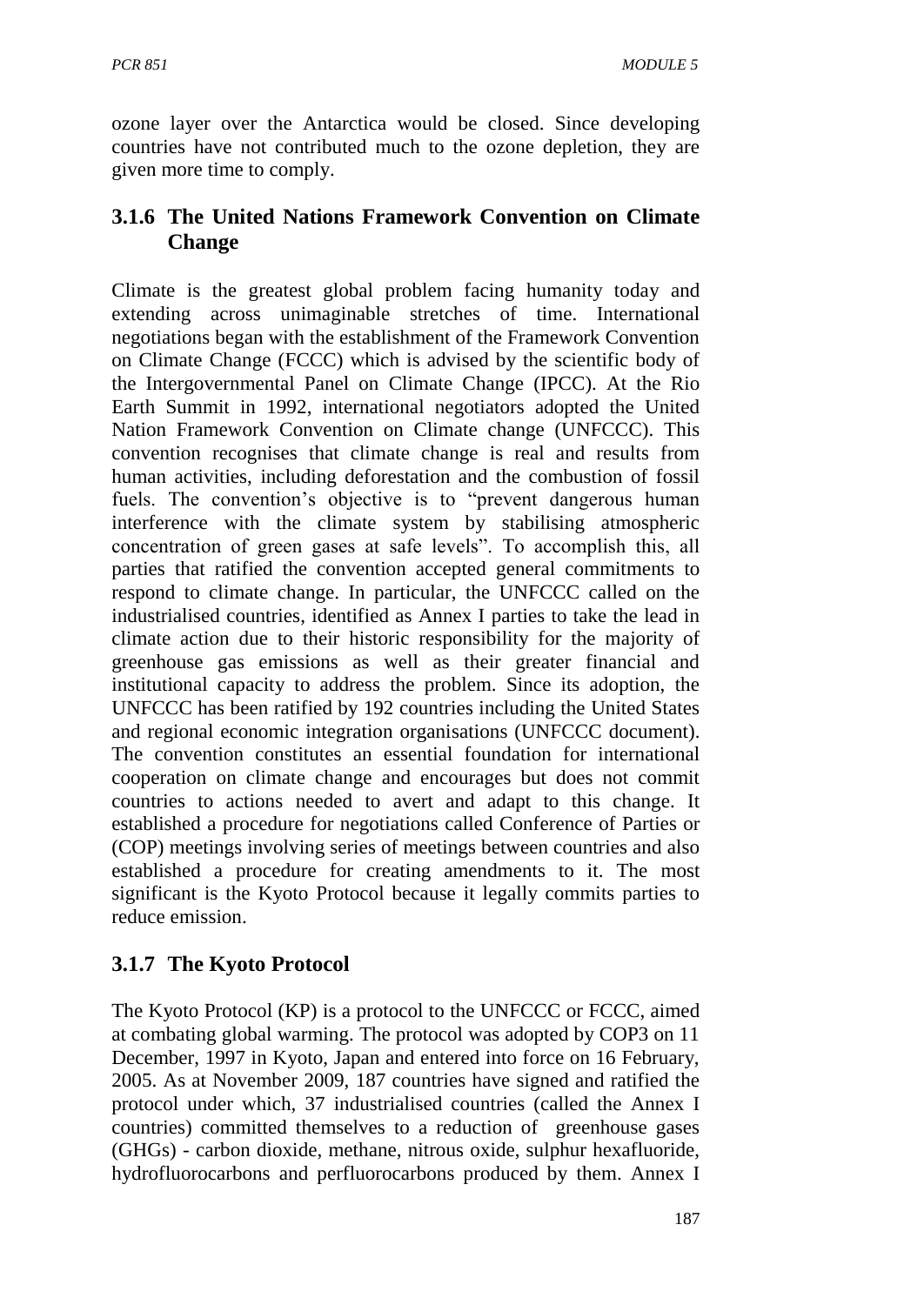countries agreed to reduce their collective greenhouse gas emissions by 5.2 percent from the 1990 level. Emission limits do not include emissions by international aviation and shipping, but are in addition to the industrial gases, chlorofluorocarbons (CFCs) which are dealt with under the 1987 Montreal Protocol on Substances that deplete the ozone layer.

It was opened on 16 March, 1998 for signature by parties to the UNFCCC. Article 25 of the protocol specifies that the protocol enters into force on the  $19<sup>th</sup>$  day after the date on which not less than 55 Parties to the convention, involving parties included in Annex I which accounted in total for at least 55 percent of the total carbon dioxide emissions for 1990 of the Annex I countries, have deposited their instruments of ratification, acceptance, approval or accession. The EU and its Member States ratified the protocol in May 2002. Of the two conditions, the 55 parties clause was reached on 23 May, 2002 when Iceland ratified the protocol. The ratification by Russia on 18 November, 2004 satisfied the 55 percent clause and brought the treaty into force, effective 16 February, 2005, after the required lapse of 90 days. As of November 2009, 186 countries and one regional economic organisation (the EC) have ratified the agreement, representing over 63.9 percent of the 1990 emissions from Annex I countries. The issue raised by the United States and Australia for opting out of the Kyoto Protocol is the exemption of developing countries from carbon dioxide emission limitations because the protocol allocates acceptable carbon dioxide emissions for each industrialised country according to how much carbon dioxide they currently emit. The protocol can be signed and ratified only by parties to UNFCCC, (Article 24 of KP) and a country can withdraw by giving 12 months' notice (Article 27of KP). The five principal concepts of the Kyoto Protocol are:

- commitments to reduce greenhouse gases that are legally binding for Annex I countries, as well as general commitments for all member countries
- implementation to meet the protocol objectives, to prepare policies and measures which reduce greenhouse gases, increasing absorption of these gases (for example through geosequestration and biosequestration) and use all mechanisms available, such as Joint Implementation, Clean Development mechanism and Emissions Trading; being rewarded with credits which allow more greenhouse gas emissions at home
- minimising impacts on developing countries by establishing an Adaptation Fund for climate change
- accounting, reporting and review to ensure the integrity of the protocol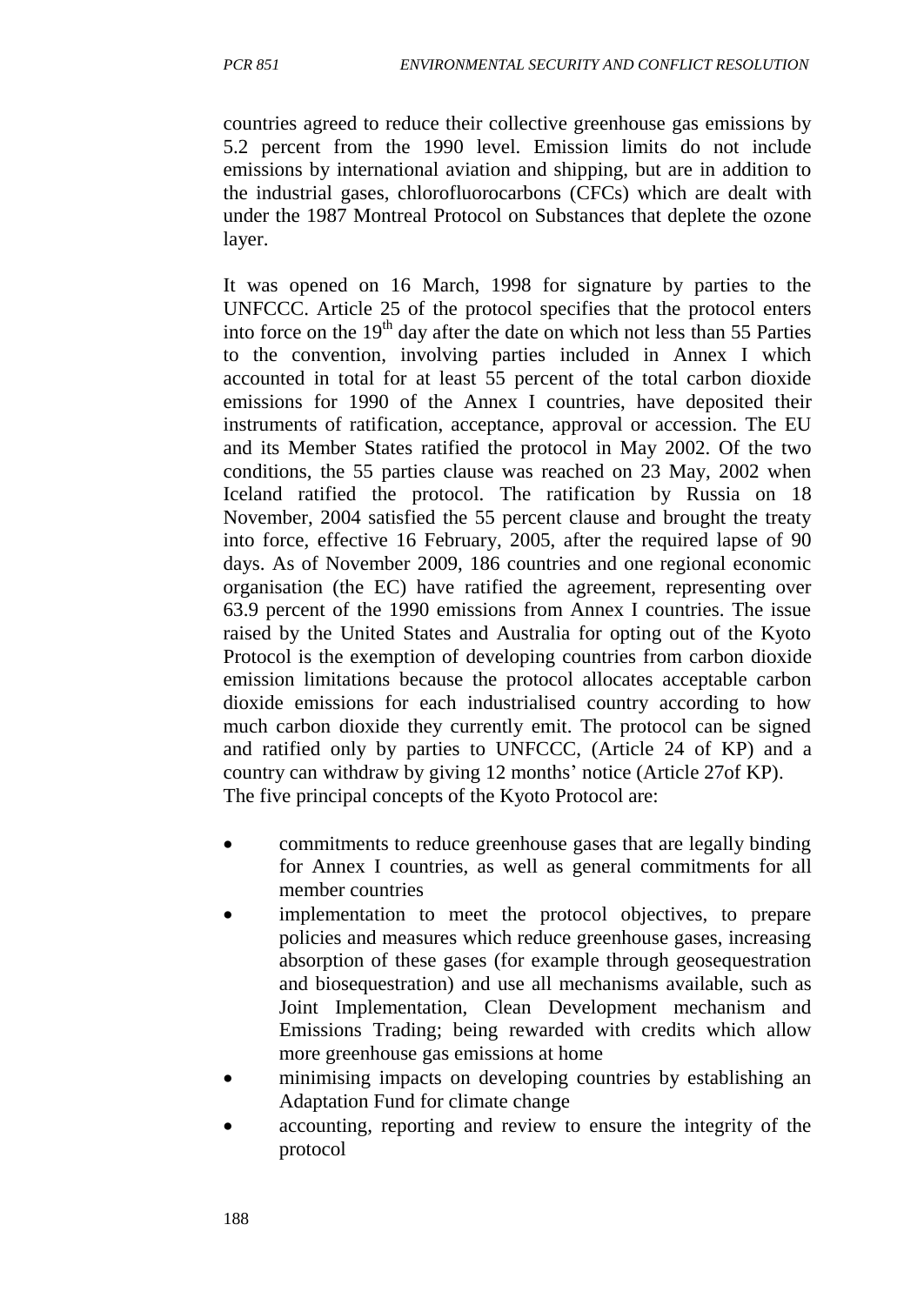compliance by establishing a compliance committee to enforce commitment to the protocol (KP document).

Before and after its entry into force, the Kyoto Protocol has been severely criticised for doing little to combat global warming. It was generally criticised for being economically inefficient in requiring nations to reduce emissions quickly (Aldy, *et al*, 2003), for utilising absolute emission caps rather than emission intensity targets or a carbon tax (Pizer, 2005) and for not committing the largest developing nations most China and India to binding emissions reductions. Finally, its flexible mechanisms have been criticised as it is dependent on an emissions baseline that is either unknown or politically determined (Zhang, *et al*, 2005). The most common response to these criticisms is that the Kyoto Protocol has been, since its negotiation the only binding legal document to control global climate change. Furthermore, it has spurred the emergence and growth of institutions and capacities that will likely endure beyond its existence perhaps in altered and improved form. The Kyoto Protocol has given birth to a whole set of institutions and has fostered capacity development both in the developed and developing world that will prove very useful in ultimately overcoming the challenges presented by climate change.

## **SELF-ASSESSMENT EXERCISE**

Compare and contrast the Kyoto Protocol and the United Nations Framework Convention on Climate Change.

# **4.0 CONCLUSION**

Negotiations conducted within the United Nations Framework Convention on Climate Change are based on the IPCC's assessments because it is its fourth assessment report that eventually established that human activities are responsible for the majority of the increase in global average temperature experienced in the later  $20<sup>th</sup>$  century with greater than 90 percent certainty. The IPCC consisting of government scientists was formed in 1988 by agencies of the United Nations. The role is to assess the scientific, technical and socio-economic information relevant to the understanding of the scientific basis of risk of humaninduced climate change, its potential impacts and options for adaptation and mitigation (Archer, 2007:173). The objective of IPCC is to publish reports written by different working groups (WG) summarising their scientific findings. The IPCC report is divided into three topic areas;

1. WGI, researches into the scientific basis for the climate change forecast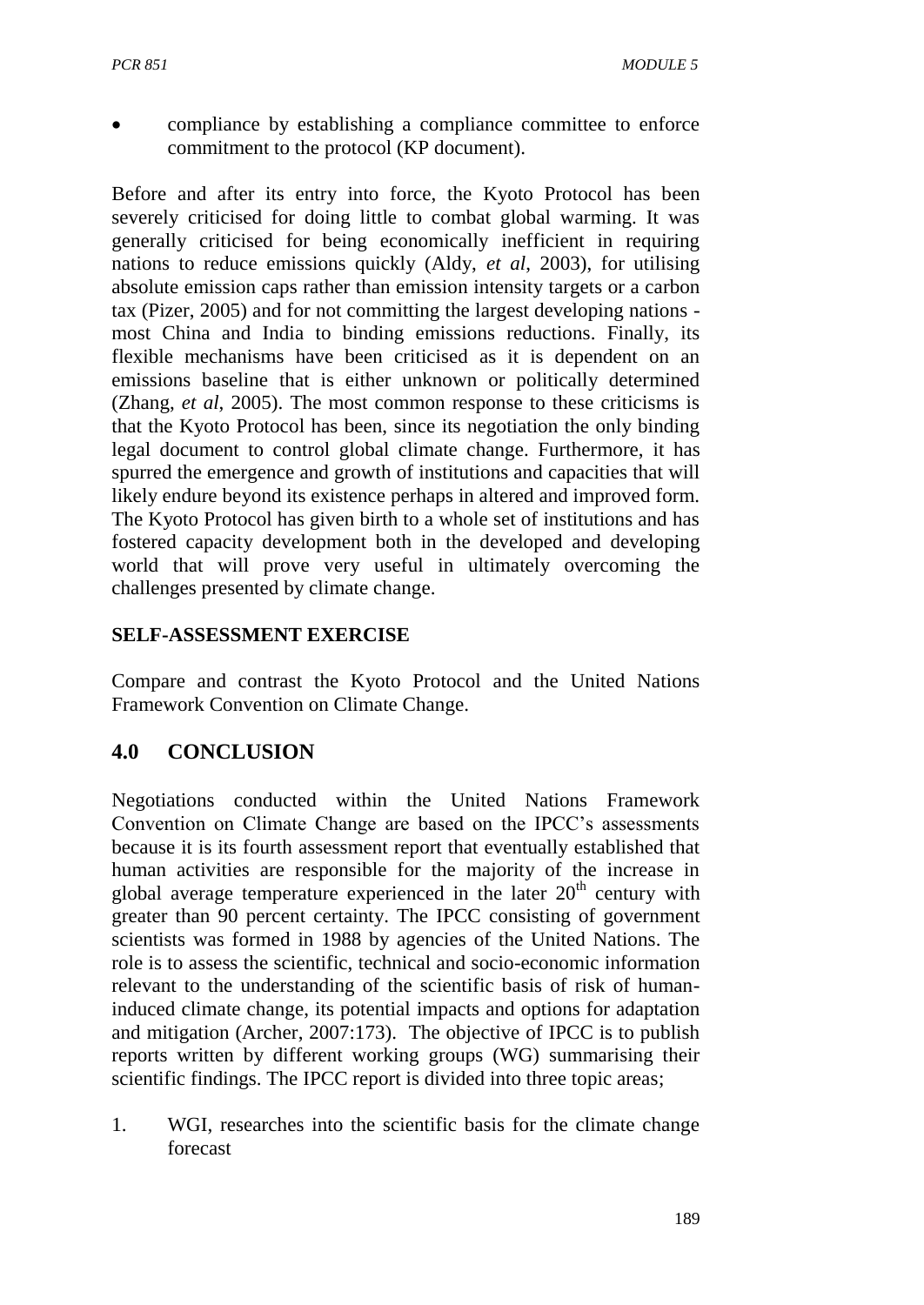- 2. WGII on the impacts of climate change on the natural and human world and
- 3. WGIII assesses options for limiting greenhouse gas emissions.

This report is in chapters with various levels of summaries done by researchers at universities not necessarily employed by any government. These chapters which are subjected to rounds of reviews by scientific experts and government workers are grouped together into books that come with technical summaries and summaries for policymakers. These summaries are then subjected to line-by-line review, voting and approval by the entire IPCC. The next IPCC report will be published in 2013-2014.

# **5.0 SUMMARY**

In this unit, we have examined the various environmental agreements / treaties reached. The issue of environmental problem gained international attention following the reports of the IPCC - the fourth report in particular. Presently, negotiations are going on under the UNFCCC and the KP. A new agreement was to be reached at the Copenhagen Climate Change Talks held in Denmark in 2009 to replace the KP which will expire in 2012 but due to international politics, an accord was reached called the "Copenhagen Accord".

## **6.0 TUTOR-MARKED ASSIGNMENT**

Which of the environmental agreements/treaties legally commit countries to reduce emission? Discuss.

## **7.0 REFERENCES/FURTHER READING**

- Aldy, J. A., Barrett, S. & Stavins, R. N. (2003). "Thirteen plus One: A Comparison of Global Climate Policy Architectures." *Climate Policy* 3.
- Archer, D. (2007). *"Decisions, Decisions in Global Warming-Understanding the Forecast.*" United Kingdom: Blackwell publishing.
- Deudney, D. (1989). "Early Theories of the Influence of Geography and the Environment upon Politics, Global Geopolitics: Materialist World Order Theories of the Late  $19<sup>th</sup>$  and Early  $20<sup>th</sup>$  Centuries. Unpublished Ph.D Dissertation, Politics Department, Princeton University.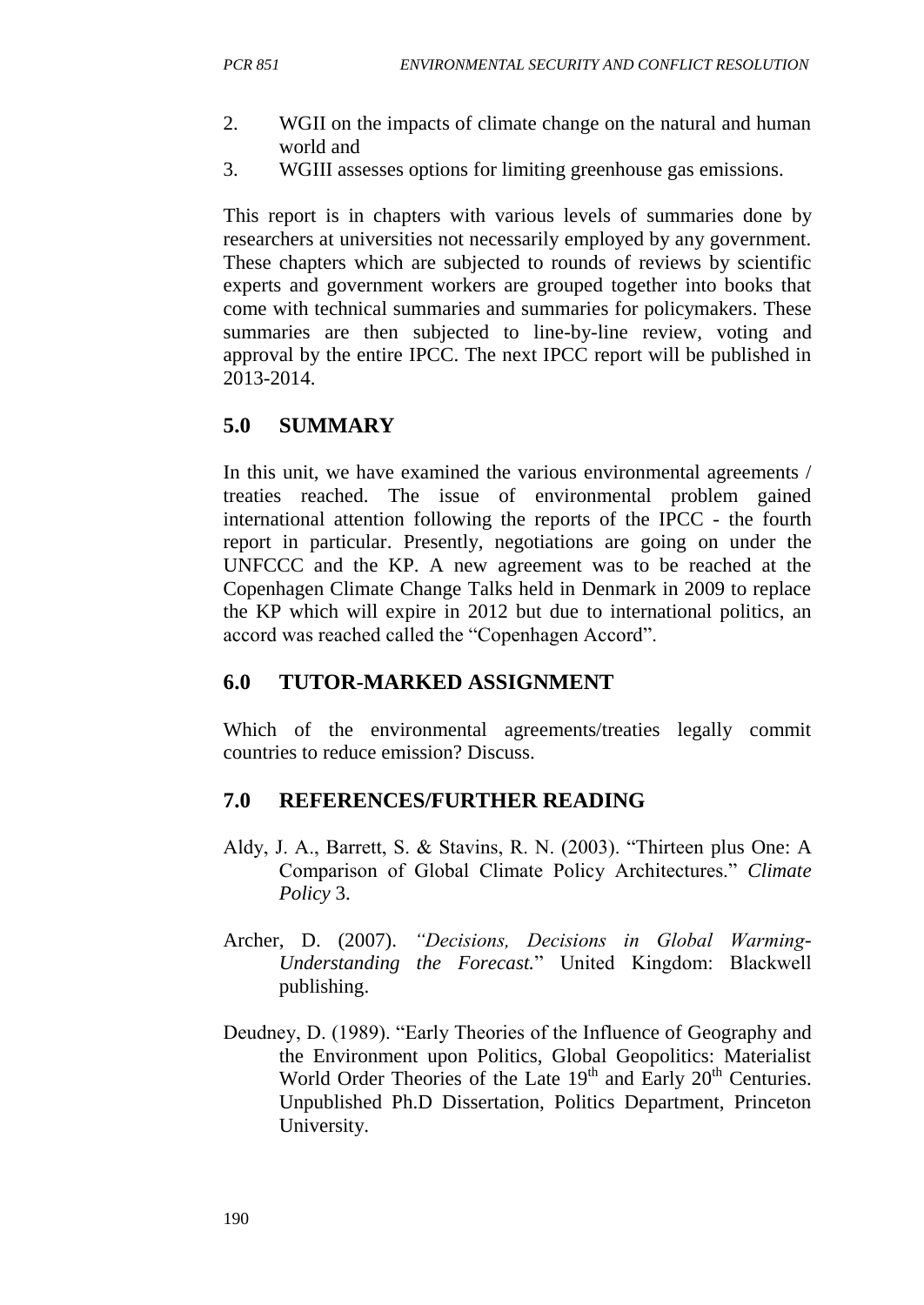Kyoto Protocol Document to the Convention on Climate Change (2007). United Nations Framework Convention on Climate Change (UNFCCC)

- Convention Article (2002). Climate Change Secretariat Bonn, Germany.
- Zhang, C., Heller, T. C. & May, M. M. (2005). "Carbon Intensity of Electricity Generation and CDM Baseline: Case Studies of Three Chinese Provinces". *Energy Policy* 451, 33(4).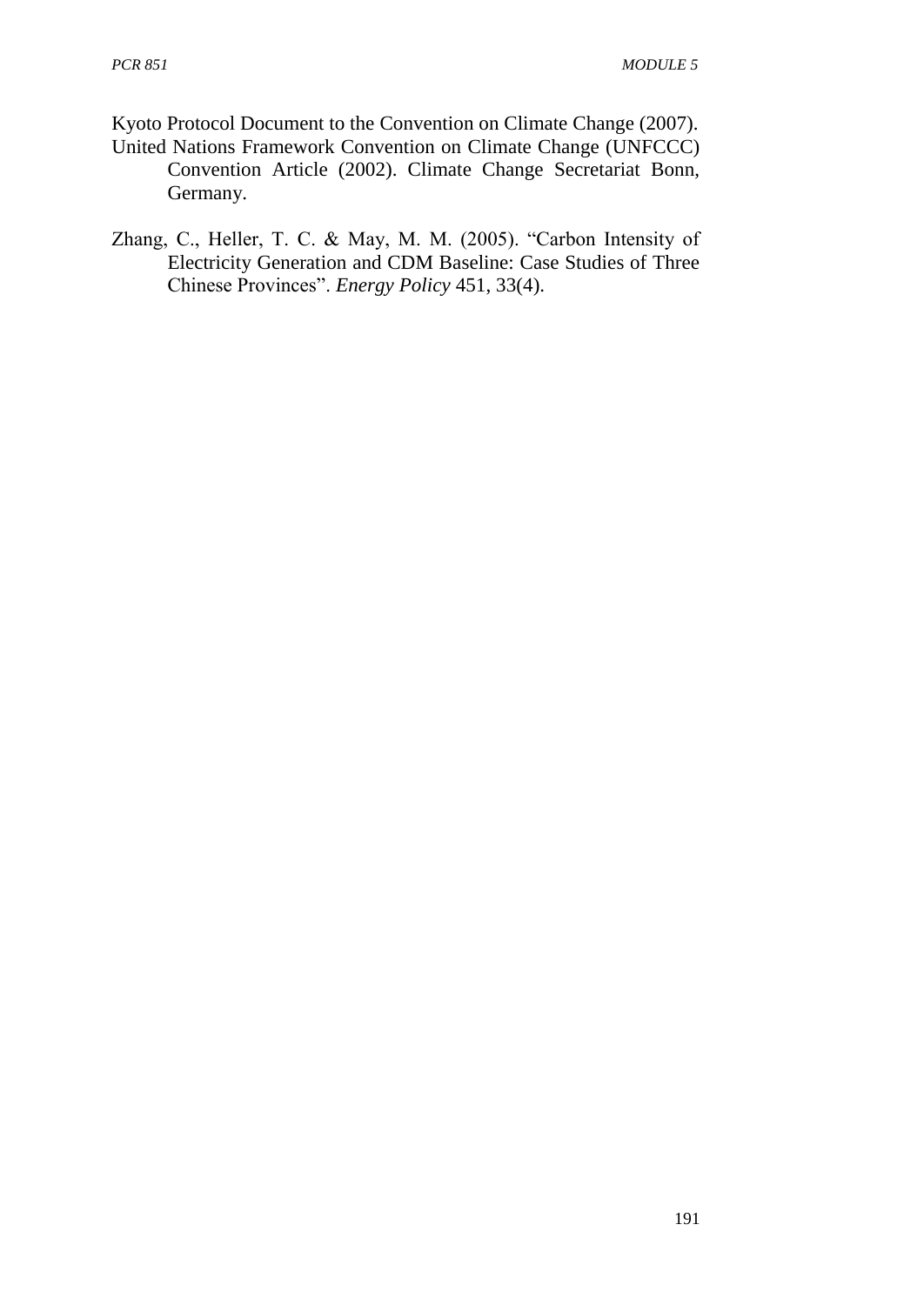## **UNIT 4 NATIONAL ENVIRONMENTAL LAWS IN NIGERIA**

#### **CONTENTS**

- 1.0 Introduction
- 2.0 Objectives
- 3.0 Main Content
	- 3.1 National Environmental Laws in Nigeria
		- 3.1.1 Harmful Waste (Special Criminal Provisions etc.) Act, 1988
		- 3.1.2 The Federal Environmental Protection Agency Act, 1988
		- 3.1.3 National Environmental Protection (Effluent Limitation) Regulations 1991
		- 3.1.4 National Environmental Protection (Pollution Abatement in Industries and Facilities Generating Wastes) Regulations, 1991
		- 3.1.5 National Environmental Protection (Management of Solid and Hazardous Wastes) Regulations, 1991
		- 3.1.6 Environmental Impact Assessment Act, 1992
		- 3.1.7 Constitution of the Federal Republic of Nigeria, 1999
		- 3.1.8 National Oil Spill Detection and Response Agency (Establishment) Act, 2006
		- 3.1.9 National Environmental Standards and Regulations Enforcement Agency (Establishment) Act, 2007
- 4.0 Conclusion
- 5.0 Summary
- 6.0 Tutor-Marked Assignment
- 7.0 References/Further Reading

# **1.0 INTRODUCTION**

Nigeria's economy has continually developed since independence and has suffered the pressure of space in her urban cities with diminishing resources and increasing problems of environmental degradation as experienced by developed countries in the course of their industrialisation. As a result of this, the government responded with a national policy on environment and also continued with her efforts at strengthening the legal system of environmental protection. Environmental issues gained international awareness following the adoption of Stockholm Declaration in 1972 but for Nigeria, the dumping of 4,000 tons of toxic wastes from Italy in Koko Port in 1988, flagged off Nigeria's environmental era. As a result, an International Workshop on the Goals and Guidelines of the National Environmental Policy for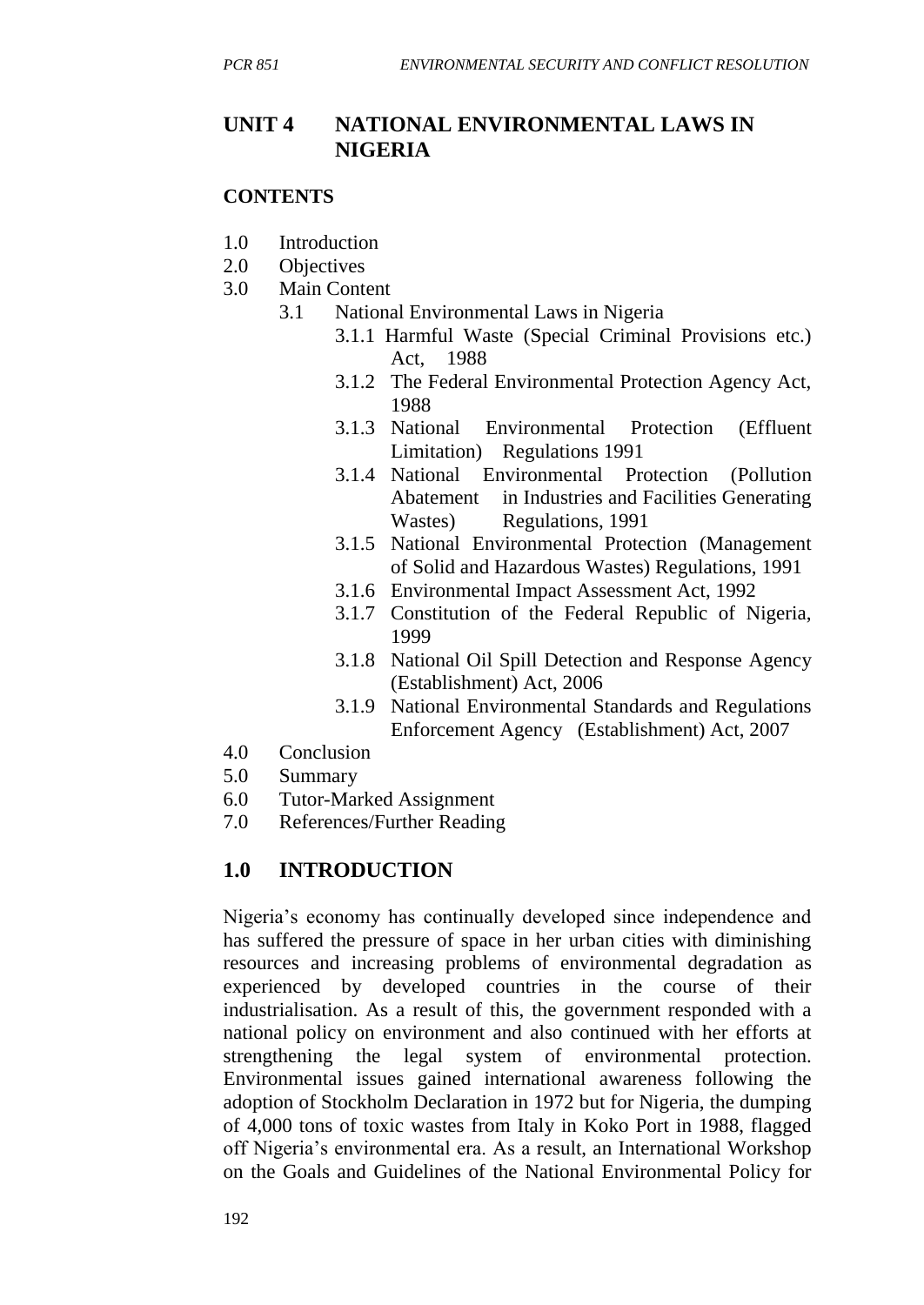Nigeria organised by the Federal Ministry of Works and Housing (Environmental Planning and Protection Division) and the United Nations Environment Program (UNEP). This led to the creation of the Federal Environmental Protection Agency (FEPA) in December, 1988 and the launching of the National Policy on the Environment in November, 1989.

## **2.0 OBJECTIVES**

At the end of this unit, you should be able to:

- discuss what gave rise to Nigeria's environmental era, and
- explain the various interventions by government aimed at addressing environmental degradation.

## **3.0 MAIN CONTENT**

#### **3.1 National Environmental Laws in Nigeria**

## **3.1.1 Harmful Waste (Special Criminal Provisions etc.) Act, 1988**

Following the Koko toxic waste dumping, the Harmful Waste (Special Criminal Provisions etc.) Act, 1988 (HWSCP) was passed in 1988. Its main objective is to prohibit the carrying, depositing and dumping of harmful waste on land and territorial waters. This Act imposes both criminal penalties and civil liability on any person who deposits, dumps or imports harmful waste or cause harmful waste to be so deposited, dumped or imported. Such a person shall be liable for any damage resulting from there except where the damage was due wholly to the fault of the person who suffered it, or was suffered by a person who voluntarily accepted the risk thereof. The problems that undermined the effectiveness of this Act include – Nigeria's porous borders, corruption and the enforcement and implementation of provisions of the Act.

## **3.1.2 The Federal Environmental Protection Agency Act, 1988**

The incident of the Koko toxic waste dump led to the enactment of the Federal Environmental Protection Agency Act (FEPA Act) in 1988. The main goal of FEPA was to protect and develop the environment. The FEPA Act was a legislative framework meant to serve as a comprehensive system for environmental management. Its role was to coordinate, supervise and monitor, and holistically providing an opportunity to handle environmental issues in a coordinated manner. Thus, the Act officially defined "Environment" as including water, air, land and all plants and human beings or animals living therein and the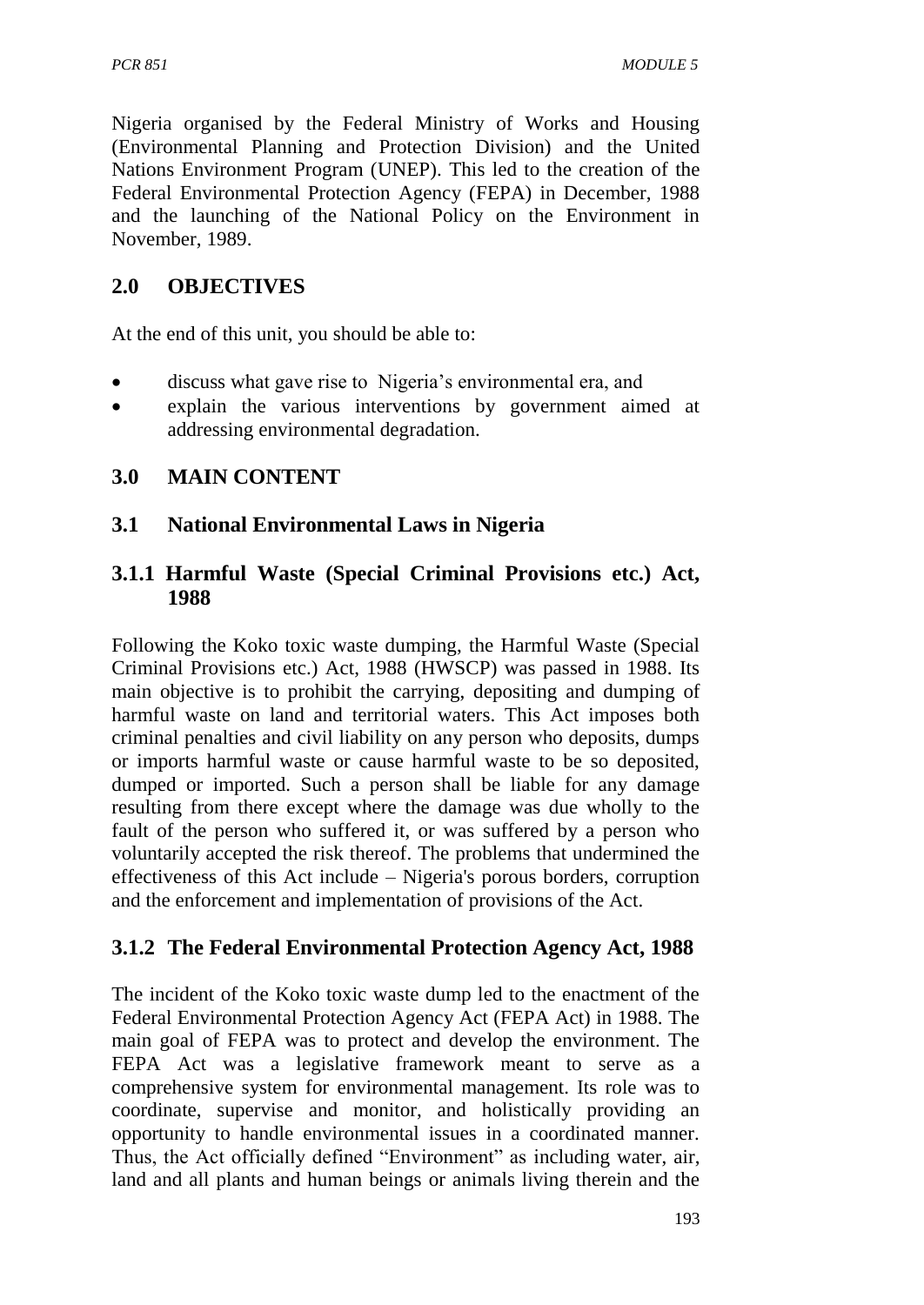inter-relationships which exist among these or any of them. If clear and unequivocal rights were conferred on members of the public and nongovernmental organisations to monitor compliance, FEPA would have been effective. In 2007, the FEPA Act was repealed by the National Environmental Standards and Regulations Enforcement Agency (Establishment) Act, 2007.

## **3.1.3 National Environmental Protection (Effluent Limitation) Regulations 1991**

The National Environmental Protection (Effluent Limitation) Regulations (NELR) is a subsidiary legislation in which every industry is required to install anti-pollution equipment for the detoxification of effluent and chemical discharges emanating from the industry using the Best Available Technology (BAT), the Best Practical Technology (BPT) or the Uniform Effluent Standards (UES). The NEPR identified selected waste water parameters for respective industries, stipulated additional sectoral effluent limitation treatment and further required treatment of effluent to ensure assimilation by the receiving water into which the effluent is discharged. Where a person breaches a provision of NEPR, such a person shall be guilty of an offence and liable on conviction to the penalty specified under the FEPA Act. The challenges that undermine the effectiveness of NEPR include: lack of required administrative support for continuous monitoring to ensure compliance; non-existent of third-party rights that could compel regulatory officials to perform their duties; and the use of such terms as BAT, BPT and UES were not defined to indicate whether they will be applied with reference to "technology" or "standards" available globally or locally.

## **3.1.4 National Environmental Protection (Pollution Abatement in Industries and Facilities Generating Wastes) Regulations, 1991**

The National Environmental Protection (Pollution Abatement in Industries and Facilities Generating Wastes) Regulations (NPAR) is another subsidiary legislation made pursuant to section 40 of FEPA ACT. In this Regulation, industries and facilities are banned from releasing hazardous or toxic substances into the air, water or land of Nigeria's ecosystems beyond limits approved by the Agency.

It also made provision for industries and facilities to: have monitoring pollution units; have a discharge monitoring report that will be submitted to the nearest office of the Agency every month; report unusual or accidental discharges not later than 24hours of the discharge; have a list of chemicals used in the manufacturing of its products with details of stored chemicals, storage conditions and name of any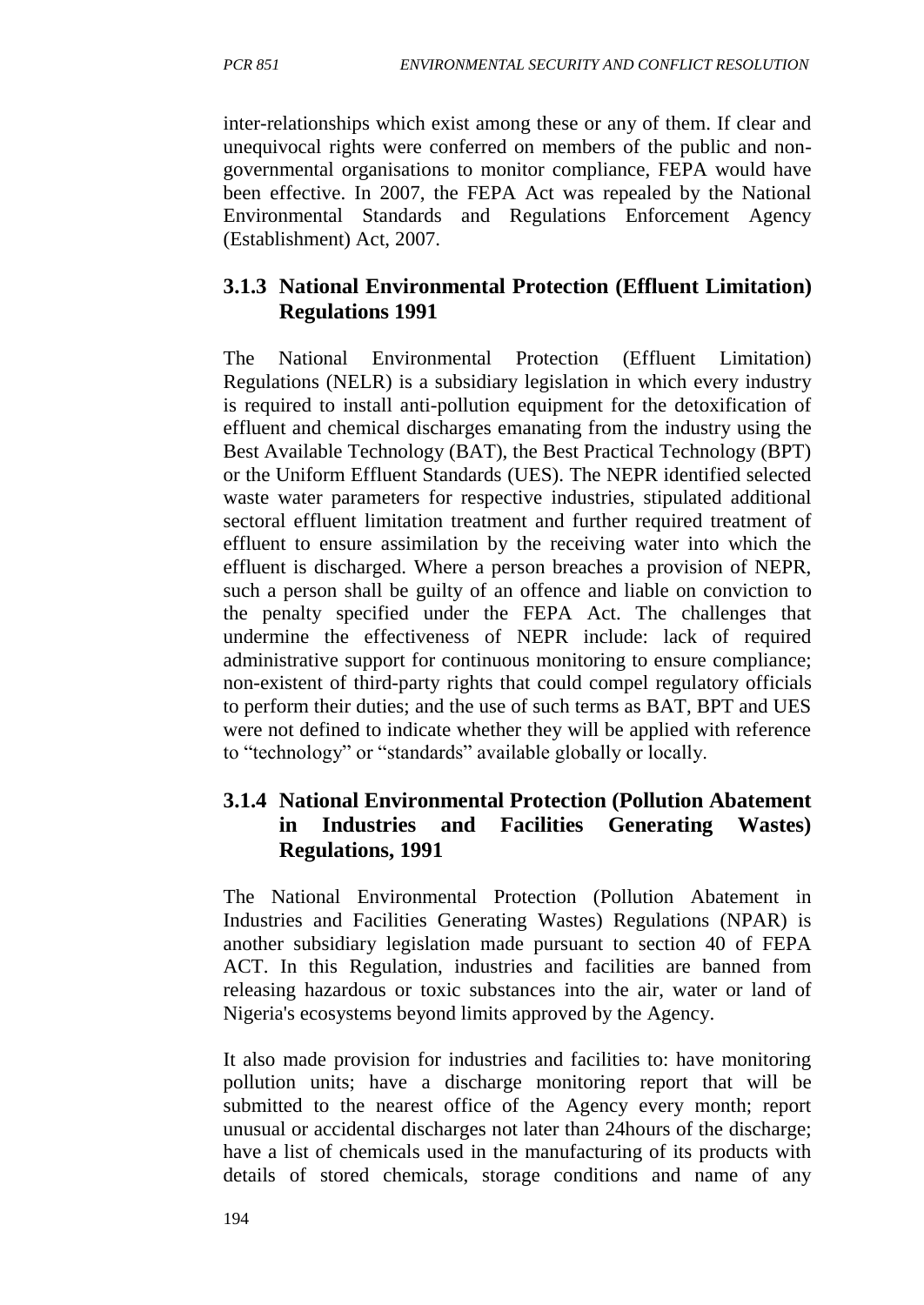secondary buyers; have an approved contingency plan: have machinery for combating pollution hazard; have a permit storage treatment and transport of harmful toxic waste; have permissible limits of discharge into public drains, etc; have appropriate equipment in the event they are likely to release gaseous, particulate or solid untreated discharges; to give due cognizance to safety of workers; to dispose of solid wastes in an environmentally safe manner; and to produce environmental audits as may be demanded by the Agency. The Agency is to serve as the "Onthe-scene-Coordinator". Each state of the Federation is to designate industrial layouts and provide buffer zones between industrial layouts and residential areas. Hence, NPAR is required to achieve environmental quality regardless of cost which implies that pollution should be prevented, not just controlled. This approach became unnecessarily rigid since huge demands were placed for combating pollution hazard without due consideration to economic factors. Many of the standards set were also unachievable either because the Agency did not have the capacity to monitor and enforce them or because the Agency was not protected from special or political interests. The Agency failure in using its broad rule-making power to engage in creative setting of standards resulted in the making of Regulations that failed to incorporate incentives strategy or define basic directions for the future.

## **3.1.5 National Environmental Protection (Management of Solid and Hazardous Wastes) Regulations, 1991**

The National Environmental Protection (Management of Solid and Hazardous Wastes) Regulations (NMSHR) is another subsidiary legislation of section 40 of FEPA Act whose objectives were to identify solid, toxic and extremely hazardous wastes dangerous to public health and environment; provide for surveillance and monitoring of these wastes until they are detoxified and safely disposed of; provide guidelines necessary to establish a system of proper record keeping, sampling and labeling; establish suitable and necessary requirements to facilitate their disposal and research into possible re-use and recycling of these hazardous wastes. In order to achieve its stated objectives, NMSHR established provisions in relation to: dangerous waste list, spills and discharges into the environment, contingency plan and emergency procedure, record keeping in facilities, ground water protection, surface impoundments, land treatment, waste piles, landfills, incinerators, and tracking programme. Despite the comprehensive coverage of NMSHR, it was still not effective for the same reasons noted in respect of the NELR and NPAR, FEPA. The cost of N200 or imprisonment for one year or both fine and imprisonment for misrepresenting facts was, thus, lower than the cost of compliance and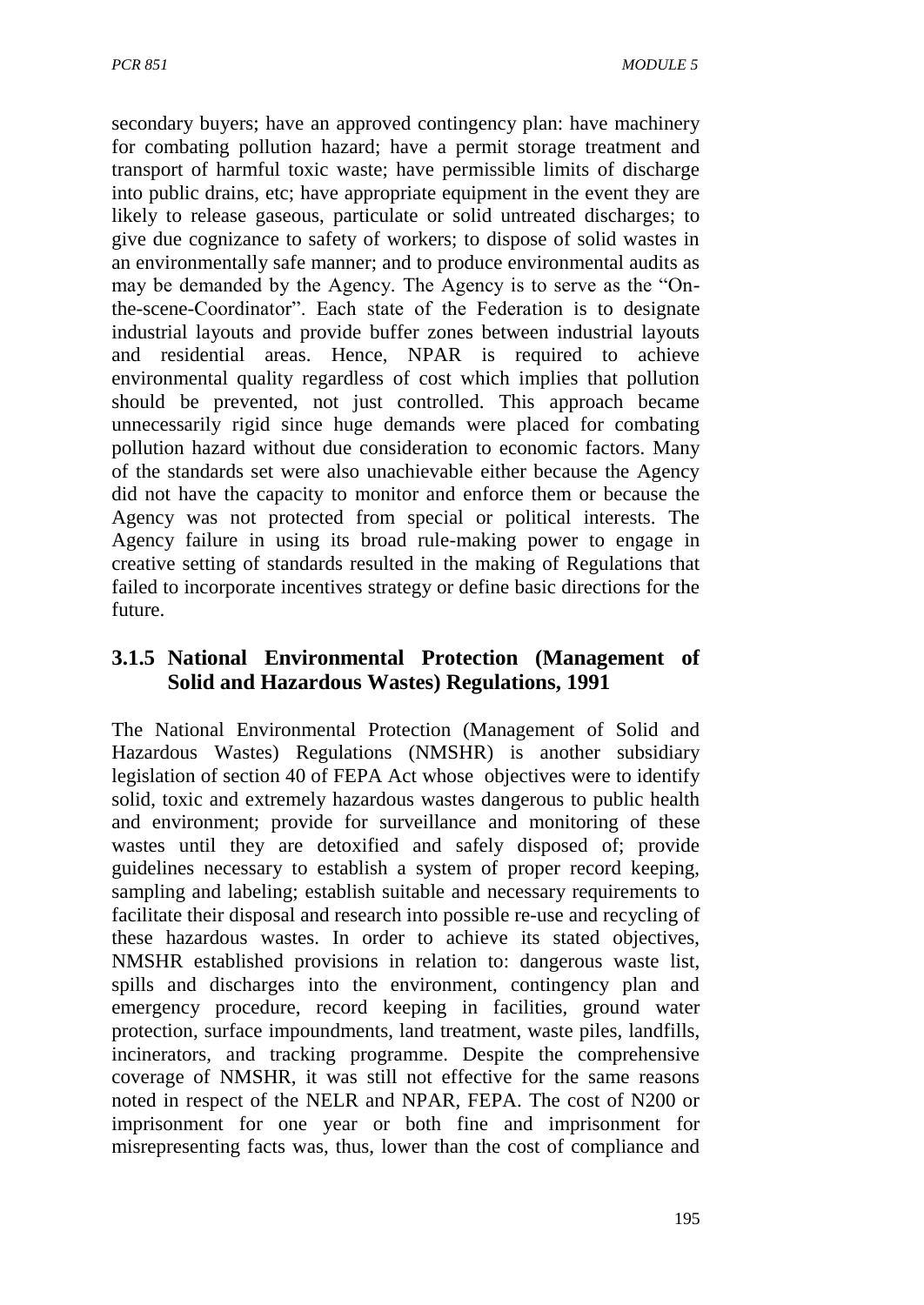violators will therefore, consider it as cheaper to pay fines than to comply with the Regulations.

## **3.1.6 Environmental Impact Assessment Act, 1992**

The primary goal of the Environmental Impact Assessment Act (EIA) is to establish before a decision is taken by any person, corporate body or unincorporated body including the government, the likely or significant effect an activity will have on the environment before the activity is embarked upon. This is expected to be a detailed statement concerning the environmental impact of any proposed action which is required to contain information about the unavoidable adverse environmental effects, any irreversible commitment of resources necessary and available alternatives to the action. Public participation is very important for a genuine and successful environmental impact assessment particularly at the review and consultation stages. Affected communities and non-governmental organisations in Nigeria have expressed concerns that the EIA process lacks genuine and considerable public participation. Assessors hardly, consider alternative courses of action at an early stage of the project planning cycle, in order to choose the most favourable. EIA reports are usually put together and presented in such a way that majority of the people do not have the access and opportunity to review them. The few who have access find the reports so technical, unduly complex and of such volume that they are not able to meaningfully participate in the assessment and review within the duration of the display. Those who are responsible for managing the EIA process are faced with the problem of over-bearing political influences, coupled with the absence of information sharing and lack of baseline socialeconomic and environmental data. All these have militated against the efficiency of this Act.

# **3.1.7 Constitution of the Federal Republic of Nigeria, 1999**

Specific provision on the environment first applied in the Constitution of the Federal Republic of Nigeria, 1999 (the 1999 Constitution). With the introduction of section 20 into the 1999 Constitution, hopes were raised that environmental issues have finally been elevated to a constitutional level in Nigeria. Not surprisingly, however, the sharp debate regarding the provision has been how directly effective it can be for the environment. This provision is seen as narrow and remote to make any impact on environmental challenges in Nigeria. It is obvious from the constitution that Nigeria is not truly desirous of initiating any environmental change which may disturb its economic direction and strategies in the face of realities that require a country like Nigeria to give a strong and effective constitutional backing to her environment protection strategies. The constitution should state that the protection of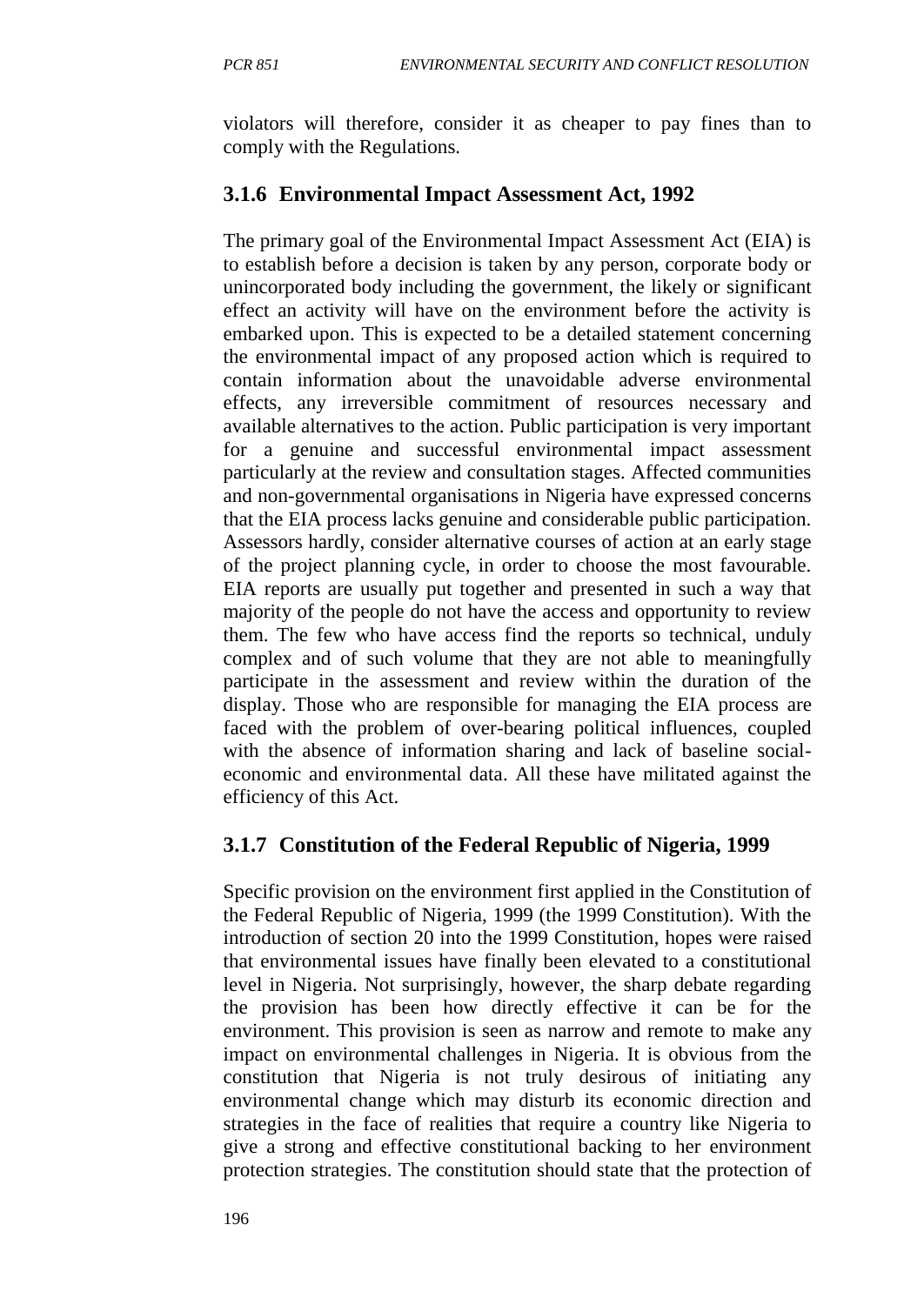the environment is of a general interest and every individual shall abstain from engaging in acts that may result in the degradation, destruction or contamination of the environment and should be made to proclaim the right of every person in Nigeria to have a healthy and balanced environment.

## **3.1.8 National Oil Spill Detection and Response Agency (Establishment) Act, 2006**

The primary responsibilities of the National Oil Spill Detection and Response Agency (NOSDRA) are surveillance and ensuring compliance with all existing environmental legislation, and the detection of oil spills in the petroleum sector. Despite the enormous responsibilities of this Act, there is no provision for offences under it.

## **3.1.9 National Environmental Standards and Regulations Enforcement Agency (Establishment) Act, 2007**

The National Environmental Standards and Regulations Enforcement Agency (Establishment) Act, 2007 (NESREA Act) which repealed the FEPA Act was enacted to provide for the establishment of the National Environmental Standards and Regulations Enforcement Agency whose primary objective is the protection and development of the environment in Nigeria and for related matters. The NESREA Act is a belated response of the law to what was at the time a revolutionary change in the structure of environmental enforcement and regulation in Nigeria. When FEPA was scrapped in 1999 and the Ministry of Environment assumed its functions, the expectations were that a new regulator would be put in place, and also a succeeding legislation that would articulate some of the fundamental provisions that were inarticulate in the FEPA Act. The new law (NESREA Act) was not put in place until eight years after (July 2007). Since its inception, NESREA has introduced a lot of subsidiary legislation. Eleven (11) of these were introduced in 2009 pursuant to section 34 of' NESREA Act, while thirteen (13) others were introduced in 2011. A major challenge that has consistently confronted NESREA is confronted with the disagreement posed by other agencies of government in situations where economic development imposes risk on ecological protection. In this respect, there is an urgent need to achieve effective synergy in intergovernmental Agencies.

## **SELF-ASSESSMENT EXERCISE**

Environmental Impact Assessment is a necessity before executing major projects. Discuss with reference to the Environmental Impact Assessment Act, 1992.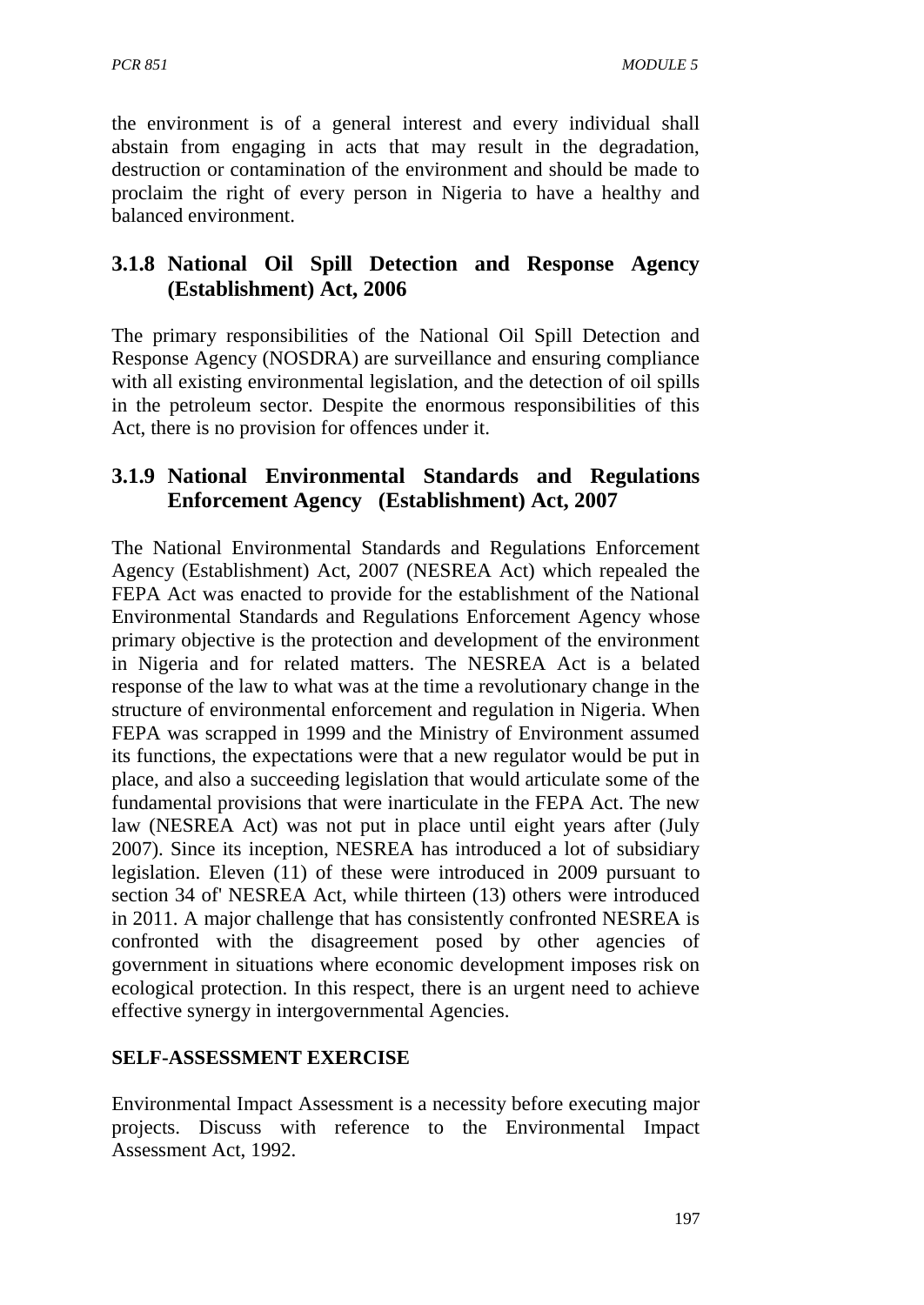# **4.0 CONCLUSION**

Generally, Nigeria's legal framework for environmental protection is broad as several policy actions have been taken to cover a whole range of areas that are directly or indirectly related to ensuring that the environment is protected. These are in relation to natural resources (water, land, air, forest, coastal area, oceans, island and their resources, non-renewable natural resources, protected natural areas, and wild and flora and fauna), environmental protection, environmental quality and international cooperation. Despite all these, Nigeria is facing serious challenges in achieving an effective environmental protection regime.

# **5.0 SUMMARY**

In this unit, we discussed Nigeria's environmental laws. Since the Koko waste incident in Nigeria, there has been an increased awareness among the people about the ecological challenges in the nation. Also, there are increased numbers of legislation yet the environmental challenges are frightening. These laws need to be updated from time to time to meet with the present day reality.

# **6.0 TUTOR-MARKED ASSIGNMENT**

Briefly explain the three environmental laws in Nigeria.

# **7.0 REFERENCES/FURTHER READING**

- Fagbohun, O. (2012). "Environmental Degradation in Nigeria: The Consequences and the Way Out," Being a Paper presented at the Annual Conference of Nigerian Society of International Law, held at Nigeria Institute of International Affairs on the  $28<sup>th</sup>$ November.
- Fagbohun, O. A. (2010). "The Emergence and Development of Environmental Law in Nigeria (1960 - 2010)." In: Azinge, E. & Aduba, N. (Eds). *Law and Development in Nigeria: 50 Years of Nationhood*. Lagos: Nigeria Institute of Advanced Legal Studies.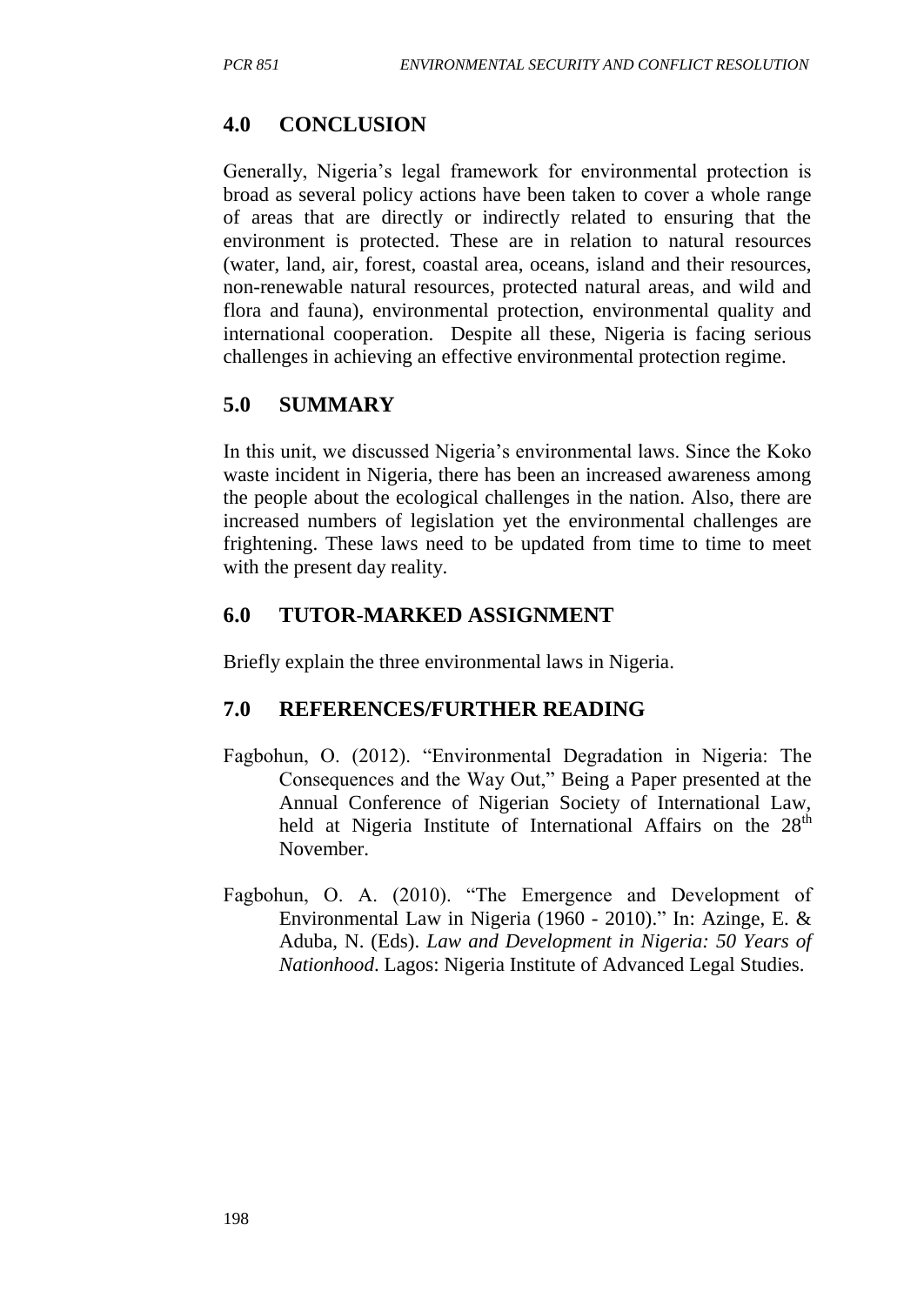# **MODULE 4**

- Unit 1 Conceptualisation of Conflict
- Unit 2 Theories of Conflict
- Unit 3 Conflict Resolution Techniques
- Unit 4 Conflict Management

# **UNIT 1 CONCEPTUALISATION OF CONFLICT**

## **CONTENTS**

- 1.0 Introduction
- 2.0 Objectives
- 3.0 Main Content
	- 3.1 Conceptualisation of Conflict
	- 3.2 Conceptualisation of Environmental Conflict
	- 3.3 Types of Conflict
		- 3.3.1 Relational Conflicts
		- 3.3.2 Data Conflicts
		- 3.3.3 Interest Conflicts
		- 3.3.4 Structural Conflicts
		- 3.3.5 Value Conflicts
	- 3.4 Effects of Conflict
		- 3.4.1 Positive Effects of Conflict
		- 3.4.2 Negative Effects of Conflicts
- 4.0 Conclusion
- 5.0 Summary
- 6.0 Tutor-Marked Assignment
- 7.0 References/Further Reading

# **1.0 INTRODUCTION**

Conflict occurs when one party perceives the action of another party as blocking the opportunity for the attainment of a goal. There are hardly any objective conditions which lead to conflict as it all depends on the way the given event is perceived by the other actor(s).

## **2.0 OBJECTIVES**

At the end of this unit, you should be able to:

- define conflict and environmental conflict
- describe the various types of conflict
- explain the effects of conflict.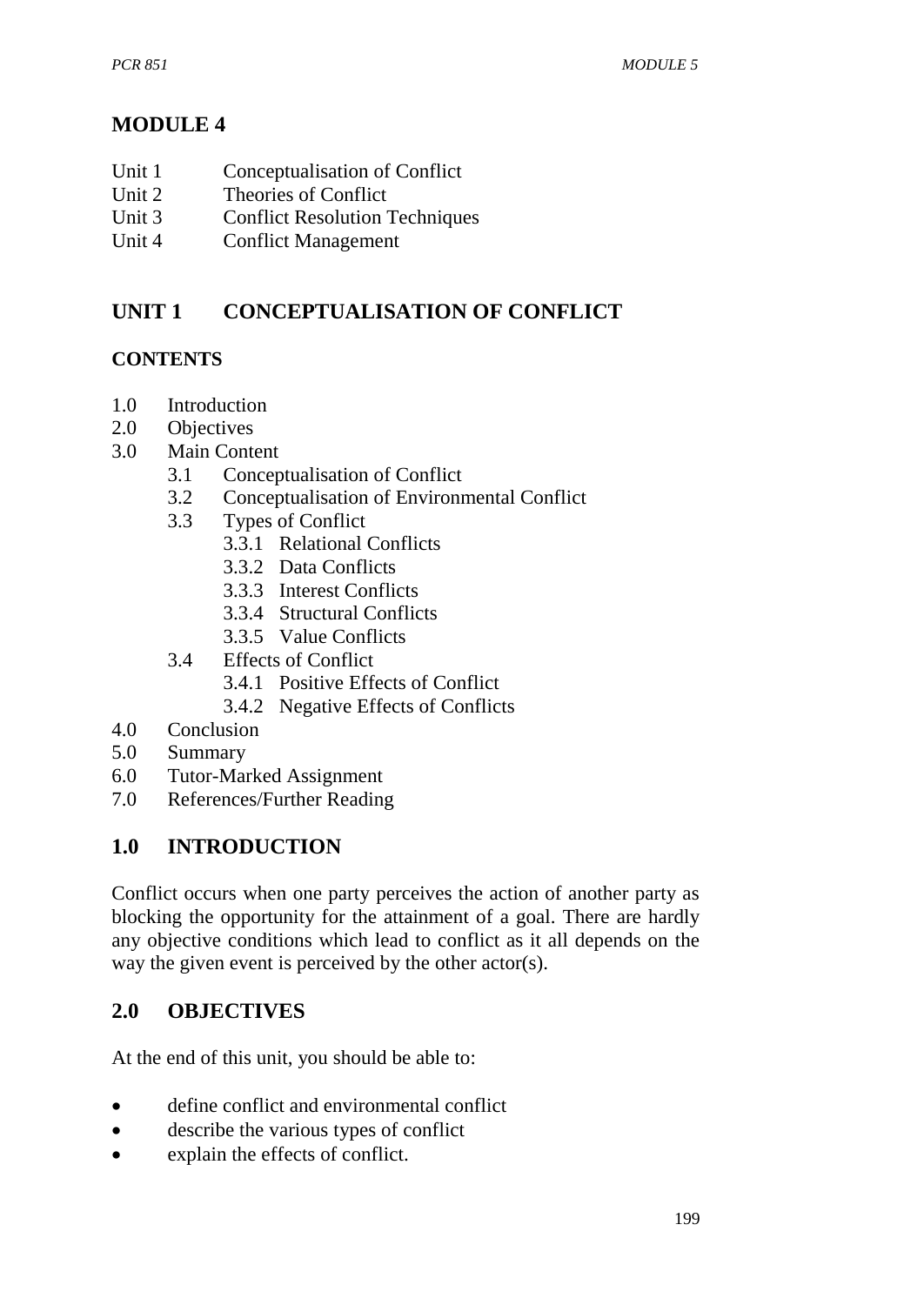## **3.0 MAIN CONTENT**

#### **3.1 Conceptualisation of Conflict**

The term 'conflict' refers to an incompatibility in a multi-party or multiissue situation, or a state of affairs in which two or more irreconcilable views or options are posited towards the solution of a particular problem. Conflict refers to the violent expression of incompatibility of irreconcilability. It can also be described as a state of tension which exists when one party perceives its goals, needs, desires or expectations as being blocked by another party. Conflict is the struggle over values, claims to status, power and scarce resources in which the aims of the opposing parties are not only to gain the desired values but also to neutralise, injure or eliminate rivals.

Conflict is a confrontation between one or more parties aspiring towards incompatible or competitive means or ends (which) may either manifest, through actions or behaviours, or latent in which case it remains hidden for some time as incompatibilities are unarticulated or built into systems or such institutional arrangements as governments, corporations or even civil society.

In everyday life, we are all involved in one conflict or the other be it small (for example, a person may ignore us while we are talking) or more serious (for example, two persons behaving violently toward each other). Conflict may occur within (intra-group conflict) and among groups (inter-group conflict), communities or nations; which may be triggered by ethnic, economic, racial or religious differences; differences in attitudes, beliefs and values as well as environmental problems. Conflict does not only occur at the personal level, but also at the national and even international level. Apart from external conflicts between individuals or groups, there can also be internal conflicts within an individual.

Changes in the social environment, such as contestable access to new political positions or perceptions of new resources arising from development in the physical environment, are fertile grounds for conflicts involving individuals and groups who are interested in using those new resources to achieve their goals. Conflict can be viewed as a way of settling problems emanating from opposing interests and from the continuity of society. This led to Park and Burgess' argument that "conflict is designed to resolve divergent dualism and achieve some kind of unity even if it is through the total annihilation of one of the conflict parties". It is difficult to differentiate between good and bad conflict, since there is no measure or framework against which it can be evaluated. If the result of a conflict is positive, then the conflict is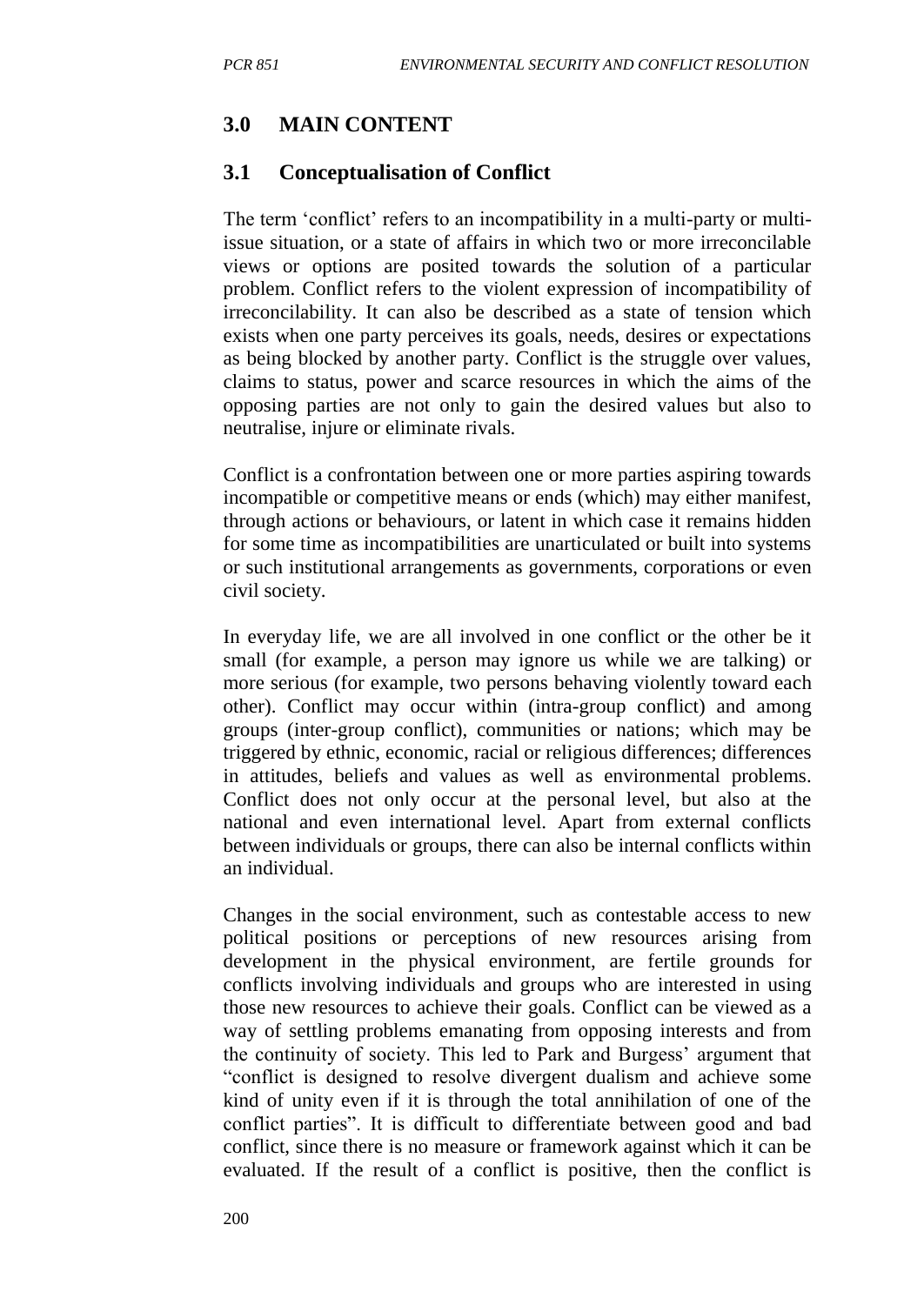considered "good" and if the result is negative, then the conflict is considered "bad". Conflict is a conscious act involving personal or group contact and communication, together with, though distinct from competition, struggle, and contests, etc. Conflict is a normal process of interaction particularly in complex societies in which resources are usually scarce.

Although, conflict may generally exist whenever incompatible activities occur and may result in a "win-lose" situation, the resolution, transformation and management of conflicts may produce a "win-win" situation. The location of sites and facilities such as markets, grazing lands, as well as water spots for animals and pasture-routes are sources of conflicts and when these are not resolved or transformed, their negative consequences are felt beyond the immediate environment of the parties in conflict. A conflict is a dynamic phenomenon, which consists of five stages: initiation, escalation, controlled maintenance, abatement, and termination/resolution. Sometimes, the aim of an individual or group in a conflict may not necessarily be achieved but it may be subdued by the conflict through negotiated settlement.

Economic resources are scarce especially in many developing countries, such as Nigeria, and the competition for them between groups and individuals is an open source of conflict. It is difficult to establish the precise causes of conflict largely because conflicts differ from each other in terms of the combination of factors that give rise to them, and also because conflicts are social phenomena relating to human beings and do not undergo rigid scientific explanations. Conflicts generally revolve around four important issues namely - *identity, participation, distribution and legitimacy* (Stedman, 1993).

- **i. Identity:** This involves the self-conception and self-definition of an individual with respect to his/her membership in, and loyalty to, a particular community, which may be defined in social, political, economic or territorial terms (Dokubo and Oluwadare, 2011). The issue of identity will establish the extent to which an individual sees himself as being a member or non-member of a community and the extent that the individual identifies with a particular community, gives that individual some psychological (if not material) gratification. Also, the perception of identity sets parameters to the extent of sacrifice that individuals and groups make for the benefit of the community (Stedman, 1993). The issue of identity has been a major cause of violent conflicts on the African continent.
- **ii. Participation:** This issue refers to the voluntary actions and choices that are open to the individual for making demands of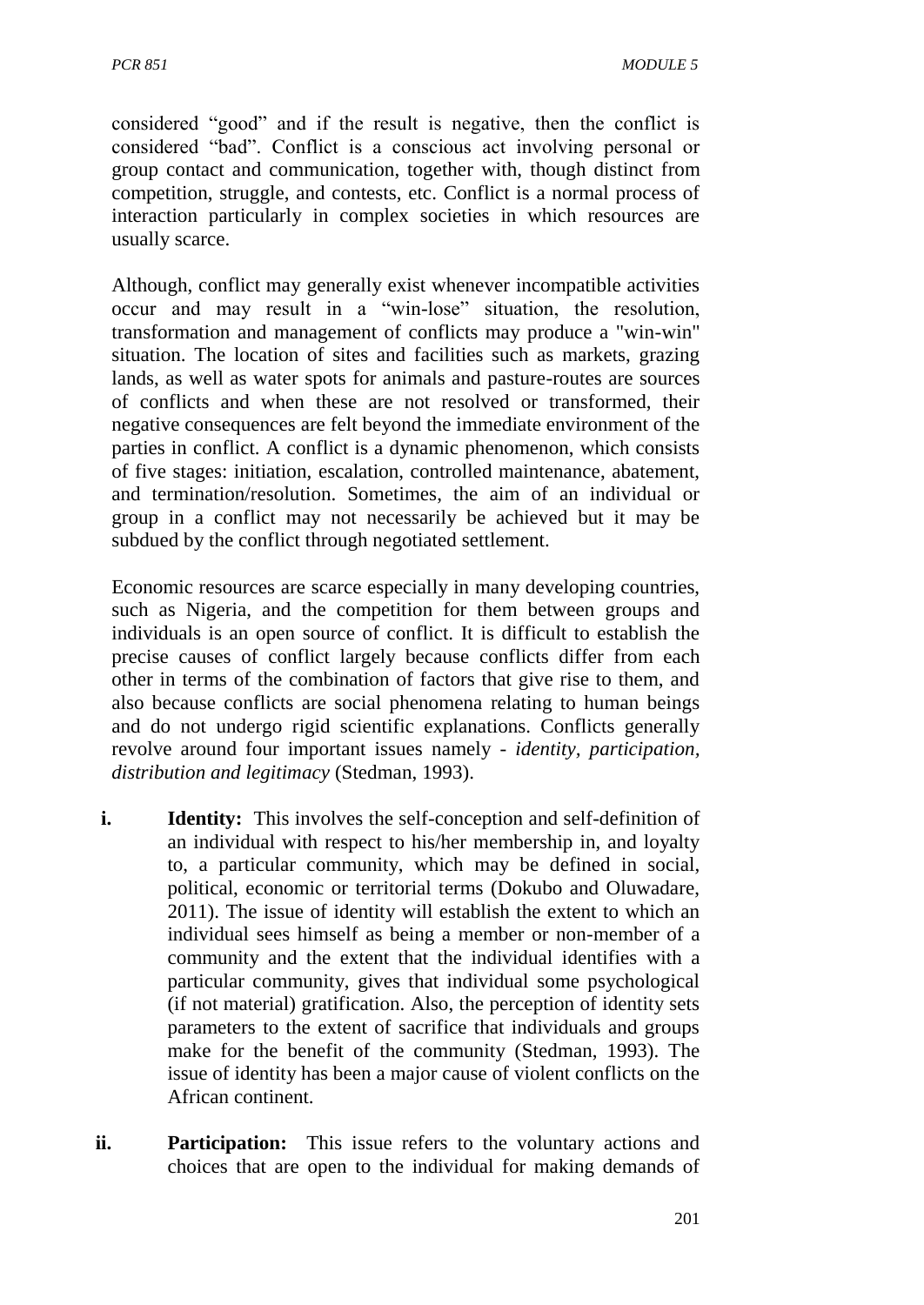government and expressing support, or lack of it, for government policies (Stedman, 1993). Participation can become problematic and can lead to conflict when individuals or groups attempt to control all available avenues for meaningful political participation to the leaving out of others. The recent prodemocracy agitation that culminated in the return to democracy in Nigeria was, in part, a reaction against the prolonged monopolisation of power by the military and a faction of the Nigerian political elite.

- **iii. Distribution:** The issue of distribution refers to the differential spread of and access to values and resources in society (Stedman, 1993). If politics can be defined in terms of "who gets what, when and how", then the distribution of values and resources may be said to lie at the heart of politics. The manner in which values and resources are distributed determines the amount of justice, fairness, and equity that are attributable to a government. Conflicts that develop as a result of perceptions of inequality and relative deprivation are linked to the manner in which values are distributed in the society (Gurr, 1974). The on-going wave of violence in the oil-rich Niger Delta region of Nigeria is a result of the inequality in the distribution of Nigeria's revenues which is obtained from that region.
- **iv. Legitimacy:** This involves the individual's belief in the relevance of the rules governing political struggle within a society (Stedman, 1993). The issue of legitimacy determines the extent to which a government is seen as acceptable or not, either by opposing groups or the population in general. Indeed, for conflicts to occur, either between groups or against the state, there must be deep-seated perceptions that the configuration of power within the country is unacceptable.

Another school of thought states that economic decline is strongly associated with violent conflicts by arguing that, the nature of politics that is associated with a dwindling economy tends to be caustic and conflictual than the politics that is associated with a growing or buoyant economy. Thus, competition for increasingly scarce resources leads to serious conflict which is usually violent in nature. The economic bases of countries like Sierra Leone and Liberia have been practically destroyed as a result of conflicts. According to a recent UN study, Africa has the largest refugee population of over eight million, excluding internally displaced persons (IDPs) with environmental factors such as flood, drought accounting for some of the refugees.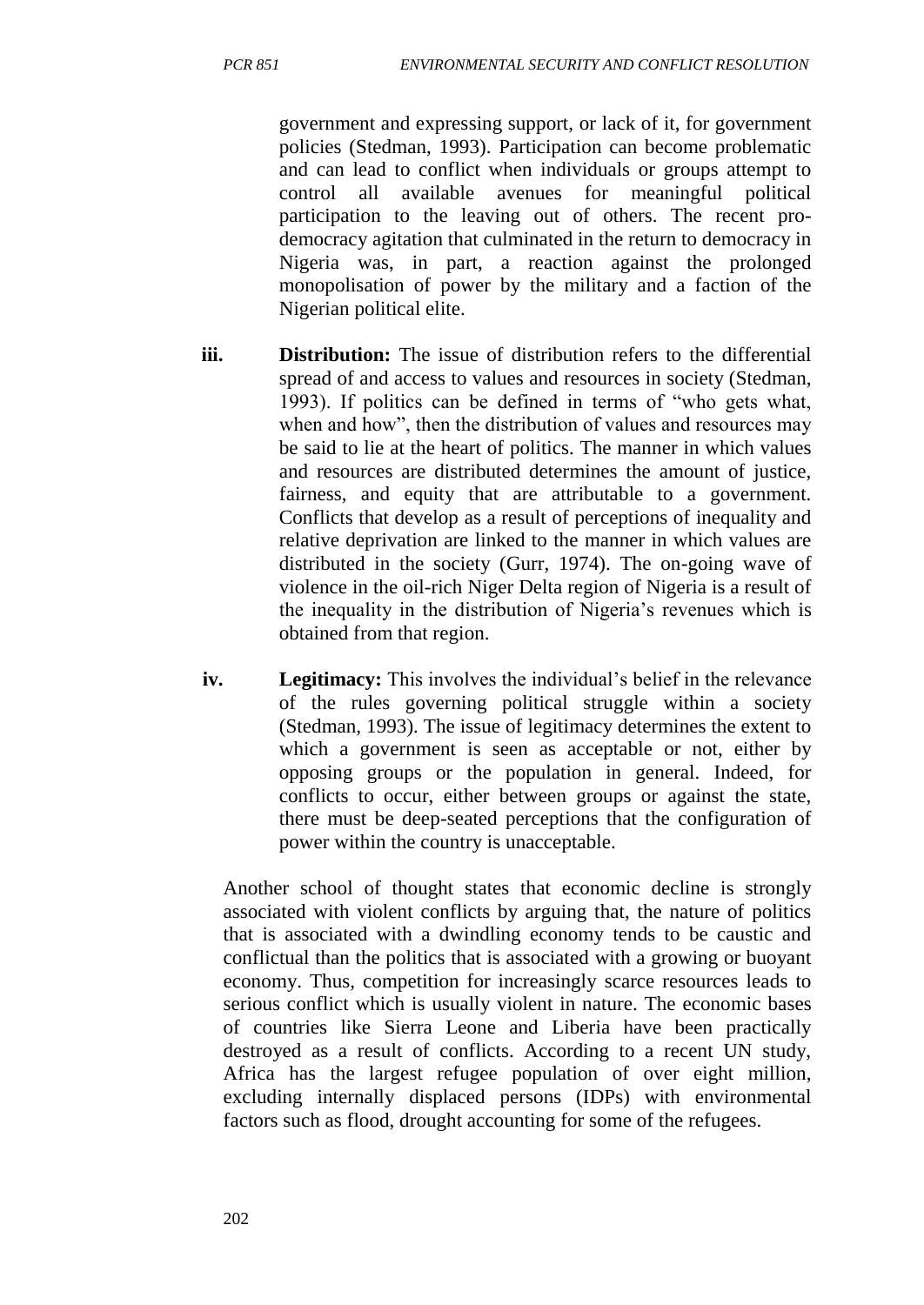## **3.2 Conceptualisation of Environmental Conflict**

The issue of scarcity of resources, resulting from the interaction of economic modes/forces and the ecosystem, or as a result of the pressures of overpopulation on shrinking resources and the implications for global (western) security, has dominated the discourse on environmental conflict in recent times (Obi, 1997:2). Environmental conflict in recent times has been associated with how struggles over shrinking environmental resources-as a result of overuse, unfair distribution, misuse or degradation - build up the stresses which trigger conflict. According to Homer-Dixon (1996:359), scarcities of environmental resources particularly cropland, fresh water, and forest are contributing to mass violence in several areas of the world. While these "environmental scarcities" do not cause wars between countries, they do sometimes aggregate stresses within countries, helping stimulate ethnic clashes, urban unrest, and insurgencies. The other strand of the environmental scarcity thesis is neo-Malthusian, which links conflict to situations in which population growth surpasses the local resource base. Rapid population growth beyond the limits of the carrying capacity of the ecosystem or "resource threshold", leads into stresses which directly or indirectly provoke conflict (Klare, 1996). Looking at the social perspective on the environment, Saurin, (1996), exposes some of the limitations of the views of environmental scarcities. Rather than seeing environmental crises or scarcities as natural (Bush, 1997:503), or the outcome of natural population increase (as if everyone had equal access to resources) it perceives the environment as being "socially constructed", as a "process rather than a form, as the result of a set of relationships between physical space, natural resources and a constantly changing pattern of economic forces" (Redclift, 1989: 79). Here, attention is drawn to the relationship between man and the ecology as resource base, and locates environmental conflict as the outcome of struggles between socio-economically defined groups for the control of resource(s) for profit, use, or distribution (Bookchin, 1992). This makes it possible for a tiny fraction of the population to control a large share of the resources to the exclusion of the majority who have to struggle for the little share left. The situation in Africa has become worrisome in view of the failure of structural adjustment and the deepening of environmental conflict in the continent (Bush, 1997).

## **3.3 Types of Conflict**

In our everyday life, we are involved in a number of conflicts some of which are not easily resolve. It is a usual process in human relation which exist whenever and wherever people have contact. Five principal types of conflict exist which include the following: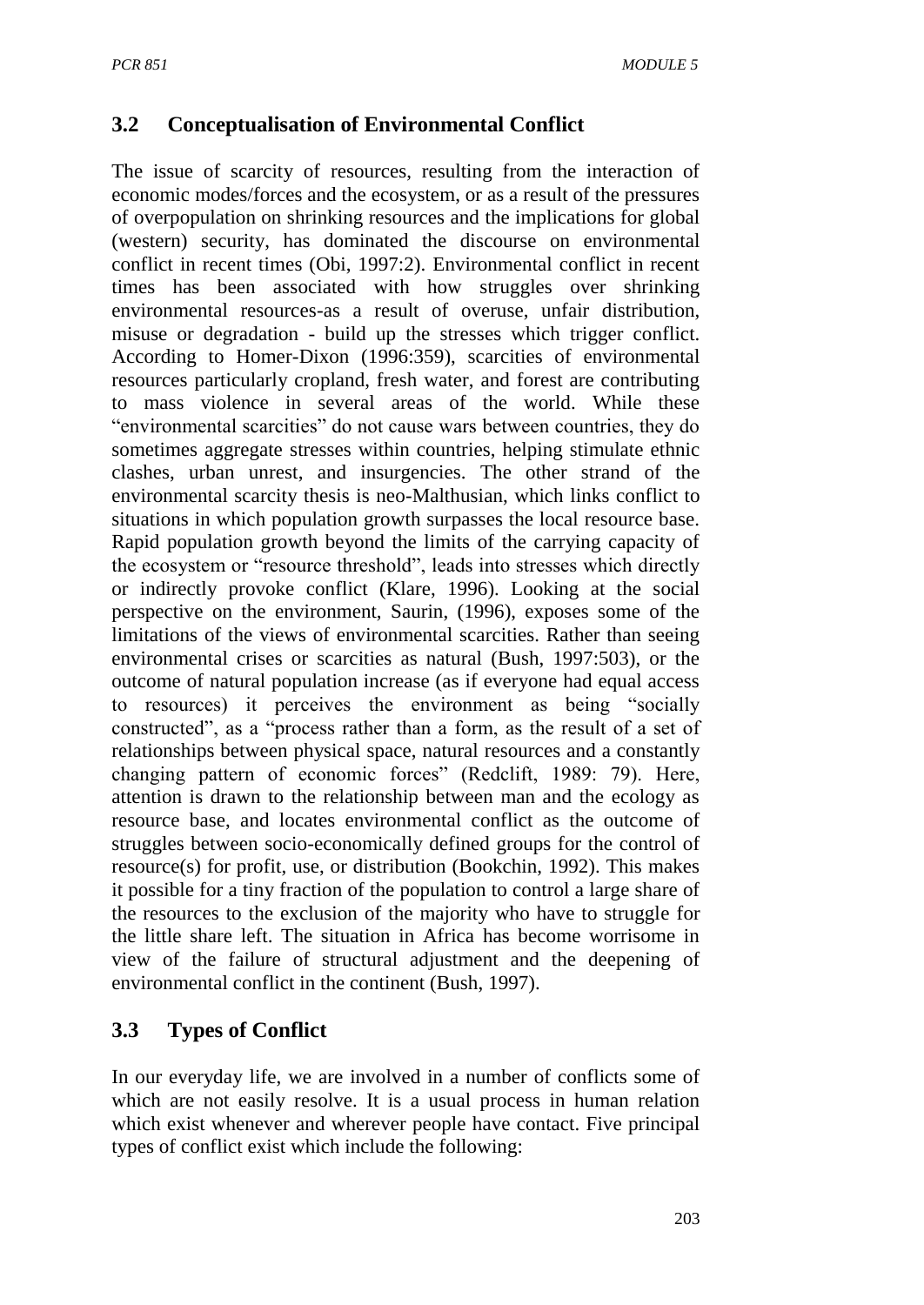# **3.3.1 Relational Conflicts**

Relational conflicts occur as a result of the presence of strong negative motions, misperceptions, poor communication or miscommunication or repetitive negative behaviours. Relationship problems frequently fuel disputes that lead to unnecessary destruction. Relational conflicts are usually preceded by a breakdown in communication like in any other conflict. Communication is the means through which people interact, exchange information and relate with one another which takes place whenever two or more persons come in contact with each other and express their ideas, thoughts and feelings. A break in this communication chain often leads to doubting the sincerity of the opposite party which eventually results to conflict. Supporting the safe and balanced expression of the perspectives and emotions for acknowledgement is an effective approach of managing relational conflict.

## **3.3.2 Data Conflicts**

This type of conflict occurs when necessary information needed to make wise decisions are lacking leading to misinformation, disagreement on which data is relevant, misinterpretation of information, and have competing assessment procedures. Some data conflicts may be unnecessary since they are caused by poor communication between the people in conflict, while others may be indisputable incompatibilities associated with data collection, interpretation or communication. Most data conflicts usually have data solutions.

## **3.3.3 Interest Conflicts**

Competition over perceived or real incompatible needs or goals leads to interest conflict which results when one or more of the parties believed that in order to satisfy his or her needs, the needs and interests of an adversary must be sacrificed. In interest based conflicts, a variety of interests and intentions underlie and motivate positions in negotiation which must be addressed in order to achieve maximum resolution of the conflicts. Interest conflicts could occur over substantive issues (such as money, physical resources, time, etc.), procedural issues (the way the dispute is to be resolved), and psychological issues (perceptions of trust, fairness, desires for participation, respect, etc.). To resolve this type of conflict, parties must be assisted to define and express their individual interests in a way that all the interests could be jointly addressed. Interest conflicts are best resolved through the maximisation of integration of the parties involved irrespective of interests, positive intentions and desired pragmatic outcomes.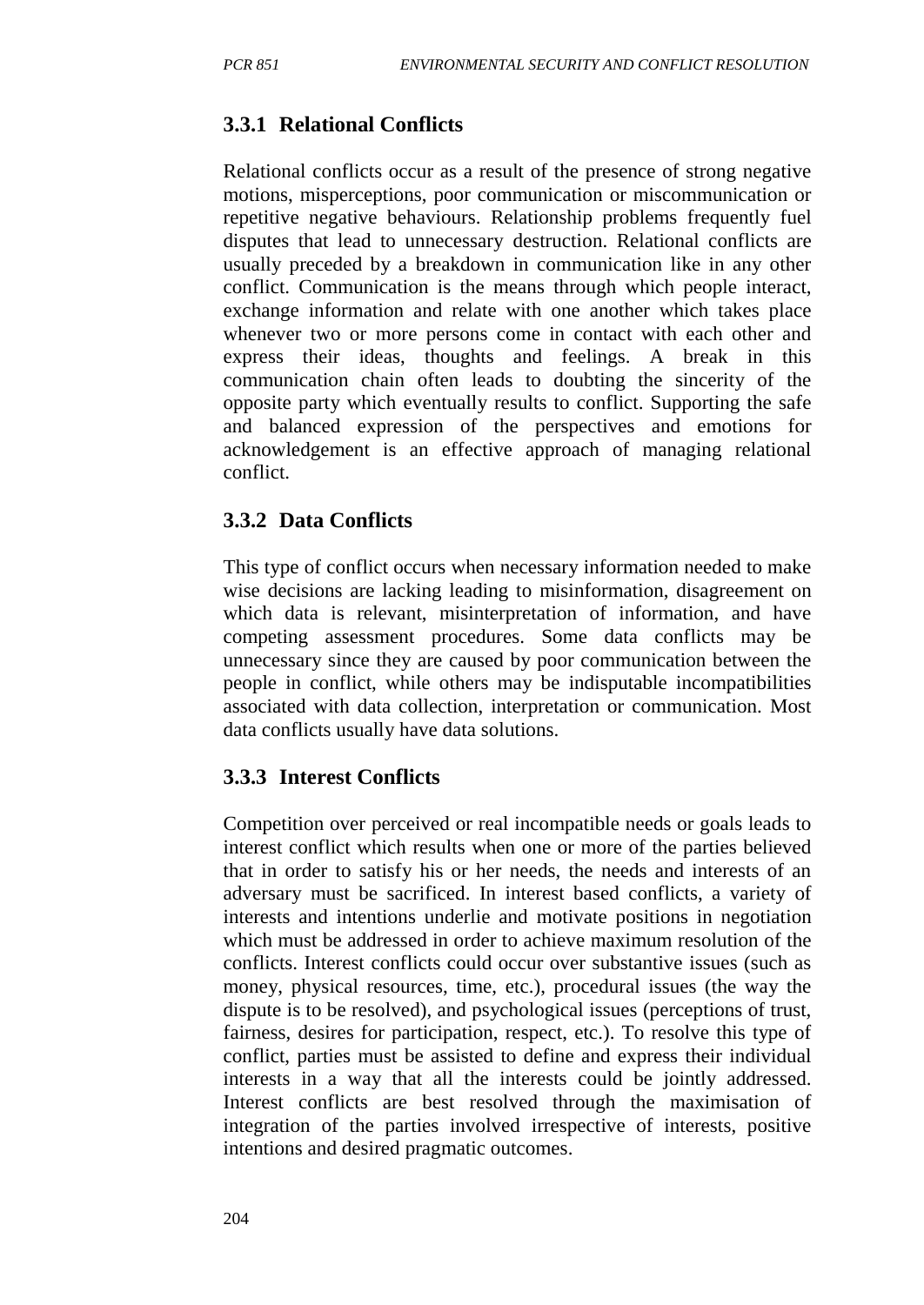## **3.3.4 Structural Conflicts**

This type of conflict is caused by forces external to the parties in the dispute. Limited physical resources or authority, geographic constraints (distance or proximity), time (too little or too much), organisational changes, can make structural conflict look like a crisis. For example, in some patriarchal societies, women and girls are required to be submissive to men and boys and experience pressure from their communities, not to speak out or push themselves forward either legally or socially. In addition, many communities believe that decision-making is the role of men with women often forced to leave decisions affecting their lives and those of their children in the hands of their husbands, fathers and male community leaders. These constraints both legally or socially, constitute structural violence against women in such communities and with time could lead to conflict between the women and system. It will be helpful to assist parties in such conflicts to appreciate the external forces and constraints behind the cause as parties' appreciation of the external forces could come together to jointly address the imposed difficulties. Structural conflicts would have structural solutions.

## **3.3.5 Value Conflicts**

Value conflicts are caused by perceived or actual incompatible belief systems. Values are beliefs that people use to give meaning to their lives. Values explain what is "good" or "bad", "right" or "wrong", "just" or "unjust". Differing values need not cause conflict because people can live together in harmony with different belief systems. Value disputes arise only when people attempt to force one set of values on others or lay claim to exclusive value systems that do not allow for different beliefs. For example, attempts by the *Boko Haram* sect in northern Nigeria to force the adoption of Islam on the people could erode the value system of the Christians in these areas sparking off religious disputes between the Muslims and Christians. There is no need in trying to change value and belief systems during relatively short and strategic mediation interventions. It would be useful to support each participant's expression of their values and beliefs for acknowledgement by the other party. Other types of conflict include the following:

#### **a) Task Conflict**

Members of a group may disagree about facts or opinions from authorities. The explanation of the evidence may be questioned. Disagreement about the substance of the discussion is called "task conflict". Therefore, this type of conflict can be productive by improving on the quality of decisions and critical thinking processes.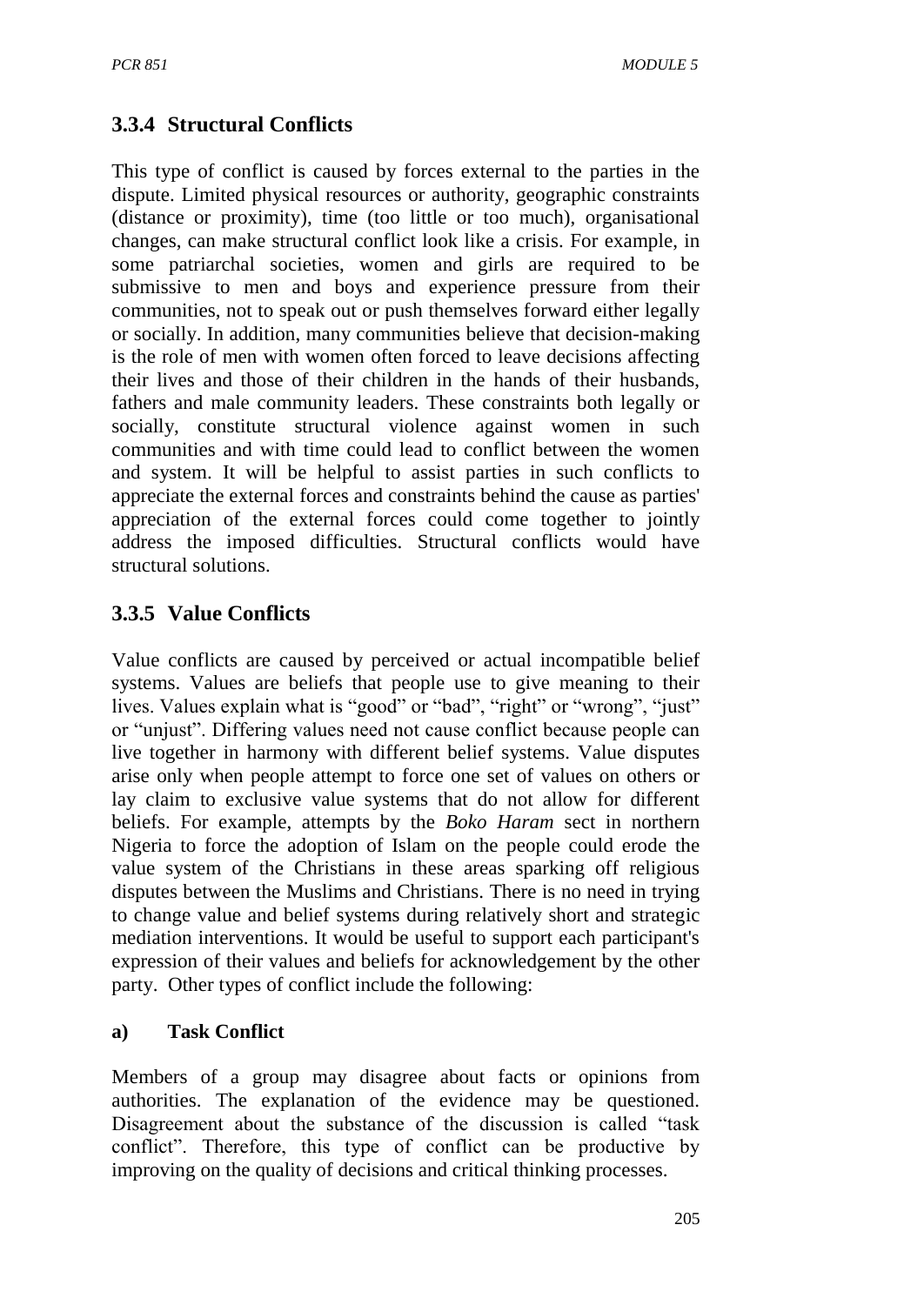#### **b) Interpersonal Conflict**

The term interpersonal conflict refers to the disagreement most people call a "personality clash" which may take the form of antagonistic remarks that relate to the personal characteristics of a group member or disregard any organisational goals to provoke a particular group member. This type of conflict is expressed through more subtle nonverbal behaviours which include icy stares, or an avoidance of eye contact. Interpersonal conflict may be inevitable and must be managed for optimal group maintenance.

#### **c) Procedural Conflict**

Procedural conflict which may be productive exists when group members disagree about the procedures to be followed in achieving the group's goal. New procedures may be formulated and a new agenda recommended. Even the group may be modified.

#### **d) Institutional Conflict**

This type of conflict refers to the disharmony that takes place within and between the sub-systems in the course of governance, within and among the levels and arms of government. This is influenced by the nonavailability of, and/or non-adherence to institutional channels clearly selected as the proper forum for the articulation and reconciliation of competing demands.

#### **e) Communal Conflict**

Communal conflicts in Nigeria, are common as it usually emerges in the form of demands, which may be horizontal (one group or community on another), or vertical (one group or community on the state), or both. When these demands are not swiftly and convincingly addressed, they lead to open confrontation.

## **3.4 Effects of Conflict**

Conflict is usually assumed to have negative effect but not all conflicts are destructive. Hence, conflict can be beneficial, even though it may be harmful to individuals or groups. In other words, some types of conflicts are not beneficial, while some could be productive and have positive effects on individuals and groups.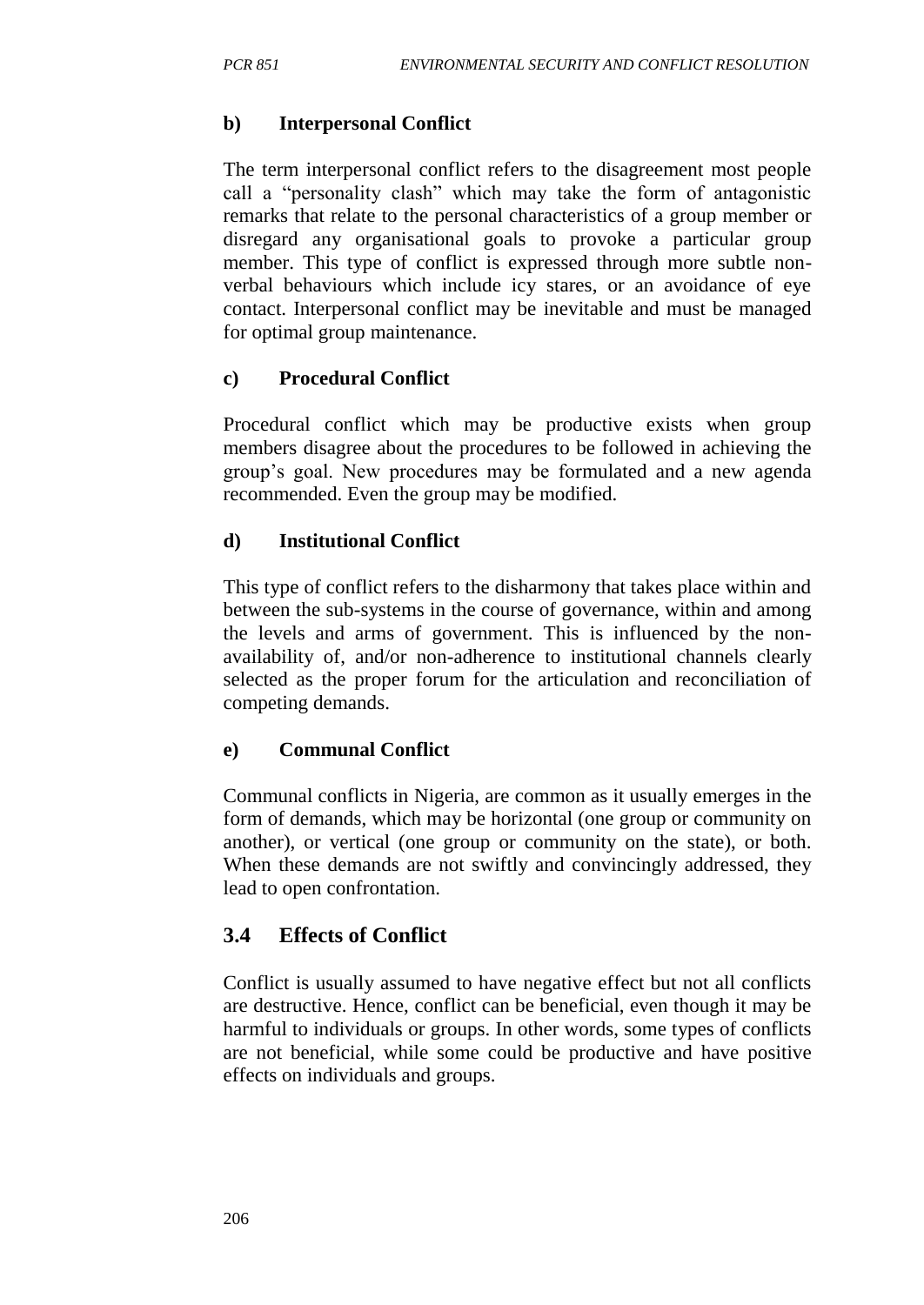# **3.4.1 Positive Effects of Conflict**

Conflict may define, maintain, and strengthen group boundaries, contributing to the group's uniqueness and increasing group's solidarity. Conflict which could promote the formation of groups can also destroy groups, terms of realignment resulting from shifts in the distribution of power and in the extermination of a futile party to conflict. Conflict can improve the quality of decisions as expression or conflicting news generates need for additional information that is imperative to the decision-making process. Such conflicts tend to make possible the readjustments of norms and power relations within groups in accordance with the felt needs of its individual members or subgroups.

Past conflicts could also have either positive or negative effects on present and future conflicts. Conflict may create bonds between individuals or groups as they unite to fight a common cause. For example, in a debate session, two groups can agree to disagree on an issue, or vice versa. Conflict can also improve the quality of decisions; stimulate involvement in the discussion, and build group cohesion.

Other positive effects of conflict include the following:

- 1) Conflict may help define and sharpen community issues to improve decisions.
- 2) Conflict may help gain recognition for a group.
- 3) Conflict may increase unity, cohesion, and solidarity within a group.
- 4) Conflict may strengthen group boundaries.
- 5) Conflict may help in the formation of a new group.
- 6) Conflict could result in the restructuring of a group.
- 7) Conflict could lead to alliances with other groups.

## **3.4.2 Negative Effects of Conflicts**

Conflict is potentially destructive because it is usually characterised by violence. Destructive conflicts threaten rather than consolidate governance process and are also a threat to security and national development. Their effects are usually disastrous. Nigeria had witnessed and is still witnessing cases of destructive conflict, leading to destruction of lives and property. The losses are irredeemable. For example, the menace of *Boko Haram* and the Jos crisis. Conflict also increases bitterness, alienation and divisiveness within or among groups and may have long lasting effects on future cooperation among individuals and groups holding opposite views. Conflict impacts negatively on the social, economic and political sectors of both the people and the society.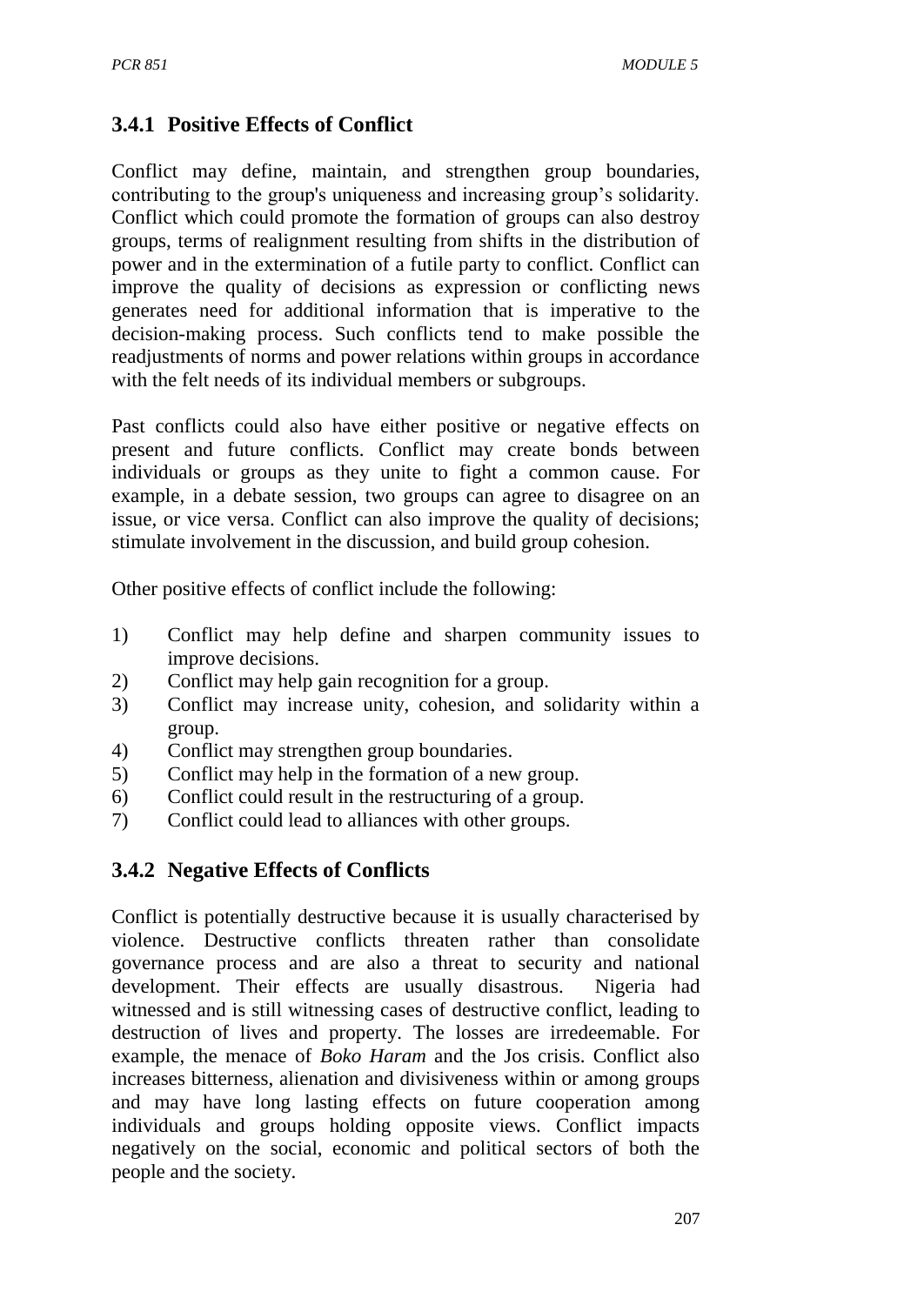The negative social effects of conflict according to Abolurin (2010:60) include the following:

- 1) Physical maltreatments which involves the following:
	- (a) Maiming
	- (b) Injuries
	- (c) Air pollution
	- (d) Land mines
	- (e) Desecration of land
	- (f) Kidnapping.
- 2) Sexual harassment in form of rape can result to:
	- (a) Unwanted pregnancies
	- (b) Deformation
	- (c) Separation by husbands, children and relations
	- (d) Stockholm syndrome
	- (e) Torture
	- (f) Death
	- (g) Psychological Torture which can lead to post-traumatic stress disorder (PTSD).
	- (h) Education: Access to good education is denied, as this sector suffers a great deal during conflicts.
	- (i) Health Services: Facilities are destroyed, medical attention is inaccessible, and medications are diverted, looted and destroyed. Thus, victims end up losing their lives or contacting diseases.

The negative economic effects of conflict are:

- (a) Food insecurity
- (b) Nutritional problems
- (c) Restriction of access to humanitarian aids
- (d) Loss of revenue from agricultural sector, energy sector, tourism
- (e) Abandoned investment and places of work leading to loss of revenue
- (f) Decrease in population
- (g) Scarcity in the availability of goods and services
- (h) High level of poverty
- (i) Resource competition
- (j) Unequal development, etc.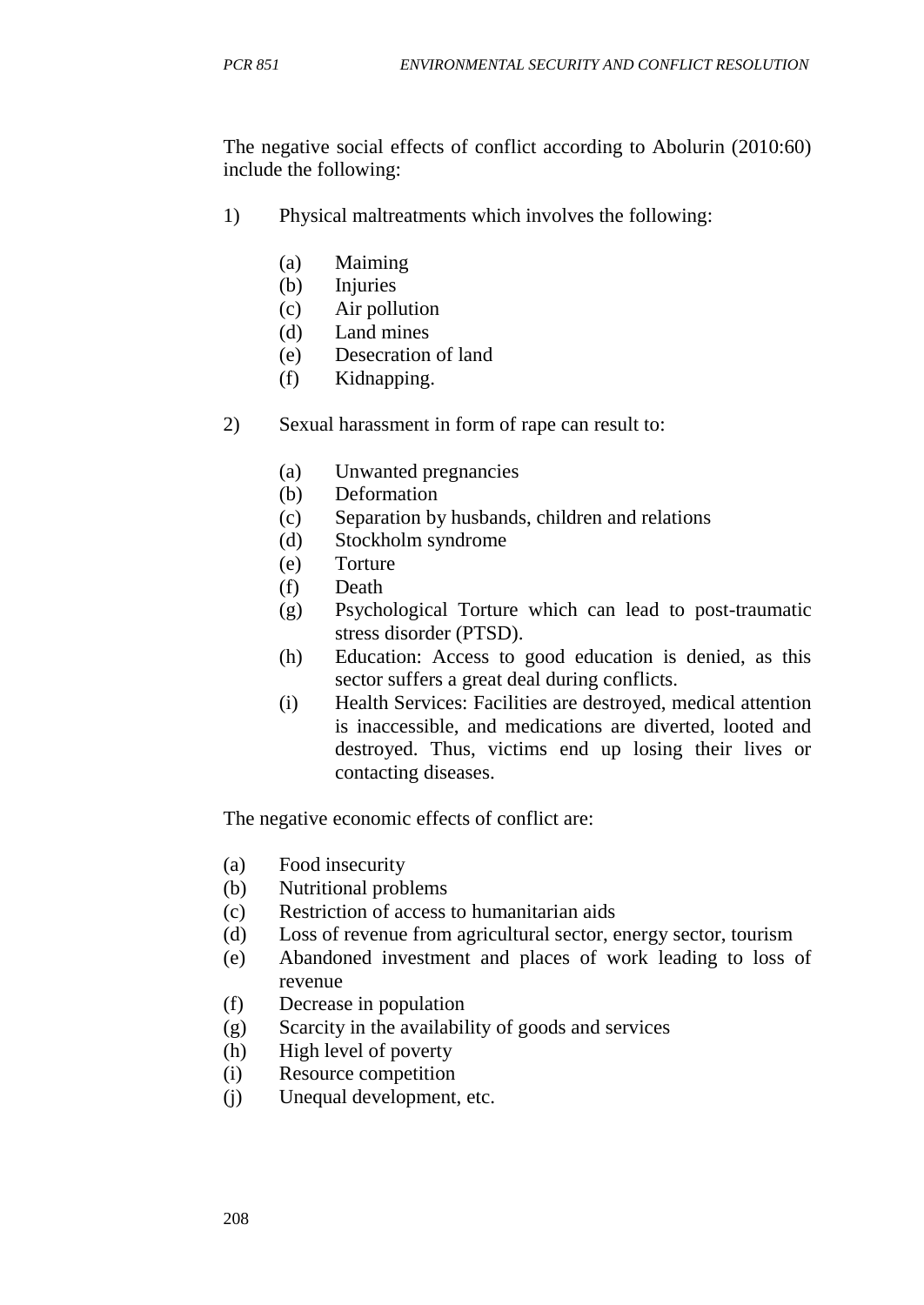The negative political effects of conflict include:

- (a) Revisiting territorial disputes
- (b) Population displacement/movement resulting to internally displaced persons (IDPs) and refugees
- (c) Competition for power
- (d) Competition for resources
- (e) Creation of multiple factions
- (f) Hard power high-handedness
- (g) Weakening of political/traditional structure of authority
- (h) Proliferation of arms.

Conflicts can also disrupt normal channels of cooperation among various segments of the community. Conflict within a group can allow dissatisfied members to voice their complaints. And the group may restructure itself to deal with internal dissension and dissatisfaction. However, conflict within a group often leads to internal tension and disruption resulting to the diversion of members' attention from the goals of the group to focus on the conflict.

## **SELF-ASSESSMENT EXERCISE**

Conceptually, conflicts could be categorised into different types. Discuss.

# **4.0 CONCLUSION**

Most definitions of conflict embody the element of struggle, strife, or collision thereby distinguishing it from competition. Some definitions further suggest that conflict entails the struggle for mutually exclusive rewards or the use of incompatible means to a goal. Conflict is an everpresent process in human relations which are rarely resolved easily. The potential for conflict exists whenever and wherever people have contact because as people are organised into groups to seek a common goal, the probability of conflict arising greatly increases. All conflicts are not the same as it has negative implications for many people. For a conflict to exist, the people or groups who are involved must perceive the situation as a conflict. If no one is aware of a conflict, it is generally agreed that no conflict exists. Therefore, whether a conflict exists or not is a perception issue. The effects of conflict are many, varied and unpredictable, depending on the dimension it takes. In as much as it can be harmful to individuals and groups, the result at times can be positive. Individual or group members should try as much as possible not to allow conflict to erupt to violence. It is important to have a positive approach to conflict because this ensures that conflict is managed in a constructive way, as conflict itself is inevitable. There is need for dialogue, change,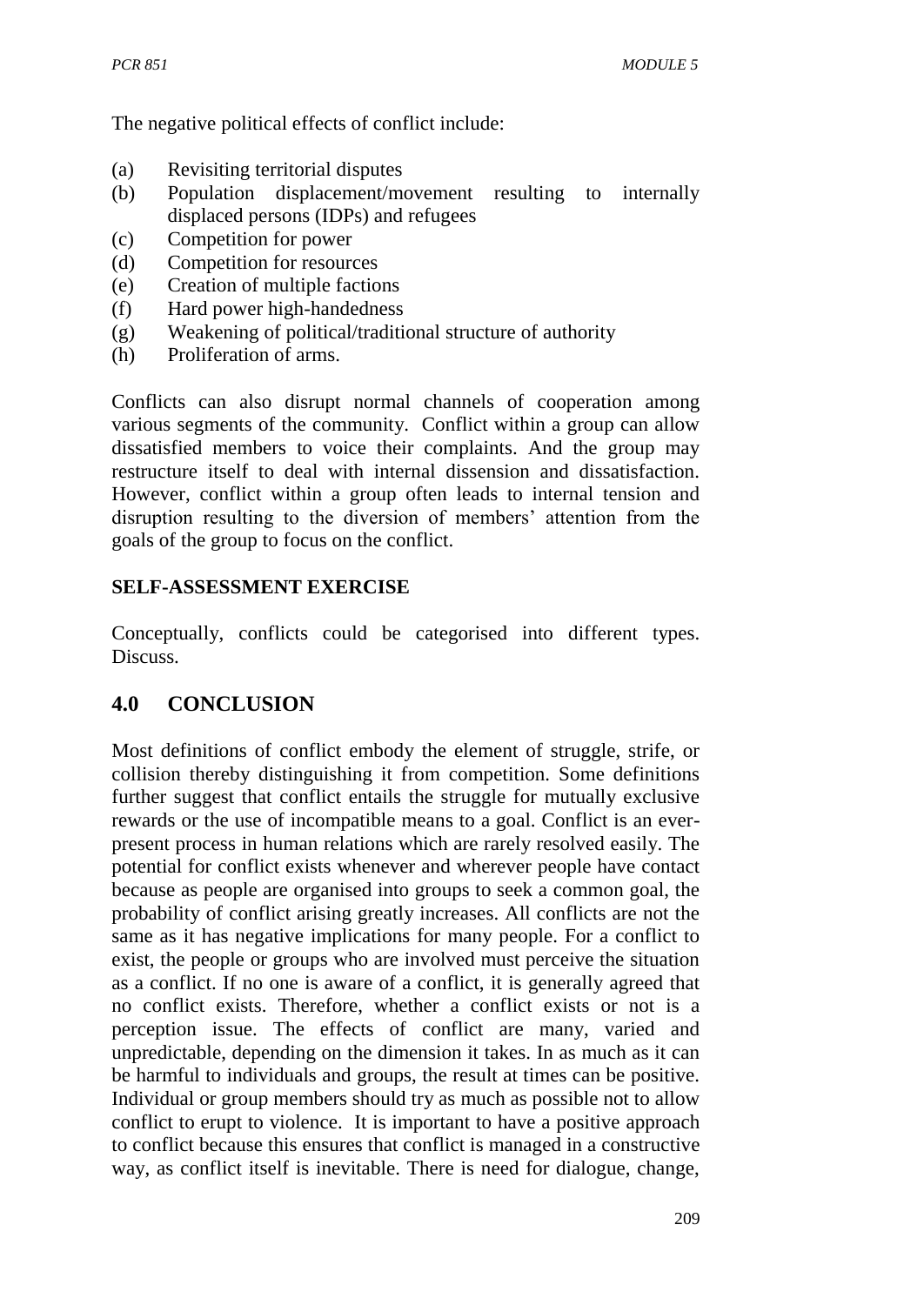development, friendship, improved communication among others, between and among group members.

## **5.0 SUMMARY**

In this unit, we have discussed the conceptualisation of conflict and environmental conflict. We also examined the various types of conflicts and their effects. Since most times the effects of conflicts are negative, there is no appropriate technique to resolve the conflict and if unresolvable, be able to manage the conflict to decrease the odds of unproductive escalation.

## **6.0 TUTOR-MARKED ASSIGNMENT**

What do you understand by conflicts? Explain the various types of conflicts you know.

## **7.0 REFERENCES/FURTHER READING**

- Abolurin, A. (2010). *Democratisation and Conflict Management in Nigeria*. Ibadan: John Archers Publishers.
- Bookchin, M. (1992). *The Ecology of Freedom* (Revised Version). Montreal: Blackrose.
- Bush, R. (1997). "Africa's Environmental Crisis: Challenging the Orthodoxies." *Review of African Political Economy,* no. 74.
- Gurr, T. (1974). *Why Men Rebel,* Princeton, New Jersey: Princeton University Press.
- Homer-Dixon, T. (1996). "Environmental Scarcity, Mass Violence and the Limits to Ingenuity." *Current History,* Vol. 95, no. 604.
- Klare, M. (1996). "Redefining Security: the New Global Schisms." *Current History,* Vol. 95, no. 604.
- Obi, C. (1997). "Resources, Population and Conflict: Two African Case Studies." Lead Paper to CODESRIA Governance Institute Laureates. Dakar, CODESRIA.
- Redcliff. M. (1989). *Sustaining Development: Exploring the Contradictions.* London and New York: Routledge.
- Saurin, J. (1996). "International Relations, Social Ecology and the Globalisation of Environmental Change." In: Vogler, J. & Imber,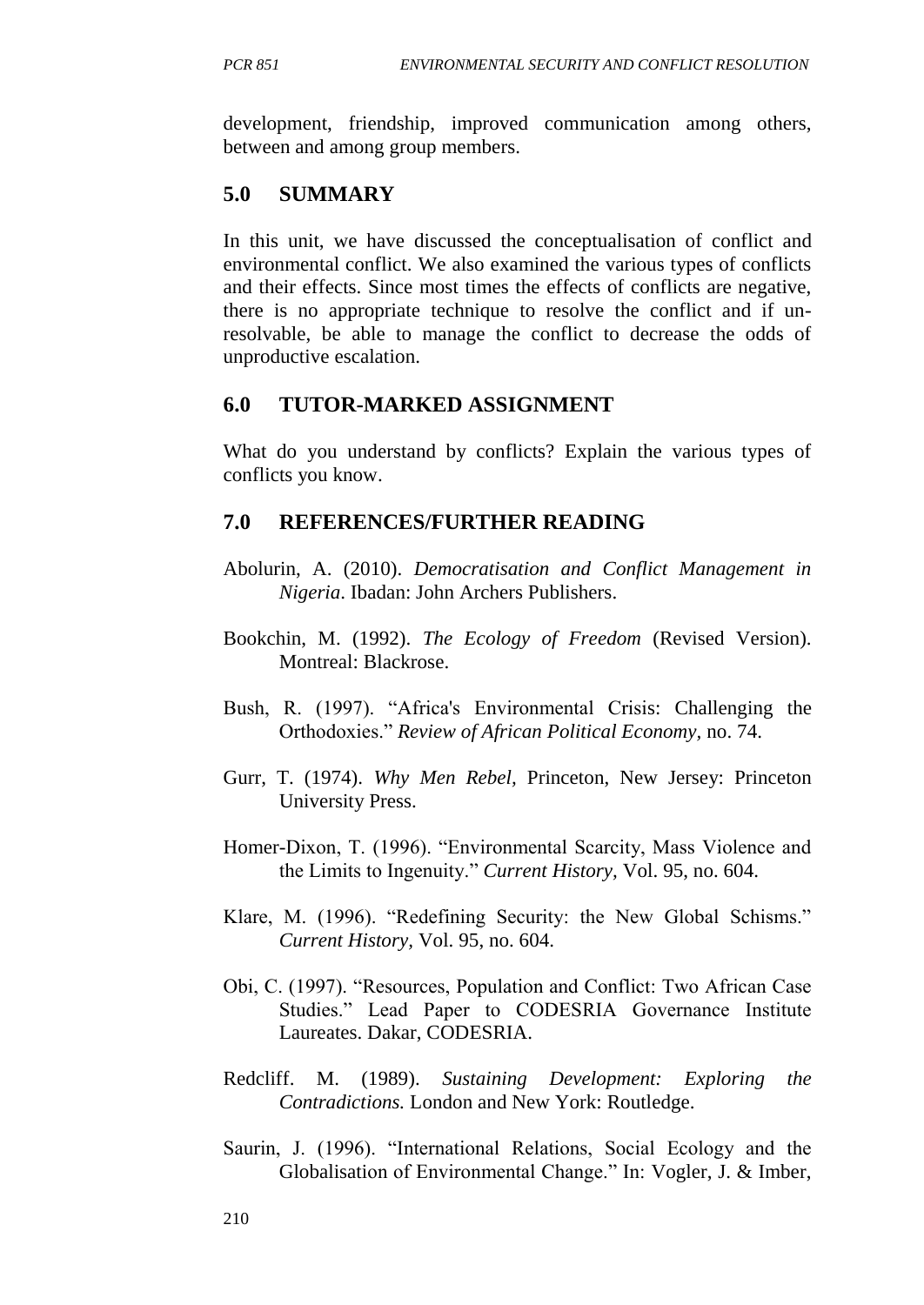M. (Eds). *The Environment and International Relations.* London: Routledge.

Stedman, S. (1993). "Conflict and Conflict Resolution in Africa: A Conceptual Framework." In: William Zartman and Francis Deng (Eds). *Conflict Resolution in Africa.* Washington DC: The Brookings Institution.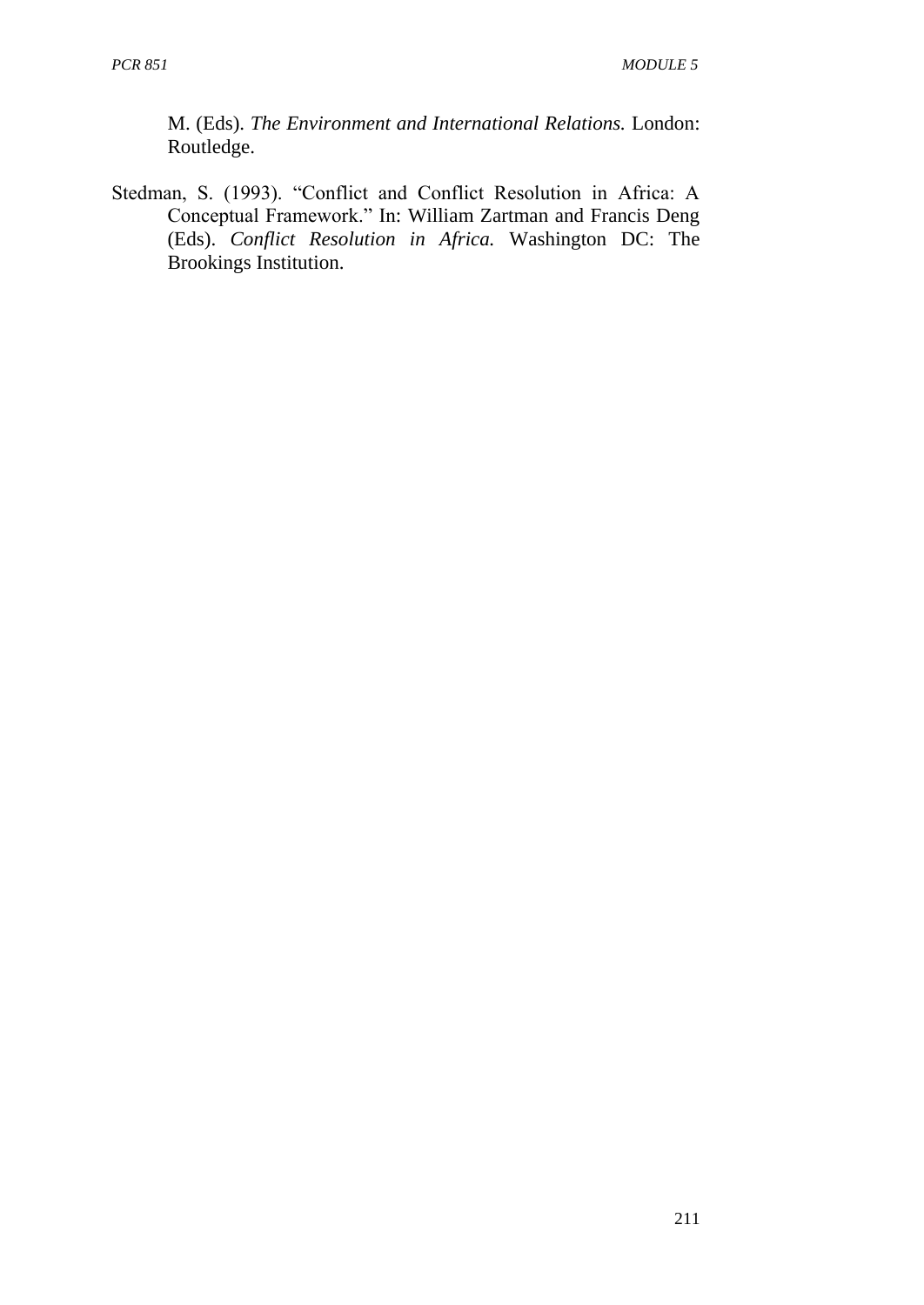# **UNIT 2 THEORIES OF CONFLICT**

#### **CONTENTS**

- 1.0 Introduction
- 2.0 Objectives
- 3.0 Main Content
	- 3.1 Theories of Conflict
- 4.0 Conclusion
- 5.0 Summary
- 6.0 Tutor-Marked Assignment
- 7.0 References/Further Reading

# **1.0 INTRODUCTION**

A theory is an idea or belief about something arrived at through assumption and in some cases a set of facts, propositions or principles analysed in their relation to one another and used, especially in science, to explain phenomena (Ademola, 2011:35). A theory is more than a collection of facts. But not all statements that go beyond facts are theories. For a theory to have value, it must explain or suggest ways of explaining why a subject matter has certain characteristics, that is, it must have an explanatory, predictive, and problem-solving value and not just an intellectual exercise that simply seeks to provide new sets of categories or paradigms. The main objective of any theory is to explain something which has occurred with a view to dealing with problems which arose or may arise as a result. There are various theories which have attempted to provide the frameworks for understanding the causes of conflict, the conditions under which conflicts occur and the conditions for their resolution.

# **2.0 OBJECTIVES**

At the end of this unit, you should be able to:

- explain some of the theories of conflict developed by conflict scholars
- suggest ideas that will help in the understanding of conflict
- Try to make sense of the phenomena from the variety of approaches of enquiry in this field
- explain conflict as it occurred with a view to dealing with the problem which arises from it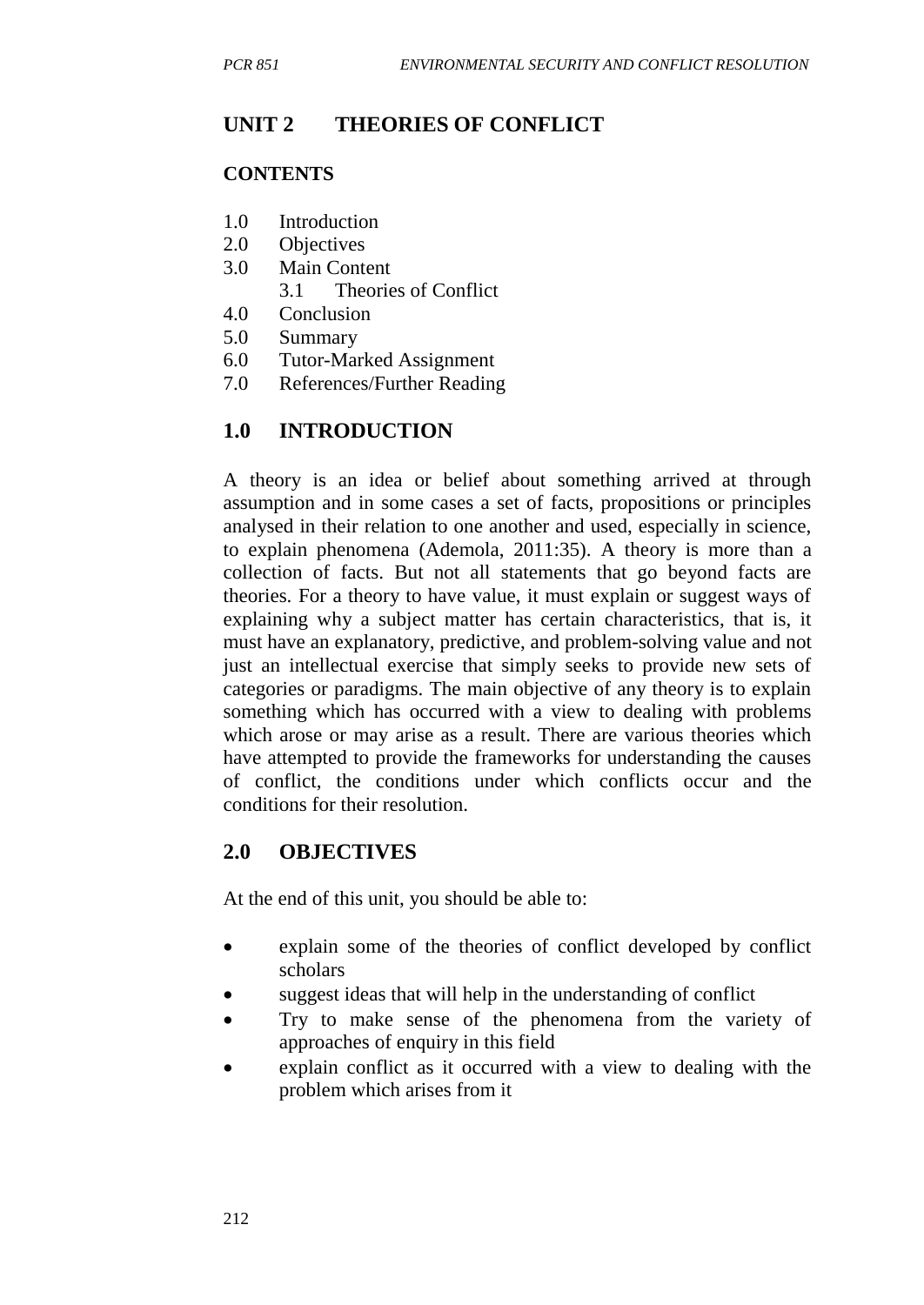# **3.0 MAIN CONTENT**

# **3.1 Theories of Conflict**

Theories of conflict include the following;

#### **a) Structural Conflict Theory**

This theory which is similar to transformative theory in addressing the reactions of individuals, groups, cultures, institutions and societies to change has two main sub-orientations. The first is the radical structural theory represented by the Marxist dialectical school and the second is the liberal structuralism represented by Ross (1993), Scarborough (1998) and the famous work of Johan Galtung (1990) on structural violence. The structural conflict theory argues that conflict is built into the ways societies are structured and organised by looking at social problems like political and economic exclusion, injustice, poverty, disease, exploitation, inequity as sources of conflict. Structuralists maintain that conflicts occur because of the exploitative and unjust nature of human societies, domination of one class by another, etc. Radicals such as Friedrich Engels, Karl Marx, Joseph Lenin and Mao Tse Tung blamed capitalism for being an exploitative system based on its relations of production and division of society into the proletariat and the bourgeoisie. The exploitation of the proletariat and the lower classes under capitalism creates conflict. To the Marxists, the capitalist conflict will be resolved through revolution where the bourgeoisie will be overthrown in a socialist revolution led by workers, bringing about the establishment of a socialist order led by the working people. Also, there will emerge "capital internationalism" where workers all over the world will unite and not limited by state boundaries since the state itself is an artificial creation of the bourgeoisie to dominate others. Johan Galtung, a liberal structuralist propounded the theory of negative peace and positive peace to buttress how structural conflicts can occur in the society. The liberal structuralists propose the elimination of structural defeats with policy reforms.

Structural theory emphasise on how the competing interests of groups tie conflict directly into the social, economic and political organisation of the society as well as the nature and strength of social networks within and between community groups. While structural theory presents a large number of common factors (such as economic and social factors) that make the emergence and escalation of internal conflicts possible, the political and institutional factors (such as the structure of the state, discriminatory political institutions, intergroup politics and elite cohesion or fragmentation); security factors (like national security dilemma, regional military environment, refugee regimes, cross-border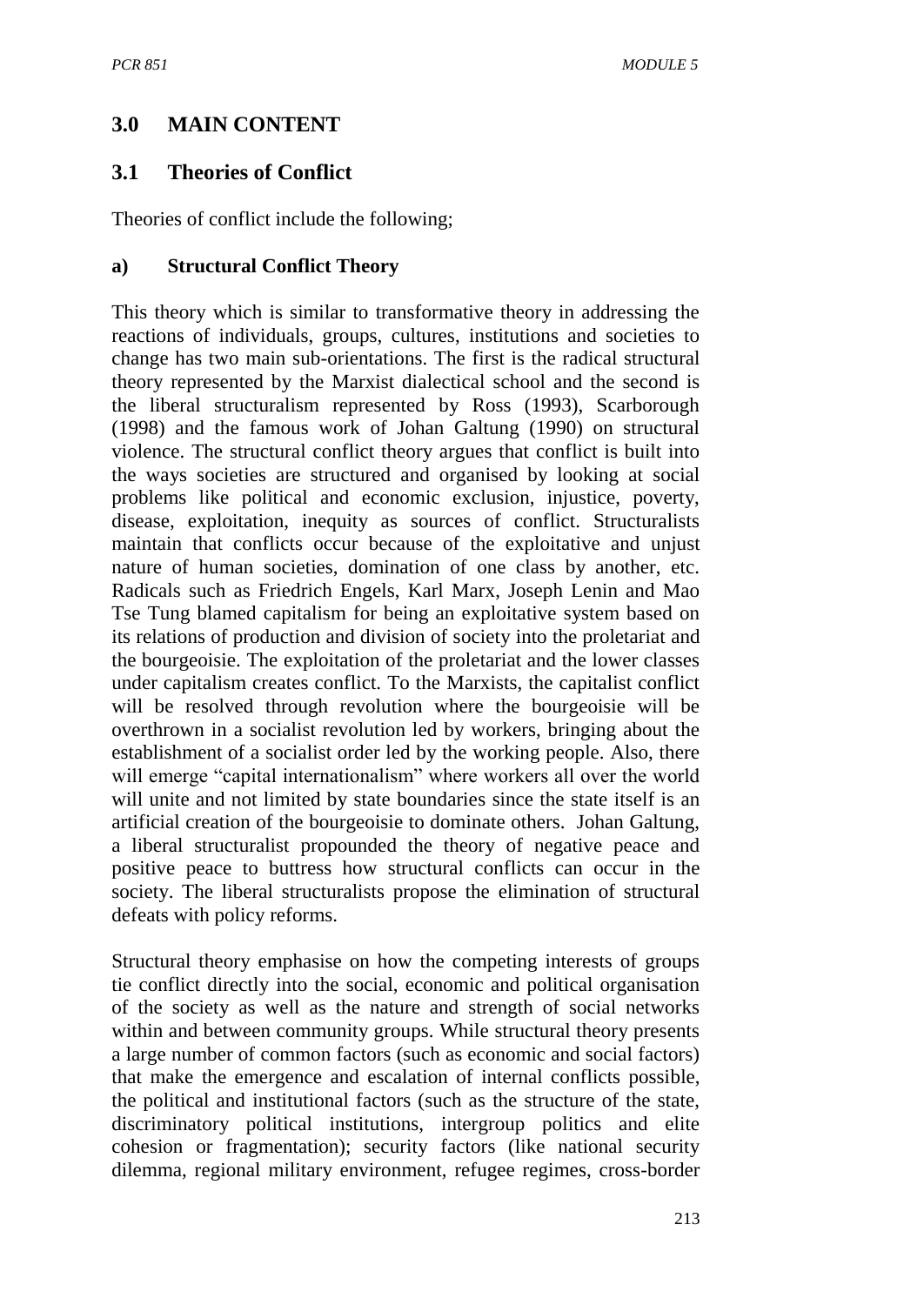criminality and civil-military relations); as well as the ethnic facts (such as demography and physical geography) are also critical. In most cases, the problem of overpopulation, economic underdevelopment, unintegrated social and political institutions and demographic factors put pressure on human settlement and available resources are the main factors responsible for the emergence of internal conflicts.

#### **b) Realist Theory**

This theory highlights inherency and argues that the root cause of conflict is as a result of flaw in human nature which is seen to be selfish and engaging in the pursuit of personalised self-interest defined as power. The realist theory originates from classical political theory as both argue that the starting point of a conflict is the individual level. It has three component parts: the **Descriptive Realism** which sees the world as an arena of conflict; **Explanatory Realism** which shows that there are genetic defects which push humans into behaving negatively and that wars become inevitable because there is no mechanism to stop them from occurring and **Prescriptive Realism** which builds on both the descriptive and explanatory realisms to believe that decision makers (individual, groups or nation) have a moral justification to defend their basic interests and ensure self-preservation using any means necessary. Morgenthau (1973:4) argues that realism is a departure from idealism, because idealism believes that human nature is malleable and good. He argued that the imperfection in the world (namely conflict) has its roots in the forces that are inherent in human nature; that human nature is selfish, individualistic and naturally conflictive; that such interest will come into conflict with those of others leading to the inevitability of conflict. Thus, actors should be prepared to deal with the outcome and consequences of conflict since it is inevitable. Realism however, has impacted on conflict at the international level immensely.

## **c) Biological Theory**

This theory gave rise to the innate theory of conflict which contends that conflict is innate in all social interactions and among all animals including human beings. It believes that humans are animals (though higher species of animals) and would fight naturally over things that they value. Theologians and the religious people also believe in the innate theory because they see the inner flaw in humankind by way of sin that brings forth bitterness, violence and conflict. Hence, conflict is inherent in man that can be explained from man's inner properties and attributes, and hormonal composition. It is this aggressive instinct in man that will be provoked when he is threatened and challenged. They also believe that the whole purpose of religion is to regulate this sinful nature in the relationship between men and men and between men and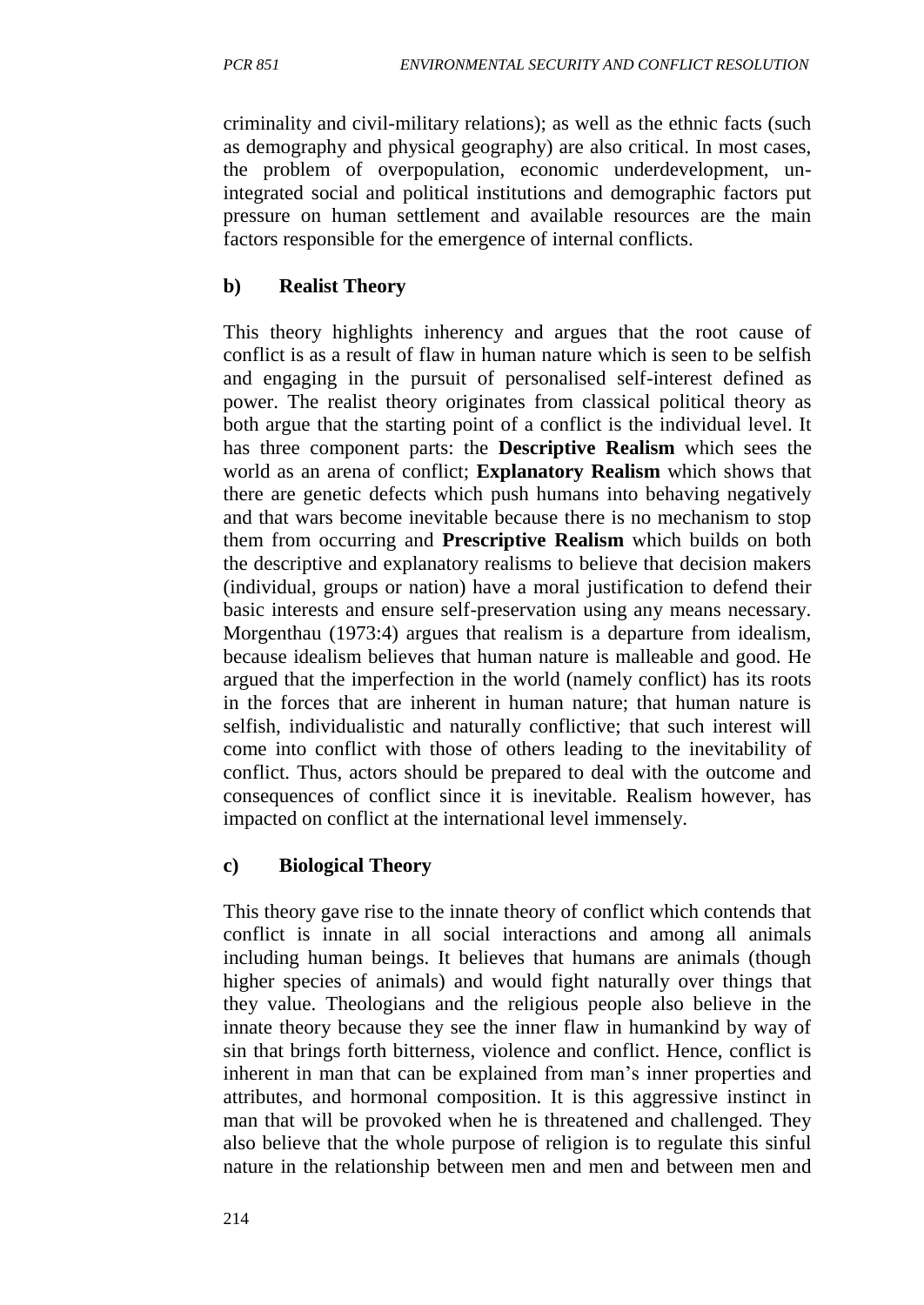God. Sigmund Freud in trying to understand the high level of aggression and destruction that happened during World War I, described the destructive tendencies in human beings as a product of a dialectical struggle between the instinct associated with life and survival (Eros) and those associated with death (Thanatos). He argues that both instincts are always seeking for release and the one that wins the contest of domination is therefore, released. He concludes that war and conflict is a necessary periodic release that helps men preserve themselves by diverting their destructive tendencies to others. This informs the argument that failure to express anger results in heart disease, stress and high blood pressure. Hence, many theories of conflicts resort to human nature to explain the occurrence of conflict.

#### **d) Frustration-Aggression Theory**

Frustration-Aggression theory was initially developed by John Dollard and his research associates in 1939. It appears to be the most common explanation for violent behaviour arising from the inability to fulfill needs. In explaining aggression, the arguments point to the difference between what people feel they want or deserve, to what they actually get i.e. "the want-get-ratio" (Feierabends, *et al* 1969:256) and the difference between "expected need satisfaction" and "actual need satisfaction" (Davis, 1962). This implies that where expectation does not meet attainment, the tendency is for people to confront those they hold responsible for frustrating their ambitions. This is corroborated by Ted Robert Gurr's (1970:24) relative deprivation thesis, whose central argument is that "the greater the discrepancy however marginal, between what is sought and what seems attainable; the greater will be the chances of anger and violence to result. Central to the frustrationaggression theory is that aggression is not just undertaken as a natural reaction or instinct as realists and biological theorists assume, but that it is the outcome of frustration and that in a situation where the legitimate desires of an individual is denied either directly or by the indirect consequence of the way the society is structured, the feeling of disappointment may lead such a person to express his anger through violence that will be directed at those he holds responsible or people who are directly or indirectly related to them. When the populace is feeling frustrated because they are getting less than they deserve, it is advisable that the leaders should find out what the expectation of the individual or group are and negotiate with them. But those in position of authority feel that giving in to public demands or going into negotiation is a sign of weakness. It is usually not true but rather it will make the people believe that something is being done about the issue. The Niger Delta area is an example of how frustration can lead to aggression. The people peacefully agitated for what they feel is a fair share of the oil wealth that is exploited from their land. When they waited and nothing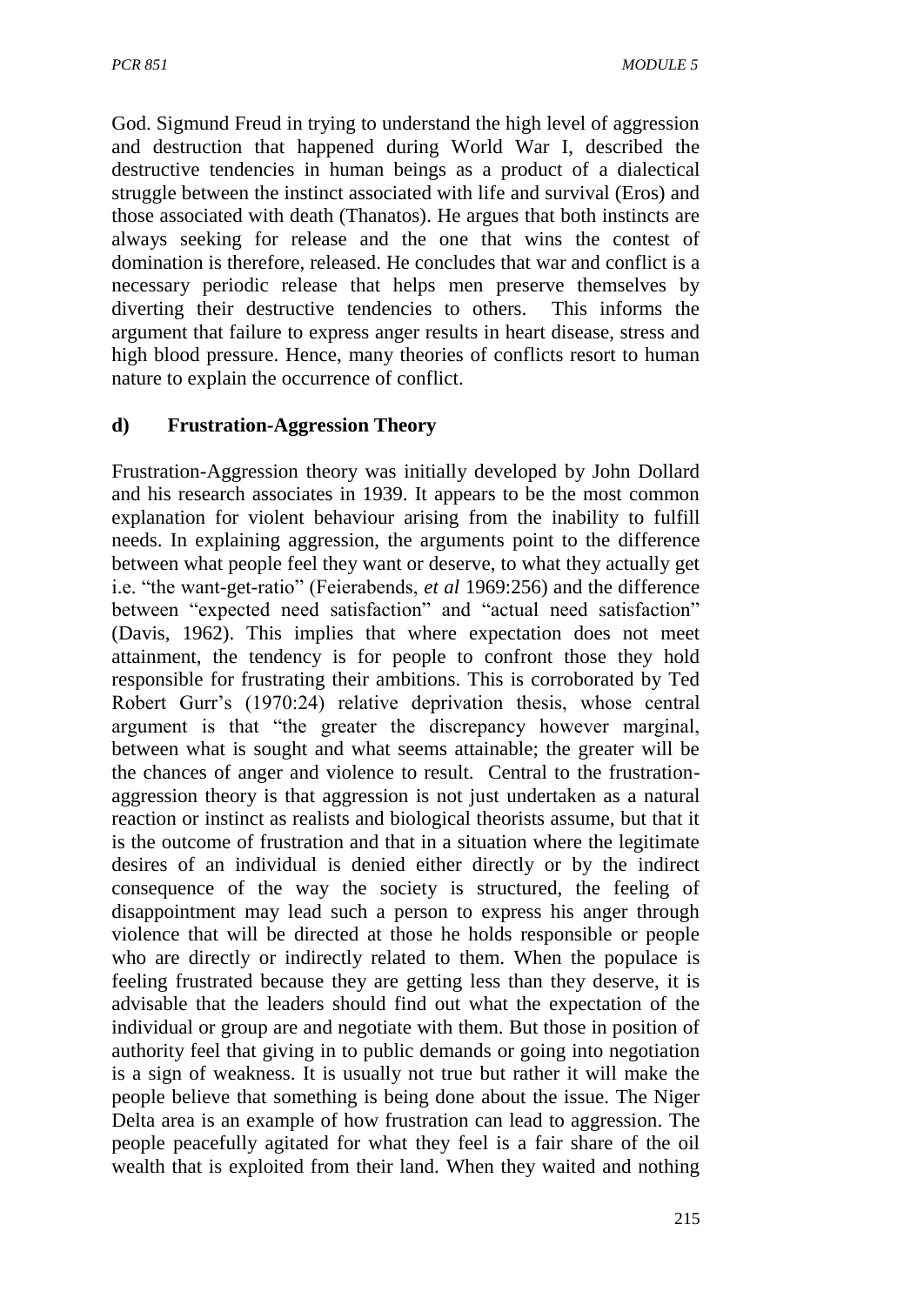was done, the youth took the law into their hands by vandalising oil pipelines, kidnapping oil workers for ransoms and creating problems generally for those they believe are responsible for their predicaments.

#### **e) Physiological Theory**

This theory shares the biological and hormonal origins of aggression and conflict in individual with the realists, theologians but further provided the condition under which this happens. The argument is that even though humans have the capability to be aggressive, this capability remains idle until stimulated by necessity or encouraged by success. The physiological sources of aggressive behaviour are a function of several factors including human nature and the environment. Humans are naturally capable of being aggressive but do not display violent behaviour as an instinct, so when violence occurs, there is the possibility that it is manipulated by a combination of factors within and outside the individual's control.

#### **f) Economic Theory**

Since people in conflict are assumed to be fighting over something that is material, economists try to provide an economic explanation for the existence and endurance of conflict. But the issue is whether conflict is as a result of greed (intention to corner something) or of grievance (anger arising from injustice). Collier (2003:4) noted that some conflict entrepreneurs benefit from chaos while majority of the population are affected by the negative impacts of conflict. Leaders of armed formations perpetrating violence, benefit from the chaos, as war the crisis stage of internal conflicts, has become a huge profit-making venture. Bredal and Malone (2000) argue that even though issues in conflict are as a result of ideological, racial or even religious differences, they represent a contest for control over economic assets, resources or systems. Therefore, economic theories' emphasis is on resources.

## **g) Psycho-Cultural Conflict Theory**

This theory highlights the role of culture in inducing conflict and contends that even though there are different forms of identities (the one that is based on people's ethnic origin and the culture that is learnt on the basis of that ethnic origin) is one of the most important ways of explaining violent conflict. Identity is therefore seen to be the reason for social conflicts that take long to resolve. This theory argues that conflicts that take long to resolve become possible when some groups are discriminated against or deprived of satisfaction of their basic (material) and psychological (non- material) needs on the basis of their identity and sees the recognition and protection of identity as the most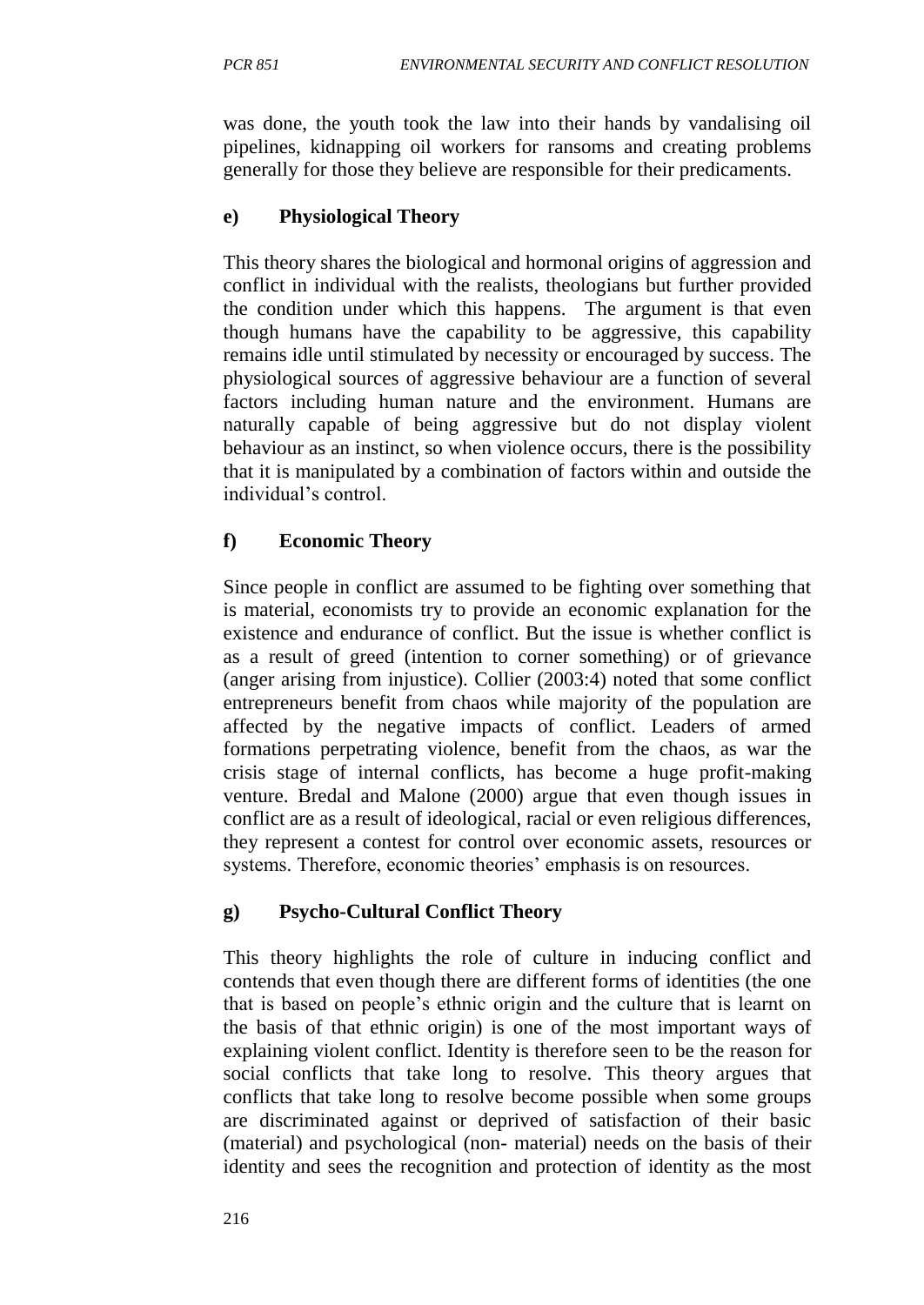important even though there are other important needs for physical security, food, belonging, political and economic empowerment, and self-esteem. Conflicts that are caused by crisis of identity are very dangerous and violent as events which threaten to remove the feelings of safety are tied to different forms of identity and lead to defensive reactions aimed at avoiding both physical and or physical exposures. The sense of security and safety that people need for normal development include the need for love and self-esteem among other non-material need. Therefore, when people feel threatened, the reaction is usually unpredictable.

## **h) Human Needs Theory**

The argument of this theory is similar to that of Frustration-Aggression and Relative Deprivation theories. It assumes that all humans have basic human needs (comprising of physical, psychological, social and spiritual needs) which they seek to fulfill and the denial and frustration of these needs by other groups or individual can affect them immediately or later leading to conflict (Rosati *et al*, 1990). Needs theorists like Maslow in his *Motivation and Personality* identified physiological needs, safety needs, belongingness and love, esteem and self-actualisation, while Burton lists response, stimulation, security, recognition, distributive justice, meaning, need to appear rational and develop rationality, need for sense of control and the need for role defense as some of the needs which when deprived could cause conflict. Burton also notes that human needs such as recognition, identity, security, autonomy and bonding among others are not easily given up and frustration from the political or social system to suppress them will either fail or cause more damage on the long run. To resolve a conflict situation caused by the denial of basic needs, or to prevent it from occurring, these needs have to be met.

#### **i) Systemic Theory**

This theory provides a socio-structural explanation for the emergence of violent conflicts arguing that the reason(s) for any social conflict lie in the social context within which it occurs. The systemic causes of conflict that lead to changes in peoples' material comfort include environmental degradation that reduces access to sources of livelihood, uncontrolled population growth especially in the urban centres, resource scarcity and its allocation through lopsided political process and competition, the negative effects of colonial and Cold War legacies, breakdown of cherished values and traditions that play crucial social control functions, widespread poverty in the midst of plenty, the domination and marginalisation of minority groups by those in the majority, and ethnicity. These sources of conflict are found in every aspect of life affecting large numbers of people. Since these factors bear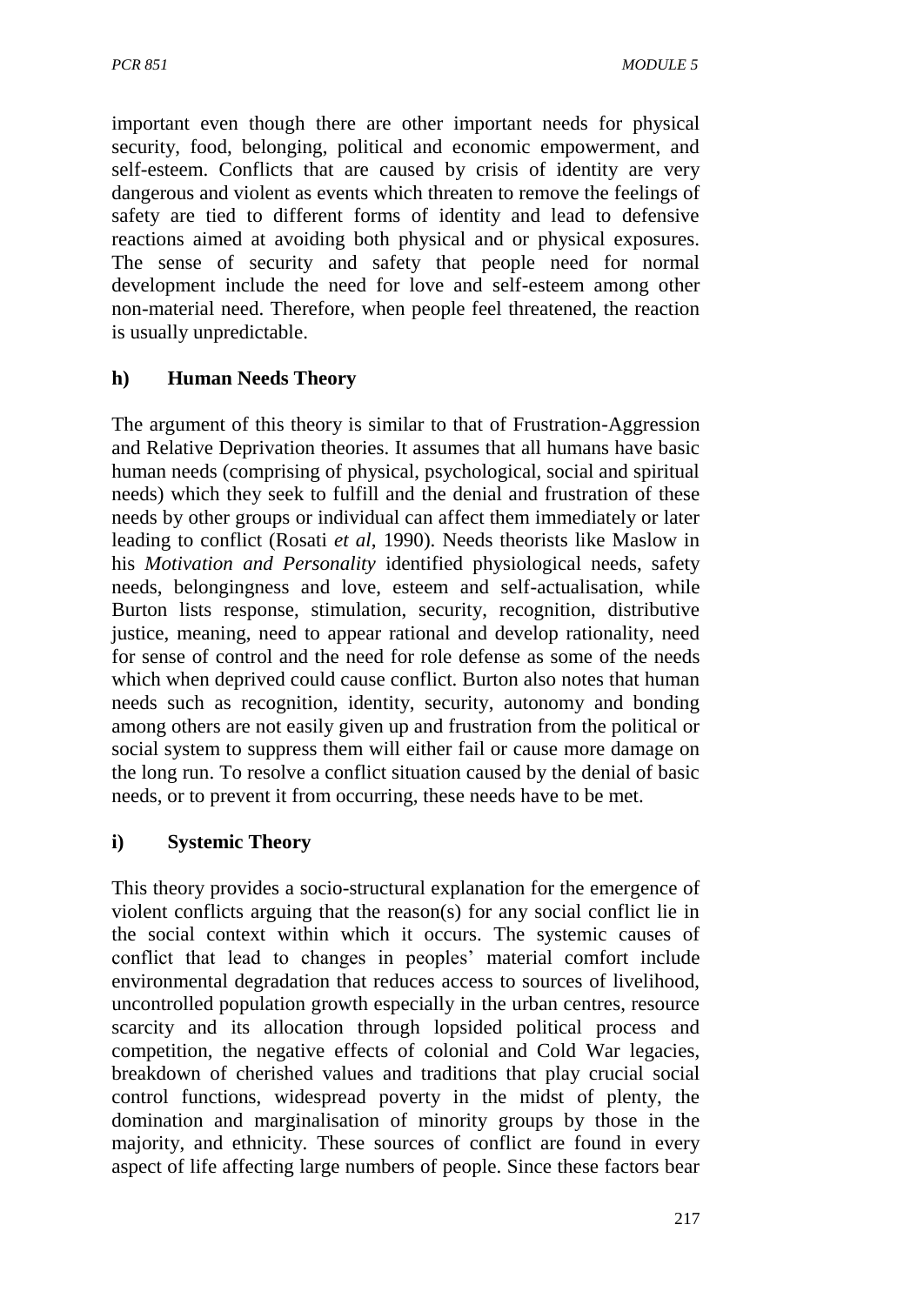directly on the less privileged, preventive strategies meant to support social and political stability, initiate people-friendly economic and political reforms, and state policies that genuinely seek to prevent or reduce conflicts between individuals and groups by seriously addressing the underlying issues, often yield positive results in the long as the people will see and feel the impacts of the actions as soon as they begin to yield fruit. This theory also explains the relationship between modernisation and political disorder arguing that the movements between different economic and political periods contain pull factors, tensions and crises that create condition of internal conflict and instability. In addressing the different challenges and crises of modernisation, most governments that do not have legitimate support from the people always resort to undemocratic means and force rather than legal processes in order to suppress the legitimate demands of the people.

#### **j) Relational Theory**

This theory provides explanations for violent conflict between groups by exploring the sociological, political, economic and historical relationships between such groups. Sociologically, the differences between cultural values are a problem to either individual or group identity formation processes. Thus, there is the tendency to see others as intruders that need to be prevented from encroaching on established cultural boundaries. From the political economic perspective, power is a major source of tension between different interest groups within a political system. Conflicts can also develop out of past history of conflict between groups. Examples of conflicts arisen from past history of conflict include groups like the Hausa/Fulani, Igbo and the Yoruba in Nigeria; the Hausa, Djerma, Fulani, Tuareg and Arabs in Niger and the Bambara, Malinke and Sarakole of Mali etc.

#### **SELF-ASSESSMENT EXERCISE**

To what degree could the Frustration-Aggression Theory be used as an explanation for the Niger Delta conflicts?

## **4.0 CONCLUSION**

These theories have their limitations but they still offer some useful perspective to the understanding of conflict. The explanations of the arguments by those who developed these theories are important because there are similarities among the various theories. For example, all the theorists recommend approaches that recognise the needs and interests of all the parties, the non-confrontational strategies and strategies that remove feelings of bitterness. Thus, each perspective only adds to the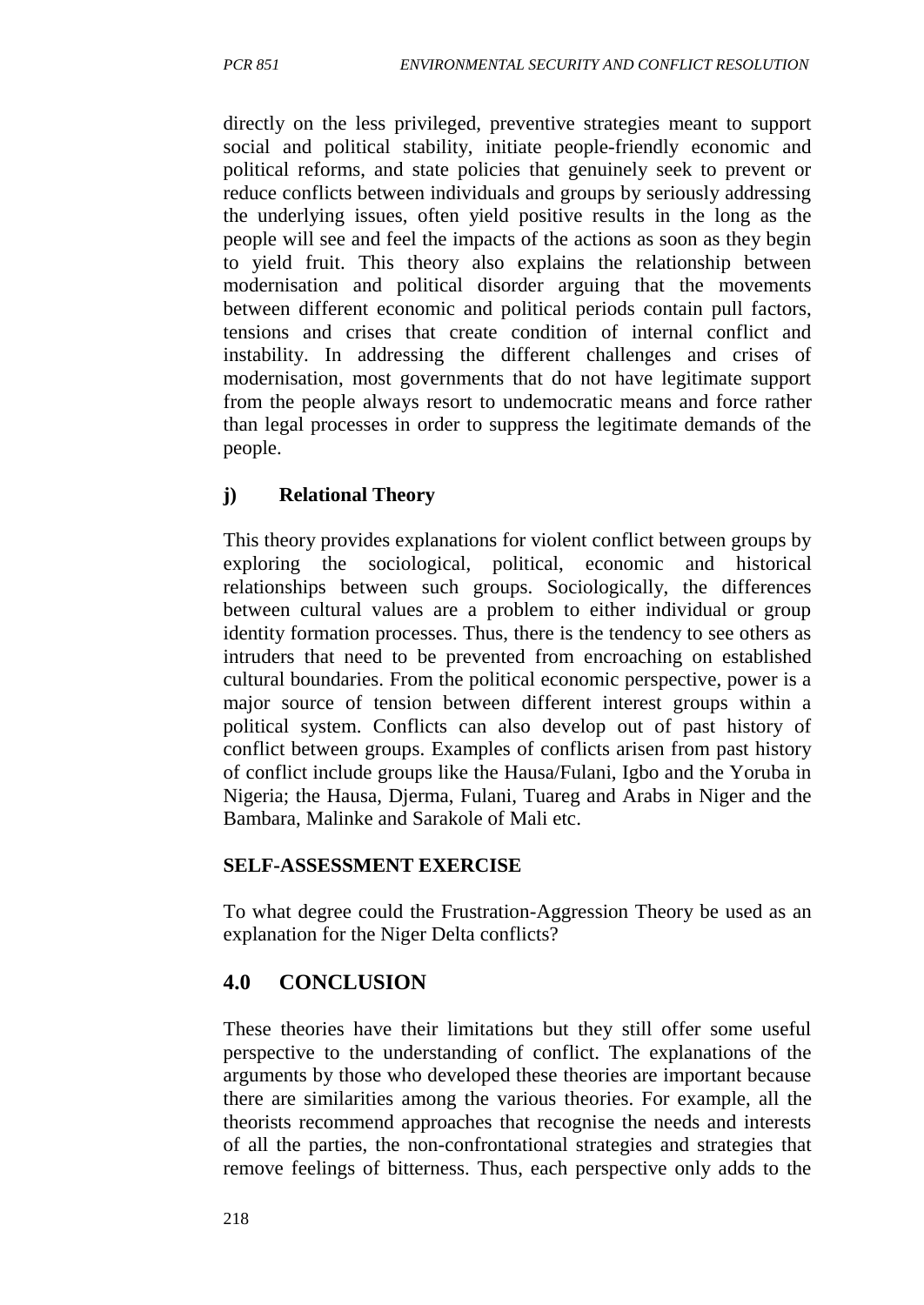pool of available knowledge on conflict resolution processes and one or two viewpoints can be used in analysing conflicts or in developing conflict resolution policies for political leaders.

### **5.0 SUMMARY**

In this unit, we discussed the various theories which can be used to explain something which has occurred with a view to dealing with problems which arises or may arise. The nature of theories has direct linkages with the nature of the problem that they create or sometimes make their development a necessity. Conflict theories tend to be typically classified under the broad category of analytical theories which are logical in their approach and seek to link relationships between variables.

## **6.0 TUTOR-MARKED ASSIGNMENT**

From your understanding of theories of conflict, discuss the three appropriate theories that best explain environmental conflict.

### **7.0 REFERENCES/FURTHER READING**

- Ademola, F. S. (2011). "Theories of Social Conflict." In Shedrack Gaya Best (Ed.), *Introduction to Peace and Conflict Studies in West Africa*, Ibadan: Spectrum Books Ltd:
- Collier, P. (2003). *Breaking the Conflict Trap: Civil War and Development Policy*. The World Bank, Washington.
- Davies, C. J. (1962). "Towards a Theory of Revolution." In *American Sociological Review*, xxvii February.
- Feierabends, I. K., Feierabends, R. & Nesvold, B. A. (1967). "Social Change and Political Violence: Cross National Patterns." In: Graham, H. T. & Gurr, T. R. (Eds). *The History of Violence in America,* New York: Routledge.
- Galtung, J. (1990). "Cultural Violence." *Journal of Peace Research,* Vol. 27, no.3.
- Gurr, T. R. (1970). *Why Men Rebel*. Princeton: Princeton University Press.
- Morgenthau, H. (1973). *Politics among Nations: The Struggle for Power and Peace*. (5th ed.). New York: Alfred A. Knopf.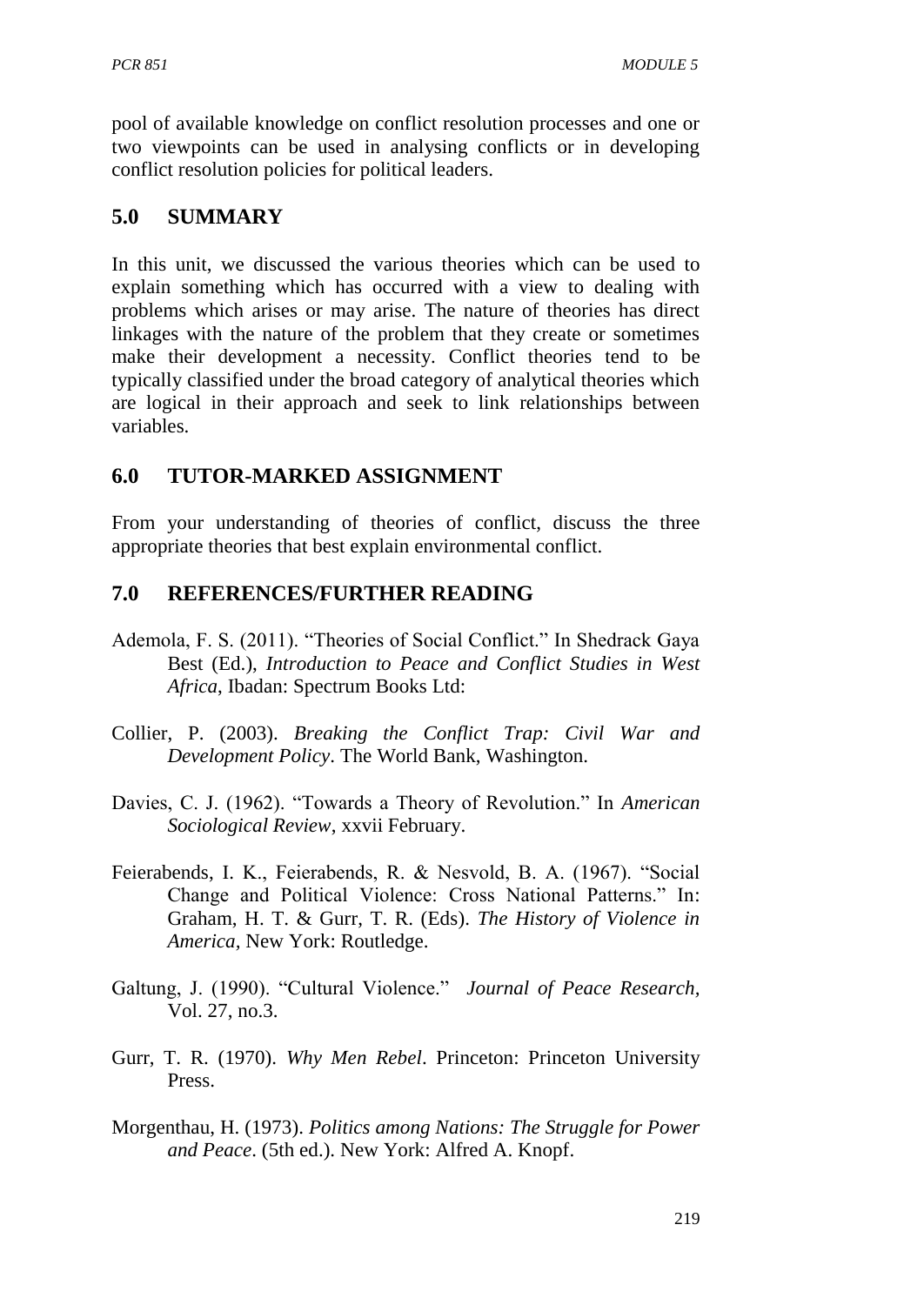- Rosati, J., Carroll, D. & Corte, R. (1990). "A Critical Assessment of the Power of Human Needs in World Society." In: Burton J. & Dukes, F. *Human Needs Theory*. London: Macmillan.
- Ross, M. (1993). *The Management of Conflict: Interpretations and Interest in Comparative. Perspective*. New Haven: Yale University Press.
- Scarborough, G. I. (1998). "An Expert System for Assessing Vulnerability to Instability." In: Davies, J. & Gurr, T. R. (Eds). *Preventive Measures: Building Risk Assessment and Crisis Early Warning Systems*. Lanham MD: Rowan and Littlefield.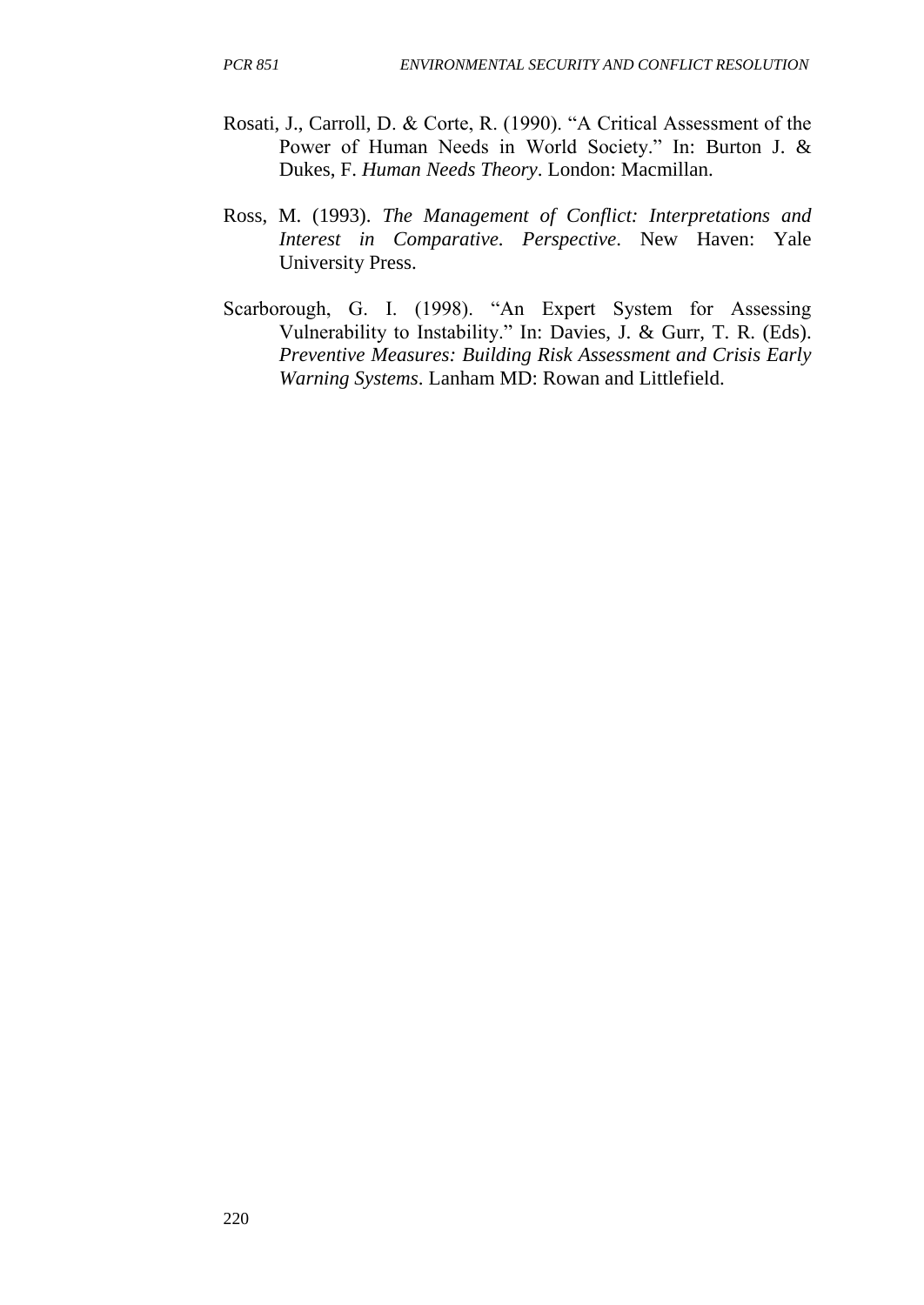# **UNIT 3 CONFLICT RESOLUTION TECHNIQUES**

#### **CONTENTS**

- 1.0 Introduction
- 2.0 Objectives
- 3.0 Main Content
	- 3.1 Conflict Resolution Techniques
		- 3.1.1 Direct Negotiation Techniques
		- 3.1.2 Third-Party Mediation Techniques
- 4.0 Conclusion
- 5.0 Summary
- 6.0 Tutor-Marked Assignment
- 7.0 References/Further Reading

## **1.0 INTRODUCTION**

Conflict represents a condition of disharmony in an interactional process. Conflict is the direct result of a clash of interests by the parties involved in an interactional process which arises usually as a result of the pursuit of incompatible ends or the use of incompatible means to pursue desired goals by the parties involved in an interactional process. For a conflict situation to exist, four conditions are necessary:

- 1) There must be sets of individuals exhibiting some level of organisation. For example, voluntary groups, religious groups, families, communities, nations or some other collections of individuals.
- 2) There must be some level of interaction among group members. Without contact and communication, there can be no conflict. The contact could be merely propaganda about other people, culture, or group hence, it may not be personal.
- 3) There must be different levels of positions to be occupied by group members - a hierarchy of relationships as all individuals cannot occupy the same positions at the same time.
- 4) There must be scarcity of needed or desired resources and a general satisfaction among members about how these resources are being distributed. When there is dissatisfaction, conflict can erupt. Hence, conflict is inevitable in the interactions between human beings, either individually or in groups as all human societies, communities, organisations and interpersonal relationship experience conflict at one time or another in the process of their regular interactions.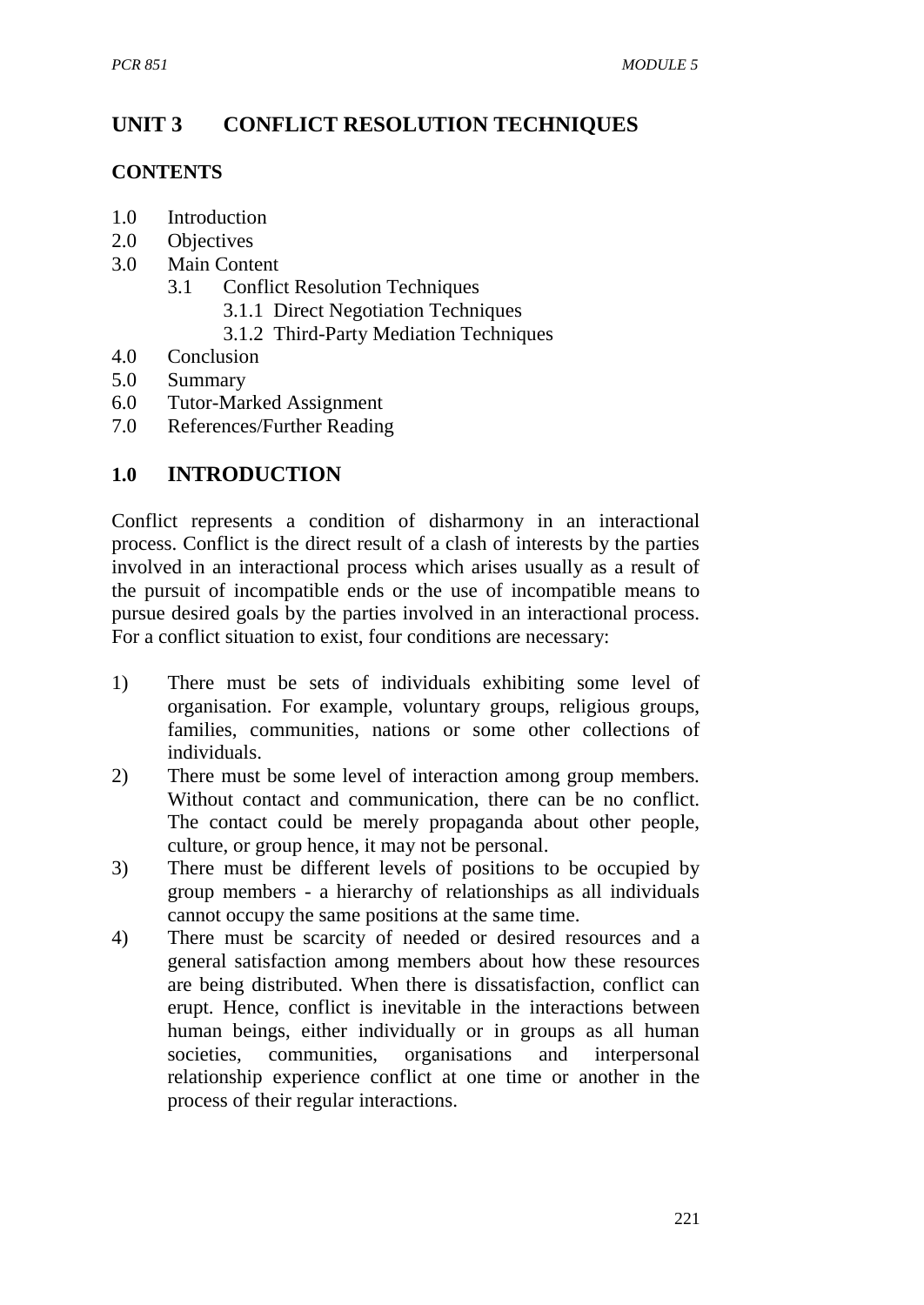# **2.0 OBJECTIVES**

At the end of this unit, you should be able to:

- define conflict resolution
- describe the conditions necessary for conflict situation to exist
- identify the stages of responses to conflict resolution
- explain the various conflict resolution techniques.

# **3.0 MAIN CONTENT**

# **3.1 Conflict Resolution Techniques**

Miller (2003:8) states that conflict resolution is seen as a variety of approaches aimed at terminating conflict through the constructive solving of problems different from management or transformation of conflict. It signifies a sense of finality where the parties to a conflict are mutually satisfied with the outcome of a settlement and the conflict is resolves in a true sense (Shedrack, 2010:94). It is a complicated exercise involving lengthy negotiations and patience to achieve lasting result. Breakthroughs in negotiations are not usually as dramatic as in the case of the deployment of a peace-keeping force to stop fighting. The slowness that has characterised most conflict resolution exercises has often led to the prolongation of most peace keeping missions. For instance, a number of the peace keeping missions embarked upon by the United Nations have gone on infinitely due to the failure to effectively resolve them. For example UNTSO in the Middle East and UNMOGIP in the Indo-Pakistani border. The general interest shown in conflict management has led to the development of a number of techniques for the resolution of conflict. Conflict resolution process begins with the direct negotiation or interaction between the parties involved in the conflict but a third party involvement becomes necessary when there is a deadlock in the negotiation between the parties or when the level of escalation has reached a stage of near collapse or complete collapse of effective communication between parties to the conflict. Third party intervention is however, necessary from the outset where the parties are traditionally non-communicable adversaries. The various conflict resolution techniques include:

# **3.1.1 Direct Negotiation Techniques**

Negotiation is defined as the process whereby parties involved in a conflict seek to settle or resolve their conflicts. Negotiation takes place between at least two parties who are faced with a conflict situation. Here, parties realise that they have a problem and know that by talking to each other, they would find solution to the problem. *Communication*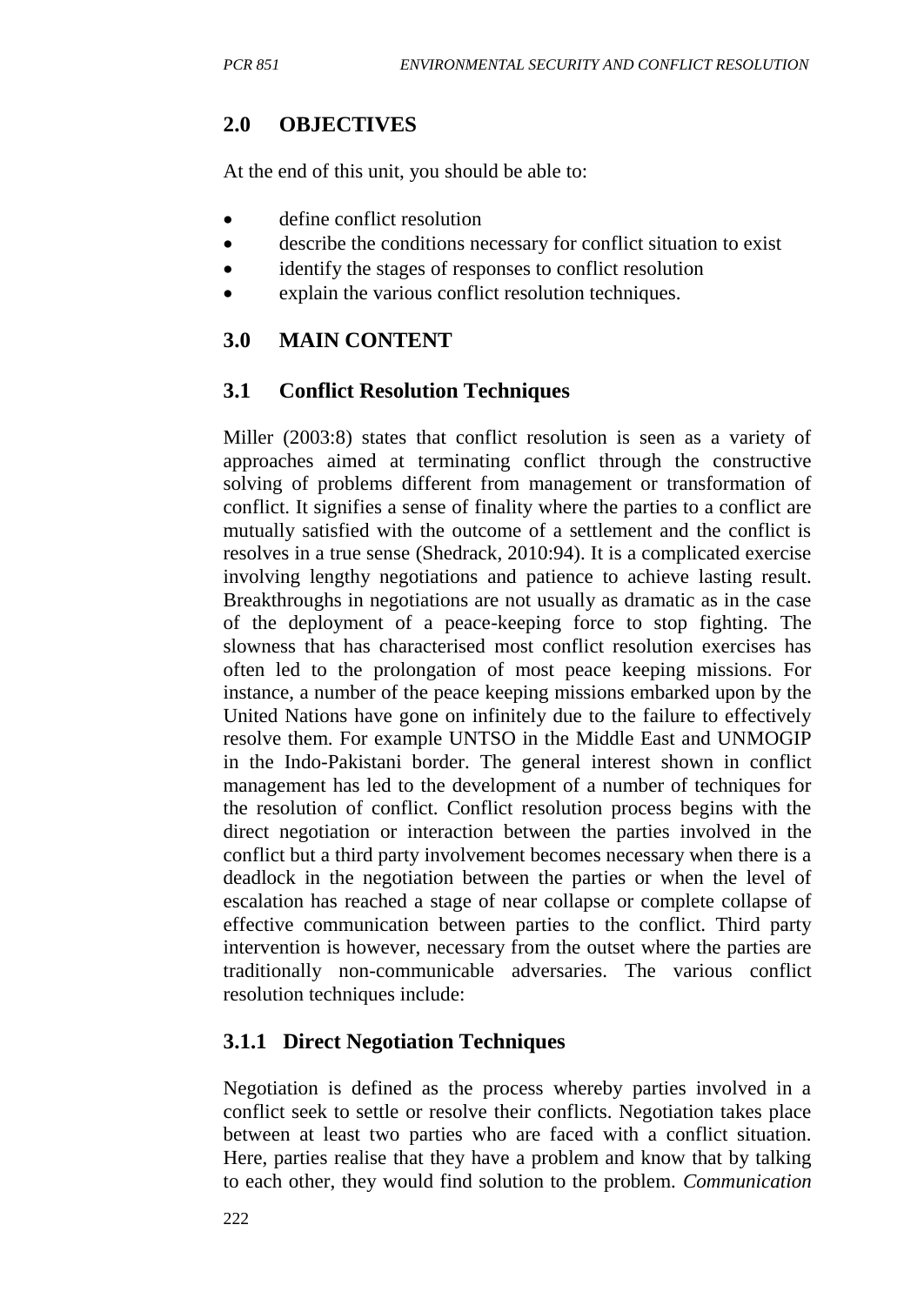is important in this process as negotiation can only take place when there is communication between parties. Negotiation takes place during the early stages of conflict when communication between parties is still existent and good or at the de-escalation point when communication has been restored.

Direct negotiation techniques are:

- a) Coercive bargaining technique
- b) Non-coercive or mutually beneficial bargaining technique.

The techniques adapted by the parties depend on the specific goals they want to pursue at the negotiating table. Some parties to a conflict perceive the bargaining exercise as a "win-lose" game. Thus, parties are usually more attracted to competitive and coercive bargaining techniques rather than the overall objective of promoting peaceful relations. The parties primarily interested in promoting peaceful relations are usually more disposed to exploring non-coercive and mutually beneficial techniques that lead to "win-win" outcome. Coercive bargaining techniques are meant to exert pressure on the opponent, to demonstrate determination and create problems in the possibility of retreat for the party applying them. They are meant to transfer the responsibility of saving the negotiations and avoiding a disaster to the opponent. Coercive bargaining techniques commonly used are:

- a) Burning bridges.
- b) Making irrevocable commitment, like that of Uganda's Idi Amin during the conflict with Britain over Dennis Hill.
- c) Publicising one's commitment, like the ultimatum given by Nigeria's Minister of Foreign Affairs to South Africa during the deportation incident in 2012.
- d) Giving the impression of irrationality.
- e) Crossing threshold, moving from one level of bargaining to another such as breaking up peaceful negotiations to announce a partial mobilisation.

The problem of coercive bargaining techniques is that they are only useful when they are applied by only one party. Because bargaining techniques amount to pressuring the opponent to make most of the concession in order to achieve a settlement. They frequently do not result in any lasting resolution. The party that made all the concessions will always look for an opportunity to reverse such an imposed settlement.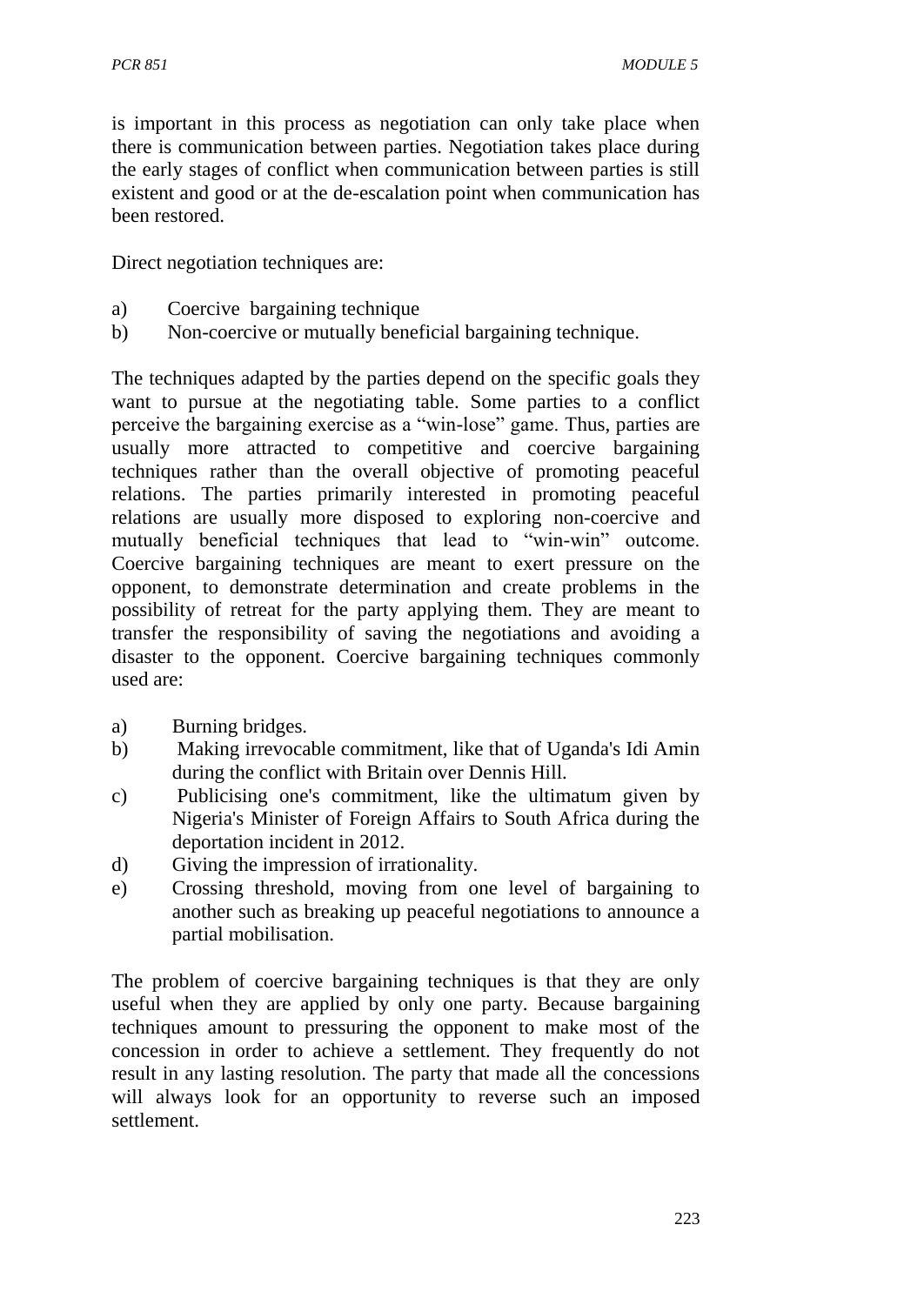Mutually beneficial techniques are those bargaining techniques which if adopted by both parties would lead to mutually acceptable outcomes. These include:

- a) Gaining an understanding of the opponent's fear and concern.
- b) Preparedness to compromise.
- c) Avoidance of gaining too much since the opponent cannot afford to lose too much.
- d) Building golden bridges behind the opponent to facilitate retreat. This is necessary where the opponent has to make most of the concessions, a safety valve should be provided to smoothen the process. A good example is what happened during the Cuban Missile Crisis between the United States and Soviet Union in 1962.

# **3.1.2 Third-Party Mediation Techniques**

The third-party mediation techniques involve three broad categories the legal or judicial, the power politics and the conciliatory techniques.

### **a) Judicial Method**

This method tries resolving a conflict through some legal framework in which a third party assumes the responsibility of reaching an effective decision concerning the resolution of the conflict in accordance with pre-existing societal or international norms. The decision of the mediation may be binding or may not. Variants of the judicial method include the use of arbitration panel, resort to the International Court of Justice, and the use of legislation or conference resolution, especially within an international organisation. The judicial method does not always lead to an effective resolution of a particular conflict because it usually ends up with a win-lose outcome. Thus, decisions resulting from this method are usually ignored by the parties that are not favoured by the decision. The standard for judgment rarely reflects universally accepted norms while decisions are taken on the basis of right or wrong.

#### **b) Power Politics Method**

This method attempts to resolve conflict where the main concern is how the outcome would affect the existing balance of power between the parties and their allied groups instead of responding to the genuine needs and aspiration of the parties involved in the particular conflicts. This technique was used in the management of conflicts during the period of the Cold War when the patterns of responses by the United States and Soviet Union to conflicts in the Third World were largely influenced by their expectations as to how the different outcomes would affect the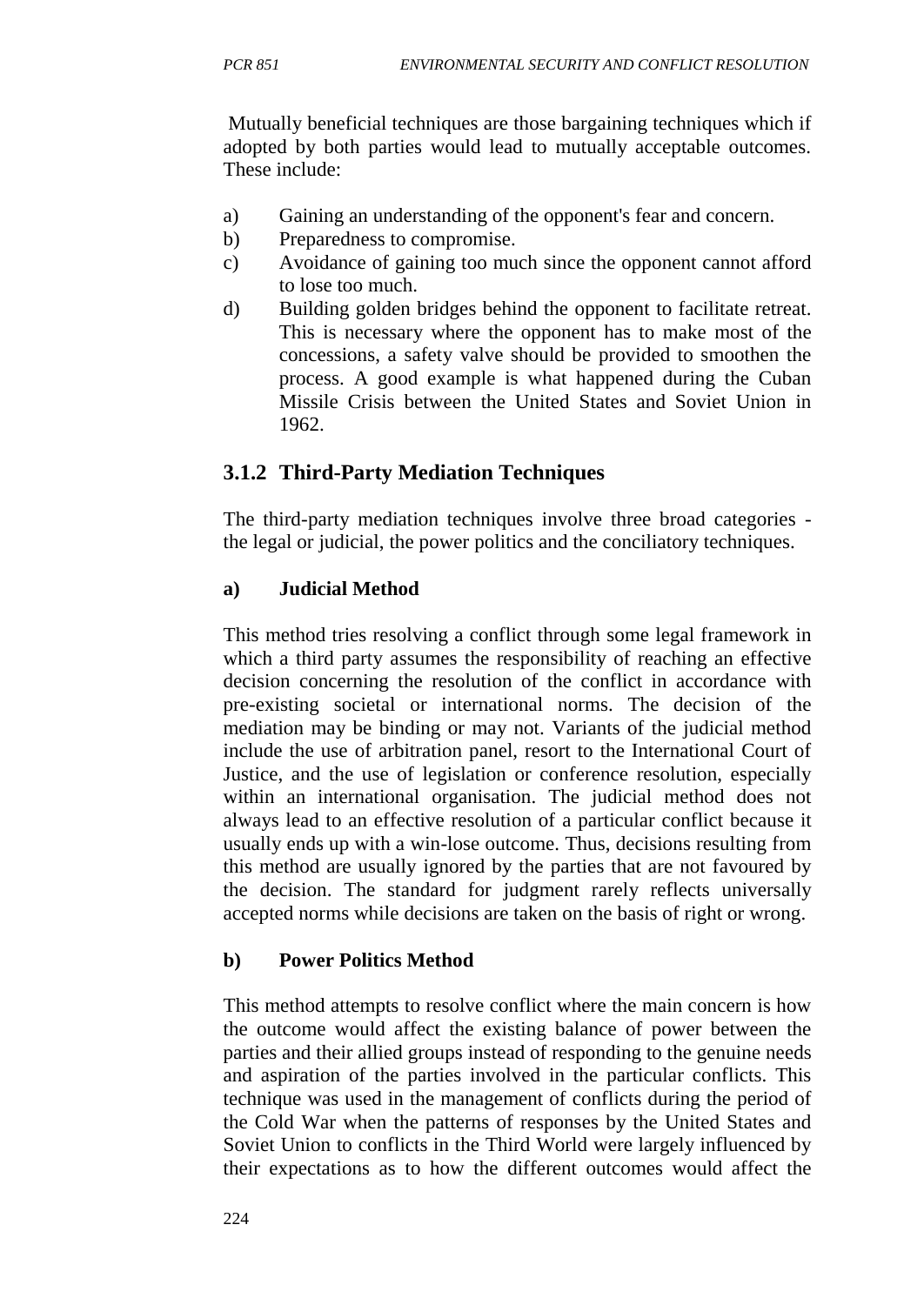east-west strategic balance. Arms balancing were adopted by the super powers as a basic technique in their responses to conflicts in different regions of the world. Arms balancing have its economic reward for these big powers who try to exploit the relative technological backwardness of most of the developing countries by capitalising on the various conflict situations in these developing countries. An example is the Middle-East crisis, where arms are sold to both sides in the Arab-Israel conflict and other conflicts arising from intra-Arab rivalries in the region. Other options of the power politics method include the use of threats, blackmail and coercive physical force to keep the parties in conflict restrained, neutralised, or to impose an unpalatable settlements on both or either one of the parties. The problem with the method hinges on the likelihood of ignoring the salient issues of that particular conflict in favour of the pursuit of strategic advantages. Arms balancing simply postpone the doomsday rather than address the basic problem at the root of that particular conflict. It has not been able to address the fundamental problems affecting the Middle-East or in the Horn of Africa and in the other conflict areas of the world. While it impoverishes the parties in conflict and complicates their internal security problems, arms balancing serve as an avenue for rich financial harvests for the arms manufacturers. The power politics techniques usually locks its operators in a vicious circle in which the main concern is an unending struggle to gain strategic advantage, or restore threatened hegemony. Since the basic issues affecting the relevant conflicts are hardly addressed, these conflicts have usually remained unresolved. In a situation where there have been settlements, such settlements have been short-lived because the party in the disadvantageous position in the power balance was forced into making the necessary concessions. Under such circumstances, the urge to overturn the strategic balance is an overriding preoccupation of the inferior party so as to regain what it bargained away due to its inferior position in the power balance. The only type of coercive physical intervention which does not fall into the straightjacket of the power politics method is the use of peace-keeping forces, especially by international organisations to play what could be regarded as a "hold-on" role while efforts are directed towards finding a diplomatic solution to the particular conflict.

#### **c) Conciliatory Method**

This is an informal process in which a third party tries to bring the parties involved in the conflict to agreement through the improvement of communications between them, helping to interpret the salient issues involved in the conflict and exploring possible options that would help to bring about a peaceful resolution of the conflict.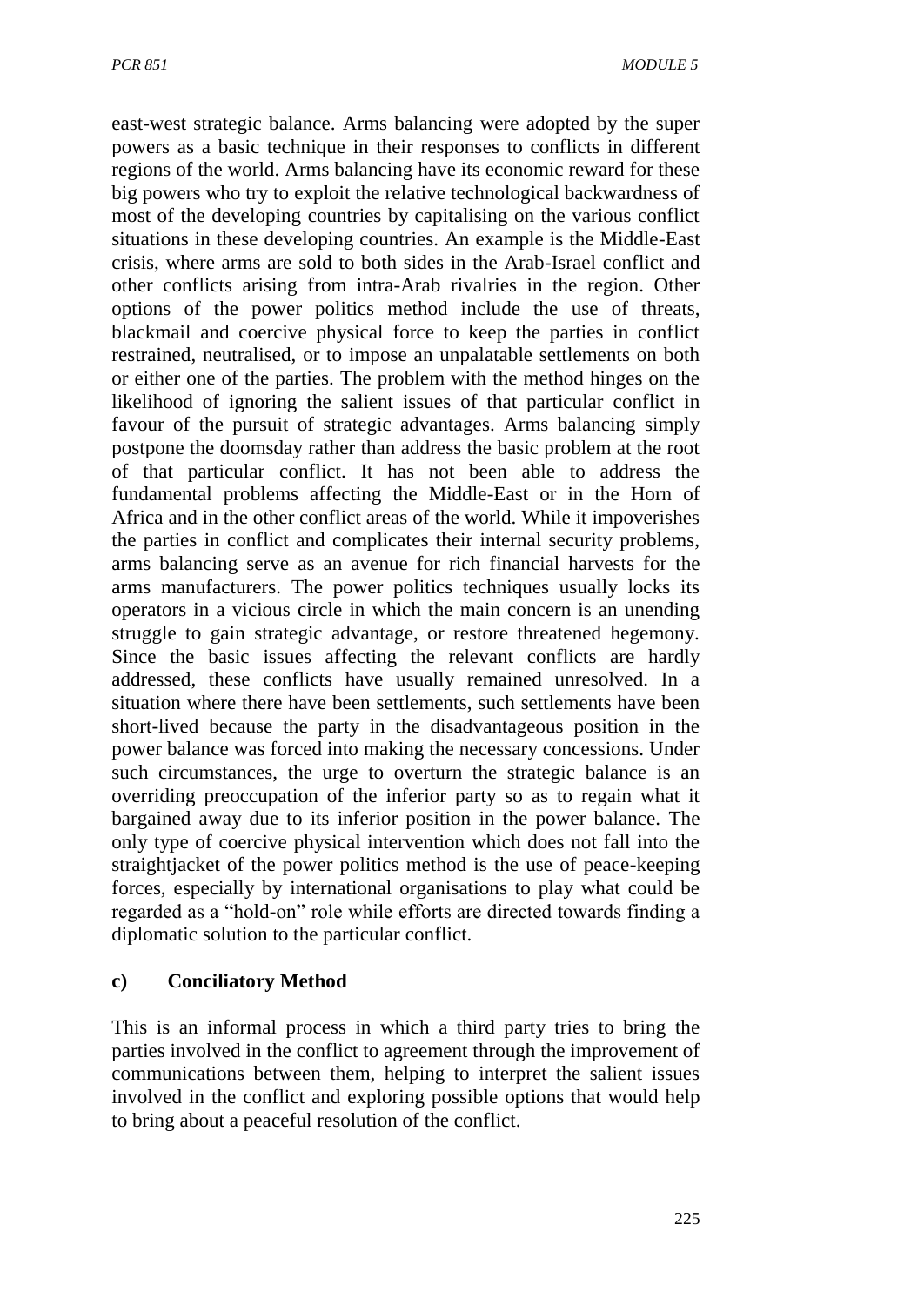The goal of the conciliatory method is to facilitate contact between the parties in the conflict in order to provide them the opportunity to bring forward their fears and concerns and seek mutual understanding of their respective positions. Conciliation is therefore an attempt by a third party to create an atmosphere of trust and cooperation that is conducive for a fruitful negotiation. The variants of this method are appeasement, need satisfaction and the joint problem-solving technique. Appeasement, for instance, hinges on the proposition that conflicts usually become intractable and escalate into wars because of the failure to redress legitimate grievances. In other words, if those in an interactional process are committed to redressing legitimate grievances, there will be no basis for conflict. The basic weakness of appeasement is the determination of legitimate grievances because people view their interests and needs in a subjective manner; it is difficult to agree on what constitutes legitimate grievances. Besides, appeasement is prone to abuse, especially when used against an opponent with an insatiable appetite, as was the case in Europe in the late thirties, when it was applied to Germany during Hitler's regime. Due to its woeful failure when it was applied to Hitler, appeasement acquired some negative overtones, and has since remained a rather unpopular technique. Appeasement in a way seeks to get to the root of the conflict by trying to find out the basis for compliant or deviant behaviour in order to remove it through what could be regarded as a policy of accommodation. However, because there is the possibility of appeasement being abused, it needs proper care in its application as well as some supportive element in the form of deterrence against reckless demands.

Human needs satisfaction, as a conflict resolution technique, is not basically different from appeasement. According to John Burton, its leading exponent, the human being has certain needs that are human and not malleable, which must be satisfied if there is to be development and conforming behaviour. In this sense, any policy that neglects human needs cannot but generate protest behaviour and conflict - it does not matter how coercive that policy may be. As far as the human need theory goes, these needs represent inherent drives of the human person which cannot be bargained away or completely suppressed. This means that until they are satisfied in one way or the other, they remain a source of discord between the parties affected. Like the theory of appeasement, human needs theory seeks to get to the root of the conflict by responding to the reason for protest and deviant behaviour which tend to generate conflict. The basic assumption of the theory is that the fundamental root of conflict is traceable to the failure to satisfy human needs, which in the theory of appeasement, represent legitimate grievance. What the two theories are saying, in effect, is that to ensure societal harmony and resolve conflict situations, it is necessary to identify the relevant legitimate grievances, needs, desire, or interest involved in order to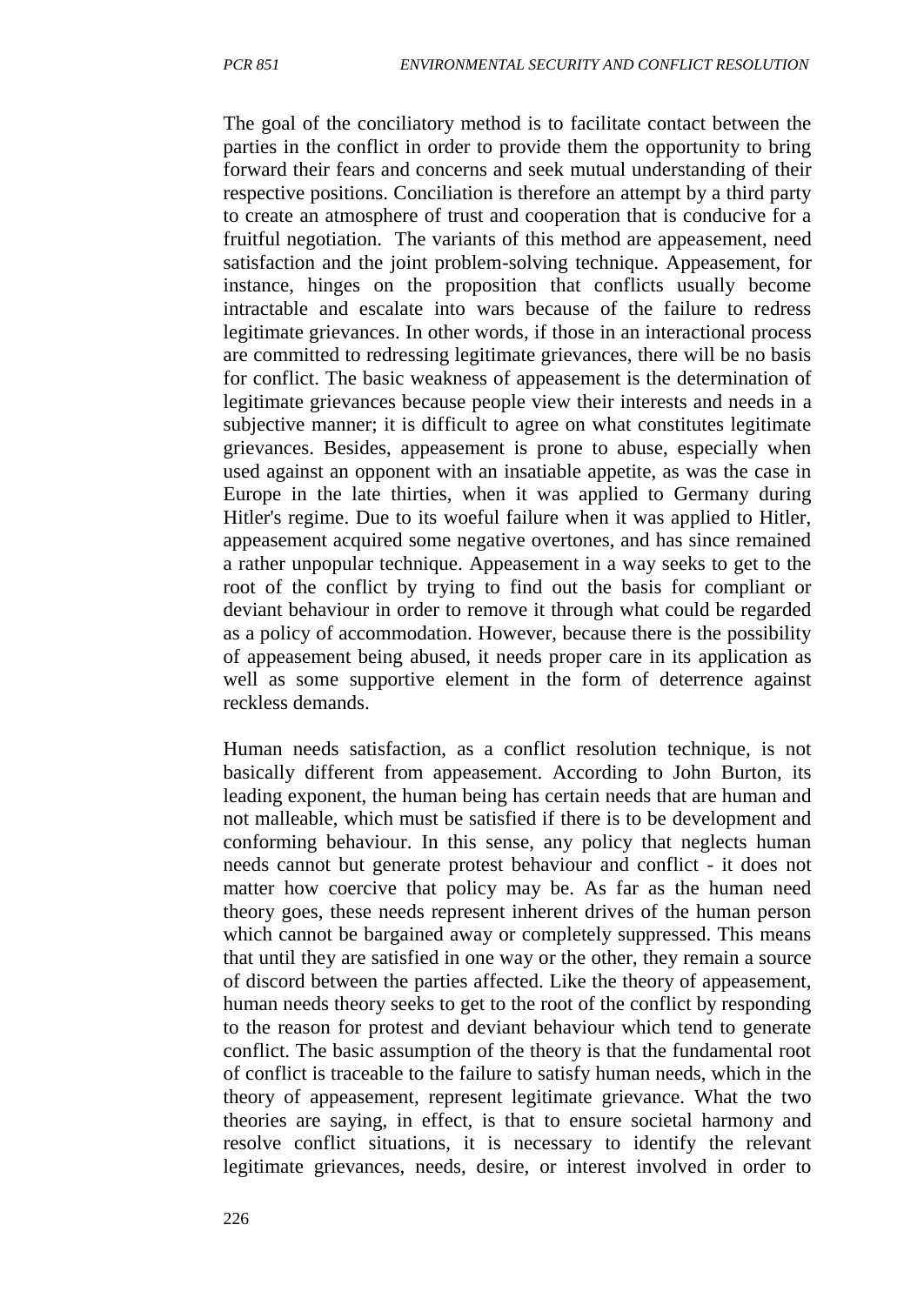satisfy them. More importantly, the satisfaction of a particular need simply leads to the urge for another hence, like appeasement, human needs, as a conflict resolution technique could come to woeful failure as a result of the insatiability of the human appetite.

The problem solving technique, seeks to get to the root of the conflict in order to effect a lasting solution. Like the needs satisfaction technique, it assumes that conflict is generally a response to frustrated needs. In this method, the following three processes are necessary:

- a) identification of the frustrated needs to be satisfied
- b) identification of the various options available for their satisfaction and
- c) selection of the options that are mutually acceptable to the parties in conflicts.

This problem-solving technique provides the parties in the conflict the opportunity to discover some issues of mutual interests which they could explore, to arrive at a mutually acceptable solution to their conflict. And also provides a better opportunity for the parties in the conflict to explore a win-win outcome as distinct from a win-lose outcome at the bargaining table. The problem-solving technique encourages the cultivation of positive attitudes toward conflict and the exploration of ways by which the needs, fears and concerns of the parties to a conflict can be addressed to their mutual satisfaction. As Dean Pruitt remarked, problem-solving entails an effort to identify the issues dividing the parties to a conflict and to develop and move towards a solution that appeals to both parties. Problem-solving techniques also seek to alter the conditions that breed friction and unrest in human and societal relations. Hence, the problem-solving techniques provide a far greater opportunity than any other conflict resolution techniques for a comprehensive analysis of the issues involved in a conflict. Admittedly, the application of the problem-solving technique has been so variegated that it is difficult to hold on to any one pattern. Problem-solving workshops, two track or multi-track diplomacy, needs satisfaction, interests' harmonisation and third party facilitation are among the specific methods that have been evolved for realising the objectives of the problem-solving technique of conflict resolution. Irrespective of the specific method applied to achieve its objective, the problem-solving techniques lead the conflict managers to the resolution of all the fundamental issues involved in the conflict and offer a better chance for affecting a lasting solution to the conflicts.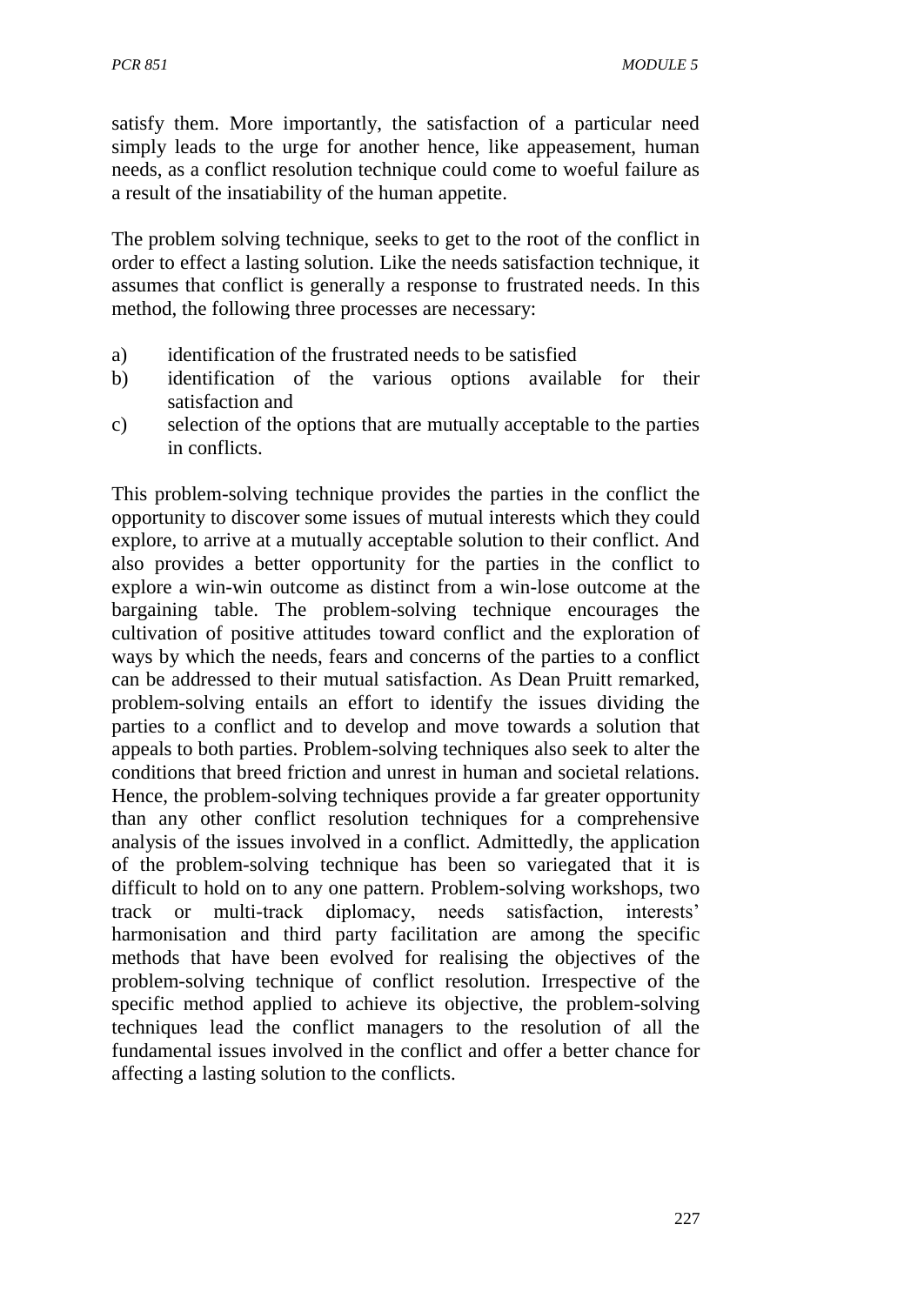#### **Religious Approaches**

Religion and languages are two major components for the growth of human civilisation as they unite people together for cooperative action. The importance of informal conflict resolution practices is reflected by the need of people to exist and share the same space. For example, festivals such as Yam Festival in Eastern Nigeria (religious rites), provide a public space and an occasion to reconcile relations by visiting each other's houses, exchanging gifts and good wishes, receiving blessings from elderly persons and assuming local responsibility. This helps in a way to improve communication, renew relationship and build confidence.

Conflicting parties observe cease fire during great Hindu-Buddhist festival and New Year celebration of various communities. Religious figures play important role in conflict management/resolution. In many traditional societies of the Horn, religious men are somewhat dissociated from the larger society. They are considered separate from warriors and are repository of traditional wisdom and also vehicle of religious judicial systems, such as Sharia law. This special place in society makes them an ideal link between feuding groups who might be unable to establish a dialogue.

#### **Community Mediation**

Community members such as the traditional authorities (elders and chiefs), women's organisations, local institutions and professional associations are involved in conflict resolution process. The elders function as a court with broad and flexible powers to interpret evidence, impose judgments, and manage the process of reconciliation. The mediator leads and channels discussion of the problem. Parties do not address each other thereby eliminating direct confrontation and interruptions are not allowed while parties state their case. Statements are followed by open deliberation which may integrate listening to and cross-examining witnesses, free expression of grievances, discussing with both groups, reliance on indirect evidence, visiting dispute scenes, seeking opinions and views of neighbours, reviewing past causes, holding private consultations, and considering solutions.

Mediation mechanism is more compassionate and participatory in resolving disputes. The mediator involves all parties to the dispute/conflict, listens to their grievances/grudges, encourages them to focus on long-term interest, convinces them to be reasonable about their power and weakness, and examines options for reaching a mutually acceptable solution. The elders or other traditional mediators use their judgment and position of moral superiority to find an accepted solution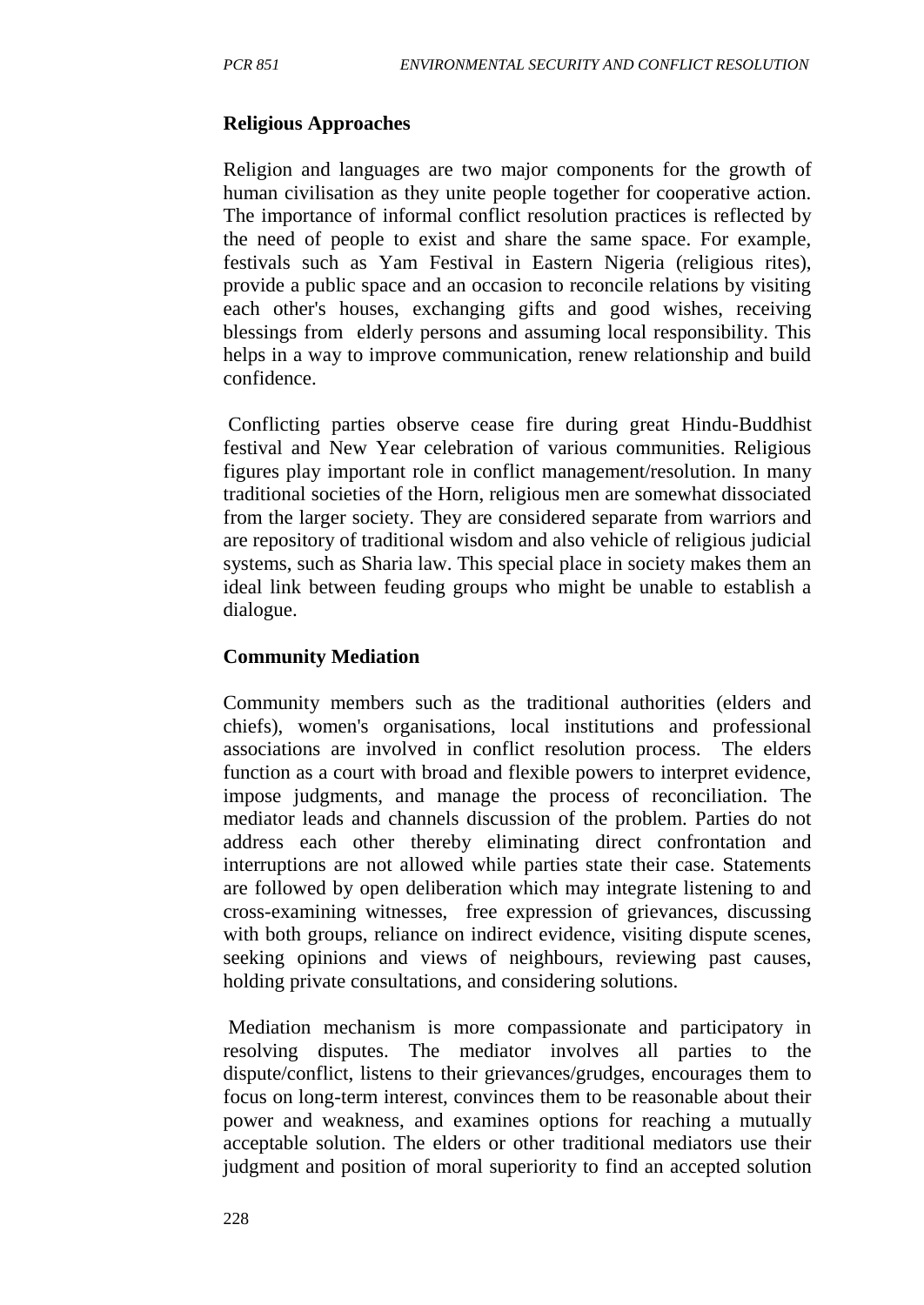to the problem. Decisions may be based on consensus with the elders' or chiefs' council and could be rendered on the spot. Resolution of conflict may involve forgiveness and communal official discharge of the problem, and, if necessary, arrangement for restitution.

Local dispute resolution mechanisms can be promoted by international agencies to ensure that local actors participate in conflict management by partnering with existing local institutions. External players such as humanitarian organisations, UN officials, peacekeepers and official delegations can empower local mediation groups by:

- a) Acknowledging their relevance, meeting with them when visiting an area and securing their input into planning.
- b) Building on traditional structures for peace and conflict resolution, and using those structures in dealing with ongoing conflicts.
- c) Helping local partners to evaluate some of the traditions and approaches in peacemaking that worked in the past, and thinking through how they can be helpful today.
- d) Providing an opportunity for NGOs and government personnel to explore applying community-based conflict mitigation by learning from the experience of practitioners in the field.
- e) Paying attention to traditional customs, cultures and roles, and learning the community structure in areas where external actors are operating programmes, including the role of elders, women and other leaders, especially non-military leaders.

Community mediation can bridge the gap of resolving conflict to some level as it is better structured and takes into consideration human rights values. Local conflict mediators possess moral status, neutrality and respect of the community. They exhibit good leadership and are also acceptable to all the parties.

#### **Disarmament as a Measure of Conflict Resolution**

Here, appeal is made to the warring factions to submit their arms and ammunition at organised centres in the warring areas or zones, with genuine promises to address issues that led to the conflict. However, doubt of sincerity is a challenge to conflict resolution. For example, the Niger Delta Amnesty Programmes (government versus the militants), the fear of government's failure to honour its own part of the agreement was a challenge to total disarmament. Unserviceable arms were presented at the collation centres, so that as soon as there is any failure to honour the agreement, the warring factions will fall back on the arms which they did not submit.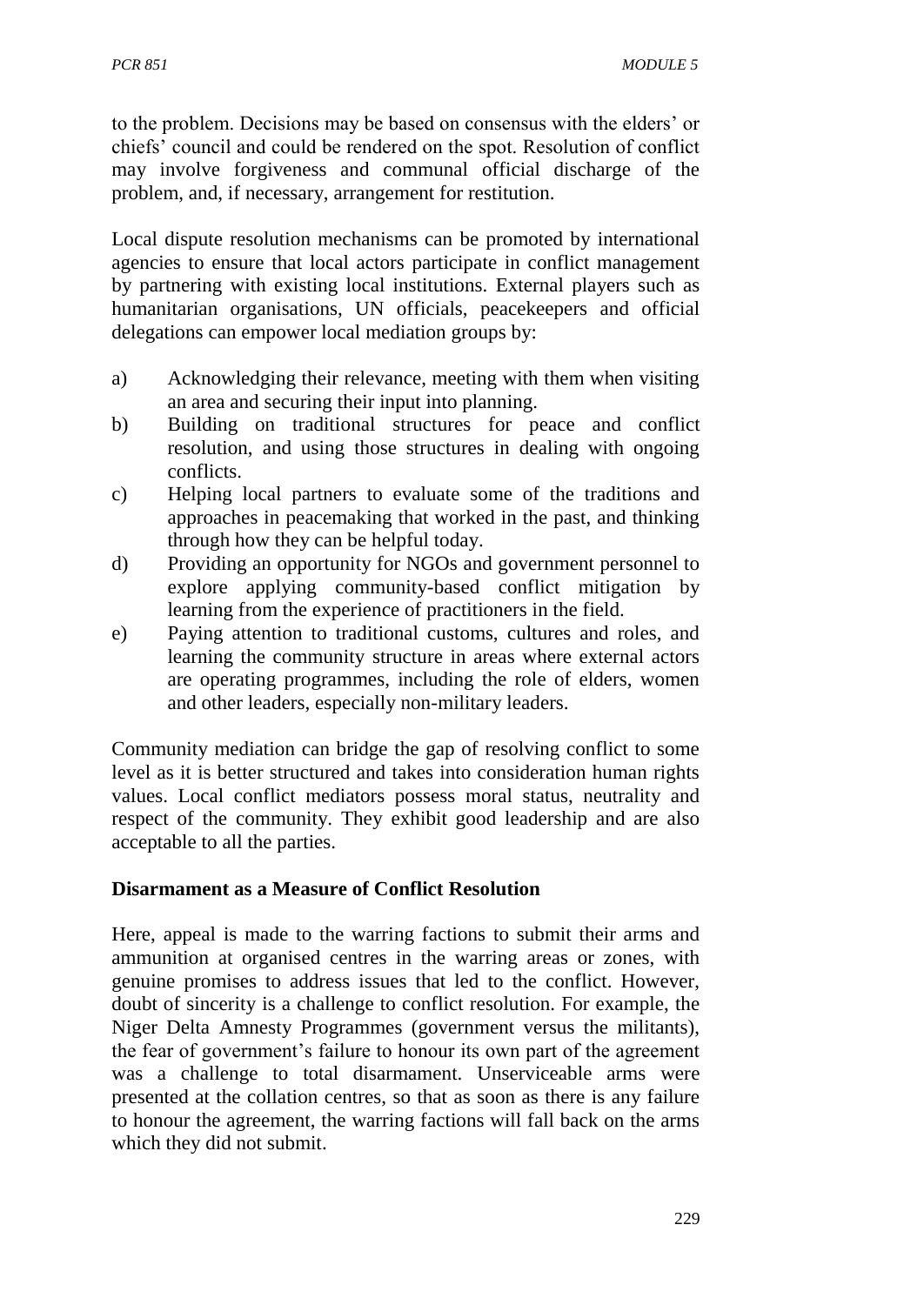#### **Formal Approaches of Conflict Resolution**

In the formal approach of conflict resolution, the courts are the major points of conflict resolution. Decisions of the court are based on a "majority formula" and verdicts can be contested. The lack of judicial independence, corruption, delay in justice and poor enforcement of court decisions among others, have undermined the fairness of the judicial process. Political parties sometimes misuse power to influence the judicial process in their favour with attempts to influence judges. In the formal system of conflict resolution, majority of the poor, weak, illiterate, women and marginalised sections of society do not have access to this approach. When powerful people reactivate their cases, the weaker party usually loses. As courts are overloaded with cases and with several adjournments, parties get discouraged and never attend courts sessions.

#### **SELF-ASSESSMENT EXERCISE**

- i. What is negotiation?
- ii. Outline and describe the use of coercive bargaining techniques and non-coercive or mutually beneficial bargaining techniques in conflict resolution.

## **4.0 CONCLUSION**

Conflict resolution is seen as a variety of approaches aimed at terminating conflicts through constructive engagement; this is distinct from management or transformation of conflict. It is expected that conflict resolution will address and resolve deep rooted sources of conflict, where behaviour is no longer violent or attitudes hostile. In principle, conflict resolution connotes a sense of finality where parties to the conflict are mutually satisfied with the outcome of the settlement and the conflict solved in a true sense. A conflict is resolved when the basic needs of parties are met and their fears allayed. Conflicts over resources are permanently resolvable, while those over values may be nonresolvable but at best can be transformed, regulated or managed.

## **5.0 SUMMARY**

In this unit, we have discussed conflict resolution. We also examined the conditions necessary for a conflict situation to exist. A wide range of methods of resolving conflict are available at the individual, family, group, community, national and international levels. Conflict is seen as the pursuit of incompatible goals or interests by different groups and individuals. It is also a social necessity considered as an obstacle to progress, political stability, economic prosperity and overall socio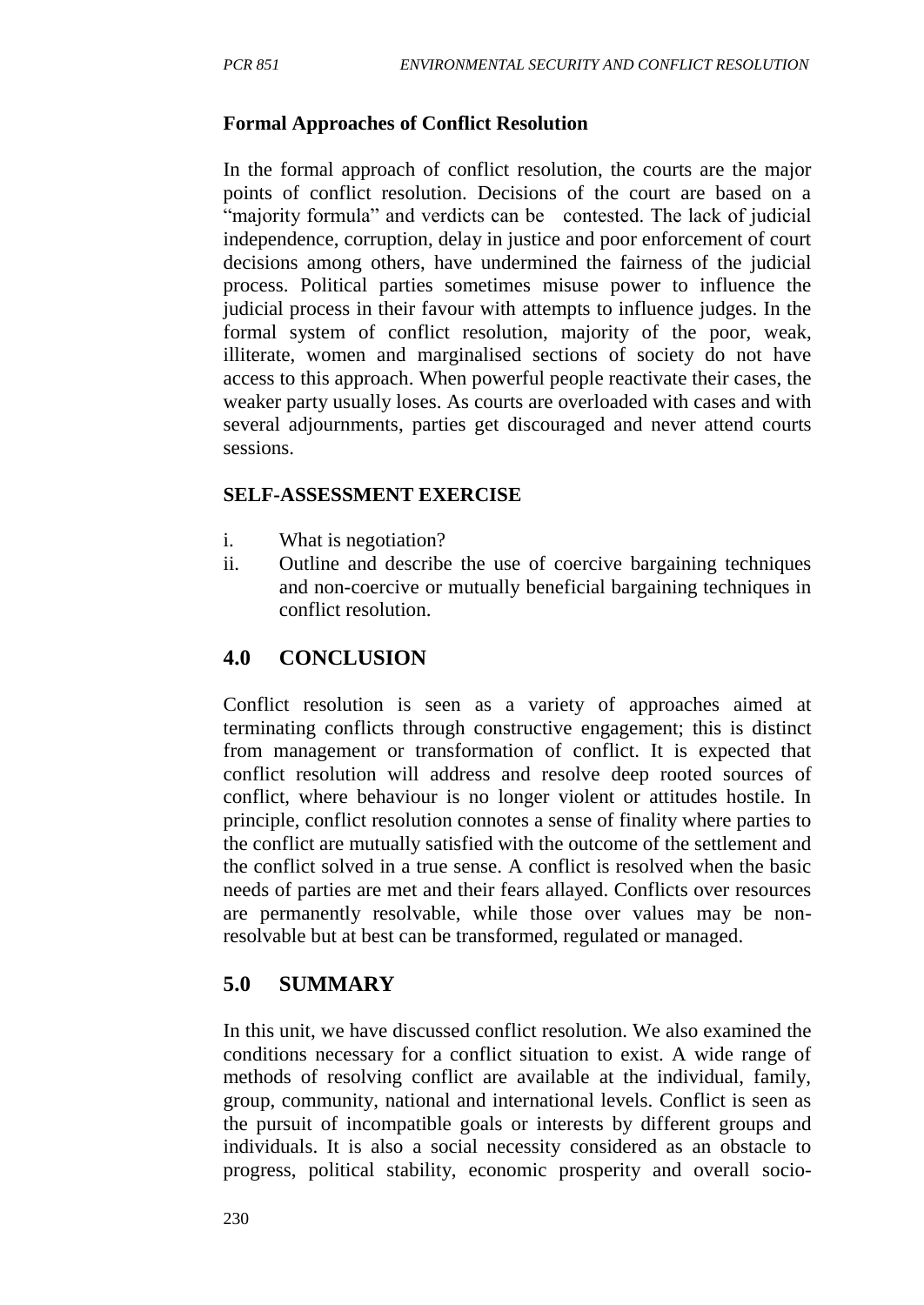economic development due to its destructive impact. It has the capacity to severely hinder development activities by destroying infrastructure, interrupting production processes and diverting resources away from productive uses.

# **6.0 TUTOR-MARKED ASSIGNMENT**

In your own words, explain the conditions necessary for a conflict situation to exist and the techniques involved in conflict resolution.

## **7.0 REFERENCES/FURTHER READING**

- Abolurin, A. (2010). *Democratisation and Conflict Management in Nigeria*. Ibadan: John Archers Publishers.
- Burton, J. W. (1989). "On the Need for Conflict Prevention." Centre for Conflict Analysis and Resolution, George Mason University, Occasional Paper 1.
- Miller, C. A. (2003). "A Glossary of Terms and Concepts in Peace and Conflict Studies." Geneva: University for Peace.
- Pruitt, D. (1987). "Collective Approaches to Negotiation." In Sandole, Dennis J. D. & Sandole-Staroste, Ingrid (Eds). *Conflict Management and Problem-solving: Interpersonal to International Applications.* New York: New York University Press.
- Shedrack, G. B. (2011). "The Methods of Conflict Resolution and Transformation." In: Shedrack G. B. (Ed.). *Introduction to Peace and Conflict Studies in West Africa*. Ibadan: Spectrum Books Ltd.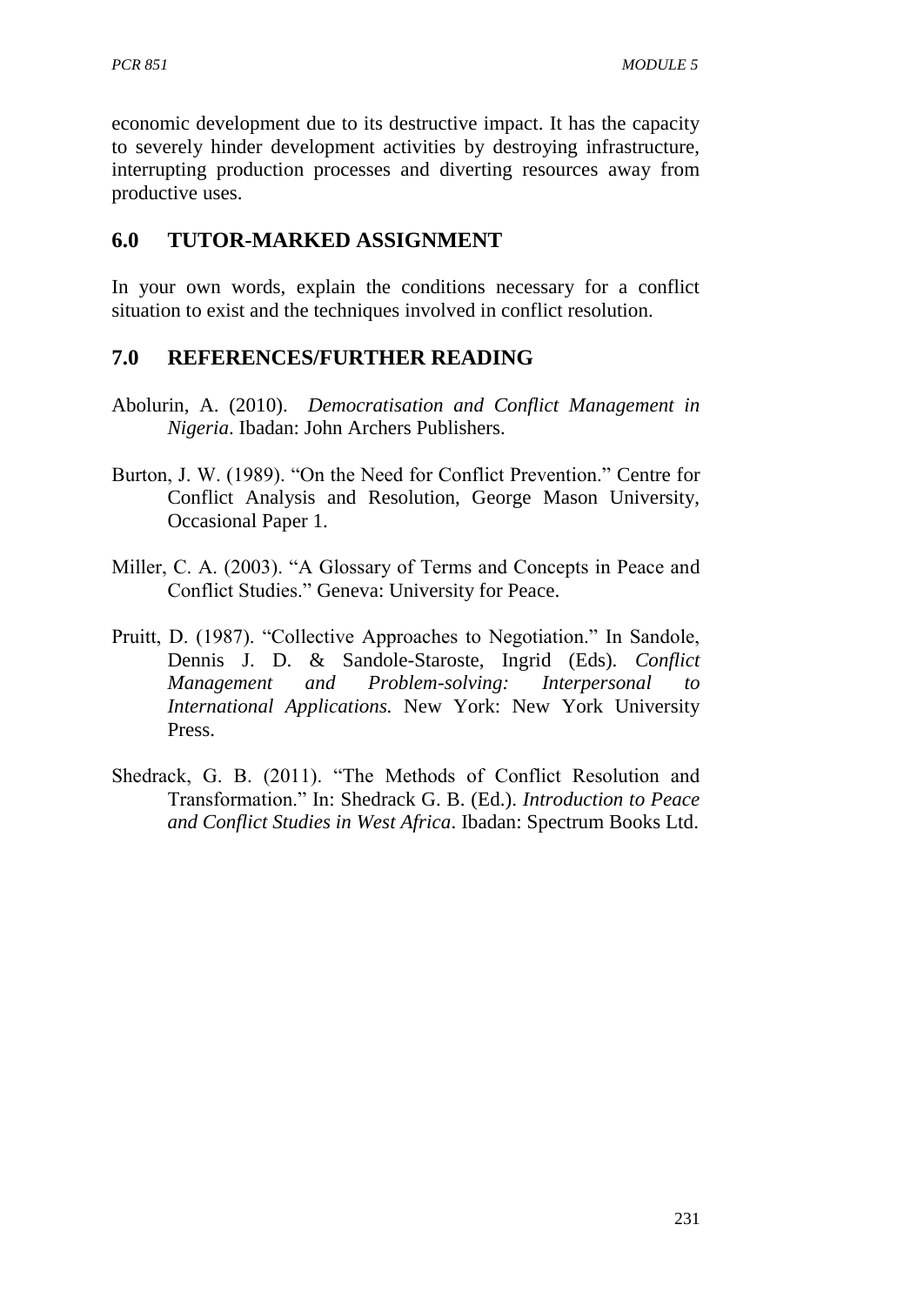# **UNIT 4 CONFLICT MANAGEMENT**

#### **CONTENTS**

- 1.0 Introduction
- 2.0 Objectives
- 3.0 Main Content
	- 3.1 Conflict Management
- 4.0 Conclusion
- 5.0 Summary
- 6.0 Tutor -Marked Assignment
- 7.0 References/Further Reading

## **1.0 INTRODUCTION**

Conflict management also called conflict regulation, involves using peaceful and non-violent methods and has been in existence for a long time. It is a process of reducing the negative and destructive capacity of conflict through a number of measures and by working with and through the parties involved in that conflict. Conflict management includes the efforts made to prevent conflict which covers conflict limitation, containment and ligation (Shedrack, 2011:94). But according to Burton (1990), conflict management may also include conflict prevention, where collaborative and valued relationships control the behaviours of parties to the conflict. The term conflict management admits the fact that conflict is inevitable and not all conflicts can be resolved, hence, the need for conflict management and regulation.

## **2.0 OBJECTIVES**

At the end of this unit, you should be able to:

- identify the various methods of ending conflict
- identify the different processes of conflict management.

## **3.0 MAIN CONTENT**

## **3.1 Conflict Management**

Conflict management is based on the belief that all conflicts cannot necessarily be resolved, but can be managed to decrease the chances of unproductive escalation. Conflict management is therefore, defined as the measures that limit, mitigate, and/or contain a conflict without solving it. It involves acquiring skills related to conflict resolution, selfawareness about conflict modes, conflict communication skills, and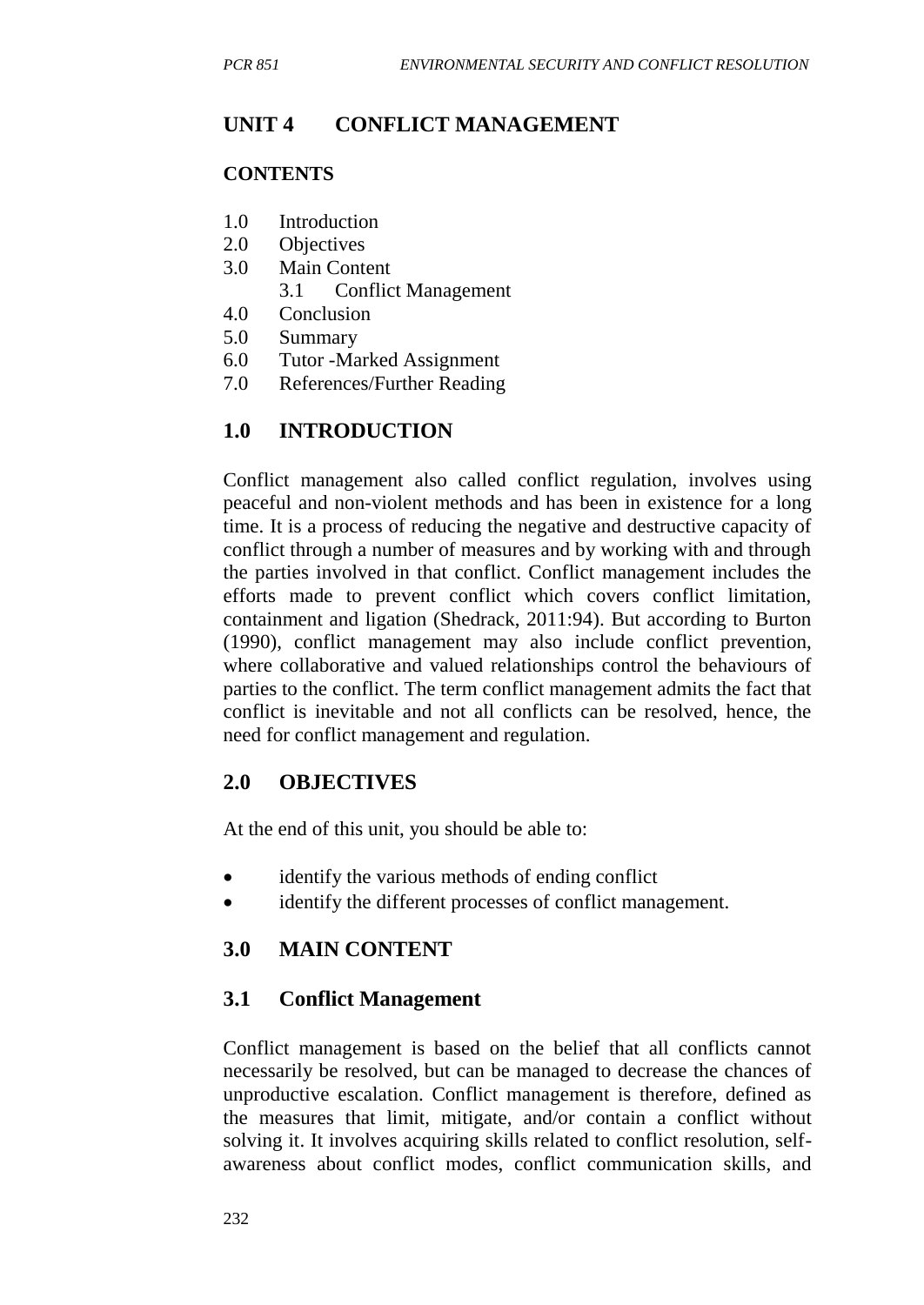establishing a structure for management of conflict in the environment, organisation or community. The strategies involved in conflict management are bargaining and negotiation. The skills for effective management of conflict include: listening, oral communication, interpersonal communication, and team work. In managing conflict, the critical element is communication, which involves the ability to gather information and make contacts. Communication is the key to the knowledge of what the other party is doing. Any piece of information will enable one to know the feelings and the intentions of the other party in the conflict. Also the amount of information helps to determine the level of tension the conflict generates. To get more information, the parties involved in the conflict need to continually talk. When in a conflict situation and there is no information; the conflict could degenerate into war. Thus, increased communication is crucial to resolving conflict. To manage conflicts, one of the first steps is to recognise the fact that a conflict situation exists. It cannot be ignored or avoided, as avoidance of conflicts often leads to intensified hostility and may later cause greater problems for the group.

According to Boulding (1962):

The biggest problem in developing the institutions of conflict control is that of catching conflicts young. Conflict situations are frequently allowed to develop to almost unmanageable proportions before anything is done about them, by which time it is often too late to resolve them by peaceable and procedural means.

In some situations, conflict avoidance might be the best option, but the step of avoiding conflicts should be made only after conflict is clearly recognised and possible ways to manage it are examined. Boulding identified several methods of ending conflicts to include:

- (i) Avoidance
- (ii) conquest and
- (iii) procedural resolution which include reconciliation, and/or compromise, and/or award.

Procedural resolution by reconciliation and/ or compromise is generally the most appropriate in community development programmes. There are several means to reach a compromise. In reality, the means for conflict resolution by reconciliation is dependent on the situation. No one type can apply to all situations. Compromise involves adjustments and modifications with regard to the territories, values, goals, and/or policies of the involved parties. For example, a possible strategy for reducing conflict over how to reach an agreed-upon goal might be to redefine the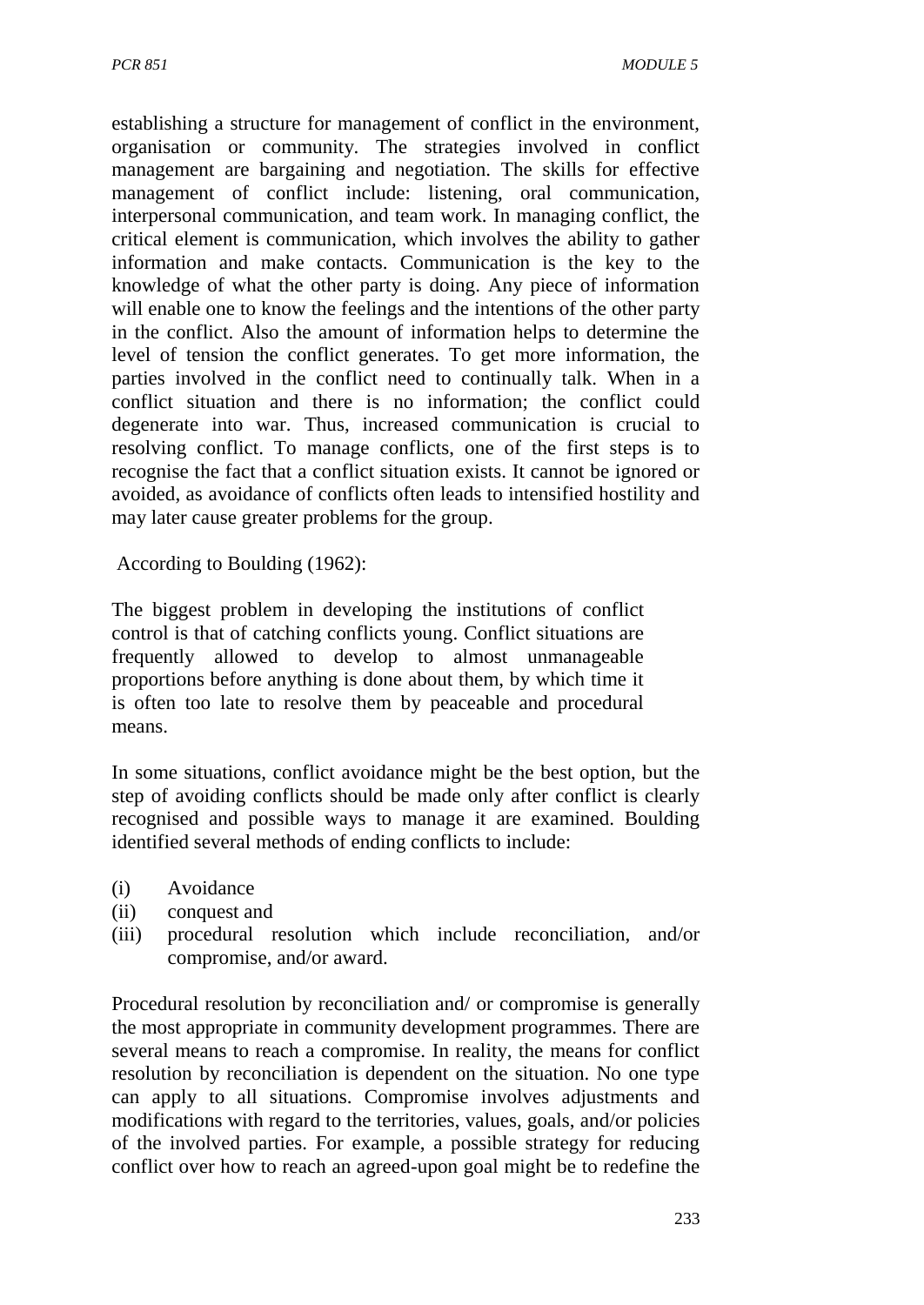situation in terms of new means towards the acceptable goals - a new bond issue rather than depleting existing funds. Territories may also be redefined and made less exclusive in order to diminish conflict. Other possible means of managing conflict within and among community groups as identified by Ohio State University Fact Sheet in Abolurin (2010:85) include the following:

- (1) Recognise and acknowledge that conflicts exist.
- (2) Analyse the existing situation
	- Know exactly what the conflict is about.
	- Does it involve values, goals, and means to goals, territory or a combination of these?
	- Analyse behaviour of involved parties: members of the  $group(s)$ .
	- Determine if the conflict approach is being used by the concerned party.
	- Find out how other similar conflicts have been resolved.
- (3) Facilitate Communication
	- Enhance communication. Open the lines for free discussion and involve all members.
	- Encourage accurate communication and feedback because negotiation depends on good communication.
	- Listen and raise questions.
	- Allow free expression. Constructive disagreement should not be suppressed.
	- Supply information and facts.
	- Maintain an objective level (not emotional).
	- Stay on issues, not people.
	- Provide the fact needed to 'save face' for parties.
- (4) Negotiate
- (5) Make necessary adjustments, reinforce, confirm.
- (6) Live with conflict: All conflicts cannot be resolved

The following processes of conflict management were also identified by Wali (2008:245) in Abolurin (2010):

(i) Early Warning System (EWS): A mechanism set up by the United Nations and some regional organisations with a mandate to monitor activities of conflict situations. It is a system or procedure designed to warn of a potential or an impending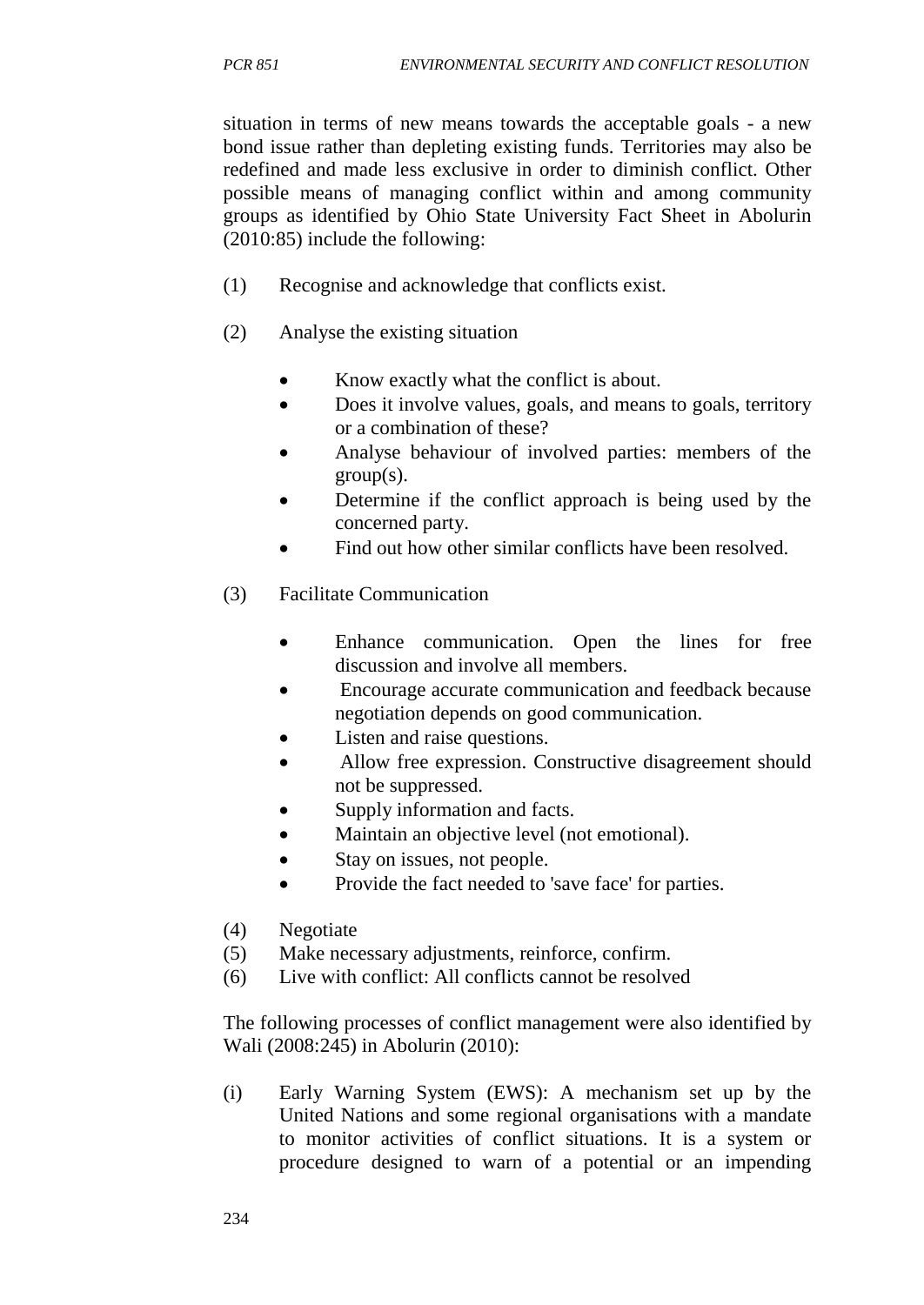problem. Its application is to keep a close watch over the activities that could lead to conflict (pre-conflict) situation, those that could escalate an existing conflict (on-going conflict) and also to monitor activities during and after (post-conflict) ceasefire.

- (ii) Conflict Prevention: This is the application of necessary tools that would help avert conflict in any given situation. Processes such as mediation, conciliation, persuasion and negotiation can be applied by the bodies involved in the intervention processes.
- (iii) Conflict Resolution: This is necessary in order to remove the major cause(s) of conflict.
- (iv) Peace Building: A post-armed conflict activity intended for prevention and resumption of hostilities. This mechanism was initiated by the former United Nations Secretary-General, Boutros Boutros-Ghali.
- (v) Peace Making: This entails creating enabling environment for the four key terms popularised by Boutrous Ghali in his Agency for peace to be realised.
- (vi) Conflict Transformation: This is a process whereby the local actors made up of the middle level leaders found in the academics, religious bodies and humanitarian duties, are involved in bringing about peace in post-conflict situations.
- (vii) Peace Education: This entails inculcating peaceful methods in the people. Peace education rests on an active vision of peace where skilled individuals, who have been trained in the ways of nonviolence, intervene in conflict situations to manage them without using violent force.
- (viii) Peacekeeping: This is a form of cease fire mutually reached by warring factions to stop war. It is used to dissuade potential actors from getting involved in violent conflicts.

#### **SELF-ASSESSMENT EXERCISE**

Outline and discuss the various ways of managing conflicts by Wali (2008).

# **4.0 CONCLUSION**

Conflict management covers the entire spectrum of handling conflicts positively at different stages and involves also those efforts made to prevent conflict by being proactive. And since conflict brings about tension and is indeterminable, it is important to generally manage conflict to reduce tension and prevent it from escalating. With better understanding we can make informed choices about how we engage in conflict management generally.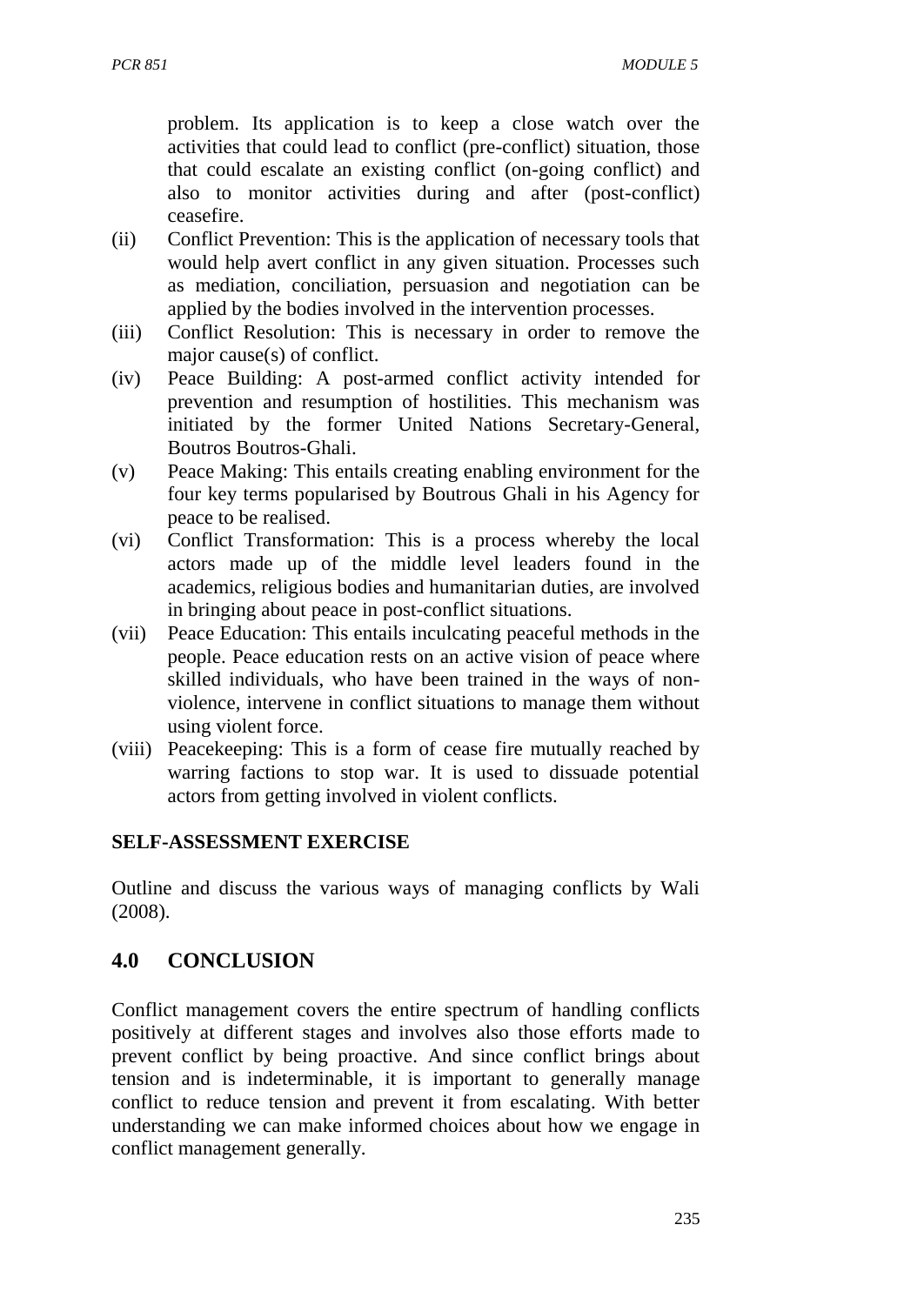#### **5.0 SUMMARY**

In this unit, we discussed the various methods of ending conflict and the different processes of conflict management. In managing conflict, the critical element is communication. When in a conflict situation and there is lack of information, the conflict may degenerate into war.

#### **6.0 TUTOR-MARKED ASSIGNMENT**

Discuss the different processes of conflict management you know.

#### **7.0 REFERENCES/FURTHER READING**

- Abolurin, A. (2010). *Democratisation and Conflict Management in Nigeria*. Ibadan: John Archers Publishers.
- Boulding, K. E. (1962). *Conflict and Defence: A General Theory*. New York: Harper and Row Publishers.
- Burton, J. W. (1989). "On the Need for Conflict Prevention". Centre for Conflict Analysis and Resolution, George Mason University, Occasional Paper 1.
- Abolurin, A. (2010). Ohio State University Fact Sheet "Conflict Management in Community Organisation". Available from Ohioline.ag.ohiostate.eduyourlinktoinformation,news,andeducati on. Accessed 22/02/13.
- Shedrack G. B. (2011). "The Methods of Conflict Resolution and Transformation." In Shedrack G. B. (Ed.). *Introduction to Peace and Conflict Studies in West Africa*. Ibadan: Spectrum Books Ltd.
- Wali, R.C. (2008). "Managing the Consequences of Conflict and its Post-Traumatic Disorder." In: Sylvester, V. M. & Wali, R. C. (Eds). *Reading in Peace and Conflict Resolution.* Ibadan: Stirling-Horden Publishers (Nig) Ltd.

#### **MODULE 5**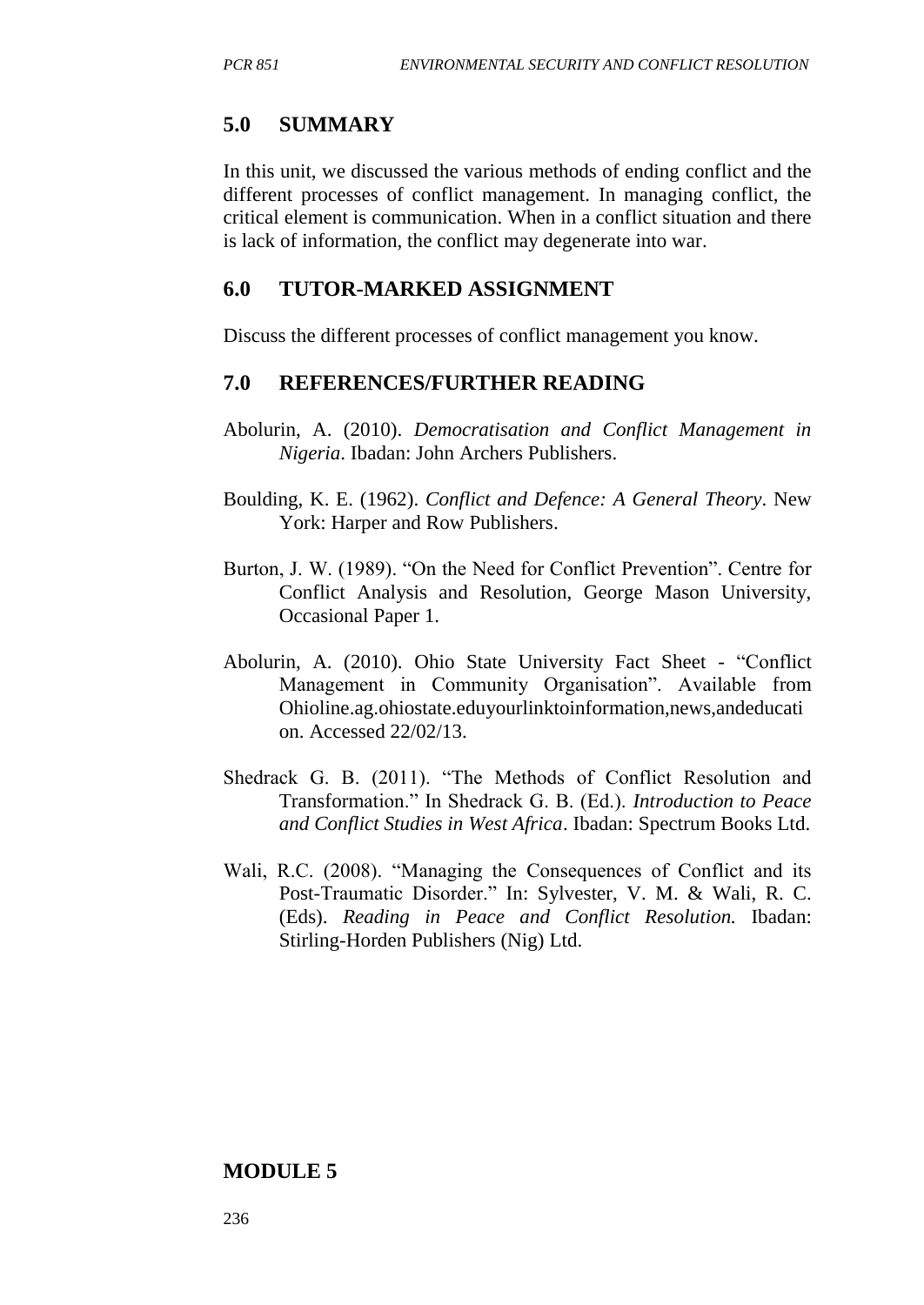- Unit 1 Environmental Conflict and Environmental Security
- Unit 2 Linking Environmental Threat to Conflict
- Unit 3 Environmental Challenges
- Unit 4 Natural Resources and Conflict

# **UNIT 1 ENVIRONMENTAL CONFLICT AND ENVIRONMENTAL SECURITY**

## **CONTENTS**

- 1.0 Introduction
- 2.0 Objectives
- 3.0 Main Content
	- 3.1 Environmental Conflict in Relation to Environmental Security
- 4.0 Conclusion
- 5.0 Summary
- 6.0 Tutor-Marked Assignment
- 7.0 References/Further Reading

# **1.0 INTRODUCTION**

The field of environmental security has come to represent a way for scholars and policy makers to interrogate the concepts of security and the environment. For some observers, geo-political changes since the end of the Cold War, have created space for new concerns such as the environment, to be incorporated in security discussions, presenting an opportunity for environmental issues to be considered in the realm of ''high politics'' and thus to be given higher priority in international relations (Deudney, 1990:461; Buzan, 1991). Within academia, scholars have linked security and the environment in several different ways resulting to two distinct discourses linking security and the environment - environmental conflict and environmental security. Though there is overlap between the two discourses, each focuses on particular elements of security and its relationship to the environment with each providing distinct understandings of the security implications of environmental degradation.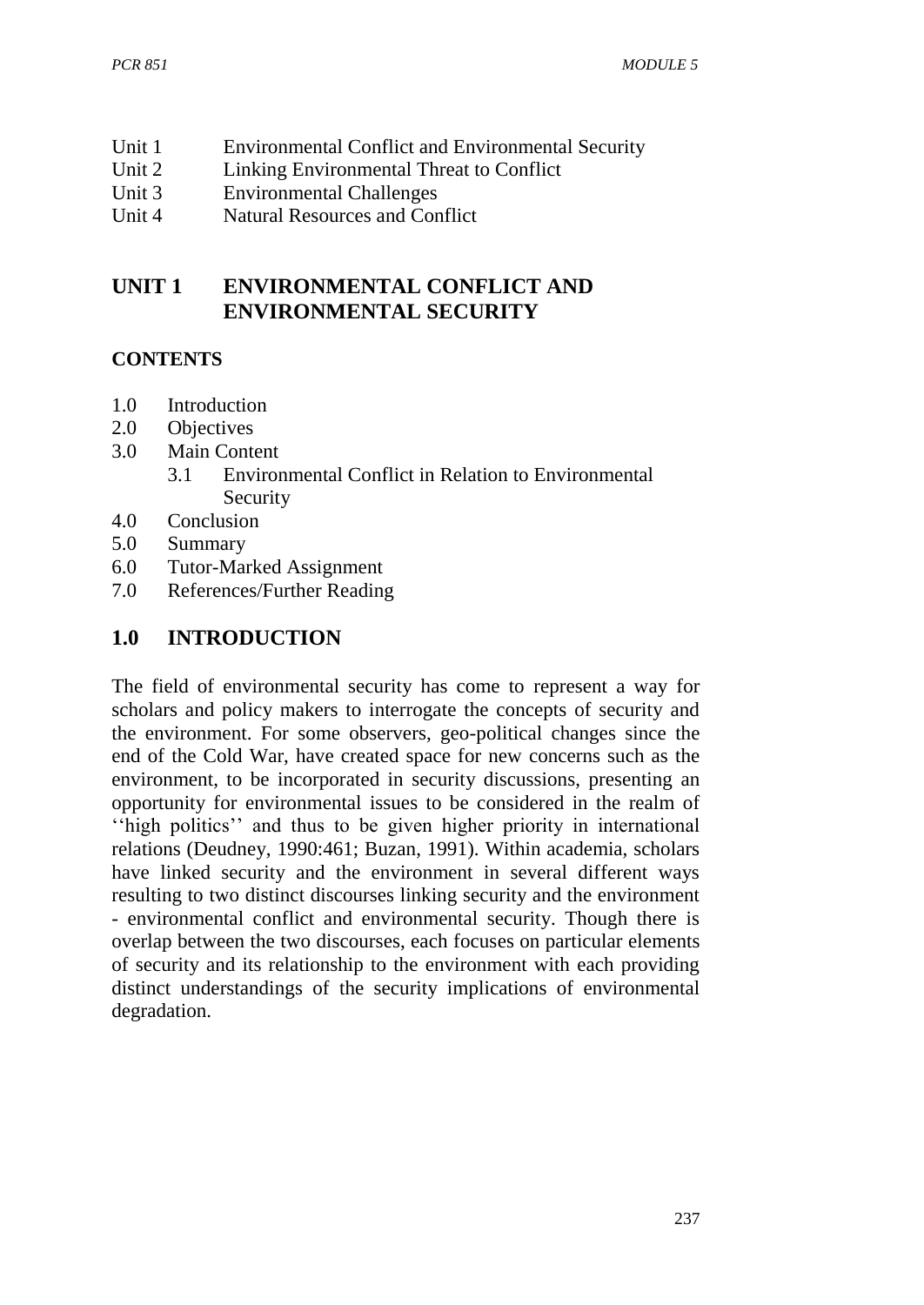# **2.0 OBJECTIVES**

At the end of this unit, you should be able to**:**

- relate environmental issues to security concern
- discuss the distinct views of both environmental conflict and environmental security.

## **3.0 MAIN CONTENT**

## **3.1 Environmental Conflict in Relation to Security**

The environmental conflict discourse is characterised by a relatively narrow view on the relationship between security and the environment. This discourse clearly links traditional security concerns to the environment in that the central focus is on the possibility that groups within society will engage in violent conflict as natural resource stocks diminish due to environmental degradation. There are several broad strands that are identified as increasing the likelihood of environmentally-induced conflicts, including population increases, migration, and resource scarcity (Barnett, 2001). Resource scarcities can be potentially severe, that they can seriously undermine human wellbeing. From this perspective, some types of scarcity, coupled with other factors, can contribute to violent conflict. Additionally, the state plays a central role within the environmental conflict discourse. Large-scale internal conflict over resources is seen to put the security of the state at risk (Homer-Dixon, 1999). This focus raises issues dealing with the differences between national security and global security, and which concept is better suited for thinking about global environmental problems (Allenby, 2000:5). Homer-Dixon (1994:5, 1999) has argued that adaptation is an essential move for states if they want to effectively deal with environmental conflict. States that are best able to adapt will reduce the likelihood of large-scale environmental conflict within their borders. The environmental security discourse highlights the negative impacts of environmental degradation for human beings. While the environmental conflict discourse can be linked directly to traditional understandings of military security and the security of states, the environmental security discourse is much more closely linked to the notions of "human security" in which the protection and insurance of human welfare is of central concern. A 1994 United Nations Development Programme (UNDP) report outlines seven areas of human security: (1) economic security, (2) food security, (3) health security, (4) environmental security, (5) personal security, (6) community security, and (7) political security (Smith 2005). The defining characteristic of the environmental security discourse is its emphasis on the security implications of environmental degradation for all human beings (rather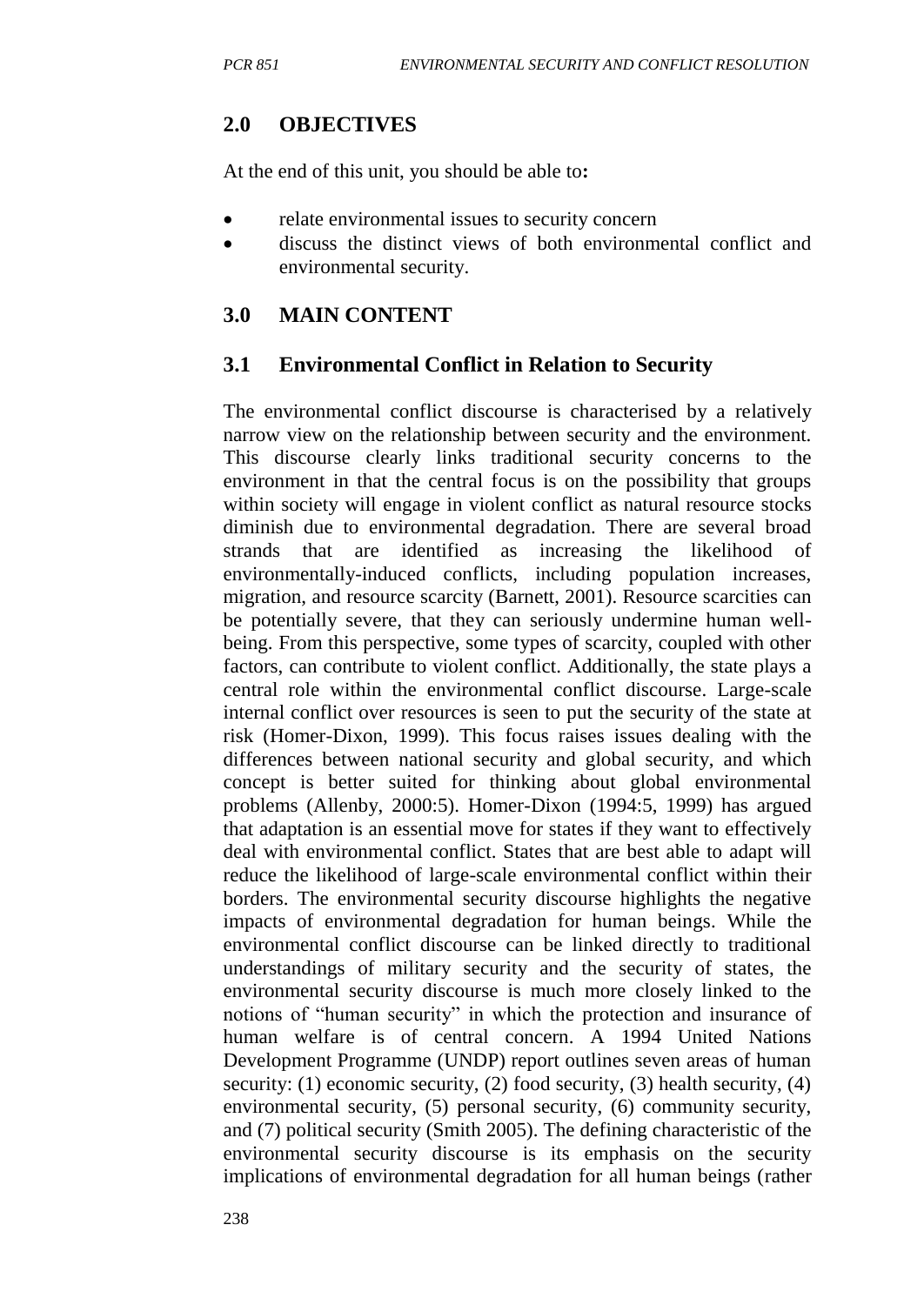than simply the state). People will experience environmental change differently depending on current and historical patterns of resource allocation and the complex feedbacks inherent in human-environment systems (Detraz and Betsill, 2009:303). The main argument in this discourse include the environmental impact of accelerating globalisation, concerns over population increases, the spread of disease, and the potential for sustainable development. In general, the environmental security discourse is broader than the environmental conflict discourse, because of the former's concern with issues concerning all of humanity and the latter's more focused concern with those susceptible to environmental conflict and the implications for the state.

Some may view a broader discourse as a negative and fear that the concept is so encompassing that it becomes unusable. This is a similar line of reasoning to those who wish to maintain a fairly narrow definition of security in general (Deudney, 1990). Once everything becomes a security issue, then it loses its uniqueness. However, this does not necessarily have to be the case. The environmental security discourse specifically looks at those environmental issues that present a security risk for human populations.

# **SELF-ASSESSMENT EXERCISE**

Discuss environmental issues in relation to security concerns.

# **4.0 CONCLUSION**

The issue of environment-related conflict can be incorporated into the environmental security discourse as it affects several areas of human well-being. However, from this perspective, conflict is just one of a host of security issues related to environmental degradation, and the central concern is with its effects on a wider variety of actors - including states, sub-state actors, and supra-state actors. The argument within this discourse focuses on protecting humans from environmental insecurity. From this perspective, the state can be seen as both helping to ensure security and as an institution that can often act in ways to make environmental insecurity worse. Because the state remains the primary form of political organisation in the international system, it is a necessary actor to incorporate into environmental security analyses. From the environmental security perspective, both human behaviour (such as high consumption patterns and high population levels) and natural processes (such as changes in precipitation levels, the growth or decline of species populations, or changes in levels of pathogenic microorganisms), contribute to environmental insecurity for humans. It is important to note that many of these natural processes can also be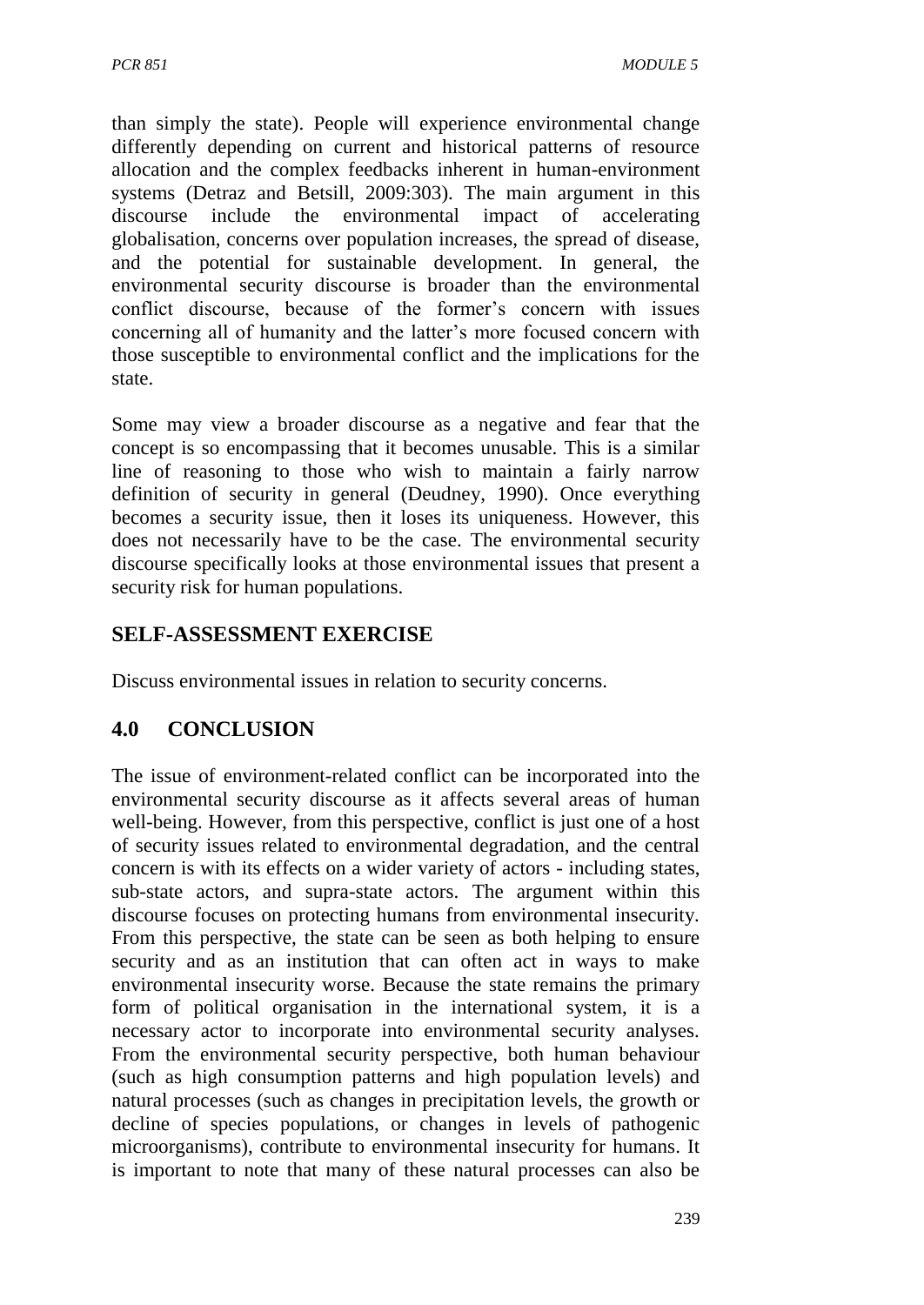worsened by human behaviour such as consumption and population growth. However, despite the potential contributions that humans make to processes that lead to environmental insecurity, there is a different degree of intentionality in the environmental security discourse when compared with the environmental conflict discourse. In the environmental conflict discourse, humans have a high degree of intentionality. This means that segments of society knowingly come into violent contact with each other because of the presence or absence of a resource. From an environmental security perspective, humans are rarely seen as intentionally contributing to the insecurity of others.

# **5.0 SUMMARY**

The environmental security and environmental conflict discourses represent two distinct ways of conceptualising the relationship between security and the environment. Environmental conflict discourse is more than simply a part of the broader environmental security discourse as each has its own distinct views about these issues. Those who use an environmental security discourse introduce a broad range of threats and vulnerabilities into their analysis of environmental change, focus on the negative effects to human populations. In contrast, the environmental conflict discourse uses a narrower set of argument to describe the connection between security and the environment (emphasising conflict), privileges the security of the state over human populations.

# **6.0 TUTOR-MARKED ASSIGNMENT**

Discuss the link between environmental conflict and environmental security.

## **7.0 REFERENCES/FURTHER READING**

- Allenby, B. R. (2000). "Environmental Security: Concept and Implementation." *International Political Science Review*, 2000, vol. 21, no.1.
- Barnett, J. (2001). *The Meaning of Environmental Security: Ecological Politics and Policy in the New Security Era*. New York: Zed Books.
- Buzan, B. (1991). *People, States and Fear: An Agenda for International Security Studies in the Post-Cold War Era*. Boulder: Lynne Rienner Publishers.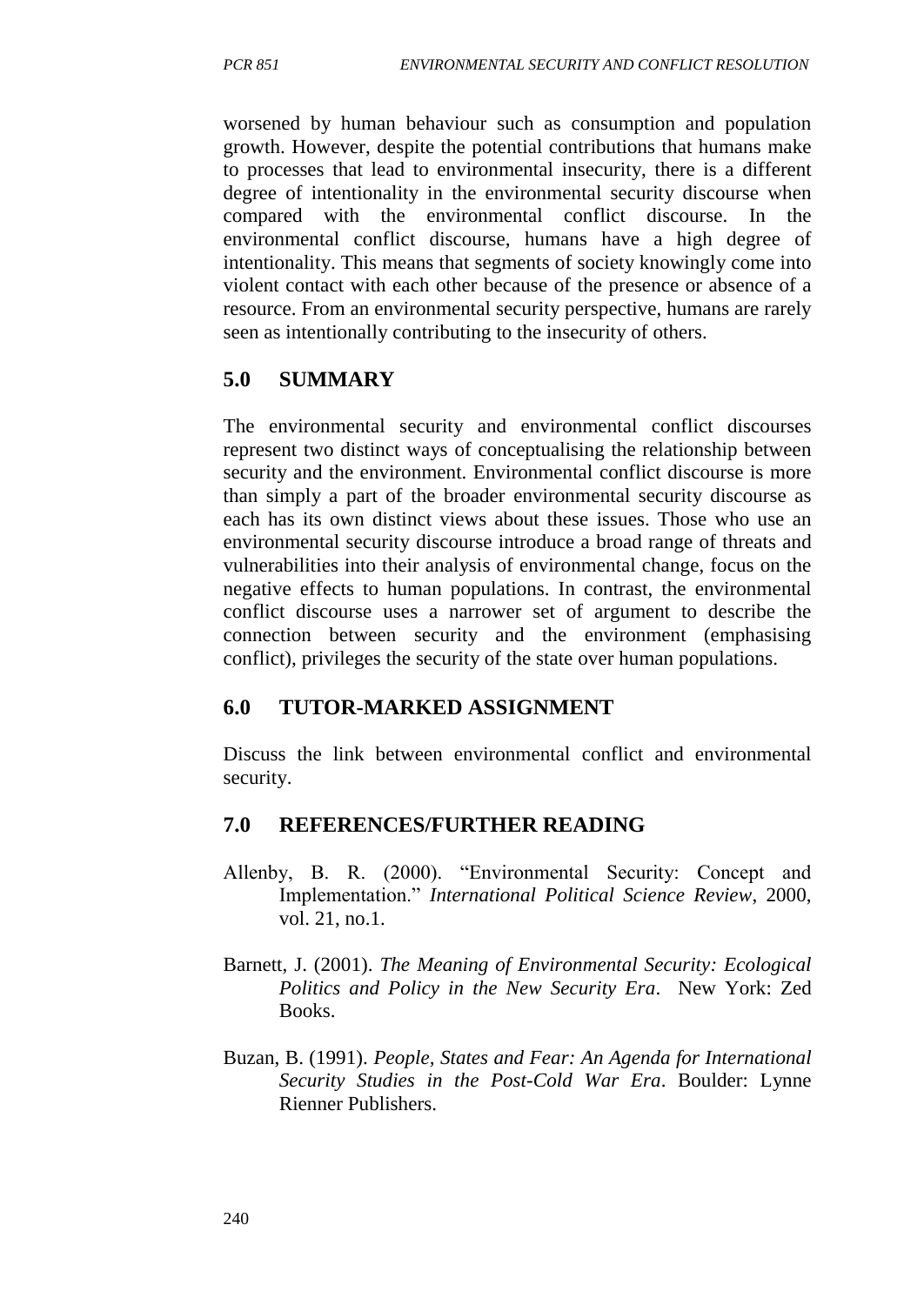- Detraz, N. & Betsill, M. M. (2009). "Climate Change and Environmental Security: For Whom the Discourse Shifts." *International Studies Perspectives*.
- Deudney, D. (1990). "The Case against Linking Environmental Degradation and National Security." *Millennium: Journal of International Studies*, Vol. 19, no.3.
- Homer-Dixon, T. (1994). "Environmental Scarcities and Violent Conflict: Evidence from Cases." *International Security*, Vol. 19, no.1.
- Homer-Dixon, T. (1999). "Environment, Scarcity, and Violence." Princeton, NJ: Princeton University Press.
- Smith, Steve (2005). "The Contested Concept of Security." Ken Booth (Ed.). *Critical Security Studies and World Politics*. Boulder: Lynne Rienner Publishers.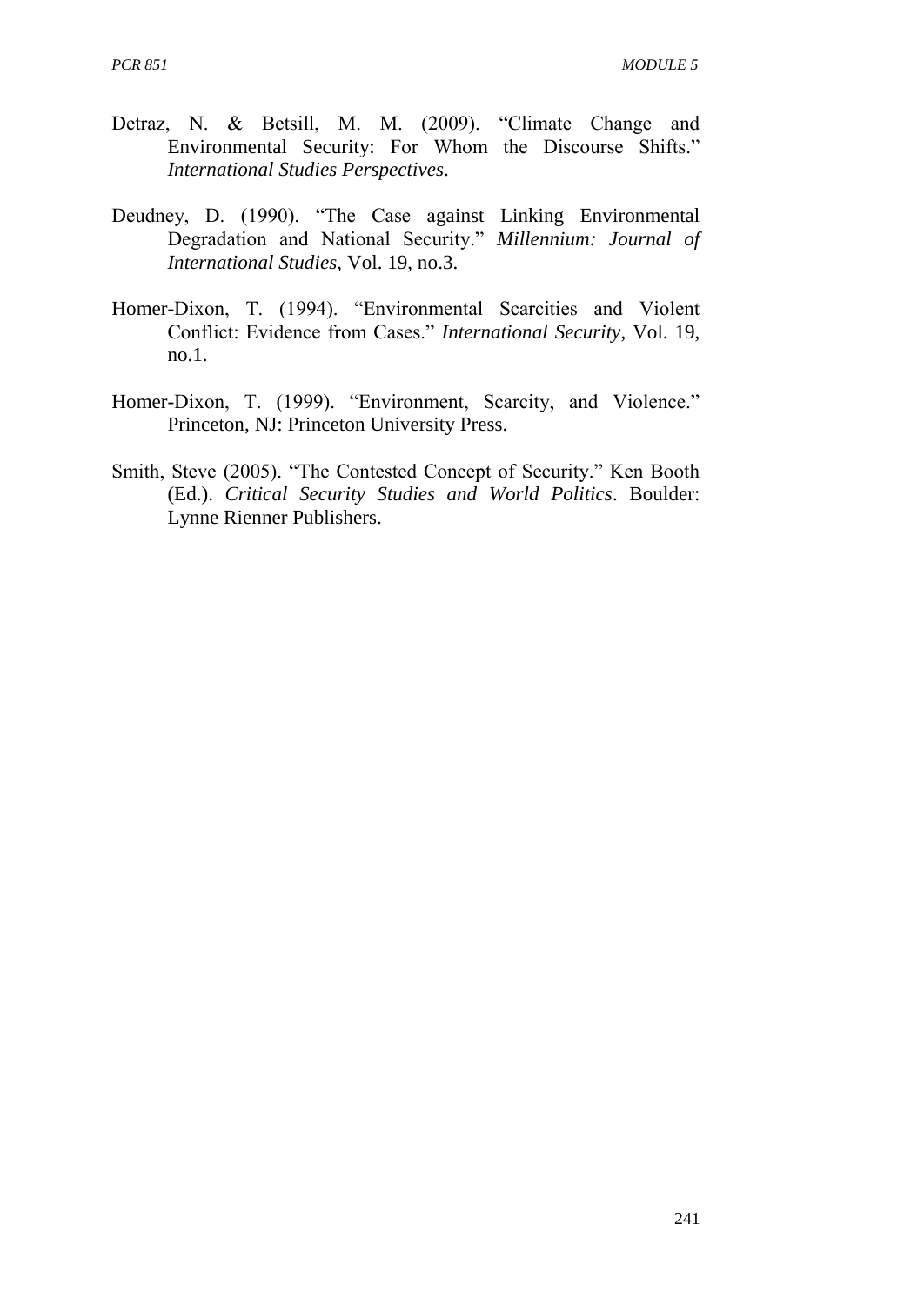### **UNIT 2 LINKING THE ENVIRONMENT TO CONFLICT**

#### **CONTENTS**

- 1.0 Introduction
- 2.0 Objectives
- 3.0 Main Content
	- 3.1 Linking the Environment to Conflict
- 4.0 Conclusion
- 5.0 Summary
- 6.0 Tutor-Marked Assignment
- 7.0 References/Further Reading

#### **1.0 INTRODUCTION**

Past and modern events have confirmed that environmental stress often results in conflict, frequently along ethnic lines (for examples Rwanda, Somalia, and Darfur). This is exacerbated by population pressure, resource shortages, environmental change, and natural hazards. It is obvious that this trend will persist because recent impact of environmental change (such as flood) will continue to stress marginal environments, especially in places with weak governance, making clear the relationship between stability and environmental factors (Homer-Dixon and Levy, 1995:189). Non-sustainable environmental practices, migration, and resource shortages, which are common in developing states, may further de-stabilise states with weak governance (Gleditsch *et al.*, 2007). Conflicts with an environmental component coupled with divisive ethnic dimensions, such as those observed in Rwanda, have increased pressure on the West and the U.N to commit resources to stability efforts (Drapeau and Mignone, 2007). The environment first became an issue in the U.S. National Security Strategy in 1991, when the National Security Council (NSC) pointed out that, "stress from environmental challenges is already contributing to political conflict" (NSC, 1991). By 2005, the Department of Defense (DoD) identified environmentally related instability as a fundamental strategic concern because evidence suggested that environmental stress is an important contributor to contemporary conflicts. Therefore, with continued environmental destabilisation in weaker states and the exploitation of ungoverned spaces by violent international actors, governments, nongovernmental organisations and intergovernmental bodies will have to deal with humanitarian disasters and ethnic violence.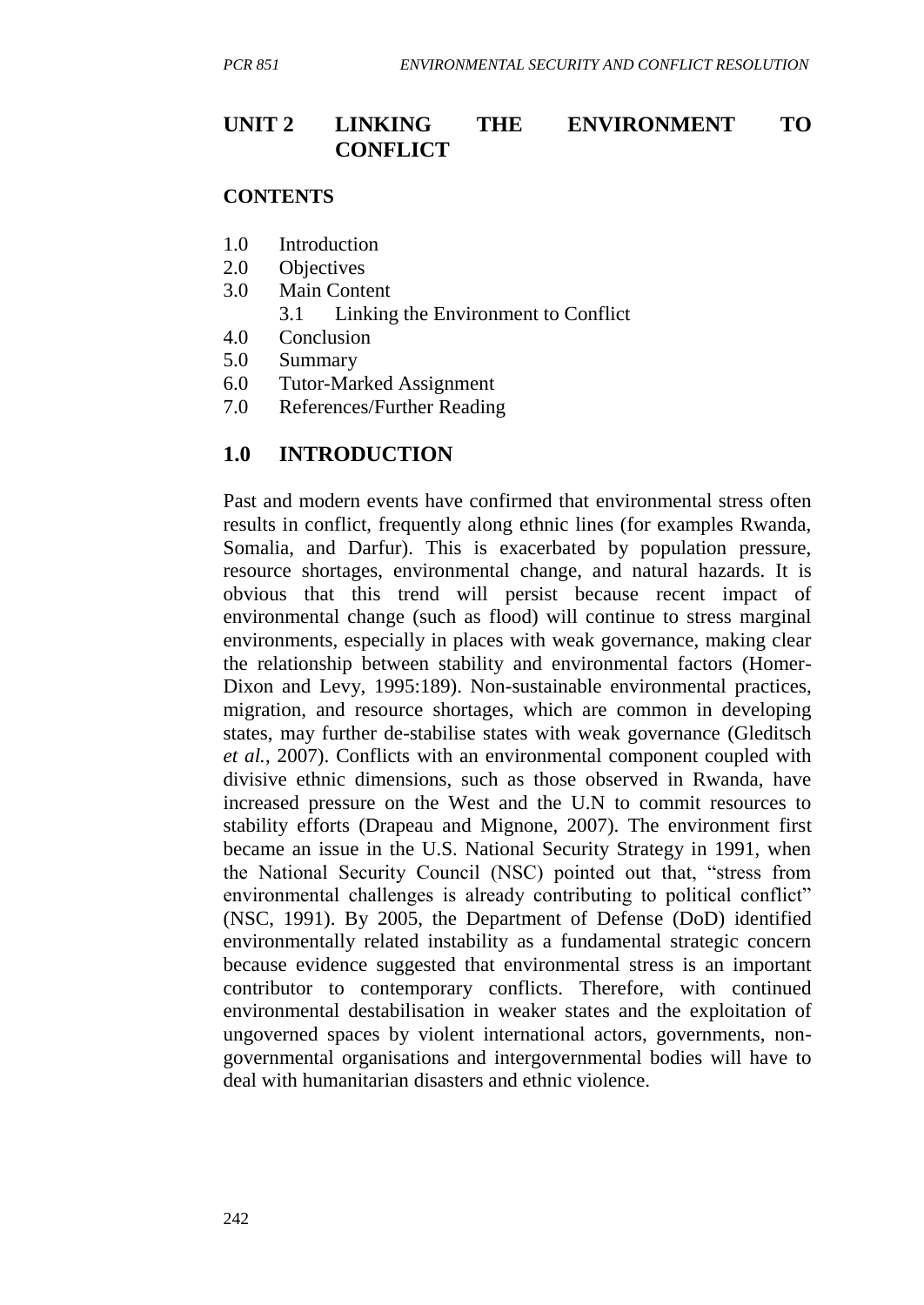# **2.0 OBJECTIVES**

At the end of this unit, you should be able to:

- describe the linkage between environment and conflict
- highlight the key findings in linking environment and conflict
- explain the framework for analysis of environmental conflict in Africa.

# **3.0 MAIN CONTENT**

## **3.1 Linking the Environment to Conflict**

To understand exactly how environment and conflict are linked, the most prominent work in this field is that of Thomas Homer-Dixon and Jay Blitt. In their 1998 book titled *Ecoviolence,* the authors postulated the following eight key findings:

- Scarcities of renewable resources produce civil violence and conflict.
- The degradation and depletion of renewable resources causes environmental scarcity.
- Powerful groups capture valuable resources while marginal groups migrate to ecologically sensitive areas.
- Environmental scarcity constrains economic development and produces migration.
- Existing distinctions between social groups is sharpened by environmental scarcity.
- Environmental scarcity weakens governmental institutions and states.
- The above can in turn cause ethnic conflicts, insurgencies and putsch.
- The International community can be indirectly affected by these conflicts generated by environmental scarcity.

Linking environmental degradation and conflict especially in Africa is self-evident due to the negative impact that has been experienced by the people. Problems like global warming, ozone layer depletion, pollution and deforestation are global in nature; but desertification, soil erosion, water shortage and degradation arising from the activities of the multinational companies (MNCs) by way of exploration and exploitation of the environment for either oil (in the Niger Delta) or precious stones (in Liberia and Sierra Leone) are linked to conflict in the continent. Desertification which is a process of land degradation in arid, semi arid and dry sub-humid areas resulting from various factors including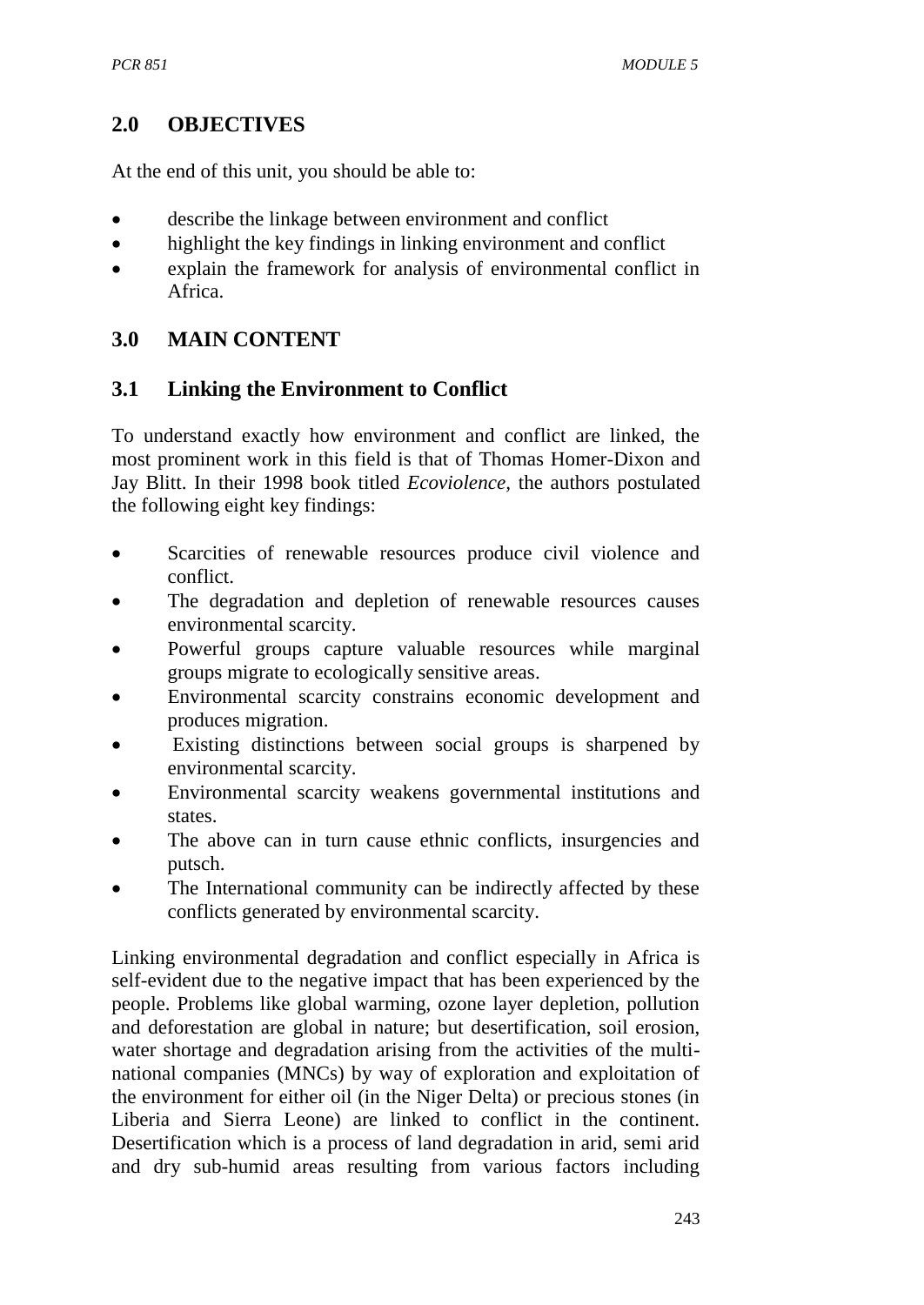climatic variations and human activities contributes to other environmental crisis such as the loss of biodiversity and global warming. Desertification has been identified as one of the triggers for armed conflicts in Africa as it engenders political instability, starvation and social breakdown in Niger, Somalia and in Darfur. Since desertification reduces the land available for farming and grazing, conflicts inevitably erupts in the pursuit of space. Soil erosion which is caused by over-cultivation exhausts the soil and overgrazing removes vegetation cover thereby causing soil erosion. For many decades, the south eastern region of Nigeria has been facing erosion problem. Trees that bind the soil together when logged for heating and cooking leads to soil erosion. Soil erosion causes increase in siltation of rivers and dams for example in Sudan where the Reseieres Reservoir which generates 80 percent electricity for the country has decreased by 40 per cent in the past 40 years as a result of silting of the River Nile. There is a nexus between siltation of rivers and availability of fresh water. In Africa, 28 percent of the people have no access to fresh water and about 3 million people die annually due to water related diseases. And so, both soil erosion, desertification and deforestation forces the people off the land turning them into environmental refugees, and they in turn pose a serious threat to the stability of the societies they enter.

Conflicts arising from environmental degradation in Africa in particular are on the increase and pose serious challenges to African governments in terms of development, foreign policy, the environment and security. These activities are also found in Europe as the amount of land degradation through overgrazing, deforestation and agricultural mismanagement in Europe exceeds what is found in Africa and Asia as a whole (Bakut, 2011:245). Sub-Sahara Africa is currently the driest region of the developing tropics and the effect of global warming will exacerbate the situation making it drier. Hence Africa is on the brink of environmental disaster with drought remaining a major problem especially in the Horn of Africa. Drought in the Horn has resulted in famine, causing death of millions of people and rendered hundreds of thousands as environmental refugees in both Ethiopia and Darfur in the late 1980s. During the period, the Darfur region of Sudan become a battle ground between farmers and the nomadic population due to the decreasing availability of land for both farming and grazing. Also in Nigeria, the conflicts occurring between grazers and farmers in the north east are directly linked with the narrowing of both farming and grazing land due to the pressure of desert encroachment. The greatest threat linked to the environment is water scarcity especially in Africa. Rivers are overused already with severe implications as potential conflict sources considering that several countries use the continent's major rivers. Nine countries share the Nile, eight shares the Zambezi, while ten the Niger. Smaller rivers like River Senegal run through Senegal and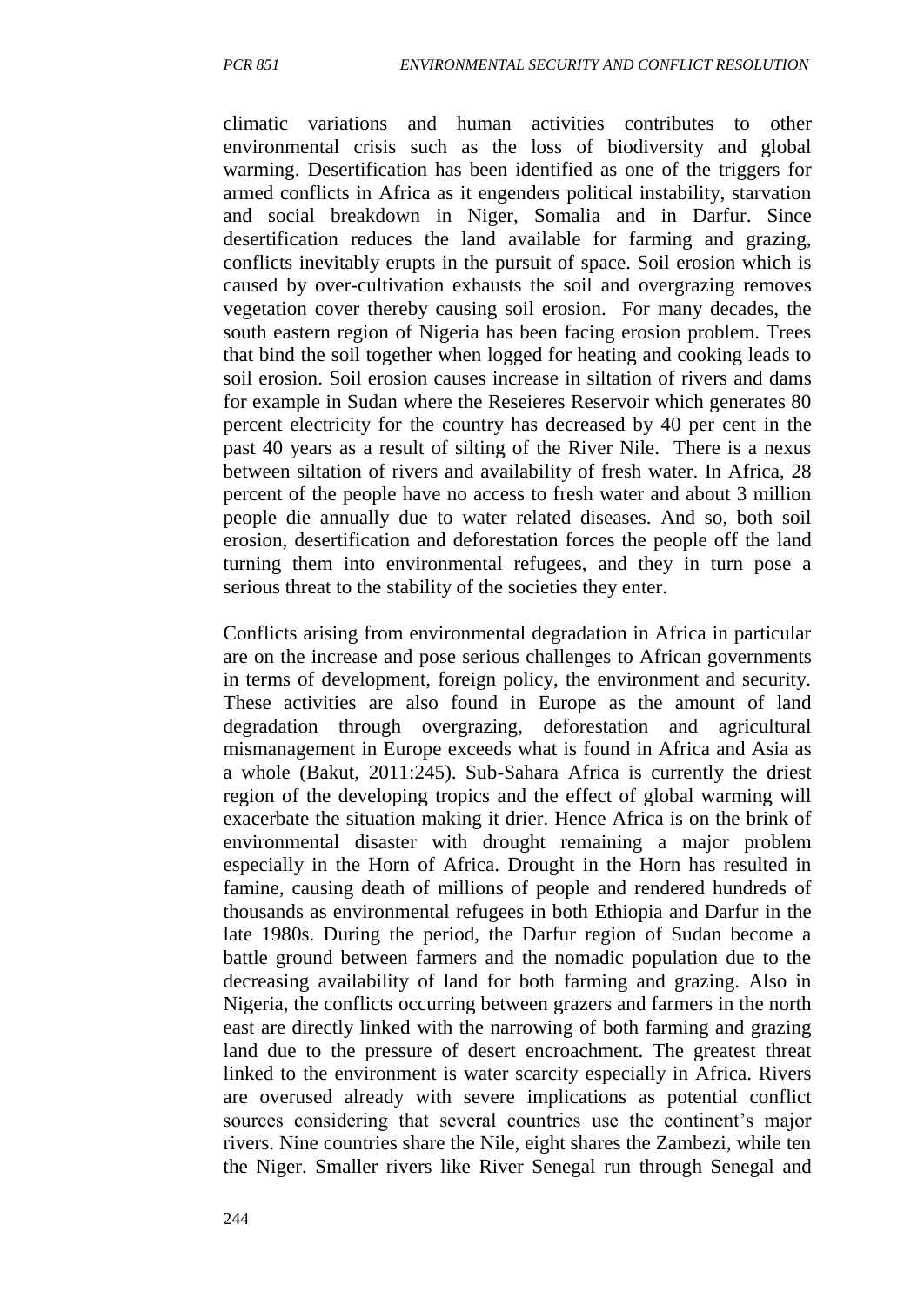Mauritania. Hence, they are potential areas of conflict. It is projected that by 2025, Nigeria, Ethiopia, Somalia, Tanzania, Malawi, Lesotho and Zimbabwe will suffer absolute water scarcity (Bakut, 2011). Therefore, it is observed that future wars in Africa will be over water and not necessarily oil. Even in Nigeria, there are a number of environmental degradation related problems that have resulted to flooding which tend to wash away farmlands, crops and roads. The scarcity of farmland leads to conflict among the people. Also in the Chad Basin, water level has dwindled thereby affecting supply and constituting a threat to continuity of farming activities which is the source of livelihood of the people relying on the Chad Basin water supply. All these are directly linked to the impact of the degradation of the environment and constitute threats to the people living in these regions.

## **SELF-ASSESSMENT EXERCISE**

In understanding the linkage between environment and conflict, the most prominent work is the one by Thomas Homer-Dixon and Jay Blitt in 1998. Discuss their major findings.

# **4.0 CONCLUSION**

Is there a nexus between environment and conflict? There is actually a relationship between the environment and conflict globally. Before the recognition of the danger that environmental degradation posed as a new threat to humanity, other forms of threat such as slavery, war and colonialism had dominated the discourse on conflict. Following industrial revolution, the issue of degradation of the environment and its associated dangers to humanity emerged. It is indeed a source of conflict to humanity and a serious global threat to all life on earth.

# **5.0 SUMMARY**

The linking of environmental degradation to this discourse is selfevident due to its negative impact on society. And it has been established that if environmental degradation is not checked, it will lead to serious conflicts especially in Africa.

# **6.0 TUTOR-MARKED ASSIGNMENT**

From your viewpoint, how is the environment related to conflict.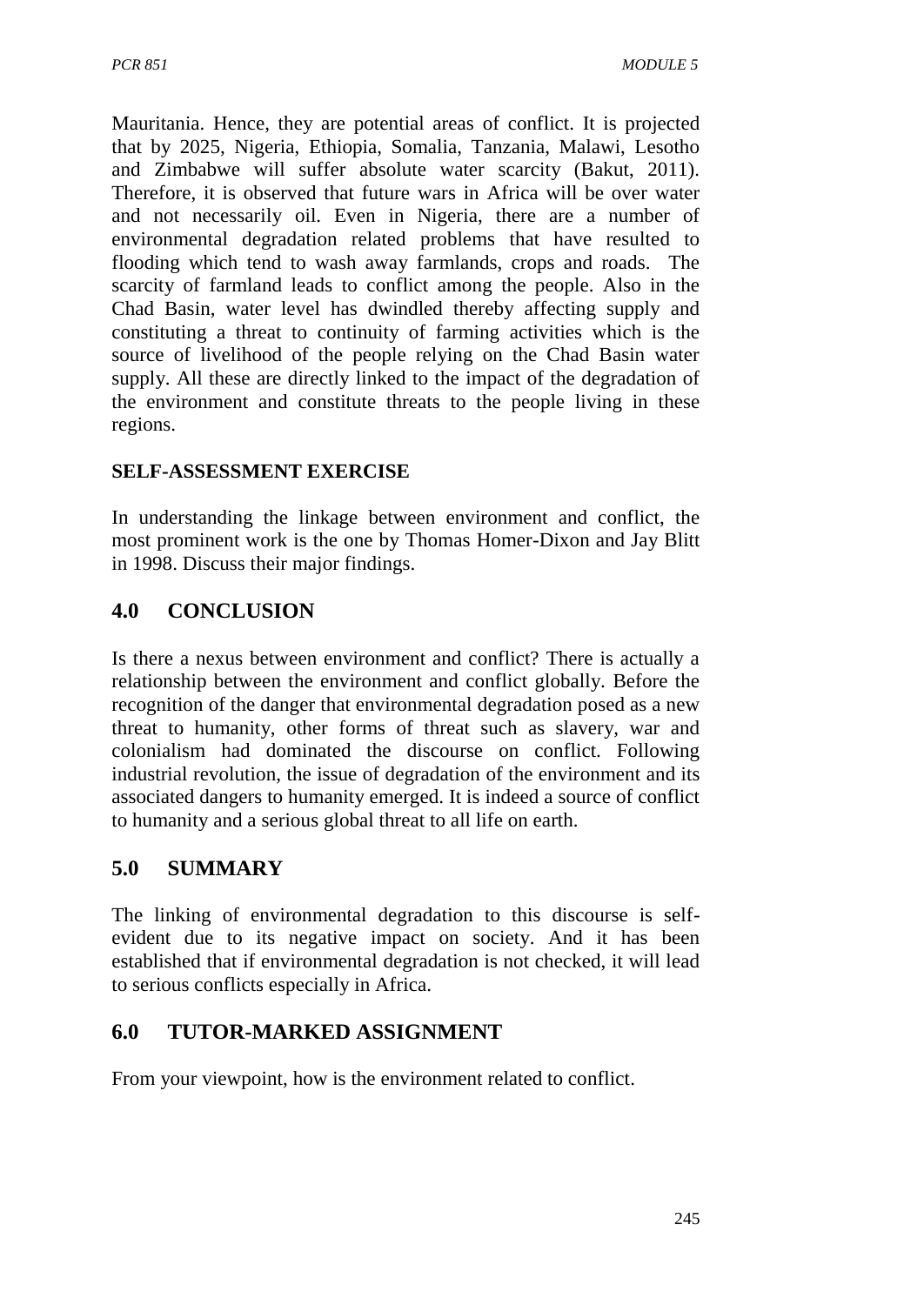#### **7.0 REFERENCES/FURTHER READING**

- Bakut, T. B. (2001). "The Environment, Peace and Conflict in Africa." In: Shedrack Gaya Best (Ed.). *Introduction to Peace and Conflict Studies in West Africa*. Ibadan: Spectrum Books Ltd.
- Drapeau, M. D. & Mignone, B. K. (2007). "Culture, Conflict, and Climate." *Science,* 316 (5831).
- Gleditsch, N. P., Nordås, R. & Salehyan, I. (2007). *Climate Change and Conflict: The Migration Link. Coping with Crisis Working Paper Series*. International Peace Academy. Available at [http://www.ipacademy.org.](http://www.ipacademy.org/) Accessed 28 December, 2012.
- Homer-Dixon, T. F. & Levy, M. A. (1995). "Environment and Security." *International Security,* 20 (3).
- National Security Council (1991). *National Security Strategy of the United States.* Washington, D.C.: U.S. Government Printing Office.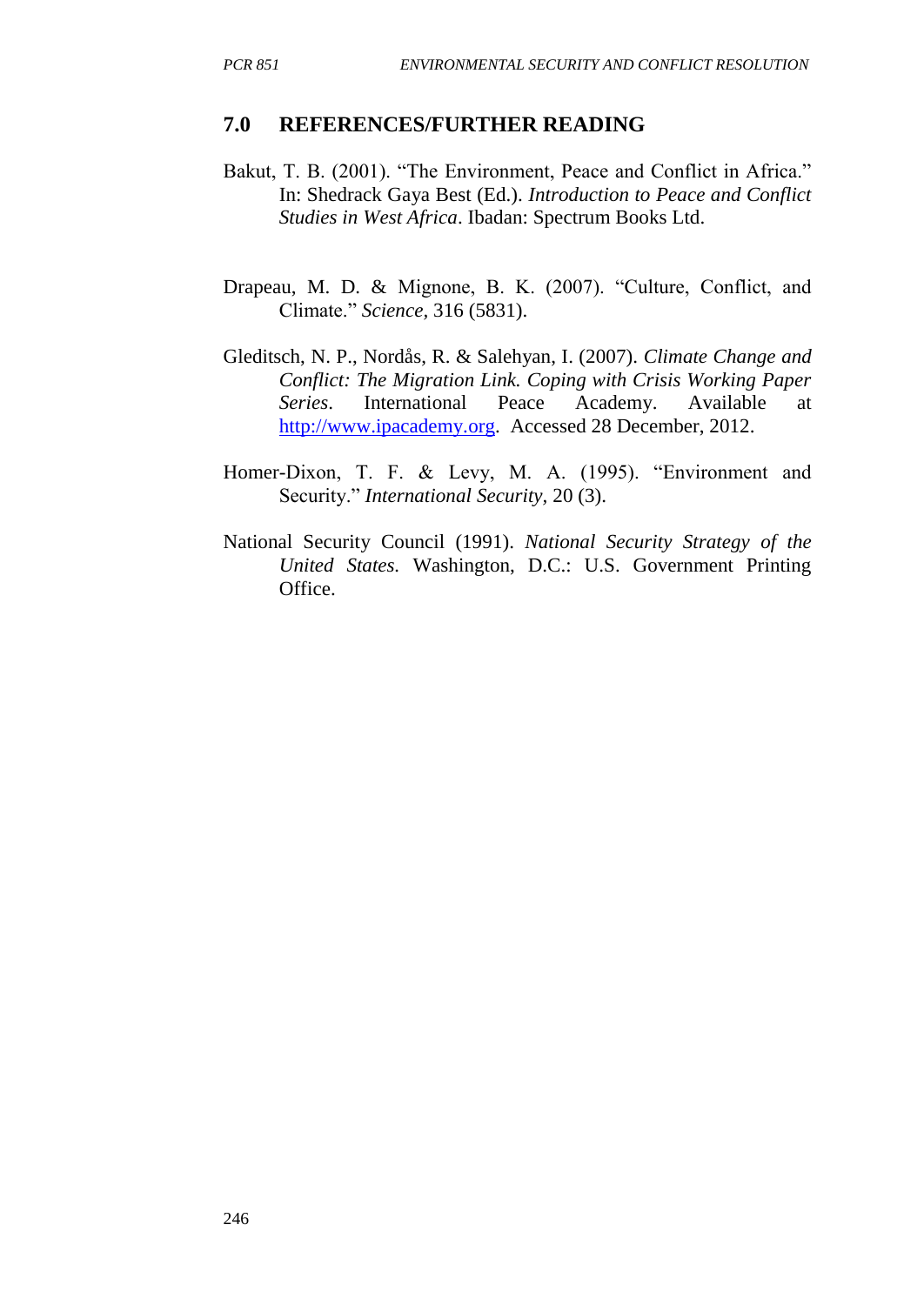# **UNIT 3 ENVIRONMENTAL CHALLENGES**

#### **CONTENTS**

- 1.0 Introduction
- 2.0 Objectives
- 3.0 Main Content
	- 3.1 Global Environmental Issues
		- 3.1.1 Climate Change
		- 3.1.2 Ozone Layer Depletion
		- 3.1.3 Desertification
		- 3.1.4 Deforestation
		- 3.1.5 Loss of Biodiversity
	- 3.2 Environmental Problems in Nigeria
		- 3.2.1 Urbanisation
		- 3.2.2 Overpopulation
		- 3.2.3 Deforestation
		- 3.2.4 Desertification
		- 3.2.5 Pollution
- 4.0 Conclusion
- 5.0 Summary
- 6.0 Tutor-Marked Assignment
- 7.0 References/Further Reading

# **1.0 INTRODUCTION**

It was predicted by a Swedish scientist Svante Arrhenius in 1896 that human activities would interfere with the way the sun interacts with the earth. And this prediction had become real as environmental changes especially climate change, is now disrupting global environmental stability. Global environmental issues have raised fundamental existential posers, as natural conditions which make human existence and life possible, have changed on a large scale and the aftermath of these dangerous conditions destroy life and nature from their very foundation. Following the industrial revolution, man has increasingly improved his ability to alter nature, which on one hand has liberated man from natural constraints and established a technological base that would make best use of human potential; while on the other hand, situations that risk our survival have constantly resulted from this unbalanced development of new technology (Ueta, 2007:4).

An environmental problem arises whenever there is a change in the quality or quantity of any environmental factor which directly or indirectly affects the health and well-being of man in an adverse manner. Climate change, the depletion of the ozone layer, desertification, deforestation, the loss of biodiversity and the trans-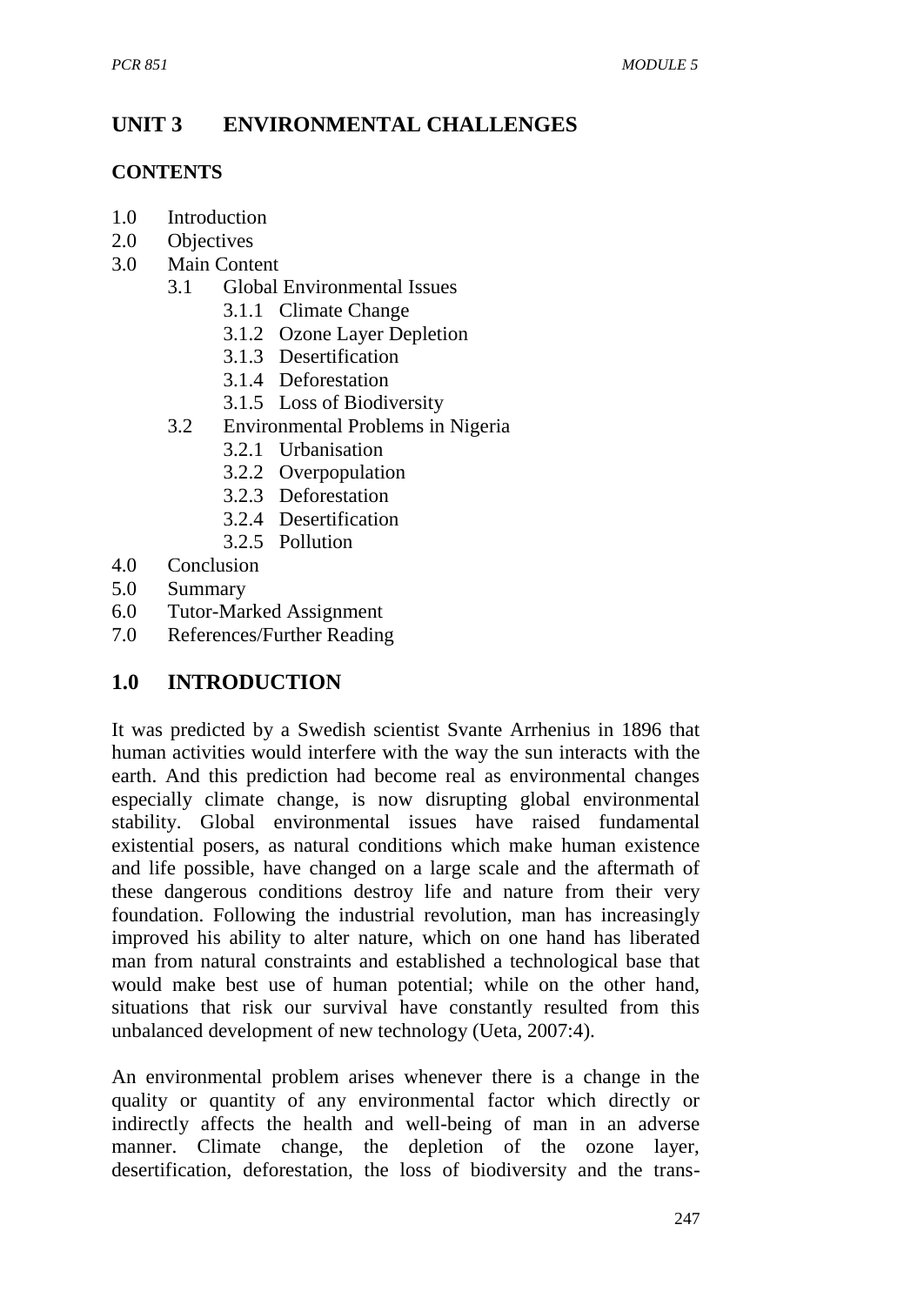boundary movements of hazardous wastes and chemicals are all environmental problems that touch every nation and adversely affect the lives and health of their populations.

# **2.0 OBJECTIVES**

At the end of this unit, you should be able to:

- describe the various environmental challenges facing humanity
- describe those environmental problems facing Nigeria as a country
- explain the most important global environmental problem facing humanity.

## **3.0 MAIN CONTENT**

## **3.1 Global Environmental Issues**

## **3.1.1 Climate Change**

It is widely acknowledged that climate change is engendered by human activities which releases greenhouse gases into the atmosphere and consequently increases global average sea level and poses a threat to human existence. As a result, the earth is getting warmer. Global warming as a result of climate change will greatly exacerbate the range, frequency and intensity of natural disasters like flooding, droughts, torrential rains, ice-storms, tornadoes and hurricanes; cause sea levels to rise due to the expansion of warming waters and the thawing of polar icecaps and other glaciers, which in turn may produce deadly flooding in many low-lying areas and Small Island States; displacing millions from their homes; increase the number of environmental refugees resulting from weather-related disasters; augment the risk of disease migration and disease outbreaks; and render large areas of the world "uninsurable" due to the magnitude of property damage from disasters. It is widely recognised that human induced climate change is the most important global environmental challenge facing humanity with implications for food security, natural ecosystems, freshwater supply and health (Oladipo, 2010:147).

## **3.1.2 Ozone Layer Depletion**

Ozone present in the atmosphere's upper layers (the stratosphere) protects humans, animals and plants from the damaging effects of UV-B radiation from the sun without which all life on earth would cease to exist. However, the increasing emissions of ozone-depleting substances (ODS) result in increases of ultraviolet radiation reaching the earth's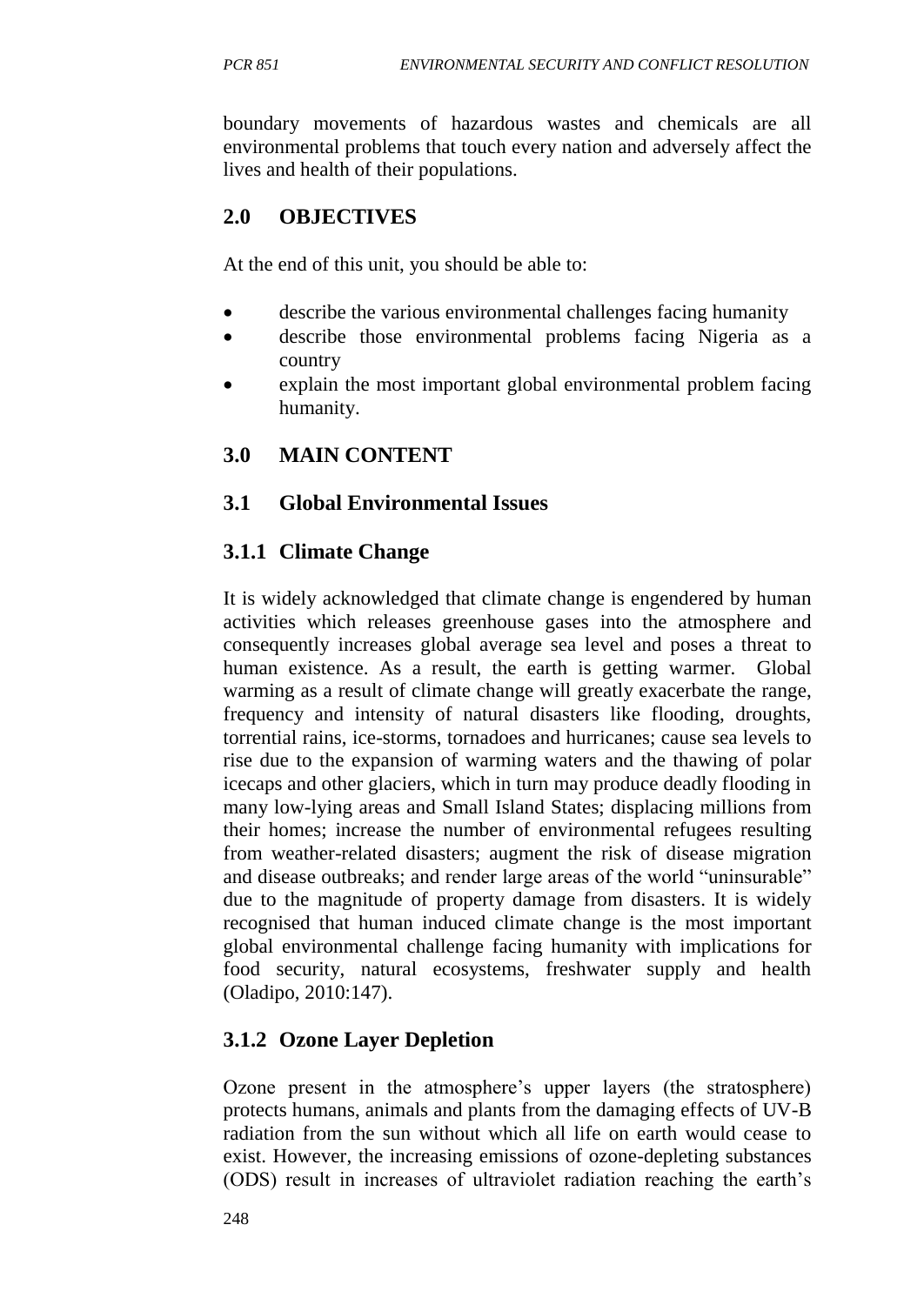surface which can pose several health problems such as increase of melanoma and non-melanoma skin cancers; cause an acceleration of eye cataracts development; reduction in effectiveness of the immune system; impact on nutrition (e.g. reduced plant yield); damage to ocean ecosystems and reduction in fish yield (by killing microbial organisms in the ocean). Skin cancer is the most worrisome health impact of ozone depletion.

# **3.1.3 Desertification**

Desertification is a significant threat to the arid, semi-arid and dry subhumid regions of the world – which account for 40 per cent of the earth's land surface. The effects of desertification include - reduction of the land's natural resilience to recover from climatic disturbances; reduction of soil productivity; damage to vegetation cover; increased downstream flooding, reduced water quality, sedimentation in rivers and lakes and siltation of reservoirs and navigation channels; aggravated health problems due to wind-blown dust, including eye infections, respiratory illnesses, allergies and mental stress; undermined food production; and loss of livelihoods compelling affected people to migrate.

# **3.1.4 Deforestation**

Deforestation strip lands of their tree cover resulting in - erosion, which degrades fertile lands and silts waterways, lakes, rivers and coastal waters, thereby degrades water quality for human consumption and disrupts ecosystem processes by choking fish hatcheries, coral reefs, etc.; decreased groundwater recharge because the barren soils do not infiltrate water as effectively; increased malaria transmission; and desertification and drought. The major causes of deforestation and forest degradation include the need to create agricultural land and to harvest fuel wood for food and energy. Approximately, half of the wood harvested in the world is used as fuel wood and charcoal, mostly in developing countries. Removal of trees reduces the ability of soils to absorb and retain water, thereby contributing to the depletion of the groundwater aquifers that supply about one-third of the world's population.

# **3.1.5 Loss of Biodiversity**

Flora and fauna have depleted 50 to 100 times more than the natural rate, due to various activities such as the large-scale clearing and burning of forests, over-harvesting of plants and animals, indiscriminate use of pesticides, draining and filling of wetlands, destructive fishing practices, air pollution and the conversion of wild lands to agricultural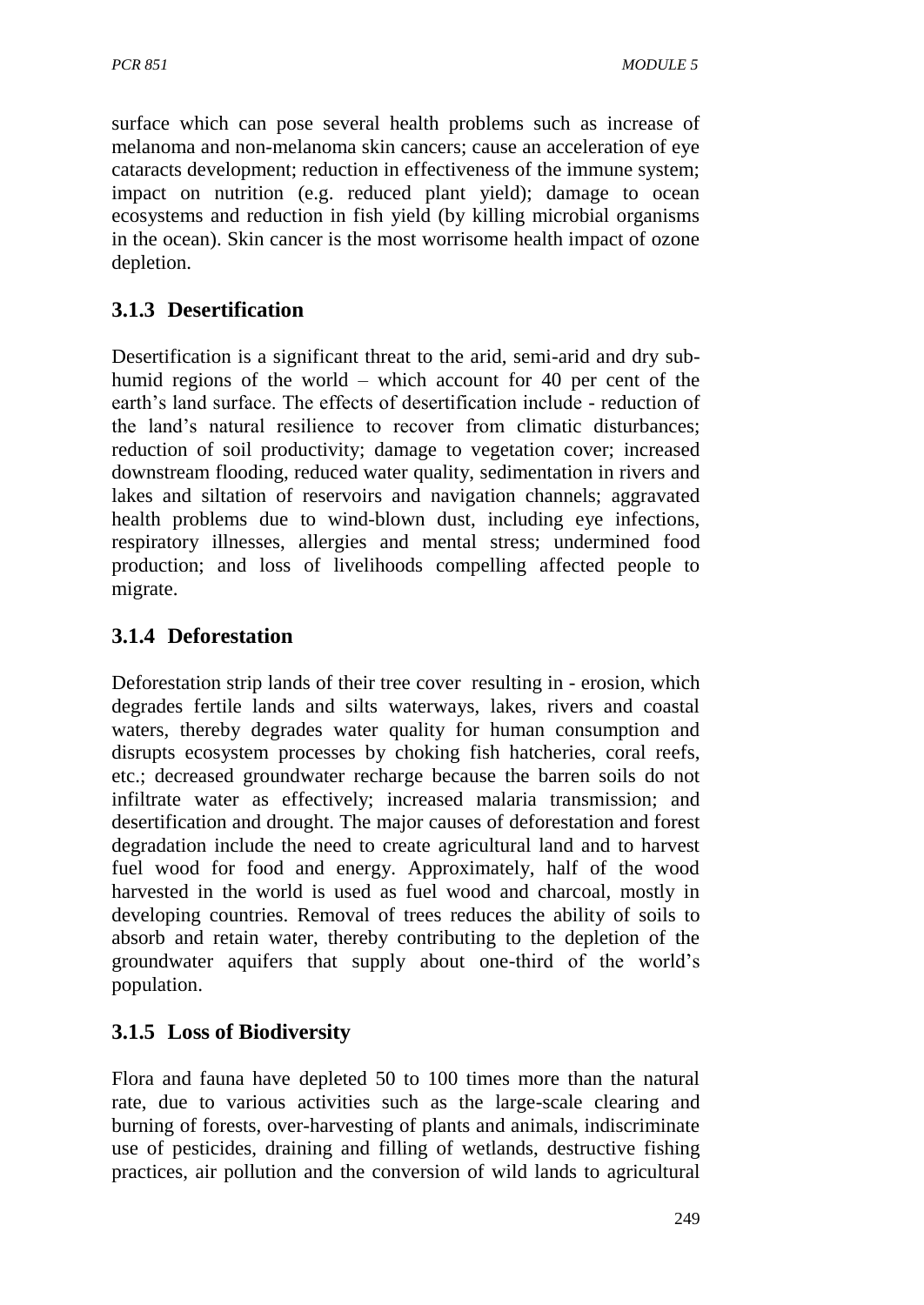and urban uses. This species loss and ecosystem disruption is causing a complex range of circumstances with consequences to human health. The loss of biodiversity also obstructs the discovery of new medicines to treat various diseases.

# **3.2 ENVIRONMENTAL PROBLEMS IN NIGERIA**

# **3.2.1 Urbanisation**

This is caused by high population growth rate and rural- urban migration. In Nigeria, urbanisation is characterised by growth of city slums with serious environmental implications, which demonstrate the inability of development keeping pace with population growth. Problems of sewage and refuse deposal are quite serious due to high rate of generation of non-biodegradable materials such as plastics. Environmental conditions in cities have gradually deteriorated due to the rapid growth of the cities and the attendant inability of the overstretched social services and infrastructure to cope with the rate of growth. Inadequate storm drains, dumping of refuse into drainage lines and construction of houses on water channels, have led to increased cases of flooding in the urban centers. Thus, environmental problems are associated with the increasing growth of urban slums, including overcrowding in dirty housing conditions; poor sanitation; unavailability of basic infrastructures and social services such as water, sewage facilities and even lack of access routes (NEST, 1992:152).

# **3.2.2 Overpopulation**

Population is a major factor in all environmental - related issues. Overpopulation causes stress on the environment. Before now, Nigerians regard their "large population size" as a symbol of greatness, power and prestige and tend to resist attempts to reduce it. Overpopulation has now forced traditional societies to abandon age old production systems and resources management techniques that allowed them to produce enough food for themselves at minimal impacts on the environment. Under increased production and enhanced productivity in the country, Mabogunje (1988:17) stated that it will be easy for people to become so exigent, worrying only about what to get out of the environment for their own immediate needs and uses, without caring very much for the consequence, especially for succeeding generations. The Federal Government of Nigeria (1988) National Policy on population for development did observe that the present high rate of the country's population growth is already contributing significantly to the degradation of the ecology and that land fragmentation, over-farming and over-grazing, have led to soil erosion and desertification, all of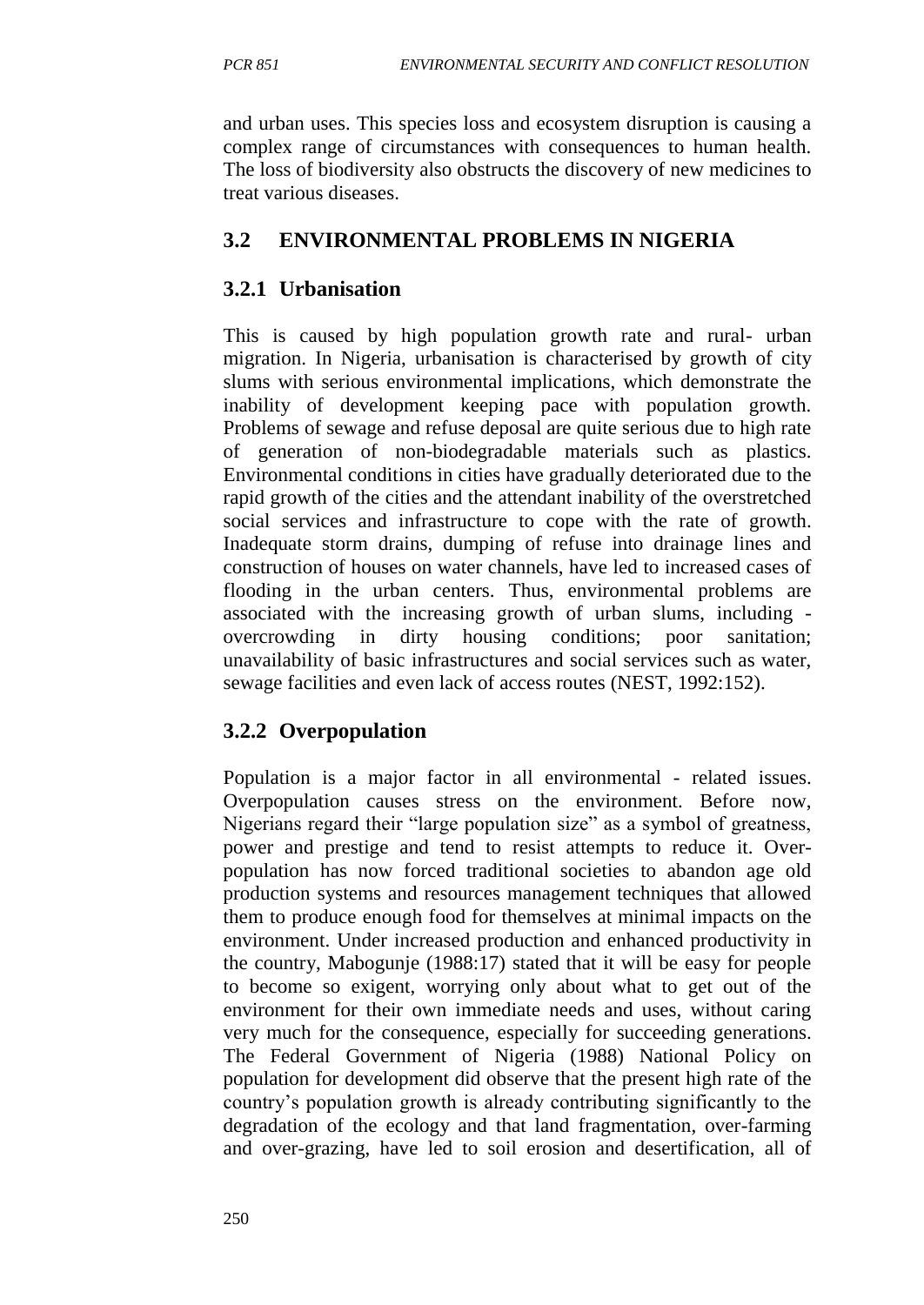which could be exacerbated if the present population growth continues (NEST, 1992).

# **3.2.3 Deforestation**

Forests which are large areas of land with trees visible in area with subequatorial and monsoon types of climates, act as safe haven for rare and/or endangered animal species. Forests also act as storm breaks, thereby protecting the towns and villages from destruction. They provide useful products such as wood and charcoal for fuel; fibre for paper and textiles; medicine from the bark and leaves of some plant; breeding ground for animals; act as check to erosion and supply of food and materials for building houses (Omofonmwan and Osa-Edoh, 2008:53). But with the rise in domestic consumption of timber due to increased rate of building construction resulting from the rise in population and income, it would take less than 15 years to exhaust the forest of timber resources (NEST, 1992). Deforestation which is a process whereby trees are felled for several purposes without replanting to replace the felled ones, is dangerous to man, animals and properties because it leads to erosion of the soil and storm which can cause destruction of properties, crops and animals. Generally, exploitation of the forest (as a result of agricultural development, urban growth, industrial expansion and increasing population) has reduced the extent, diversity and stability of the Nigerian forest thereby resulting to worsening environmental problems in the country such as soil erosion and infertility, desertification and flooding.

# **3.2.4 Desertification**

Deserts are barren lands, waterless and treeless and often sand covered such as the Sahara desert which spread across African continent. So, desertification which is the encroachment of the desert on land that was once fertile, can be engendered either by natural process or by the action of man, and is more obvious in the northern part of the country where the Sahara desert has eaten deep into the once fertile land. Desertification is dangerous to man because it leads to famine, diseases, and destruction of crops, livestock and man. It further contributes to the incidents of diseases like heat-stroke, cerebro-spinal meningitis, Severe Acute Respiratory Syndrome (SARS) and avian flu (Aliyu, 1997).

# **3.2.5 Pollution**

Environmental pollution can be classified into three groups - air or atmospheric pollution, aquatic or water pollution and land or surface area pollution. Air pollution is the contamination of the air by the discharge of harmful substances that can endanger mankind. Man's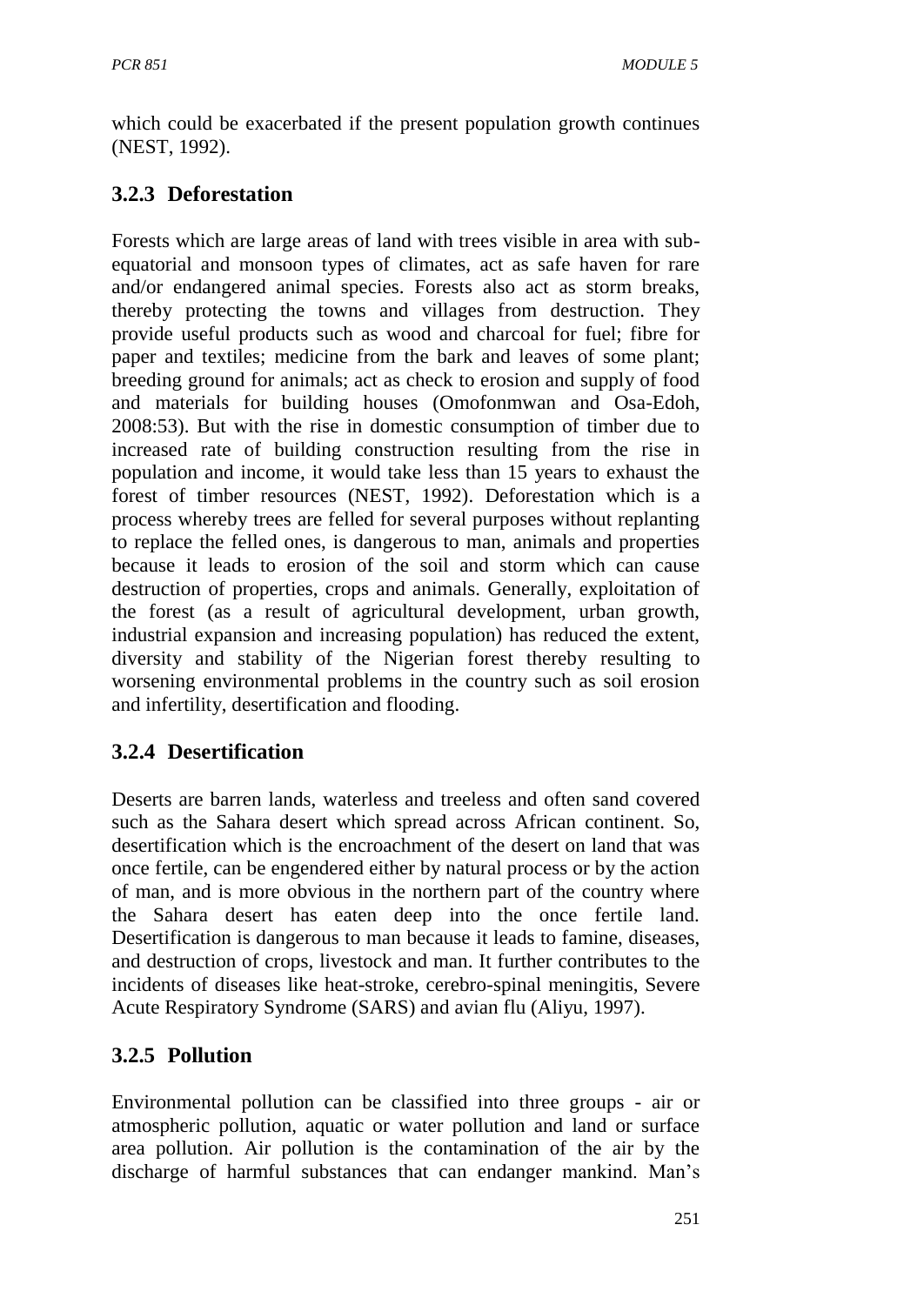activities on the surface of the earth have seriously degraded the quality of the atmosphere because the growth and development of industries and urbanisation has contributed greatly to the excess carbon monoxide produced by combustion and other human activities. Presently in Nigeria, several rural towns that had in the past enjoyed fresh and dry air are experiencing air pollution problems (Obajimi, 1998). This is as a result of industrialisation and expansion in human activities. Aquatic or water pollution is the discharge of unwanted biological, chemical and physical materials into water bodies from man's environment that affect the natural condition of water. This incidence is responsible for the wide spread water contamination in most Nigerian cities. Land or surface pollution is the occurrence of unwanted materials or waste on land. The commonest pollutant on land is the waste products that are often scattered on land area in the cities. Most environmental problems are due to the production or consumption of goods whose waste products transform easily into pollutant (Onwioduokit, 1998).

## **SELF-ASSESSMENT EXERCISE**

Discuss five major environmental issues facing human kind.

# **4.0 CONCLUSION**

One of the most important characteristics of environmental change is that it affects all humans on a global scale without regard to any particular country, region, or race. Whether these environmental changes take place in Europe or Africa; or whatever form the pollution takes in any part of the globe – be it toxic pollutants from Asia, Europe, or North America contaminating the Arctic, the consequences are felt all over the world (Agwu, 2010:237). Thus, the whole world is a stakeholder on what should be done to combat these environmental changes.

# **5.0 SUMMARY**

This unit generally described the various global environmental issues and those experienced in Nigeria in particular. All of these environmental issues have long-term effect on the people and the societies and are either difficult or impossible to reverse over the period of one generation. Unless global actions are taken early, we will end up plundering our future in an unprecedented ways.

# **6.0 TUTOR-MARKED ASSIGNMENT**

In your view, which of the major environmental issues pose the greatest challenge to humanity?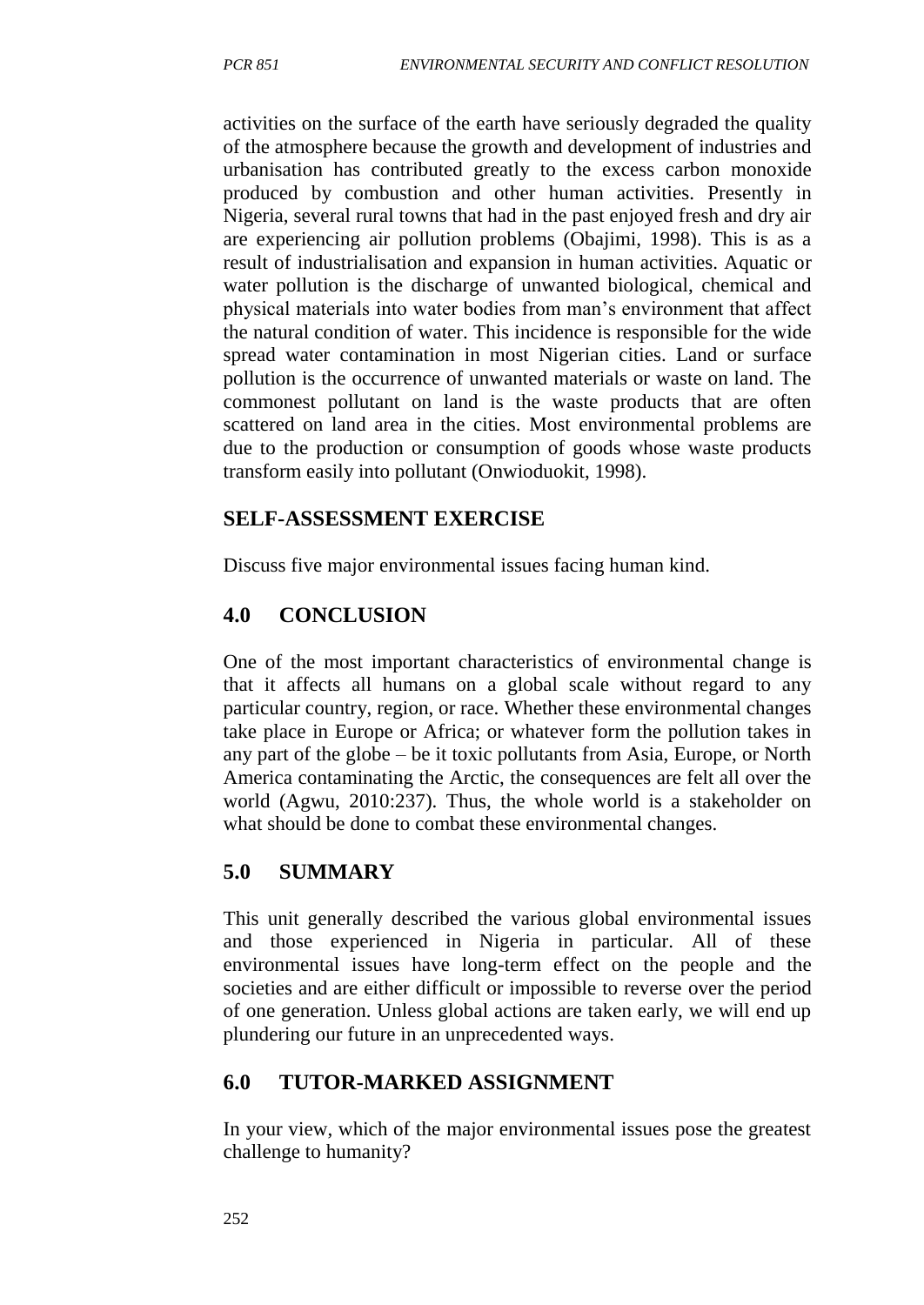#### **7.0 REFERENCES/FURTHER READING**

- Agwu, F. (2010). "The Impact of Climate Change on Nigeria's Foreign Policy." In: Osita C. Eze & Ogaba Oche (Eds). *Climate Change and Human Security in Nigeria*. Lagos: NIIA.
- Aliyu, D. (1997). "Ecological Problems in Nigeria: A Case Study of the Yobe State." Paper Presented to Participants at National Institute of Policy and Strategic Studies, Kuru.
- Federal Republic of Nigeria (1988). *National Policy on Environment.*  Lagos, Nigeria.
- Mabogunje, A. L. (1988). "The Debt to Posterity: Reflections on a National Policy." In: Sada, P.O & Oemerho, F. O. (Eds). *Environmental Issues and Management in Nigeria Development.* Ibadan: Evans Brothers (Nigeria Publishers) Limited.
- NEST (1992). *The Challenge of Sustainable Development in Nigeria.* An NGO Report Prepared for United Nations Conference on Environment and Development. Rio De Janeiro, Brazil June 1-12.
- Obajimi, M.O. (1998). "Air pollution A Threat to Healthy Living in Nigerian Rural Towns." *Proceeding of The Annual Conference of Environmental Protection Society of Nigeria.* Ilorin.
- Oladipo, E. (2010). "The Global Framework for Mitigating Climate Change." In: Osita C. Eze & Ogaba (Eds). *Climate Change and Human Security in Nigeria*, Lagos. NIIA.
- Omofonmwan, S. I. & Osa-Edoh, G. I. (2008). "The Challenges of Environmental Problems in Nigeria." *Journal of Human Ecology*,  $23(1)$ .
- Onwioduokit, E. A. (1998). "An Alternative Approach to Efficient Pollution Control in Nigeria."Proceedings of the Annual Conference of Environmental Protection Society of Nigeria*,*  University of Ilorin, Ilorin, Nigeria.
- Ueta, K. (2007). "Public Policy for Global Environmental Protection." Kyoto Sustainability Initiative (KSI), Institute of Economic Research, Kyoto University, Japan, 2007-04.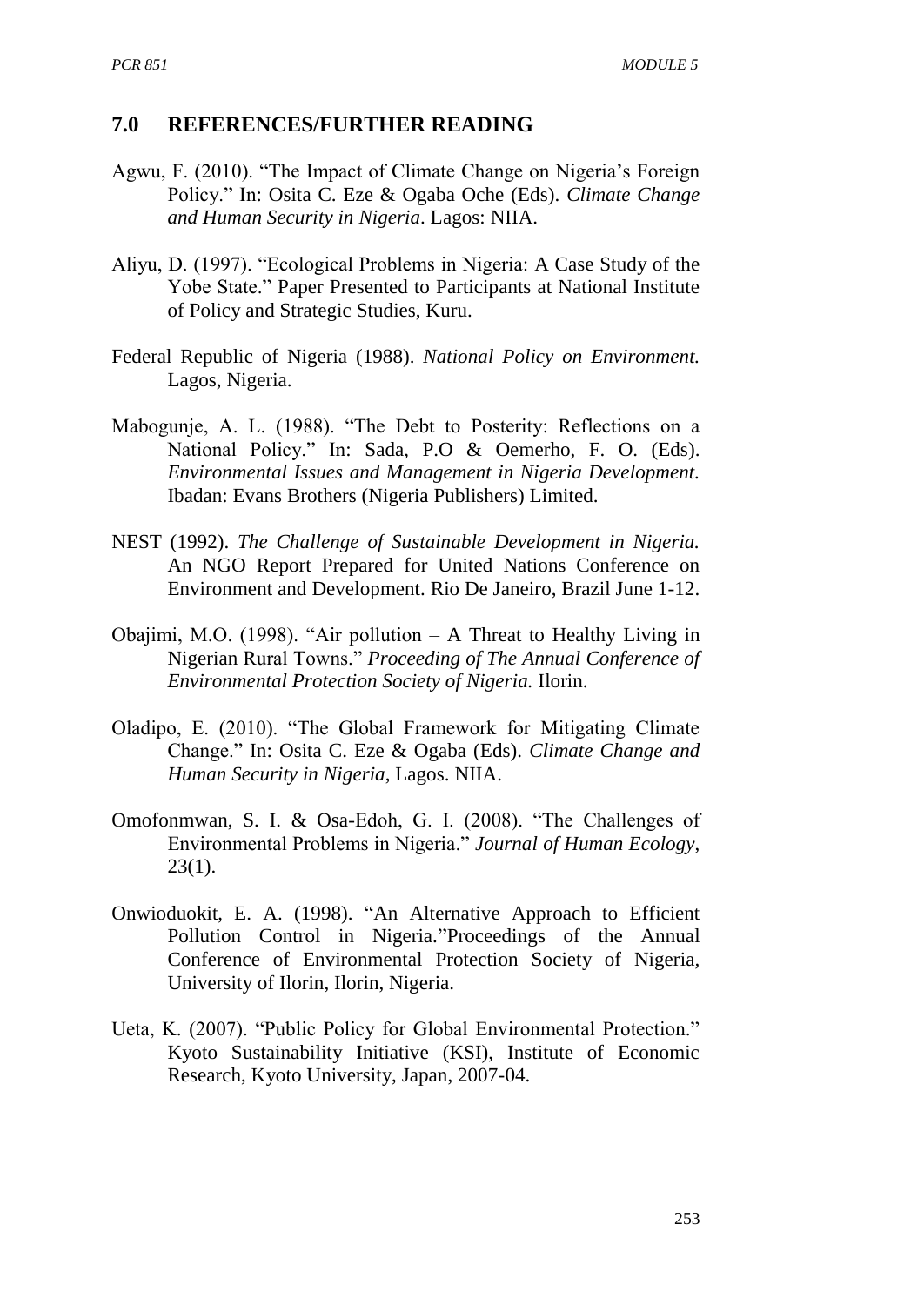# **UNIT 4 NATURAL RESOURCES AND CONFLICT**

#### **CONTENTS**

- 1.0 Introduction
- 2.0 Objectives
- 3.0 Main Content
	- 3.1 Natural Resources
	- 3.2 Renewable and Non-Renewable Resources
- 4.0 Conclusion
- 5.0 Summary
- 6.0 Tutor-Marked Assignment
- 7.0 References/Further Reading

## **1.0 INTRODUCTION**

Conflict over natural resources is not part of everyday life, but access to resources cannot be taken for granted. We use energy to heat our homes, cook food, light our streets, use processed timber to form desks, pencil, paper etc. Access to these natural resources cause conflict or is used to fuel conflict. For example, Paul Collier estimated that about 50 armed conflicts in 2001 had strong links to natural resource exploitation, by either helping to trigger, intensify or sustain those violence. In Pakistan and Bolivia, violent protest broke out over the distribution of water. In the Middle East, disputes over oil fields in Kuwait led to the first Gulf war. And in Nigeria, oil exploration also resulted to insecurity in the Niger Delta region. Some resources like water and land are used locally and may not have impact beyond the local area but others such as timber, minerals and oil which are used to produce revenue cause serious problems. Thus, conflict over natural resources is often part of and exacerbates a larger struggle over political, economic, cultural or religious issues in the society.

## **2.0 OBJECTIVES**

At the end of this unit, you should be able to:

- explain natural resources
- describe the various categories of natural resources
- relate these resources to conflict.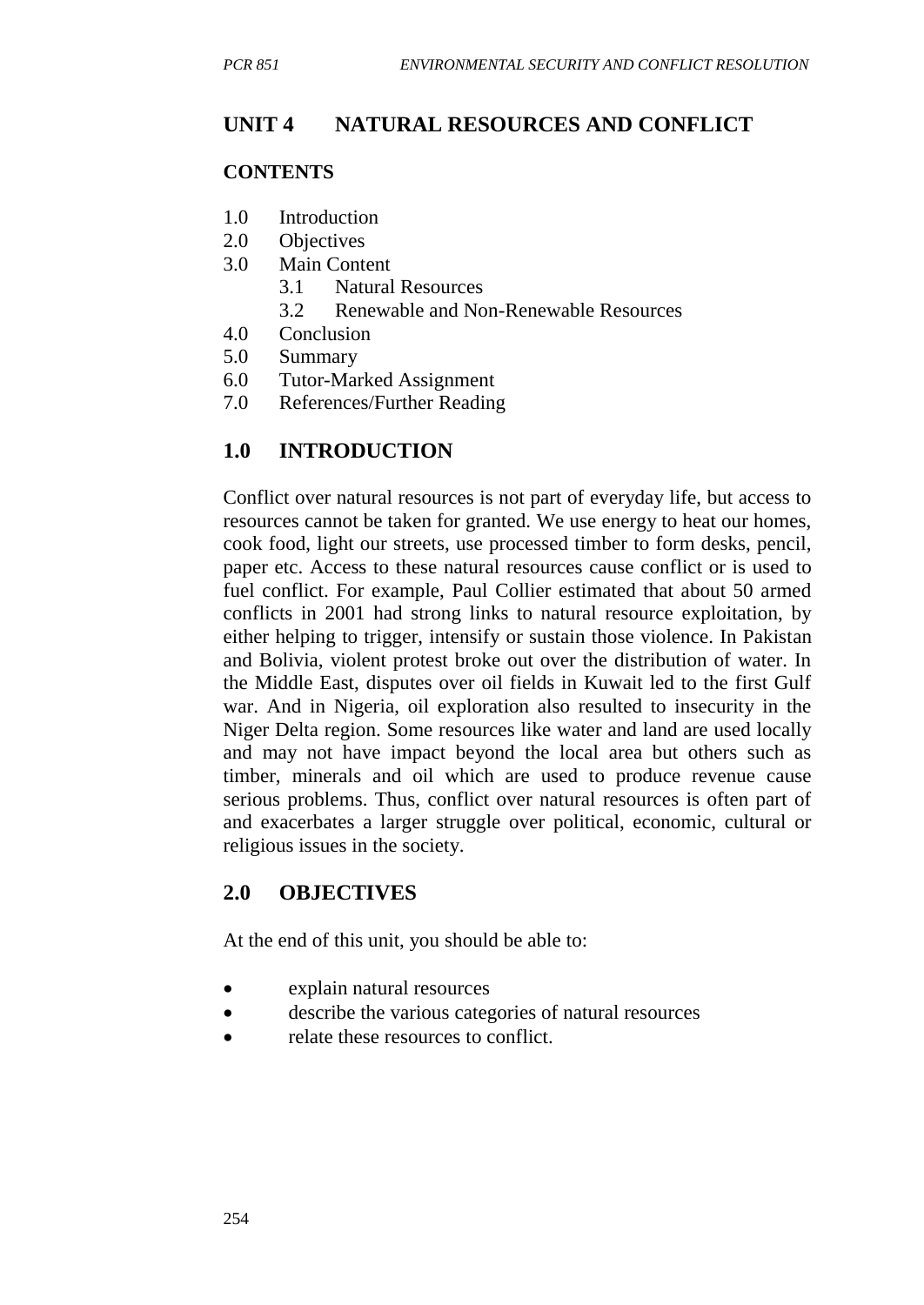# **3.0 MAIN CONTENT**

## **3.1 Natural Resources**

Natural resources are those materials that occur in nature such as water, air, land, forests, fish and wildlife, topsoil and minerals and are essential or useful to humans. They have broad categorisation but could be split as renewable and non-renewable resources. The renewable resources such as cropland, forests and water can be replenished over time by natural processes and if not over-utilised, are indefinitely sustainable, while the non-renewables such as diamonds, minerals and oil are found in finite quantities and their values increase as supplies decrease.

## **3.2 Renewable and Non-Renewable Resources Water**

Water is a necessity of life as it can be used for drinking, washing, agriculture and industry. It is considered as an abundant resource since it covers nearly three quarters of the globe but potable water could be very scarce. Presently, due to the impact of climate change, drought affects almost every continent and appears to be growing worse as the percentage of the earth's land stricken by serious drought has doubled since the 1970s (United States Institute Peace document, 2007).

Furthermore, water is increasingly becoming scarce through pollution and restricted access, as 1.1 billion people live without clean potable water and 3,900 children die every day from water-borne diseases. Thus, as the global population continues to increase, water scarcity will become a serious problem. Water scarcity causes and sustain conflicts globally for example China – Shandong and Guangdong Provinces (2006); Ethiopia (2006); India (2004); Kenya (2005) and Yemen (199) (Gleick, 2006). Bodies of water such as oceans, seas, lakes and rivers are linked to conflict due to their roles in transportation, development and culture. Dependence on sources of income within the bodies of water such as fisheries and offshore oil fields can lead to conflict. For example, the disputes over fishing led to the "Cold War" between Britain and Iceland in the 1950s and 1970s (World Water Council document, undated).

## **Land**

Due to population growth and environmental degradation, land is becoming increasingly scarce. Possession of land which holds a high economic value means access to other resources such as minerals, timbers and animals. Communities also have strong emotional and symbolic attachments to land and the resources on it. This is why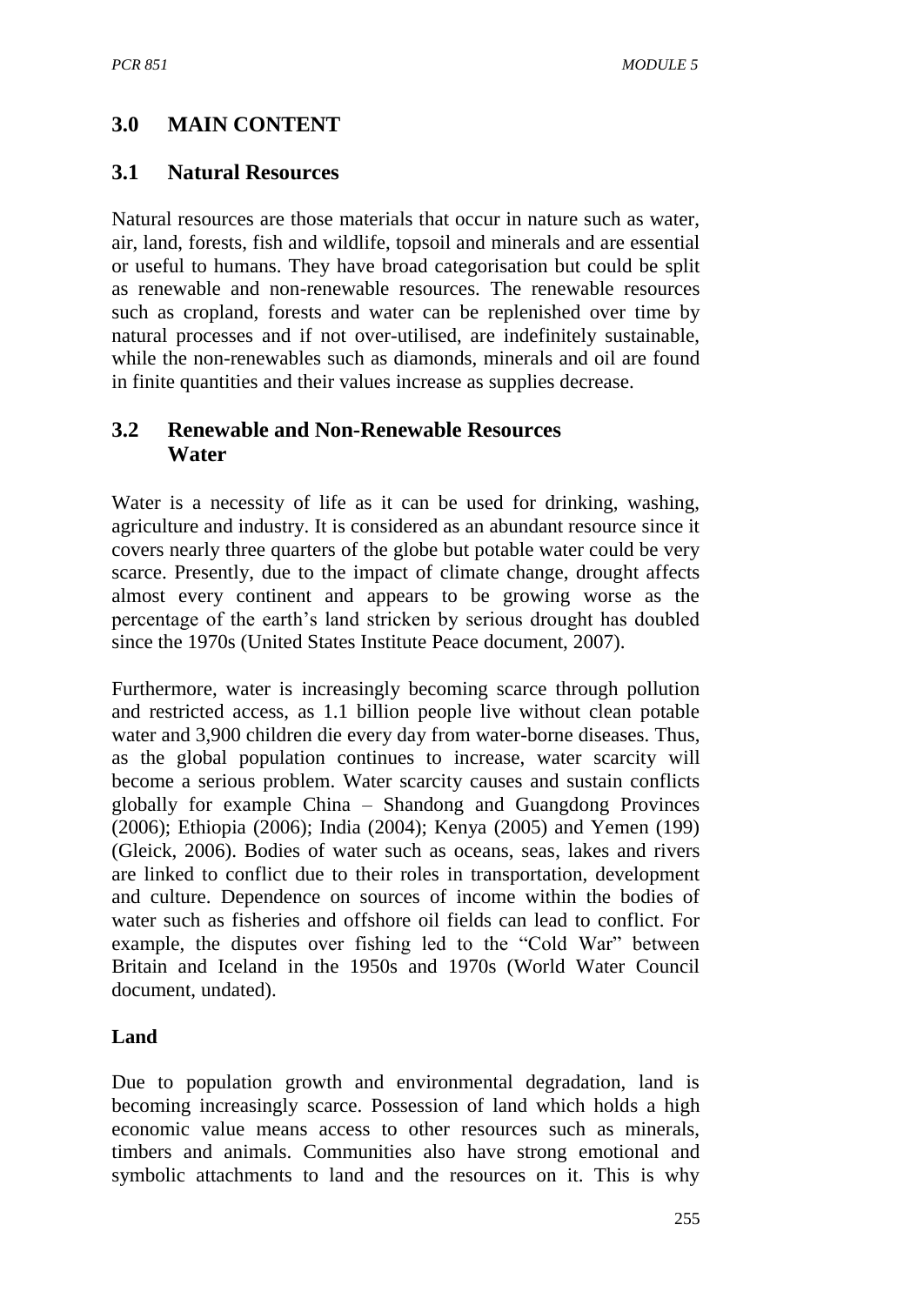competition for control of valuable land can cause or sustain conflict. For example, violent conflicts over land have occurred in several parts of the world, in China, East Timor, Kosovo, Rwanda, Tajikistan and Nigeria.

#### **Timber**

Timber which functions as a primary source of income is becoming increasingly a scarce resource as population growth and industrialisation are destroying the rainforest and causing environmental degradation. Since timber is used for construction and development, it plays an important role in conflict. For example, conflict over timber occurred in Burma, Cambodia, the Democratic Republic of Congo and Liberia.

### **Oil and Gas**

Oil (petroleum - a flammable liquid that can be refined into gasoline) and natural gas (a combustible gas used for fuel and lighting) are the two primary sources of fuel. Access to fuel, is one of the greatest concerns for developing and developed countries because of their dependence on energy sources. Many of the world's largest petroleum reserves are located in areas suffering from political instability or conflict, such as Iran, Iraq, Nigeria, Venezuela, and Sudan. Thus, the value and demand for fuel, especially petroleum, allows conflicts in these areas to have an impact on the global economy. As with rivers, oil fields and pipelines frequently cross borders, and contribute to tensions or conflict. For example, after East Timor separated from Indonesia in 2002, it renegotiated the agreement Indonesia had made with Australia over oil and gas rights in the disputed areas of the Timor Sea.

#### **Minerals**

Minerals are naturally occurring substances obtained usually from the ground. Valuable minerals become conflict minerals when their control, exploitation, trade, taxation or protection contributes to, or benefits from, armed conflict (USAID document, undated). Conflict minerals have varied commodity values and occur in many geographical locations: for example, diamonds in Western Africa, amber in Russia, and gold in Indonesia. Despite the fact that minerals such as gold and diamonds hold significant value as gems, all minerals generate revenue and power for governments, rebel groups, or whoever owns the land or has the ability legally or illegally to extract them. Conflicts over minerals do stay within boundaries; neighboring countries sometimes compete for resource wealth and thus exacerbate conflict or prevent peace building in the area for example the dispute on the Bakassi Peninsula between Nigeria and Cameroun. Diamonds are the conflict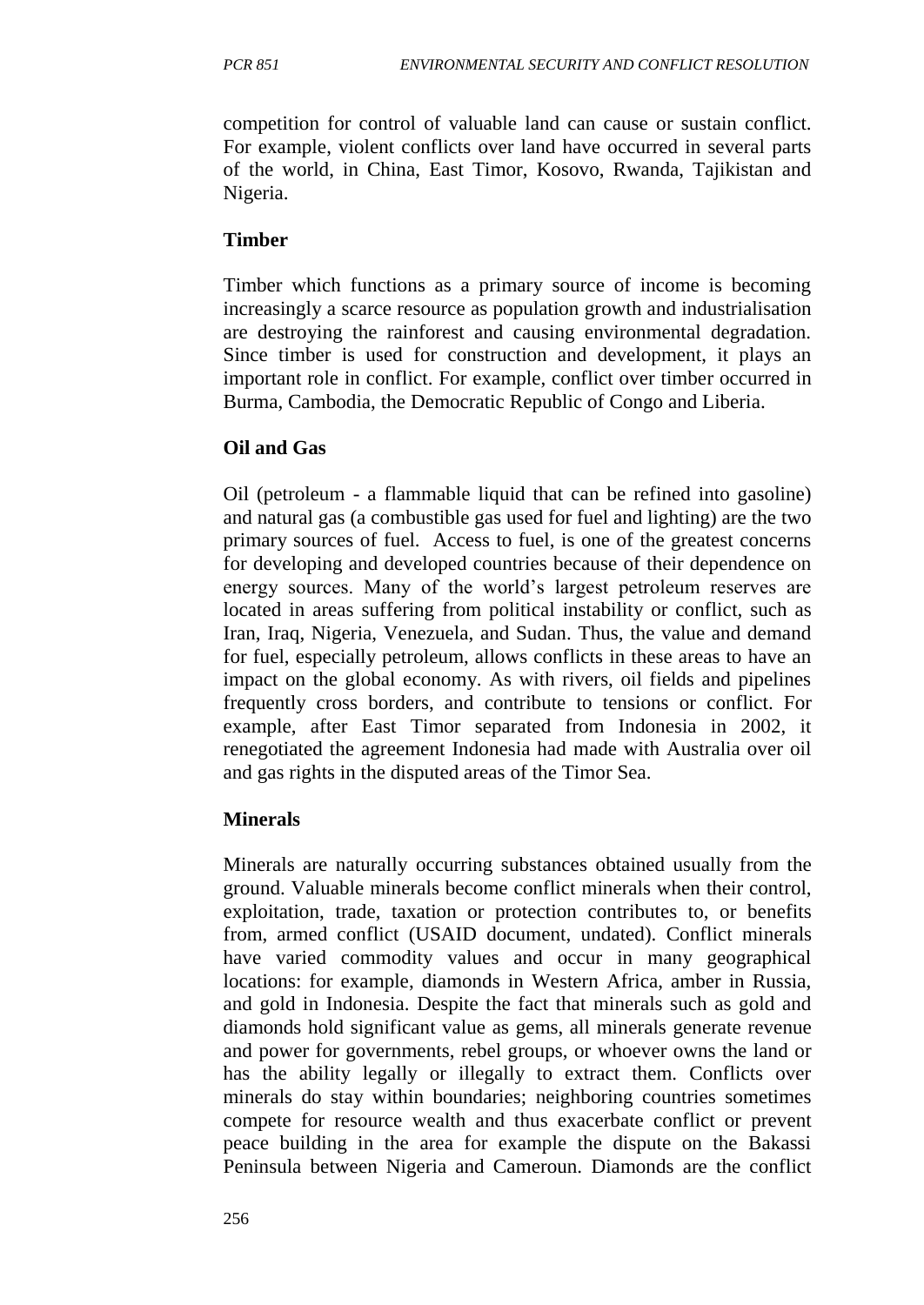minerals that have received the most attention, because they have been used by several rebel groups in Africa (e.g. groups in Angola and Sierra Leone) as a source of income, (Collier, 2003:38). Other examples of conflict minerals include coltan (tantalite, used in cell phones, computers, and game consoles) in the Democratic Republic of Congo and copper in Papua New Guinea.

## **SELF-ASSESSMENT EXERCISE**

Distinguish with examples, renewable and non-renewable natural resources and discuss how access to them can result into conflicts.

# **4.0 CONCLUSION**

Developing countries are more dependent on natural resources as their primary source of income, and their populaces depend on these resources for their livelihoods. Some natural resources play important roles in the well-being of the local communities as some are used for trade purposes. Both renewable and nonrenewable natural resources that are controlled by the state especially in developing countries are used as exports by the government to make profit and attain power. Developed countries rely heavily on imports of these natural resources for their industries, especially from resource endowed developing countries. Natural resources do not only serve as a commodity in the local or global economic structure, they also play a prominent cultural role for many local communities and may even be a source of pride for the nation as a whole. This is one of the reasons why many developing nations want to control their natural resources. Resources such as land, water, and timber (forests) usually have historical and cultural significance, serving as the home of ancient civilisations, historical artifacts, and cultural practices. Since natural resources are necessary for life and industrial growth and its demand is increasing, it is not surprising that resource scarcity and unsustainable consumption of these resources could contribute to or cause violent conflict.

# **5.0 SUMMARY**

This unit described those natural resources that are common causes of conflict or those involved in the escalation of conflict. A nation's access to natural resources often determines its wealth and status in the world economic system. Thus, natural resources often underlie the struggles over territory which has been the most prevalent form of conflict.